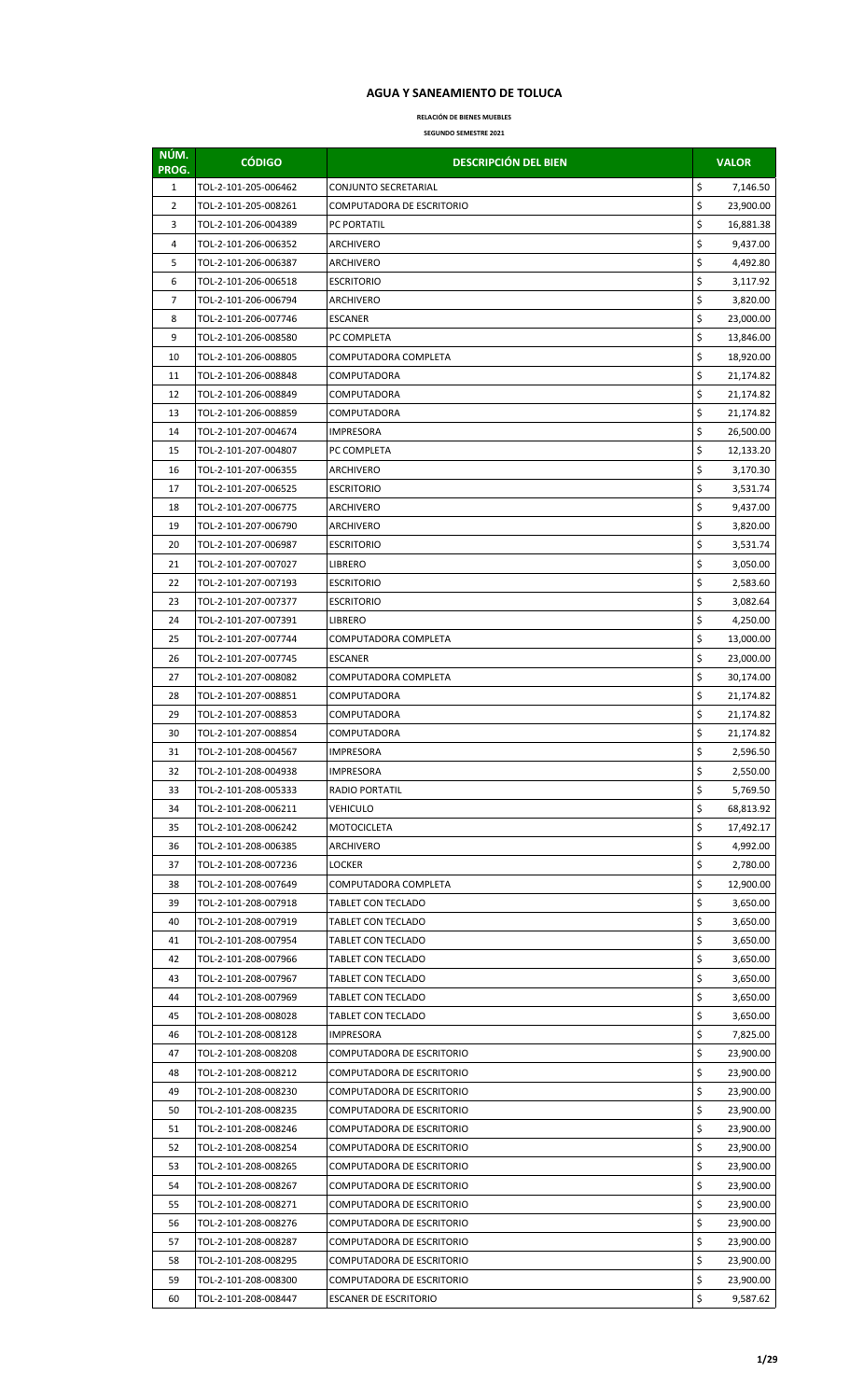| NÚM.<br>PROG. | <b>CÓDIGO</b>                                | <b>DESCRIPCIÓN DEL BIEN</b>                |          | <b>VALOR</b>           |
|---------------|----------------------------------------------|--------------------------------------------|----------|------------------------|
| 61            | TOL-2-101-208-008452                         | <b>ESCANER DE ESCRITORIO</b>               | \$       | 9,587.62               |
| 62            | TOL-2-101-209-004350                         | <b>IMPRESORA</b>                           | \$       | 2,550.00               |
| 63            | TOL-2-101-209-004481                         | <b>IMPRESORA</b>                           | \$       | 2,550.00               |
| 64            | TOL-2-101-209-004526                         | <b>IMPRESORA</b>                           | \$       | 29,999.00              |
| 65            | TOL-2-101-209-004585                         | COMPUTADORA CON TECLADO, MOUSE, CPU        | \$       | 12,195.00              |
| 66            | TOL-2-101-209-005044                         | COMPUTADORA CON TECLADO, MOUSE, CPU        | \$       | 12,195.00              |
| 67            | TOL-2-101-209-006288                         | <b>REFRIGERADOR</b>                        | \$       | 5,590.00               |
| 68            | TOL-2-101-209-006374                         | ARCHIVERO                                  | \$       | 3,182.40               |
| 69            | TOL-2-101-209-006776                         | ARCHIVERO                                  | \$       | 9,380.00               |
| 70            | TOL-2-101-209-006777                         | ARCHIVERO                                  | \$       | 9,380.00               |
| 71            | TOL-2-101-209-006778                         | ARCHIVERO                                  | \$       | 9,380.00               |
| 72            | TOL-2-101-209-006815                         | ARCHIVERO                                  | \$       | 3,812.25               |
| 73            | TOL-2-101-209-006818                         | ARCHIVERO                                  | \$       | 4,492.80               |
| 74            | TOL-2-101-209-006840                         | <b>ARCHIVERO</b>                           | \$       | 3,170.30               |
| 75            | TOL-2-101-209-006841                         | ARCHIVERO                                  | \$       | 6,281.61               |
| 76            | TOL-2-101-209-006898                         | CONJUNTO                                   | \$       | 6,281.62               |
| 77            | TOL-2-101-209-006913                         | CUBIERTA                                   | \$       | 2,593.50               |
| 78            | TOL-2-101-209-007013                         | <b>GABINETE</b>                            | \$       | 3,328.00               |
| 79            | TOL-2-101-209-007019                         | <b>GABINETE CLOSET</b>                     | \$       | 6,281.62               |
| 80            | TOL-2-101-209-007030                         | <b>LIBRERO</b>                             | \$       | 2,513.60               |
| 81            | TOL-2-101-209-007076                         | <b>MUEBLE</b>                              | \$       | 5,429.00               |
| 82            | TOL-2-101-209-007077                         | <b>PANTALLA</b>                            | \$       | 2,765.59               |
| 83            | TOL-2-101-209-007113                         | <b>SILLON</b>                              | \$       | 2,899.15               |
| 84            | TOL-2-101-209-007114                         | <b>SILLON</b>                              | \$       | 2,899.15               |
| 85            | TOL-2-101-209-007146                         | SOFA                                       | \$       | 3,262.25               |
| 86            | TOL-2-101-209-007348                         | ARCHIVERO                                  | \$       | 3,998.26               |
| 87            | TOL-2-101-209-007379                         | <b>ESCRITORIO</b>                          | \$       | 4,160.00               |
| 88            | TOL-2-101-209-007406                         | SILLA EJECUTIVA PARA SALA DE JUNTAS        | \$       | 4,224.14               |
| 89            | TOL-2-101-209-007723                         | SILLA DE RUEDAS                            | \$       | 2,500.70               |
| 90            | TOL-2-101-209-007980                         | ALCOHOLIMETRO DIGITAL                      | \$       | 3,905.17               |
| 91            | TOL-2-101-209-007984                         | <b>IMPRESORA</b>                           | \$       | 4,940.22               |
| 92            | TOL-2-101-209-008084                         | COMPUTADORA COMPLETA                       | Ş        | 30,174.00              |
| 93            | TOL-2-101-209-008090                         | COMPUTADORA COMPLETA                       | \$       | 30,174.00              |
| 94            | TOL-2-101-209-008091                         | COMPUTADORA COMPLETA                       | \$       | 30,174.00              |
| 95<br>96      | TOL-2-101-209-008119<br>TOL-2-101-209-008131 | COMPUTADORA COMPLETA                       | \$<br>\$ | 30,174.00              |
| 97            | TOL-2-101-209-008186                         | <b>IMPRESORA A COLOR</b><br>TERMINAL UFACE | \$       | 14,161.00              |
| 98            | TOL-2-101-209-008187                         | <b>TERMINAL UFACE</b>                      | \$       | 13,584.00<br>13,584.00 |
| 99            | TOL-2-101-209-008188                         | TERMINAL UFACE                             | \$       | 13,584.00              |
| 100           | TOL-2-101-209-008291                         | COMPUTADORA DE ESCRITORIO                  | \$       | 23,900.00              |
| 101           | TOL-2-101-209-008557                         | PC COMPLETA                                | \$       | 13,846.00              |
| 102           | TOL-2-101-209-008562                         | PC COMPLETA                                | \$       | 13,846.00              |
| 103           | TOL-2-101-209-008566                         | PC COMPLETA                                | \$       | 13,846.00              |
| 104           | TOL-2-101-209-008578                         | PC COMPLETA                                | \$       | 13,846.00              |
| 105           | TOL-2-101-209-008956                         | LECTOR BIOMETRICO (RELOJ CHECADOR)         | \$       | 16,700.67              |
| 106           | TOL-2-101-209-008957                         | LECTOR BIOMETRICO (RELOJ CHECADOR)         | \$       | 16,700.67              |
| 107           | TOL-2-101-209-008958                         | LECTOR BIOMETRICO (RELOJ CHECADOR)         | \$       | 16,700.67              |
| 108           | TOL-2-101-213-004395                         | PC COMPLETA                                | \$       | 13,769.94              |
| 109           | TOL-2-101-213-004638                         | PC COMPLETA                                | \$       | 13,769.94              |
| 110           | TOL-2-101-213-004650                         | COMPUTADORA COMPLETA                       | \$       | 12,595.77              |
| 111           | TOL-2-101-213-004894                         | COMPUTADORA COMPLETA                       | \$       | 12,595.77              |
| 112           | TOL-2-101-213-004968                         | COMPUTADORA CON TECLADO, MOUSE, CPU        | \$       | 12,195.00              |
| 113           | TOL-2-101-213-004994                         | IMPRESORA LASER JET ENTERPRISE P3015DN     | \$       | 6,756.75               |
| 114           | TOL-2-101-213-005418                         | <b>ESCALERA</b>                            | \$       | 14,300.00              |
| 115           | TOL-2-101-213-005419                         | <b>ESCALERA</b>                            | \$       | 14,300.00              |
| 116           | TOL-2-101-213-005425                         | <b>ESCALERA</b>                            | \$       | 6,350.00               |
| 117           | TOL-2-101-213-005575                         | ESCALERA DE ALUMINIO                       | \$       | 4,400.00               |
| 118           | TOL-2-101-213-005764                         | <b>ESCALERA</b>                            | \$       | 14,300.00              |
| 119           | TOL-2-101-213-005794                         | <b>ESCALERA</b>                            | \$       | 14,300.00              |
| 120           | TOL-2-101-213-005940                         | <b>ESCALERA</b>                            | \$       | 1,555.00               |
| 121           | TOL-2-101-213-005942                         | LAMPARA                                    | \$       | 2,500.00               |
| 122           | TOL-2-101-213-006281                         | <b>CALEFACTOR DE TORRE</b>                 | \$       | 3,146.55               |
| 123           | TOL-2-101-213-006488                         | <b>ESCRITORIO</b>                          | \$       | 2,766.60               |
| 124           | TOL-2-101-213-006572                         | LOCKER                                     | \$       | 2,780.00               |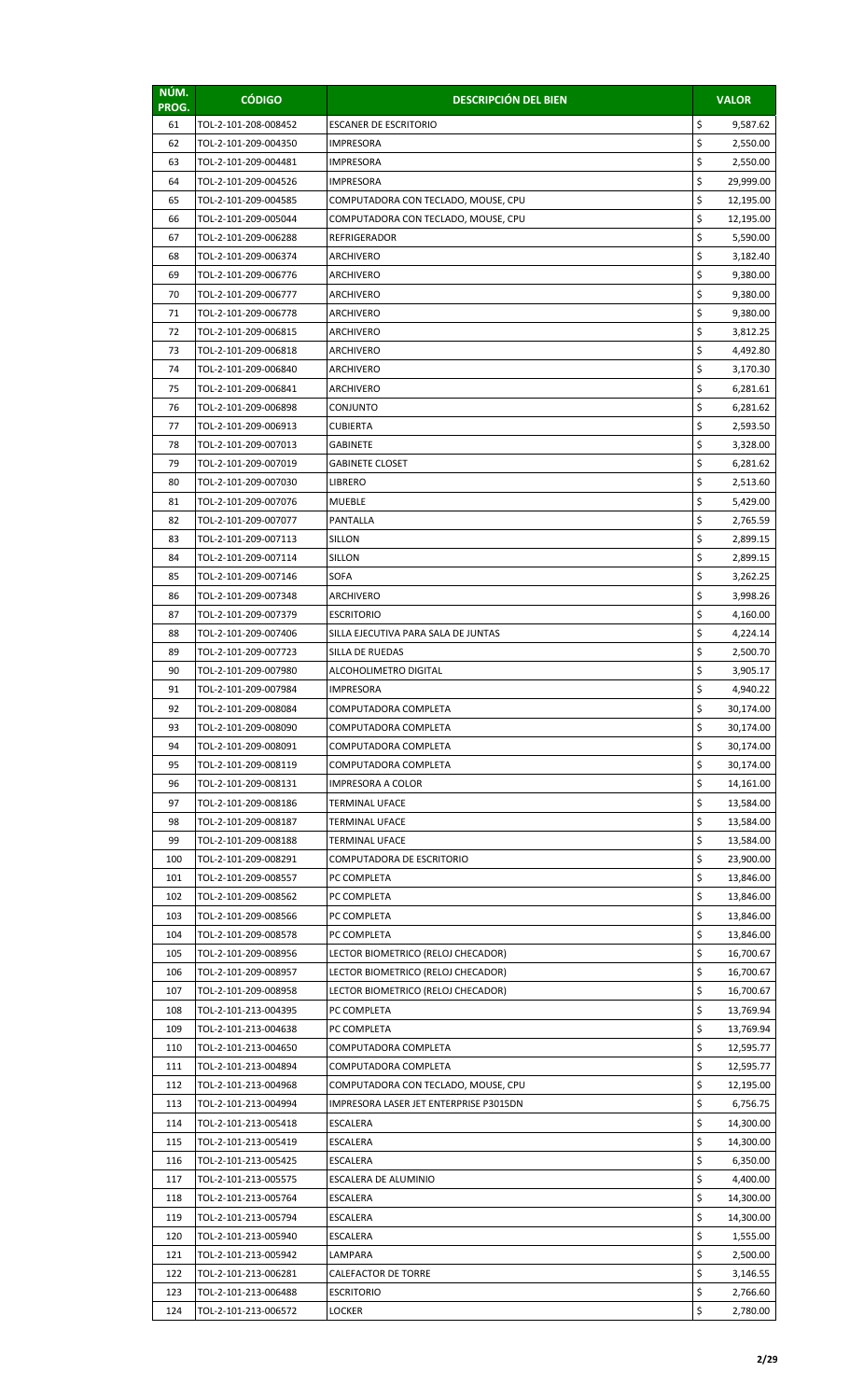| NÚM.<br>PROG. | <b>CÓDIGO</b>        | <b>DESCRIPCIÓN DEL BIEN</b>                   |    | <b>VALOR</b> |
|---------------|----------------------|-----------------------------------------------|----|--------------|
| 125           | TOL-2-101-213-006702 | <b>ESCRITORIO</b>                             | \$ | 2,766.60     |
| 126           | TOL-2-101-213-006779 | ARCHIVERO                                     | \$ | 7,650.00     |
| 127           | TOL-2-101-213-006788 | ARCHIVERO                                     | \$ | 3,315.00     |
| 128           | TOL-2-101-213-006934 | <b>ESCRITORIO</b>                             | \$ | 2,595.00     |
| 129           | TOL-2-101-213-007009 | GABINETE                                      | \$ | 3,328.00     |
| 130           | TOL-2-101-213-007165 | SILLON EJECUTIVO DE RESPALDO ALTO             | \$ | 4,000.00     |
| 131           | TOL-2-101-213-007168 | ARCHIVERO                                     | \$ | 3,820.00     |
| 132           | TOL-2-101-213-007170 | ARCHIVERO                                     | \$ | 3,820.00     |
| 133           | TOL-2-101-213-007171 | ARCHIVERO                                     | \$ | 3,820.00     |
| 134           | TOL-2-101-213-007172 | ARCHIVERO                                     | \$ | 3,820.00     |
| 135           | TOL-2-101-213-007173 | ENGARGOLADORA                                 | \$ | 2,469.57     |
| 136           | TOL-2-101-213-007415 | SILLON                                        | \$ | 3,402.00     |
| 137           | TOL-2-101-213-007484 | COMODA                                        | \$ | 3,659.00     |
| 138           | TOL-2-101-213-007486 | <b>SILLON</b>                                 | \$ | 3,102.00     |
| 139           | TOL-2-101-213-007546 | <b>BASCULA</b>                                | \$ | 3,271.30     |
| 140           | TOL-2-101-213-007547 | <b>BASCULA</b>                                | \$ | 10,598.00    |
| 141           | TOL-2-101-213-008044 | <b>TABLET CON TECLADO</b>                     | \$ | 3,650.00     |
| 142           | TOL-2-101-213-008171 | COMPUTADORA PORTATIL                          | \$ | 24,192.00    |
| 143           | TOL-2-101-213-008313 | PATIN DE CARGA DE 2.5 TONS                    | \$ | 12,000.00    |
| 144           | TOL-2-101-213-008336 | MOTOCICLETA                                   | \$ | 21,981.90    |
| 145           | TOL-2-101-213-008575 | PC COMPLETA                                   | \$ | 13,846.00    |
| 146           | TOL-2-101-213-008626 | IMPRESORA MONOCROMATICA                       | \$ | 7,800.00     |
| 147           | TOL-2-101-213-008668 | <b>ESCANER DE TRACCION</b>                    | \$ | 16,161.60    |
| 148           | TOL-2-101-213-008889 | IMPRESORA MONOCROMATICA                       | \$ | 10,206.61    |
| 149           | TOL-2-101-213-008901 | IMPRESORA MONOCROMATICA                       | \$ | 10,206.61    |
| 150           | TOL-2-101-214-004356 | IMPRESORA                                     | \$ | 3,645.00     |
| 151           | TOL-2-101-214-004364 | PC COMPLETA                                   | \$ | 12,133.20    |
| 152           | TOL-2-101-214-004370 | IMPRESORA                                     | \$ | 31,740.00    |
| 153           | TOL-2-101-214-004437 | COMPUTADORA CON TECLADO, MOUSE, CPU           | \$ | 9,500.00     |
| 154           | TOL-2-101-214-004467 | COMPUTADORA CON TECLADO, MOUSE, CPU           | \$ | 13,549.00    |
| 155           | TOL-2-101-214-004483 | PC COMPLETA (C.P.U., MONITOR, TECLADO, MOUSE) | \$ | 12,380.00    |
| 156           | TOL-2-101-214-004522 | PC COMPLETA (C.P.U., MONITOR, TECLADO, MOUSE) | Ş  | 9,565.01     |
| 157           | TOL-2-101-214-004527 | PC COMPLETA (C.P.U., MONITOR, TECLADO, MOUSE) | \$ | 9,263.96     |
| 158           | TOL-2-101-214-004535 | PC COMPLETA (C.P.U., MONITOR, TECLADO, MOUSE) | \$ | 9,565.01     |
| 159           | TOL-2-101-214-004553 | PC COMPLETA (C.P.U., MONITOR, TECLADO, MOUSE) | \$ | 9,565.01     |
| 160           | TOL-2-101-214-004568 | PC COMPLETA (C.P.U., MONITOR, TECLADO, MOUSE) | \$ | 9,565.01     |
| 161           | TOL-2-101-214-004581 | COMPUTADORA COMPLETA                          | \$ | 12,595.77    |
| 162           | TOL-2-101-214-004597 | PC COMPLETA (C.P.U., MONITOR, TECLADO, MOUSE) | \$ | 9,565.01     |
| 163           | TOL-2-101-214-004608 | IMPRESORA                                     | \$ | 2,550.00     |
| 164           | TOL-2-101-214-004610 | COMPUTADORA COMPLETA                          | \$ | 12,595.77    |
| 165           | TOL-2-101-214-004612 | PC COMPLETA                                   | \$ | 12,133.20    |
| 166           | TOL-2-101-214-004624 | PC COMPLETA                                   | \$ | 10,180.89    |
| 167           | TOL-2-101-214-004646 | COMPUTADORA CON TECLADO, MOUSE, CPU           | \$ | 11,225.00    |
| 168           | TOL-2-101-214-004660 | COMPUTADORA CON TECLADO, MOUSE, CPU           | \$ | 9,500.00     |
| 169           | TOL-2-101-214-004679 | LECTOR                                        | \$ | 4,860.00     |
| 170           | TOL-2-101-214-004680 | <b>LECTOR</b>                                 | \$ | 3,450.00     |
| 171           | TOL-2-101-214-004702 | PC COMPLETA (C.P.U., MONITOR, TECLADO, MOUSE) | \$ | 11,736.00    |
| 172           | TOL-2-101-214-004718 | SERVIDOR PROCESADOR                           | \$ | 51,531.33    |
| 173           | TOL-2-101-214-004730 | <b>SWITCH</b>                                 | \$ | 45,000.00    |
| 174           | TOL-2-101-214-004757 | IMPRESORA                                     | \$ | 2,550.00     |
| 175           | TOL-2-101-214-004760 | IMPRESORA                                     | \$ | 6,500.00     |
| 176           | TOL-2-101-214-004765 | PC COMPLETA (C.P.U., MONITOR,TECLADO,MOUSE)   | \$ | 10,180.89    |
| 177           | TOL-2-101-214-004767 | COMPUTADORA CON TECLADO, MOUSE, CPU           | \$ | 12,195.00    |
| 178           | TOL-2-101-214-004779 | PC COMPLETA                                   | \$ | 9,565.01     |
| 179           | TOL-2-101-214-004789 | COMPUTADORA CON TECLADO CPU Y MOUSE           | \$ | 13,769.94    |
| 180           | TOL-2-101-214-004797 | COMPUTADORA DE ESCRITORIO COMPLETA            | \$ | 13,769.94    |
| 181           | TOL-2-101-214-004798 | <b>IMPRESORA</b>                              | \$ | 5,640.00     |
| 182           | TOL-2-101-214-004799 | <b>IMPRESORA</b>                              | \$ | 2,550.00     |
| 183           | TOL-2-101-214-004800 | PC COMPLETA                                   | \$ | 12,133.20    |
| 184           | TOL-2-101-214-004805 | COMPUTADORA COMPLETA                          | \$ | 12,595.77    |
| 185           | TOL-2-101-214-004836 | COMPUTADORA CON TECLADO, MOUSE, CPU           | \$ | 12,195.00    |
| 186           | TOL-2-101-214-004863 | <b>IMPRESORA</b>                              | \$ | 7,646.43     |
| 187           | TOL-2-101-214-004881 | PC COMPLETA                                   | \$ | 12,133.20    |
| 188           | TOL-2-101-214-004884 | LAP TOP                                       | \$ | 12,173.04    |
|               |                      |                                               |    |              |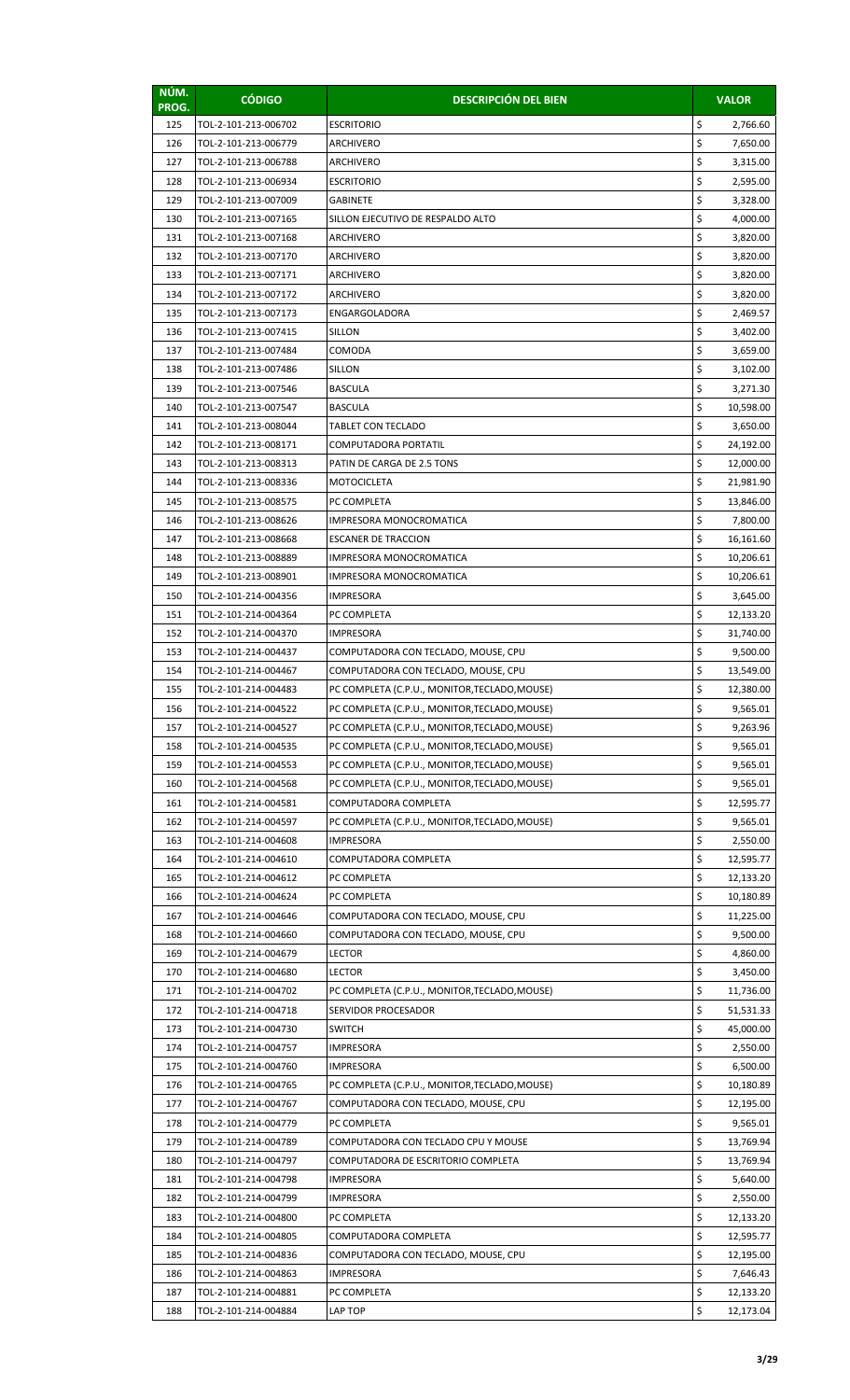| NÚM.<br>PROG. | <b>CÓDIGO</b>                                | <b>DESCRIPCIÓN DEL BIEN</b>                                                       |         | <b>VALOR</b>            |
|---------------|----------------------------------------------|-----------------------------------------------------------------------------------|---------|-------------------------|
| 189           | TOL-2-101-214-004885                         | IMPRESORA LASER JET ENTERPRISE P3015DN                                            | \$      | 6,756.75                |
| 190           | TOL-2-101-214-004900                         | PC COMPLETA (C.P.U., MONITOR, TECLADO, MOUSE)                                     | \$      | 9,985.00                |
| 191           | TOL-2-101-214-004901                         | PC PORTATIL                                                                       | \$      | 7,500.00                |
| 192           | TOL-2-101-214-005023                         | COMPUTADORA COMPLETA                                                              | \$      | 12,595.77               |
| 193           | TOL-2-101-214-005035                         | KIT ESTATICO/CINE MATICO                                                          | \$      | 57,750.00               |
| 194           | TOL-2-101-214-005037                         | COMPUTADORA COMPLETA                                                              | \$      | 12,595.77               |
| 195           | TOL-2-101-214-005045                         | PC COMPLETA (C.P.U., MONITOR, TECLADO, MOUSE)                                     | \$      | 11,820.00               |
| 196           | TOL-2-101-214-005135                         | SISTEMA DE SONIDO PORTATIL                                                        | \$      | 34,296.53               |
| 197           | TOL-2-101-214-005223                         | <b>RADIO PORTATIL</b>                                                             | \$      | 4,516.00                |
| 198           | TOL-2-101-214-005224                         | <b>RADIO MOVIL</b>                                                                | \$      | 5,190.00                |
| 199           | TOL-2-101-214-005231                         | RADIO MOVIL                                                                       | \$      | 5,965.50                |
| 200           | TOL-2-101-214-005275                         | <b>RADIO PORTATIL</b>                                                             | \$      | 4,394.10                |
| 201           | TOL-2-101-214-005280                         | <b>RADIO PORTATIL</b>                                                             | \$      | 5,769.50                |
| 202           | TOL-2-101-214-005284                         | <b>RADIO MOVIL FIJO</b>                                                           | \$      | 5,135.86                |
| 203           | TOL-2-101-214-005285                         | <b>RADIO MOVIL</b>                                                                | \$      | 3,734.50                |
| 204           | TOL-2-101-214-005347                         | RADIO MOVIL FIJO                                                                  | \$      | 3,400.00                |
| 205           | TOL-2-101-214-005352                         | RADIO MOVIL                                                                       | \$      | 5,804.48                |
| 206           | TOL-2-101-214-005359                         | <b>RADIO PORTATIL</b>                                                             | \$      | 5,769.50                |
| 207           | TOL-2-101-214-005437                         | <b>BOMBA DE PRUEBA</b>                                                            | \$      | 4,288.00                |
| 208           | TOL-2-101-214-005438                         | COMPACTADORA                                                                      | \$      | 38,500.00               |
| 209           | TOL-2-101-214-005441                         | LAMPARA                                                                           | \$      | 2,975.00                |
| 210           | TOL-2-101-214-005496                         | <b>BANCO</b>                                                                      | \$      | 3,640.00                |
| 211           | TOL-2-101-214-005521                         | CONTACTOR                                                                         | \$      | 4,347.00                |
| 212           | TOL-2-101-214-005561                         | CORTADORA                                                                         | \$      | 15,195.65               |
| 213           | TOL-2-101-214-005579                         | <b>MANOMETRO</b>                                                                  | \$      | 38,640.00               |
| 214           | TOL-2-101-214-005601                         | <b>TUBO</b>                                                                       | \$      | 48,100.00               |
| 215           | TOL-2-101-214-005731                         | <b>BOMBA</b>                                                                      | \$      | 16,630.00               |
| 216           | TOL-2-101-214-005733                         | MARTILLO DE 90 LIBRAS                                                             | \$      | 25,647.00               |
| 217           | TOL-2-101-214-005735                         | UNIDAD DE POTENCIA                                                                | \$      | 65,797.00               |
| 218           | TOL-2-101-214-005811                         | <b>ESCALERA</b>                                                                   | \$      | 9,998.00                |
| 219           | TOL-2-101-214-005916                         | <b>ESCALERA</b>                                                                   | \$      | 4,820.00                |
| 220           | TOL-2-101-214-005990                         | COMPACTADORA                                                                      | Ş<br>\$ | 48,189.00               |
| 221           | TOL-2-101-214-005992                         | CORTADORA                                                                         | \$      | 19,171.44<br>217,000.00 |
| 222<br>223    | TOL-2-101-214-005993<br>TOL-2-101-214-005994 | JUEGO COMPLETO DE UNIDAD DE POTENCIA (ROMPEDOR HIDRAULICO, SIERRA<br>COMPACTADORA | \$      | 41,950.00               |
| 224           | TOL-2-101-214-006003                         | <b>BOMBA</b>                                                                      | \$      | 16,630.00               |
| 225           | TOL-2-101-214-006050                         | NIVEL AUTOMATICO                                                                  | \$      | 9,000.00                |
| 226           | TOL-2-101-214-006122                         | CAMIONETA                                                                         | \$      | 114,515.00              |
| 227           | TOL-2-101-214-006194                         | <b>SUBURBAN 4X2</b>                                                               | \$      | 538,793.10              |
| 228           | TOL-2-101-214-006253                         | REMOLQUE                                                                          | \$      | 4,500.00                |
| 229           | TOL-2-101-214-006279                         | <b>BAFLE 8</b>                                                                    | \$      | 3,698.27                |
| 230           | TOL-2-101-214-006287                         | <b>CARPA 10X15</b>                                                                | \$      | 79,000.00               |
| 231           | TOL-2-101-214-006315                         | ANAQUEL                                                                           | \$      | 3,365.67                |
| 232           | TOL-2-101-214-006316                         | ANAQUEL                                                                           | \$      | 3,365.67                |
| 233           | TOL-2-101-214-006317                         | ANAQUEL                                                                           | \$      | 3,365.67                |
| 234           | TOL-2-101-214-006318                         | ANAQUEL                                                                           | \$      | 3,365.67                |
| 235           | TOL-2-101-214-006319                         | ANAQUEL                                                                           | \$      | 3,365.67                |
| 236           | TOL-2-101-214-006320                         | ANAQUEL                                                                           | \$      | 3,365.67                |
| 237           | TOL-2-101-214-006321                         | ANAQUEL                                                                           | \$      | 3,365.67                |
| 238           | TOL-2-101-214-006322                         | ANAQUEL                                                                           | \$      | 3,365.67                |
| 239           | TOL-2-101-214-006323                         | ANAQUEL                                                                           | \$      | 3,365.67                |
| 240           | TOL-2-101-214-006324                         | ANAQUEL                                                                           | \$      | 3,365.67                |
| 241           | TOL-2-101-214-006325                         | ANAQUEL                                                                           | \$      | 3,365.67                |
| 242           | TOL-2-101-214-006326                         | ANAQUEL                                                                           | \$      | 3,365.67                |
| 243           | TOL-2-101-214-006327                         | ANAQUEL                                                                           | \$      | 3,365.67                |
| 244           | TOL-2-101-214-006328                         | ANAQUEL                                                                           | \$      | 3,365.67                |
| 245           | TOL-2-101-214-006329                         | ANAQUEL                                                                           | \$      | 3,365.67                |
| 246           | TOL-2-101-214-006330                         | ANAQUEL                                                                           | \$      | 3,365.67                |
| 247           | TOL-2-101-214-006331                         | ANAQUEL                                                                           | \$      | 3,365.67                |
| 248           | TOL-2-101-214-006332                         | ANAQUEL                                                                           | \$      | 3,365.67                |
| 249           | TOL-2-101-214-006333                         | ANAQUEL                                                                           | \$      | 3,365.67                |
| 250           | TOL-2-101-214-006334                         | ANAQUEL                                                                           | \$      | 3,365.67                |
| 251           | TOL-2-101-214-006364                         | ARCHIVERO                                                                         | \$      | 3,820.00                |
| 252           | TOL-2-101-214-006369                         | ARCHIVERO                                                                         | \$      | 3,205.00                |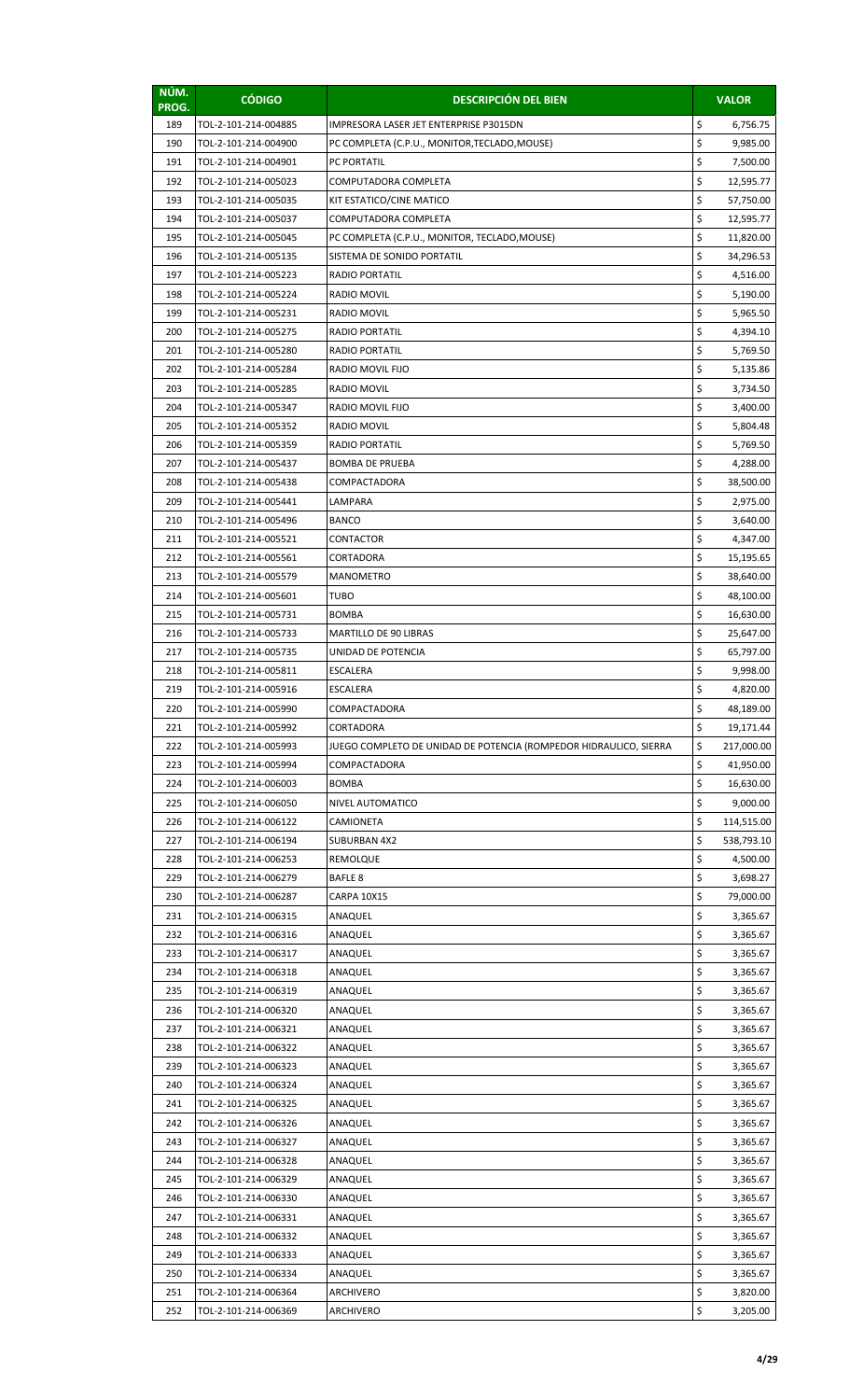| NÚM.<br>PROG. | <b>CÓDIGO</b>                                | <b>DESCRIPCIÓN DEL BIEN</b>             |          | <b>VALOR</b>         |
|---------------|----------------------------------------------|-----------------------------------------|----------|----------------------|
| 253           | TOL-2-101-214-006465                         | CONTADOR                                | \$       | 4,312.50             |
| 254           | TOL-2-101-214-006482                         | <b>ESCRITORIO</b>                       | \$       | 4,775.00             |
| 255           | TOL-2-101-214-006489                         | <b>ESCRITORIO</b>                       | \$       | 2,766.60             |
| 256           | TOL-2-101-214-006569                         | <b>LOCKER</b>                           | \$       | 2,780.00             |
| 257           | TOL-2-101-214-006570                         | LOCKER                                  | \$       | 2,780.00             |
| 258           | TOL-2-101-214-006573                         | LOCKER                                  | \$       | 2,780.00             |
| 259           | TOL-2-101-214-006574                         | LOCKER                                  | \$       | 2,780.00             |
| 260           | TOL-2-101-214-006577                         | <b>LOCKER</b>                           | \$       | 2,780.00             |
| 261           | TOL-2-101-214-006580                         | MAQUINA DE ESCRIBIR                     | \$       | 4,087.00             |
| 262           | TOL-2-101-214-006581                         | MAQUINA DE ESCRIBIR                     | \$       | 4,087.00             |
| 263           | TOL-2-101-214-006617                         | RELOJ DE ASISTENCIA                     | \$       | 3,588.33             |
| 264           | TOL-2-101-214-006618                         | RELOJ DE ASISTENCIA                     | \$       | 3,588.33             |
| 265           | TOL-2-101-214-006736                         | LOCKER                                  | \$       | 2,780.00             |
| 266           | TOL-2-101-214-006749                         | <b>ESCRITORIO</b>                       | \$       | 2,500.00             |
| 267           | TOL-2-101-214-006780                         | ARCHIVERO                               | \$       | 4,380.00             |
| 268           | TOL-2-101-214-006781                         | ARCHIVERO                               | \$       | 4,380.00             |
| 269           | TOL-2-101-214-006789                         | ARCHIVERO                               | \$       | 3,315.00             |
| 270           | TOL-2-101-214-006792                         | ARCHIVERO                               | \$       | 3,820.00             |
| 271           | TOL-2-101-214-006882                         | CAMARA DIGITAL                          | \$       | 2,672.18             |
| 272           | TOL-2-101-214-006927                         | <b>ESCRITORIO</b>                       | \$       | 2,766.60             |
| 273           | TOL-2-101-214-006931                         | <b>ESCRITORIO</b>                       | \$       | 2,766.60             |
| 274           | TOL-2-101-214-006933                         | <b>ESCRITORIO</b>                       | \$       | 2,766.60             |
| 275           | TOL-2-101-214-006939                         | <b>ESCRITORIO</b>                       | \$       | 2,960.00             |
| 276           | TOL-2-101-214-006945                         | <b>ESCRITORIO</b>                       | \$       | 2,484.00             |
| 277           | TOL-2-101-214-006981                         | <b>ESCRITORIO</b>                       | \$       | 3,531.74             |
| 278           | TOL-2-101-214-007038                         | <b>LOCKER</b>                           | \$       | 2,780.00             |
| 279           | TOL-2-101-214-007039                         | <b>LOCKER</b>                           | \$       | 2,780.00             |
| 280           | TOL-2-101-214-007041                         | MAQUINA DE ESCRIBIR                     | \$       | 3,869.56             |
| 281           | TOL-2-101-214-007166                         | <b>FRIGOBAR</b>                         | \$       | 7,000.00             |
| 282           | TOL-2-101-214-007169                         | ARCHIVERO                               | \$       | 3,820.00             |
| 283           | TOL-2-101-214-007186                         | ARCHIVERO                               | \$       | 3,315.00             |
| 284           | TOL-2-101-214-007187                         | ARCHIVERO                               | \$       | 3,820.00             |
| 285           | TOL-2-101-214-007188                         | ARCHIVERO                               | \$       | 3,820.00             |
| 286           | TOL-2-101-214-007189                         | <b>ESCRITORIO</b>                       | \$       | 2,766.60             |
| 287           | TOL-2-101-214-007259                         | ARCHIVERO                               | \$       | 3,440.00             |
| 288           | TOL-2-101-214-007260                         | ARCHIVERO                               | \$       | 3,820.00             |
| 289<br>290    | TOL-2-101-214-007261                         | ARCHIVERO                               | \$<br>\$ | 3,820.00             |
| 291           | TOL-2-101-214-007281<br>TOL-2-101-214-007299 | PENINSULA<br>SILLON                     | \$       | 3,631.96<br>2,899.15 |
| 292           | TOL-2-101-214-007370                         | COMODA                                  | \$       | 3,659.00             |
| 293           | TOL-2-101-214-007380                         | <b>ESCRITORIO</b>                       | \$       | 2,766.60             |
| 294           | TOL-2-101-214-007392                         | <b>LIBRERO</b>                          | \$       | 6,675.00             |
| 295           | TOL-2-101-214-007429                         | SILLON FIJO                             | \$       | 4,224.14             |
| 296           | TOL-2-101-214-007542                         | <b>MÓDULO</b>                           | \$       | 4,548.00             |
| 297           | TOL-2-101-214-007561                         | <b>ESCALERA</b>                         | \$       | 4,820.00             |
| 298           | TOL-2-101-214-007605                         | TUBO PITOT DE 60                        | \$       | 24,300.00            |
| 299           | TOL-2-101-214-007613                         | <b>GATO HIDRAHULICO</b>                 | \$       | 6,396.49             |
| 300           | TOL-2-101-214-007650                         | COMPUTADORA COMPLETA                    | \$       | 12,900.00            |
| 301           | TOL-2-101-214-007658                         | COMPUTADORA COMPLETA                    | \$       | 12,900.00            |
| 302           | TOL-2-101-214-007661                         | <b>IMPRESORA</b>                        | \$       | 3,150.00             |
| 303           | TOL-2-101-214-007662                         | IMPRESORA                               | \$       | 3,150.00             |
| 304           | TOL-2-101-214-007663                         | IMPRESORA                               | \$       | 3,150.00             |
| 305           | TOL-2-101-214-007667                         | <b>IMPRESORA</b>                        | \$       | 3,150.00             |
| 306           | TOL-2-101-214-007670                         | <b>IMPRESORA</b>                        | \$       | 3,150.00             |
| 307           | TOL-2-101-214-007672                         | IMPRESORA                               | \$       | 3,150.00             |
| 308           | TOL-2-101-214-007676                         | <b>IMPRESORA</b>                        | \$       | 3,150.00             |
| 309           | TOL-2-101-214-007677                         | COMPUTADORA COMPLETA                    | \$       | 12,900.00            |
| 310           | TOL-2-101-214-007696                         | <b>CARPA</b>                            | \$       | 79,000.00            |
| 311           | TOL-2-101-214-007697                         | CARPA                                   | \$       | 158,000.00           |
| 312           | TOL-2-101-214-007703                         | CAMARA IP 1.3 MEGAPIXELES PARA EXTERIOR | \$       | 2,750.00             |
| 313           | TOL-2-101-214-007718                         | VITROLERO DE 20 LTS. CON MANOMETRO      | \$       | 6,250.00             |
| 314           | TOL-2-101-214-007724                         | COMPRESOR INDUSTRIAL P/AIRE             | \$       | 22,898.59            |
| 315           | TOL-2-101-214-007732                         | EQUIPO DE PERIFONEO CON ACCESORIOS      | \$       | 5,865.00             |
| 316           | TOL-2-101-214-007924                         | TABLET CON TECLADO                      | \$       | 3,650.00             |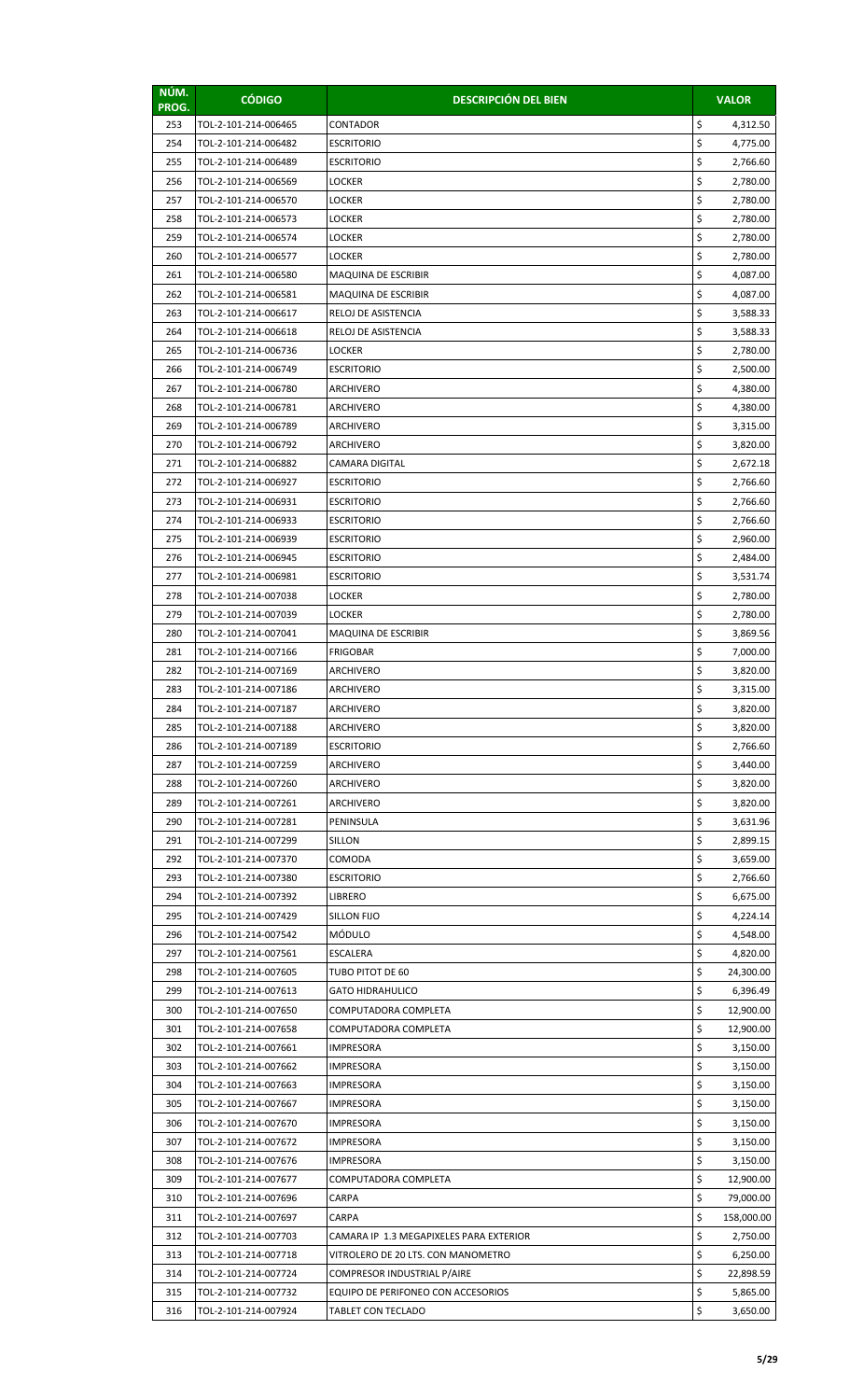| NÚM.<br>PROG. | <b>CÓDIGO</b>                                | <b>DESCRIPCIÓN DEL BIEN</b>                             |          | <b>VALOR</b>             |
|---------------|----------------------------------------------|---------------------------------------------------------|----------|--------------------------|
| 317           | TOL-2-101-214-007937                         | TABLET CON TECLADO                                      | \$       | 3,650.00                 |
| 318           | TOL-2-101-214-007950                         | <b>TABLET CON TECLADO</b>                               | \$       | 3,650.00                 |
| 319           | TOL-2-101-214-007981                         | HIDROLAVADORA ALTA PRESION PROFESIONAL                  | \$       | 21,000.00                |
| 320           | TOL-2-101-214-007982                         | <b>GABINETE MOVIL</b>                                   | \$       | 7,588.80                 |
| 321           | TOL-2-101-214-008016                         | TABLET CON TECLADO                                      | \$       | 3,650.00                 |
| 322           | TOL-2-101-214-008022                         | TABLET CON TECLADO                                      | \$       | 3,650.00                 |
| 323           | TOL-2-101-214-008031                         | <b>TABLET CON TECLADO</b>                               | \$       | 3,650.00                 |
| 324           | TOL-2-101-214-008033                         | <b>TABLET CON TECLADO</b>                               | \$       | 3,650.00                 |
| 325           | TOL-2-101-214-008045                         | TABLET CON TECLADO                                      | \$       | 3,650.00                 |
| 326           | TOL-2-101-214-008050                         | BOMBA DE ACERO INOXIDABLE                               | \$       | 56,000.00                |
| 327           | TOL-2-101-214-008060                         | ELECTROBOMBA TIPO SUMERGIBLE                            | \$       | 77,833.62                |
| 328           | TOL-2-101-214-008070                         | TALADRO / ROTOMARTILLO                                  | \$       | 2,884.70                 |
| 329           | TOL-2-101-214-008079                         | DESBROZADORA                                            | \$       | 4,450.00                 |
| 330           | TOL-2-101-214-008080                         | <b>DESBROZADORA</b>                                     | \$       | 4,450.00                 |
| 331           | TOL-2-101-214-008083                         | COMPUTADORA COMPLETA                                    | \$       | 30,174.00                |
| 332           | TOL-2-101-214-008085                         | COMPUTADORA COMPLETA                                    | \$       | 30,174.00                |
| 333           | TOL-2-101-214-008103                         | COMPUTADORA COMPLETA                                    | \$       | 30,174.00                |
| 334           | TOL-2-101-214-008114                         | COMPUTADORA COMPLETA                                    | \$       | 30,174.00                |
| 335           | TOL-2-101-214-008173                         | EQUIPO DE BOMBEO                                        | \$       | 242,636.88               |
| 336           | TOL-2-101-214-008174                         | EQUIPO DE BOMBEO                                        | \$       | 354,954.84               |
| 337           | TOL-2-101-214-008176                         | EQUIPO DE BOMBEO                                        | \$<br>\$ | 361,449.89               |
| 338<br>339    | TOL-2-101-214-008179<br>TOL-2-101-214-008181 | EQUIPO DE BOMBEO<br>TALADRO INDUSTRIAL CON ROTOMARTILLO | \$       | 120,254.91               |
| 340           | TOL-2-101-214-008195                         | LLAVE DE CADENA CAIMAN                                  | \$       | 4,940.00<br>6,803.13     |
| 341           | TOL-2-101-214-008196                         | LLAVE DE CADENA CAIMAN                                  | \$       | 8,719.38                 |
| 342           | TOL-2-101-214-008197                         | RADIO TRANSMISOR                                        | \$       | 23,400.00                |
| 343           | TOL-2-101-214-008209                         | COMPUTADORA DE ESCRITORIO                               | \$       | 23,900.00                |
| 344           | TOL-2-101-214-008213                         | COMPUTADORA DE ESCRITORIO                               | \$       | 23,805.00                |
| 345           | TOL-2-101-214-008226                         | COMPUTADORA DE ESCRITORIO                               | \$       | 23,900.00                |
| 346           | TOL-2-101-214-008233                         | COMPUTADORA DE ESCRITORIO                               | \$       | 23,900.00                |
| 347           | TOL-2-101-214-008234                         | COMPUTADORA DE ESCRITORIO                               | \$       | 23,900.00                |
| 348           | TOL-2-101-214-008244                         | COMPUTADORA DE ESCRITORIO                               | \$       | 23,900.00                |
| 349           | TOL-2-101-214-008263                         | COMPUTADORA DE ESCRITORIO                               | \$       | 23,900.00                |
| 350           | TOL-2-101-214-008278                         | COMPUTADORA DE ESCRITORIO                               | \$       | 23,900.00                |
| 351           | TOL-2-101-214-008293                         | COMPUTADORA DE ESCRITORIO                               | \$       | 23,900.00                |
| 352           | TOL-2-101-214-008301                         | COMPUTADORA DE ESCRITORIO                               | \$       | 23,900.00                |
| 353           | TOL-2-101-214-008307                         | CAMARA DIGITAL CYBERSHOT                                | \$       | 6,900.00                 |
| 354           | TOL-2-101-214-008315                         | CAMIONETA                                               | \$       | 431,034.00               |
| 355           | TOL-2-101-214-008331                         | CAMIONETA RANGER                                        | \$       | 340,516.99               |
| 356           | TOL-2-101-214-008333                         | CAMIONETA RANGER                                        | \$       | 340,517.00               |
| 357           | TOL-2-101-214-008337                         | MOTOCICLETA                                             | \$       | 21,981.90                |
| 358           | TOL-2-101-214-008338                         | MOTOCICLETA                                             | \$       | 21,981.90                |
| 359           | TOL-2-101-214-008339                         | <b>MOTOCICLETA</b>                                      | \$       | 21,981.90                |
| 360           | TOL-2-101-214-008342                         | MOTOCICLETA                                             | \$       | 21,981.90                |
| 361           | TOL-2-101-214-008349                         | MOTOCICLETA                                             | \$       | 21,981.90                |
| 362           | TOL-2-101-214-008350                         | MOTOCICLETA                                             | \$       | 21,981.90                |
| 363           | TOL-2-101-214-008352                         | MOTOCICLETA                                             | \$       | 21,981.90                |
| 364           | TOL-2-101-214-008370                         | ELECTROBOMBA SUMERGIBLE                                 | \$       | 240,979.00               |
| 365           | TOL-2-101-214-008371                         | ELECTROBOMBA SUMERGIBLE                                 | \$       | 48,000.00                |
| 366           | TOL-2-101-214-008372                         | ELECTROBOMBA SUMERGIBLE                                 | \$       | 93,511.00                |
| 367           | TOL-2-101-214-008375                         | ELECTROBOMBA SUMERGIBLE                                 | \$       | 155,097.00               |
| 368           | TOL-2-101-214-008379                         | MOTOBOMBA HORIZONTAL                                    | \$<br>\$ | 84,000.00                |
| 369<br>370    | TOL-2-101-214-008382<br>TOL-2-101-214-008383 | EQUIPO DE BOMBEO<br>EQUIPO DE BOMBEO                    | \$       | 226,635.13<br>271,339.59 |
| 371           | TOL-2-101-214-008395                         | <b>BOMBA SUMERGIBLE</b>                                 | \$       |                          |
| 372           | TOL-2-101-214-008425                         | <b>BOMBA SUMERGIBLE</b>                                 | \$       | 72,980.00<br>173,400.00  |
| 373           | TOL-2-101-214-008428                         | ELECTROBOMBA SUMERGIBLE                                 | \$       | 135,805.20               |
| 374           | TOL-2-101-214-008441                         | <b>BOMBA DE ACHIQUE</b>                                 | \$       | 10,603.44                |
| 375           | TOL-2-101-214-008442                         | <b>BOMBA DE ACHIQUE</b>                                 | \$       | 10,603.44                |
| 376           | TOL-2-101-214-008457                         | <b>SCANNER</b>                                          | \$       | 13,500.00                |
| 377           | TOL-2-101-214-008494                         | <b>BOMBA SUMERGIBLE</b>                                 | \$       | 61,500.00                |
| 378           | TOL-2-101-214-008495                         | <b>MOTOR SUMERGIBLE</b>                                 | \$       | 96,550.00                |
| 379           | TOL-2-101-214-008496                         | <b>BOMBA SUMERGIBLE</b>                                 | \$       | 51,100.00                |
| 380           | TOL-2-101-214-008497                         | MOTOR SUMERGIBLE                                        | \$       | 72,780.00                |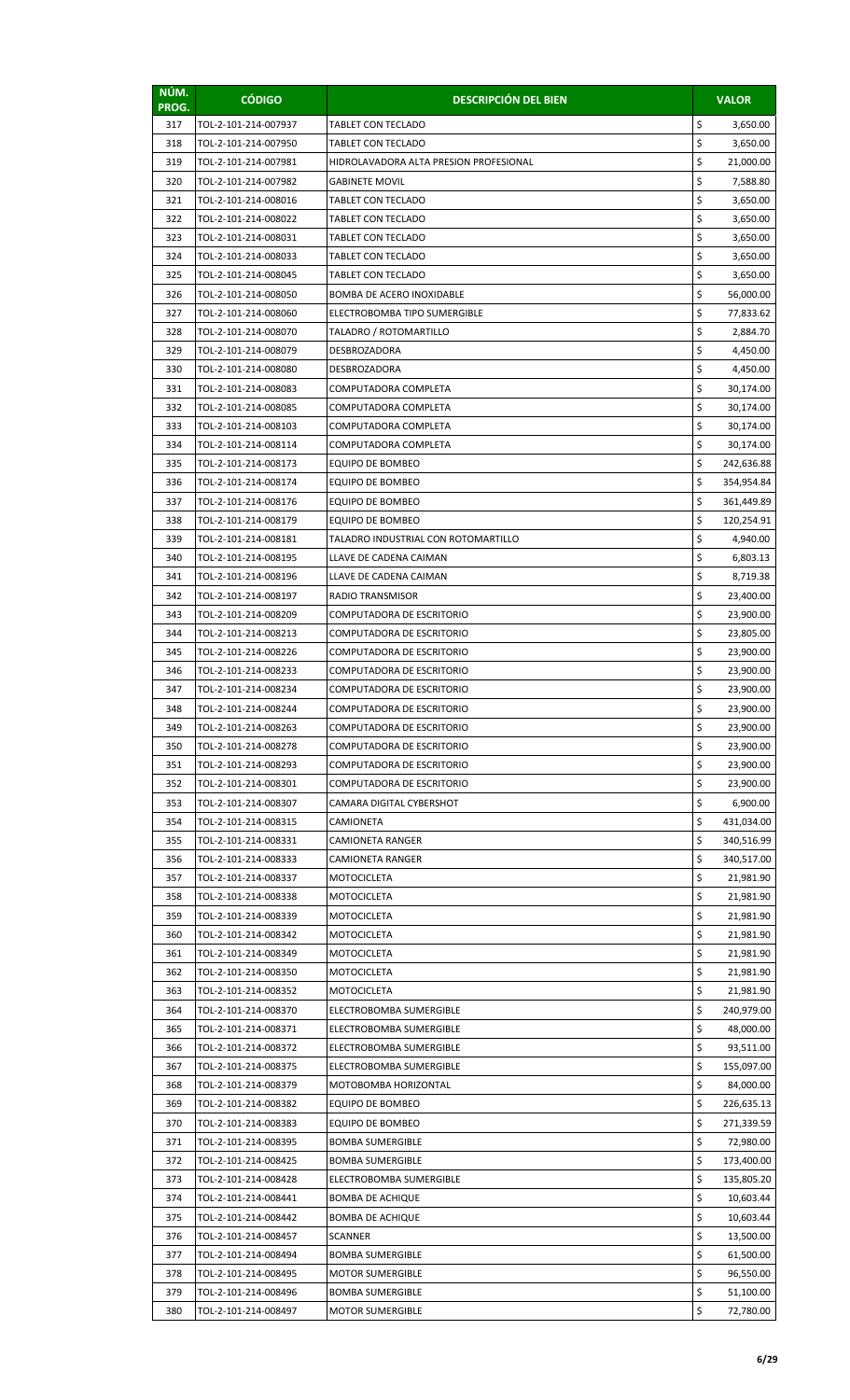| NÚM.<br>PROG. | <b>CÓDIGO</b>        | <b>DESCRIPCIÓN DEL BIEN</b>                   |    | <b>VALOR</b> |
|---------------|----------------------|-----------------------------------------------|----|--------------|
| 381           | TOL-2-101-214-008502 | <b>BOMBA SUMERGIBLE</b>                       | \$ | 122,500.00   |
| 382           | TOL-2-101-214-008505 | <b>BOMBA SUMERGIBLE</b>                       | \$ | 85,200.00    |
| 383           | TOL-2-101-214-008508 | <b>BOMBA SUMERGIBLE</b>                       | \$ | 141,300.00   |
| 384           | TOL-2-101-214-008558 | PC COMPLETA                                   | \$ | 13,846.00    |
| 385           | TOL-2-101-214-008560 | PC COMPLETA                                   | \$ | 13,846.00    |
| 386           | TOL-2-101-214-008563 | PC COMPLETA                                   | \$ | 13,846.00    |
| 387           | TOL-2-101-214-008564 | PC COMPLETA                                   | \$ | 13,846.00    |
| 388           | TOL-2-101-214-008565 | PC COMPLETA                                   | \$ | 13,846.00    |
| 389           | TOL-2-101-214-008573 | PC COMPLETA                                   | \$ | 13,846.00    |
| 390           | TOL-2-101-214-008585 | PC COMPLETA                                   | \$ | 13,846.00    |
| 391           | TOL-2-101-214-008596 | <b>MINIPRINTER</b>                            | \$ | 10,864.00    |
| 392           | TOL-2-101-214-008597 | <b>MINIPRINTER</b>                            | \$ | 10,864.00    |
| 393           | TOL-2-101-214-008664 | <b>ESCANER DE TRACCION</b>                    | \$ | 16,161.60    |
| 394           | TOL-2-101-214-008800 | <b>BOMBA CON MOTOR SUMERGIBLE</b>             | \$ | 51,550.00    |
| 395           | TOL-2-101-214-008803 | <b>BOMBA CON MOTOR SUMERGIBLE</b>             | \$ | 108,700.00   |
| 396           | TOL-2-101-214-008818 | <b>ELECTROBOMBA</b>                           | \$ | 90,200.00    |
| 397           | TOL-2-101-214-008819 | <b>IMPRESORA CON BLUETOOTH</b>                | \$ | 7,310.00     |
| 398           | TOL-2-101-214-008820 | IMPRESORA CON BLUETOOTH                       | \$ | 7,870.00     |
| 399           | TOL-2-101-214-008821 | IMPRESORA CON BLUETOOTH                       | \$ | 7,870.00     |
| 400           | TOL-2-101-214-008822 | IMPRESORA CON BLUETOOTH                       | \$ | 7,870.00     |
| 401           | TOL-2-101-214-008823 | IMPRESORA CON BLUETOOTH                       | \$ | 7,870.00     |
| 402           | TOL-2-101-214-008824 | IMPRESORA CON BLUETOOTH                       | \$ | 7,870.00     |
| 403           | TOL-2-101-214-008825 | IMPRESORA CON BLUETOOTH                       | \$ | 7,870.00     |
| 404           | TOL-2-101-214-008826 | IMPRESORA CON BLUETOOTH                       | \$ | 7,870.00     |
| 405           | TOL-2-101-214-008827 | IMPRESORA CON BLUETOOTH                       | \$ | 7,870.00     |
| 406           | TOL-2-101-214-008828 | IMPRESORA CON BLUETOOTH                       | \$ | 7,870.00     |
| 407           | TOL-2-101-214-008838 | <b>IMPRESORA DE TICKETS</b>                   | \$ | 6,465.52     |
| 408           | TOL-2-101-214-008839 | <b>IMPRESORA DE TICKETS</b>                   | \$ | 6,465.52     |
| 409           | TOL-2-101-214-008863 | EQUIPO DE DIAGNOSTICO DIESEL                  | \$ | 173,270.00   |
| 410           | TOL-2-101-214-008888 | IMPRESORA MONOCROMATICA                       | \$ | 10,206.61    |
| 411           | TOL-2-101-214-008892 | IMPRESORA MONOCROMATICA                       | \$ | 10,206.61    |
| 412           | TOL-2-101-214-008895 | IMPRESORA MONOCROMATICA                       | Ş  | 10,206.61    |
| 413           | TOL-2-101-214-008896 | <b>IMPRESORA MONOCROMATICA</b>                | \$ | 10,206.61    |
| 414           | TOL-2-101-214-008897 | IMPRESORA MONOCROMATICA                       | \$ | 10,206.61    |
| 415           | TOL-2-101-214-008898 | IMPRESORA MONOCROMATICA                       | \$ | 10,206.61    |
| 416           | TOL-2-101-214-008899 | IMPRESORA MONOCROMATICA                       | \$ | 10,206.61    |
| 417           | TOL-2-101-215-004388 | COMPUTADORA                                   | \$ | 12,133.20    |
| 418           | TOL-2-101-215-004411 | COMPUTADORA COMPLETA                          | \$ | 12,595.77    |
| 419           | TOL-2-101-215-004468 | PC COMPLETA (C.P.U., MONITOR, TECLADO, MOUSE) | \$ | 9,565.01     |
| 420           | TOL-2-101-215-004572 | COMPUTADORA COMPLETA                          | \$ | 12,595.77    |
| 421           | TOL-2-101-215-004586 | NO BREAK.                                     | \$ | 13,300.00    |
| 422           | TOL-2-101-215-004590 | PC COMPLETA (C.P.U., MONITOR, TECLADO, MOUSE) | \$ | 10,180.89    |
| 423           | TOL-2-101-215-004623 | COMPUTADORA COMPLETA                          | \$ | 12,595.77    |
| 424           | TOL-2-101-215-004667 | EQUIPO DE COMPUTO TIPO SERVIDOR               | \$ | 14,700.00    |
| 425           | TOL-2-101-215-004684 | <b>MODEM</b>                                  | \$ | 9,375.00     |
| 426           | TOL-2-101-215-004685 | <b>MODEM</b>                                  | \$ | 9,375.00     |
| 427           | TOL-2-101-215-005006 | COMPUTADORA COMPLETA                          | \$ | 12,595.77    |
| 428           | TOL-2-101-215-005133 | COMPUTADORA CON TECLADO, MOUSE, CPU           | \$ | 13,549.00    |
| 429           | TOL-2-101-215-005228 | ANTENA                                        | \$ | 9,700.00     |
| 430           | TOL-2-101-215-006237 | VEHICULO                                      | \$ | 988,102.80   |
| 431           | TOL-2-101-215-006238 | VEHICULO                                      | \$ | 988,102.80   |
| 432           | TOL-2-101-215-006280 | CALEFACTOR DE TORRE                           | \$ | 3,146.55     |
| 433           | TOL-2-101-215-006363 | ARCHIVERO                                     | \$ | 6,281.61     |
| 434           | TOL-2-101-215-006457 | CONJUNTO                                      | \$ | 6,281.62     |
| 435           | TOL-2-101-215-006464 | CONJUNTO SECRETARIAL                          | \$ | 7,146.50     |
| 436           | TOL-2-101-215-006557 | GABINETE CLOSET                               | \$ | 6,281.62     |
| 437           | TOL-2-101-215-006563 | LIBRERO                                       | \$ | 6,281.62     |
| 438           | TOL-2-101-215-006571 | LOCKER                                        | \$ | 2,780.00     |
| 439           | TOL-2-101-215-006576 | LOCKER                                        | \$ | 2,780.00     |
| 440           | TOL-2-101-215-006732 | CONJUNTO SECRETARIAL                          | \$ | 7,146.50     |
| 441           | TOL-2-101-215-006737 | ARCHIVERO                                     | \$ | 4,380.00     |
| 442           | TOL-2-101-215-006772 | CONJUNTO SECRETARIAL                          | \$ | 7,146.50     |
| 443           | TOL-2-101-215-006856 | ARCHIVERO                                     | \$ | 2,988.53     |
| 444           | TOL-2-101-215-006903 | CONJUNTO SECRETARIAL                          | \$ | 7,146.50     |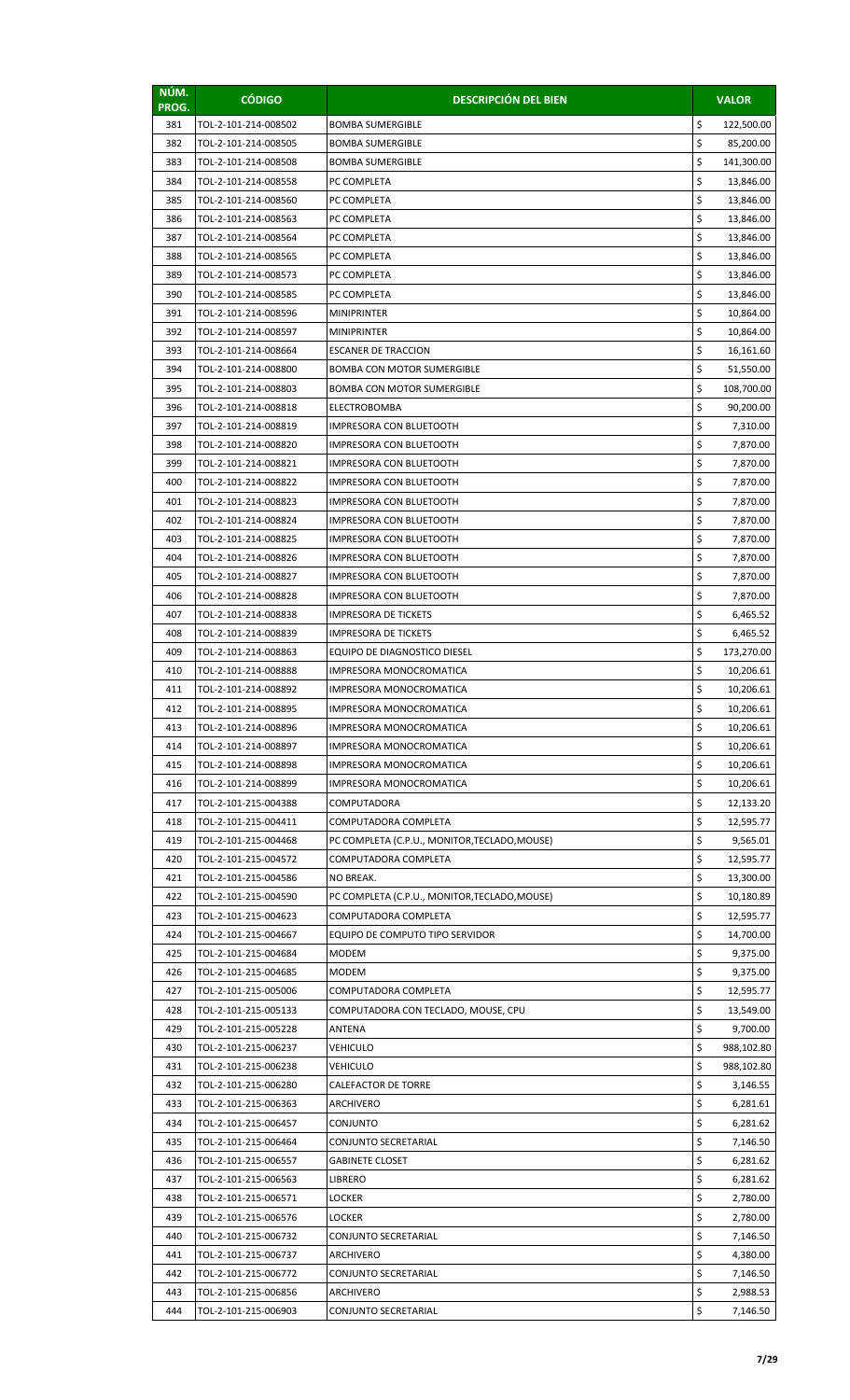| NÚM.<br>PROG. | <b>CÓDIGO</b>        | <b>DESCRIPCIÓN DEL BIEN</b>      |    | <b>VALOR</b> |
|---------------|----------------------|----------------------------------|----|--------------|
| 445           | TOL-2-101-215-007142 | SOFA 2 PLAZAS                    | \$ | 3,262.25     |
| 446           | TOL-2-101-215-007212 | PANTALLA DE PLASMA               | \$ | 21,000.00    |
| 447           | TOL-2-101-215-007213 | CONJUNTO SECRETARIAL             | \$ | 7,146.50     |
| 448           | TOL-2-101-215-007215 | CONJUNTO SECRETARIAL             | \$ | 7,146.50     |
| 449           | TOL-2-101-215-007218 | CONJUNTO SECRETARIAL             | \$ | 7,146.50     |
| 450           | TOL-2-101-215-007219 | <b>MODULO</b>                    | \$ | 8,853.10     |
| 451           | TOL-2-101-215-007221 | ARCHIVERO                        | \$ | 4,380.00     |
| 452           | TOL-2-101-215-007232 | <b>MODULO</b>                    | \$ | 8,853.10     |
| 453           | TOL-2-101-215-007237 | LOCKER                           | \$ | 2,780.00     |
| 454           | TOL-2-101-215-007239 | CONJUNTO SECRETARIAL             | \$ | 7,146.50     |
| 455           | TOL-2-101-215-007241 | CONJUNTO SECRETARIAL             | \$ | 7,146.50     |
| 456           | TOL-2-101-215-007374 | CONJUNTO SECRETARIAL             | \$ | 7,146.50     |
| 457           | TOL-2-101-215-007447 | CONJUNTO SECRETARIAL             | \$ | 7,146.50     |
| 458           | TOL-2-101-215-007641 | <b>PANTALLA</b>                  | \$ | 4,176.73     |
| 459           | TOL-2-101-215-007643 | COMPUTADORA COMPLETA             | \$ | 12,900.00    |
| 460           | TOL-2-101-215-007644 | COMPUTADORA COMPLETA             | \$ | 12,900.00    |
| 461           | TOL-2-101-215-007647 | PANTALLA                         | \$ | 4,176.72     |
| 462           | TOL-2-101-215-007648 | PANTALLA                         | \$ | 4,176.72     |
| 463           | TOL-2-101-215-007651 | COMPUTADORA COMPLETA             | \$ | 12,900.00    |
| 464           | TOL-2-101-215-007655 | COMPUTADORA COMPLETA             | \$ | 12,900.00    |
| 465           | TOL-2-101-215-007657 | COMPUTADORA COMPLETA             | \$ | 12,900.00    |
| 466           | TOL-2-101-215-007664 | <b>IMPRESORA</b>                 | \$ | 3,150.00     |
| 467           | TOL-2-101-215-007671 | <b>IMPRESORA</b>                 | \$ | 3,150.00     |
| 468           | TOL-2-101-215-007674 | IMPRESORA                        | \$ | 3,150.00     |
| 469           | TOL-2-101-215-007683 | COMPUTADORA COMPLETA             | \$ | 12,900.00    |
| 470           | TOL-2-101-215-007684 | <b>IMPRESORA</b>                 | \$ | 3,150.00     |
| 471           | TOL-2-101-215-007687 | <b>IMPRESORA</b>                 | \$ | 3,150.00     |
| 472           | TOL-2-101-215-008032 | TABLET CON TECLADO               | \$ | 3,650.00     |
| 473           | TOL-2-101-215-008205 | COMPUTADORA DE ESCRITORIO        | \$ | 23,805.00    |
| 474           | TOL-2-101-215-008207 | COMPUTADORA DE ESCRITORIO        | \$ | 23,900.00    |
| 475           | TOL-2-101-215-008210 | COMPUTADORA DE ESCRITORIO        | \$ | 23,900.00    |
| 476           | TOL-2-101-215-008216 | COMPUTADORA DE ESCRITORIO        | Ş  | 23,805.00    |
| 477           | TOL-2-101-215-008219 | <b>COMPUTADORA DE ESCRITORIO</b> | \$ | 23,805.00    |
| 478           | TOL-2-101-215-008220 | COMPUTADORA DE ESCRITORIO        | \$ | 23,805.00    |
| 479           | TOL-2-101-215-008221 | COMPUTADORA DE ESCRITORIO        | \$ | 23,805.00    |
| 480           | TOL-2-101-215-008228 | COMPUTADORA DE ESCRITORIO        | \$ | 23,900.00    |
| 481           | TOL-2-101-215-008232 | COMPUTADORA DE ESCRITORIO        | \$ | 23,900.00    |
| 482           | TOL-2-101-215-008240 | COMPUTADORA DE ESCRITORIO        | \$ | 23,900.00    |
| 483           | TOL-2-101-215-008241 | COMPUTADORA DE ESCRITORIO        | \$ | 23,900.00    |
| 484           | TOL-2-101-215-008243 | COMPUTADORA DE ESCRITORIO        | \$ | 23,900.00    |
| 485           | TOL-2-101-215-008245 | COMPUTADORA DE ESCRITORIO        | \$ | 23,900.00    |
| 486           | TOL-2-101-215-008251 | COMPUTADORA DE ESCRITORIO        | \$ | 23,900.00    |
| 487           | TOL-2-101-215-008252 | COMPUTADORA DE ESCRITORIO        | \$ | 23,900.00    |
| 488           | TOL-2-101-215-008253 | COMPUTADORA DE ESCRITORIO        | \$ | 23,900.00    |
| 489           | TOL-2-101-215-008257 | COMPUTADORA DE ESCRITORIO        | \$ | 23,900.00    |
| 490           | TOL-2-101-215-008266 | COMPUTADORA DE ESCRITORIO        | \$ | 23,900.00    |
| 491           | TOL-2-101-215-008275 | COMPUTADORA DE ESCRITORIO        | \$ | 23,900.00    |
| 492           | TOL-2-101-215-008286 | COMPUTADORA DE ESCRITORIO        | \$ | 23,900.00    |
| 493           | TOL-2-101-215-008289 | COMPUTADORA DE ESCRITORIO        | \$ | 23,900.00    |
| 494           | TOL-2-101-215-008290 | COMPUTADORA DE ESCRITORIO        | \$ | 23,900.00    |
| 495           | TOL-2-101-215-008296 | COMPUTADORA DE ESCRITORIO        | \$ | 23,900.00    |
| 496           | TOL-2-101-215-008297 | COMPUTADORA DE ESCRITORIO        | \$ | 23,900.00    |
| 497           | TOL-2-101-215-008445 | <b>ESCANER DE ESCRITORIO</b>     | \$ | 9,587.62     |
| 498           | TOL-2-101-215-008448 | <b>ESCANER DE ESCRITORIO</b>     | \$ | 9,587.62     |
| 499           | TOL-2-101-215-008449 | ESCANER DE ESCRITORIO            | \$ | 9,587.62     |
| 500           | TOL-2-101-215-008450 | <b>ESCANER DE ESCRITORIO</b>     | \$ | 9,587.62     |
| 501           | TOL-2-101-215-008453 | <b>ESCANER DE ESCRITORIO</b>     | \$ | 9,587.62     |
| 502           | TOL-2-101-215-008455 | <b>ESCANER DE ESCRITORIO</b>     | \$ | 9,587.62     |
| 503           | TOL-2-101-215-008469 | COMPUTADORA COMPLETA             | \$ | 15,965.61    |
| 504           | TOL-2-101-215-008470 | COMPUTADORA COMPLETA             | \$ | 15,965.61    |
| 505           | TOL-2-101-215-008471 | COMPUTADORA COMPLETA             | \$ | 15,965.61    |
| 506           | TOL-2-101-215-008472 | CPU O GABINETE                   | \$ | 12,082.84    |
| 507           | TOL-2-101-215-008473 | <b>CPU O GABINETE</b>            | \$ | 12,082.84    |
| 508           | TOL-2-101-215-008527 | VEHICULO                         | \$ | 164,882.83   |
|               |                      |                                  |    |              |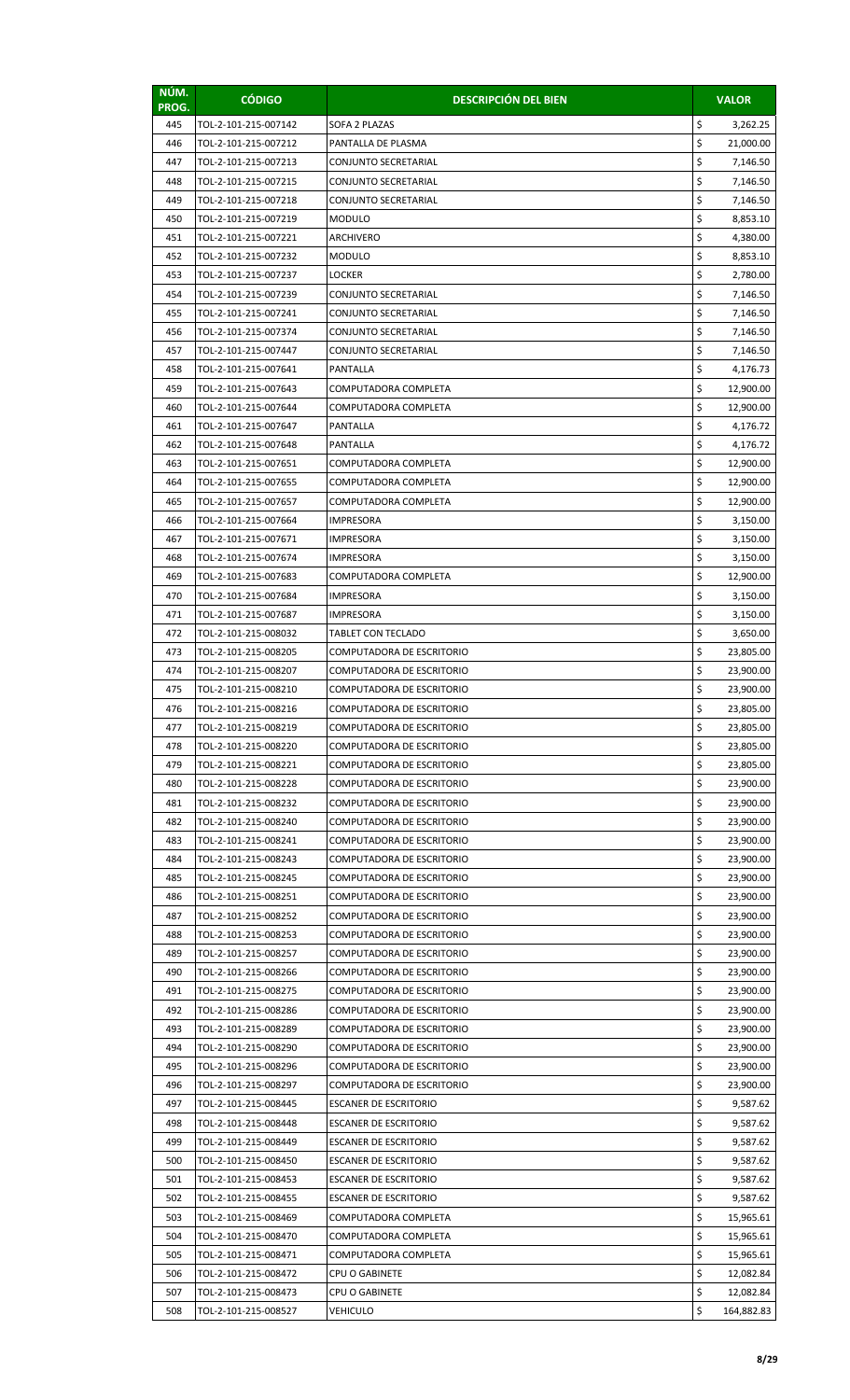| NÚM.<br>PROG. | <b>CÓDIGO</b>                                | <b>DESCRIPCIÓN DEL BIEN</b>                        | <b>VALOR</b>               |
|---------------|----------------------------------------------|----------------------------------------------------|----------------------------|
| 509           | TOL-2-101-215-008547                         | PC COMPLETA                                        | \$<br>13,846.00            |
| 510           | TOL-2-101-215-008549                         | PC COMPLETA                                        | \$<br>13,846.00            |
| 511           | TOL-2-101-215-008550                         | PC COMPLETA                                        | \$<br>13,846.00            |
| 512           | TOL-2-101-215-008551                         | PC COMPLETA                                        | \$<br>13,846.00            |
| 513           | TOL-2-101-215-008552                         | PC COMPLETA                                        | \$<br>13,846.00            |
| 514           | TOL-2-101-215-008553                         | PC COMPLETA                                        | \$<br>13,846.00            |
| 515           | TOL-2-101-215-008554                         | PC COMPLETA                                        | \$<br>13,846.00            |
| 516           | TOL-2-101-215-008555                         | PC COMPLETA                                        | \$<br>13,846.00            |
| 517           | TOL-2-101-215-008556                         | PC COMPLETA                                        | \$<br>13,846.00            |
| 518           | TOL-2-101-215-008568                         | PC COMPLETA                                        | \$<br>13,846.00            |
| 519           | TOL-2-101-215-008569                         | PC COMPLETA                                        | \$<br>13,846.00            |
| 520           | TOL-2-101-215-008570                         | PC COMPLETA                                        | \$<br>13,846.00            |
| 521           | TOL-2-101-215-008574                         | PC COMPLETA                                        | \$<br>13,846.00            |
| 522           | TOL-2-101-215-008577                         | PC COMPLETA                                        | \$<br>13,846.00            |
| 523           | TOL-2-101-215-008579                         | PC COMPLETA                                        | \$<br>13,846.00            |
| 524           | TOL-2-101-215-008581                         | PC COMPLETA                                        | \$<br>13,846.00            |
| 525           | TOL-2-101-215-008582                         | PC COMPLETA                                        | \$<br>13,846.00            |
| 526           | TOL-2-101-215-008583                         | PC COMPLETA                                        | \$<br>13,846.00            |
| 527           | TOL-2-101-215-008586                         | PC COMPLETA                                        | \$<br>13,846.00            |
| 528           | TOL-2-101-215-008587                         | PC COMPLETA                                        | \$<br>13,846.00            |
| 529           | TOL-2-101-215-008588                         | PC COMPLETA                                        | \$<br>13,846.00            |
| 530           | TOL-2-101-215-008589                         | PC COMPLETA                                        | \$<br>13,846.00            |
| 531           | TOL-2-101-215-008590                         | PC COMPLETA                                        | \$<br>13,846.00            |
| 532           | TOL-2-101-215-008591                         | PC COMPLETA                                        | \$<br>13,846.00            |
| 533           | TOL-2-101-215-008592                         | PC COMPLETA                                        | \$<br>13,846.00            |
| 534           | TOL-2-101-215-008593                         | PC COMPLETA                                        | \$<br>13,846.00            |
| 535           | TOL-2-101-215-008594                         | PC COMPLETA                                        | \$<br>13,846.00            |
| 536           | TOL-2-101-215-008595                         | PC COMPLETA                                        | \$<br>13,846.00            |
| 537           | TOL-2-101-215-008598                         | <b>MINIPRINTER</b>                                 | \$<br>10,864.00            |
| 538           | TOL-2-101-215-008599                         | <b>MINIPRINTER</b>                                 | \$<br>10,864.00            |
| 539           | TOL-2-101-215-008600                         | <b>MINIPRINTER</b>                                 | \$<br>10,864.00            |
| 540           | TOL-2-101-215-008601                         | <b>MINIPRINTER</b>                                 | Ş<br>10,864.00             |
| 541           | TOL-2-101-215-008602                         | <b>MINIPRINTER</b>                                 | \$<br>10,864.00            |
| 542           | TOL-2-101-215-008603                         | <b>MINIPRINTER</b>                                 | \$<br>10,864.00            |
| 543           | TOL-2-101-215-008604                         | <b>MINIPRINTER</b>                                 | \$<br>10,864.00            |
| 544           | TOL-2-101-215-008605                         | <b>MINIPRINTER</b>                                 | \$<br>10,864.00            |
| 545           | TOL-2-101-215-008606                         | <b>MINIPRINTER</b>                                 | \$<br>10,864.00            |
| 546           | TOL-2-101-215-008607                         | <b>MINIPRINTER</b>                                 | \$<br>10,864.00            |
| 547           | TOL-2-101-215-008608                         | <b>MINIPRINTER</b>                                 | \$<br>10,864.00            |
| 548           | TOL-2-101-215-008609                         | <b>MINIPRINTER</b>                                 | \$<br>10,864.00            |
| 549           | TOL-2-101-215-008610                         | <b>MINIPRINTER</b>                                 | \$<br>10,864.00            |
| 550           | TOL-2-101-215-008611                         | <b>MINIPRINTER</b>                                 | \$<br>10,864.00            |
| 551           | TOL-2-101-215-008612                         | <b>MINIPRINTER</b>                                 | \$<br>10,864.00            |
| 552           | TOL-2-101-215-008613                         | <b>MINIPRINTER</b>                                 | \$<br>10,864.00            |
| 553           | TOL-2-101-215-008614                         | <b>MINIPRINTER</b>                                 | \$<br>10,864.00            |
| 554           | TOL-2-101-215-008615                         | <b>MINIPRINTER</b>                                 | \$<br>10,864.00            |
| 555           | TOL-2-101-215-008616                         | <b>MINIPRINTER</b>                                 | \$<br>10,864.00            |
| 556           | TOL-2-101-215-008617                         | <b>MINIPRINTER</b>                                 | \$<br>10,864.00            |
| 557           | TOL-2-101-215-008618                         | <b>MINIPRINTER</b>                                 | \$<br>10,864.00            |
| 558           | TOL-2-101-215-008619                         | <b>MINIPRINTER</b>                                 | \$<br>10,864.00            |
| 559           | TOL-2-101-215-008620                         | <b>MINIPRINTER</b>                                 | \$<br>10,864.00            |
| 560           | TOL-2-101-215-008621                         | CONTADORA DE BILLETES                              | \$<br>6,293.10             |
| 561           | TOL-2-101-215-008622                         | IMPRESORA MONOCROMATICA                            | \$<br>7,800.00             |
| 562           | TOL-2-101-215-008624                         | IMPRESORA MONOCROMATICA                            | \$<br>7,800.00             |
| 563           | TOL-2-101-215-008625                         | IMPRESORA MONOCROMATICA                            | \$<br>7,800.00             |
| 564           | TOL-2-101-215-008627                         | IMPRESORA MONOCROMATICA                            | \$<br>7,800.00             |
| 565           | TOL-2-101-215-008629                         | <b>IMPRESORA MONOCROMATICA</b>                     | \$<br>7,800.00             |
| 566           | TOL-2-101-215-008630                         | IMPRESORA MONOCROMATICA                            | \$<br>7,800.00<br>\$       |
| 567           | TOL-2-101-215-008631                         | IMPRESORA MONOCROMATICA                            | 7,800.00<br>\$             |
| 568           | TOL-2-101-215-008632                         | IMPRESORA MONOCROMATICA                            | 7,800.00<br>\$             |
| 569<br>570    | TOL-2-101-215-008633<br>TOL-2-101-215-008634 | IMPRESORA MONOCROMATICA<br>IMPRESORA MONOCROMATICA | 7,800.00<br>\$<br>7,800.00 |
| 571           | TOL-2-101-215-008635                         | IMPRESORA MONOCROMATICA                            | \$<br>7,800.00             |
|               |                                              |                                                    | \$                         |
| 572           | TOL-2-101-215-008636                         | IMPRESORA MONOCROMATICA                            | 7,800.00                   |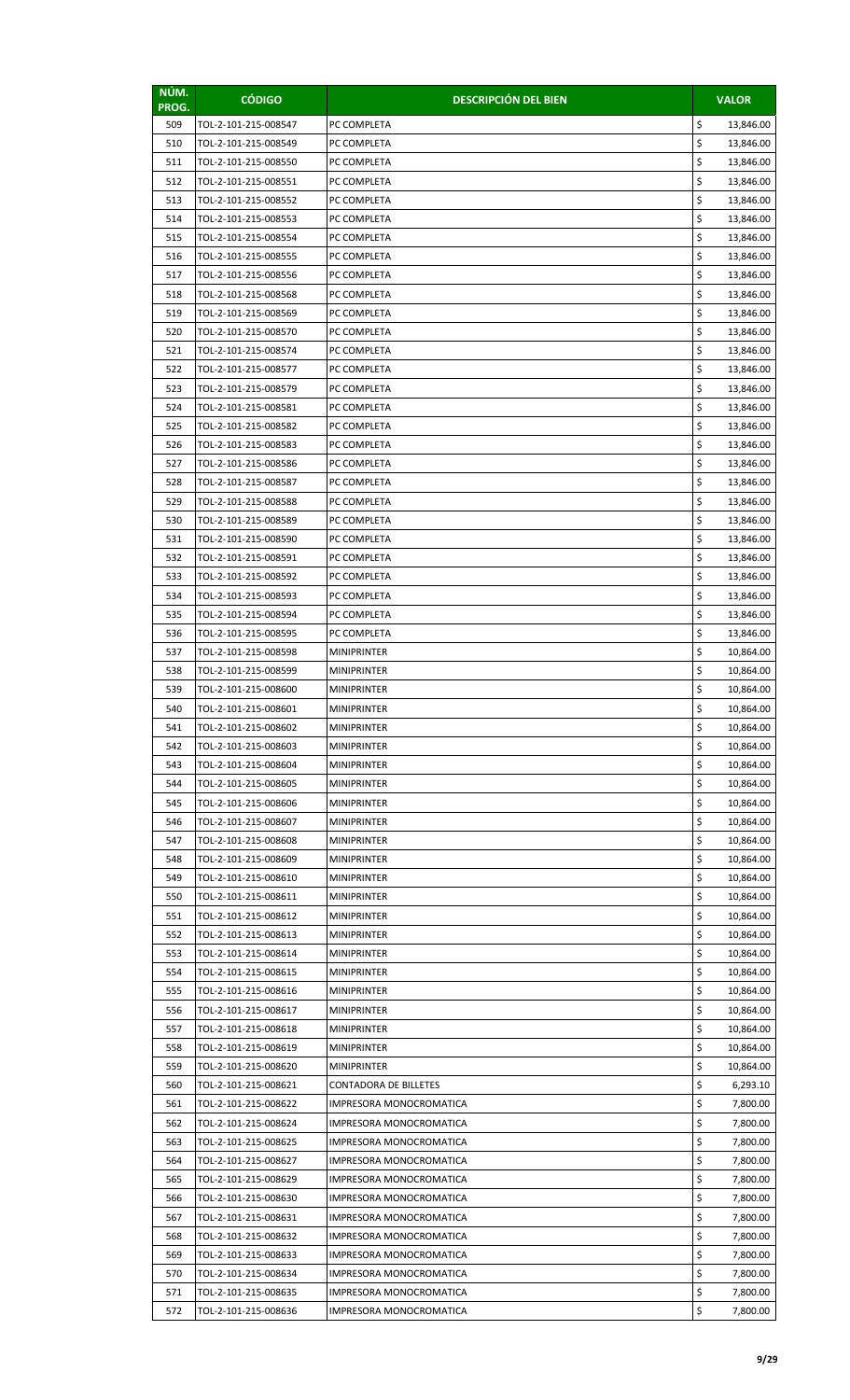| NÚM.<br>PROG. | <b>CÓDIGO</b>                                | <b>DESCRIPCIÓN DEL BIEN</b>                              |          | <b>VALOR</b>           |
|---------------|----------------------------------------------|----------------------------------------------------------|----------|------------------------|
| 573           | TOL-2-101-215-008637                         | <b>IMPRESORA MONOCROMATICA</b>                           | \$       | 7,800.00               |
| 574           | TOL-2-101-215-008638                         | IMPRESORA MONOCROMATICA                                  | \$       | 7,800.00               |
| 575           | TOL-2-101-215-008639                         | <b>IMPRESORA MONOCROMATICA</b>                           | \$       | 7,800.00               |
| 576           | TOL-2-101-215-008641                         | IMPRESORA MONOCROMATICA                                  | \$       | 7,800.00               |
| 577           | TOL-2-101-215-008643                         | IMPRESORA MONOCROMATICA                                  | \$       | 7,800.00               |
| 578           | TOL-2-101-215-008644                         | IMPRESORA MONOCROMATICA                                  | \$       | 7,800.00               |
| 579           | TOL-2-101-215-008654                         | CONTADORA DE BILLETES                                    | \$       | 6,293.10               |
| 580           | TOL-2-101-215-008655                         | CONTADORA DE BILLETES                                    | \$       | 6,293.10               |
| 581           | TOL-2-101-215-008656                         | CONTADORA DE BILLETES                                    | \$       | 6,293.10               |
| 582           | TOL-2-101-215-008657                         | CONTADORA DE BILLETES                                    | \$       | 6,293.10               |
| 583           | TOL-2-101-215-008658                         | <b>CONTADORA DE BILLETES</b>                             | \$       | 6,293.10               |
| 584           | TOL-2-101-215-008660                         | <b>ESCANER DE TRACCION</b>                               | \$       | 16,161.60              |
| 585           | TOL-2-101-215-008661                         | <b>ESCANER DE TRACCION</b>                               | \$<br>\$ | 16,161.60              |
| 586<br>587    | TOL-2-101-215-008662<br>TOL-2-101-215-008666 | <b>ESCANER DE TRACCION</b><br><b>ESCANER DE TRACCION</b> | \$       | 16,161.60<br>16,161.60 |
| 588           | TOL-2-101-215-008667                         | <b>ESCANER DE TRACCION</b>                               | \$       | 16,161.60              |
| 589           | TOL-2-101-215-008669                         | <b>ESCANER DE TRACCION</b>                               | \$       | 16,161.60              |
| 590           | TOL-2-101-215-008671                         | <b>ESCANER DE TRACCION</b>                               | \$       | 16,161.60              |
| 591           | TOL-2-101-215-008672                         | <b>ESCANER DE TRACCION</b>                               | \$       | 16,161.60              |
| 592           | TOL-2-101-215-008673                         | <b>ESCANER DE TRACCION</b>                               | \$       | 16,161.60              |
| 593           | TOL-2-101-215-008674                         | <b>ESCANER DE TRACCION</b>                               | \$       | 16,161.60              |
| 594           | TOL-2-101-215-008676                         | <b>ESCANER DE TRACCION</b>                               | \$       | 16,161.60              |
| 595           | TOL-2-101-215-008836                         | <b>IMPRESORA DE TICKETS</b>                              | \$       | 6,465.52               |
| 596           | TOL-2-101-215-008837                         | <b>IMPRESORA DE TICKETS</b>                              | \$       | 6,465.52               |
| 597           | TOL-2-101-215-008890                         | IMPRESORA MONOCROMATICA                                  | \$       | 10,206.61              |
| 598           | TOL-2-101-216-004377                         | PC COMPLETA (C.P.U., MONITOR, TECLADO, MOUSE)            | \$       | 8,203.16               |
| 599           | TOL-2-101-216-004439                         | COMPUTADORA COMPLETA                                     | \$       | 12,595.77              |
| 600           | TOL-2-101-216-004440                         | IMPRESORA                                                | \$       | 2,550.00               |
| 601           | TOL-2-101-216-004470                         | COMPUTADORA CON TECLADO, MOUSE, CPU                      | \$       | 12,195.00              |
| 602           | TOL-2-101-216-004621                         | <b>IMPRESORA</b>                                         | \$       | 2,550.00               |
| 603           | TOL-2-101-216-004642                         | COMPUTADORA COMPLETA                                     | \$       | 12,595.77              |
| 604           | TOL-2-101-216-004937                         | COMPUTADORA COMPLETA                                     | Ş        | 12,595.77              |
| 605           | TOL-2-101-216-005139                         | <b>RADIO PORTATIL</b>                                    | \$       | 5,494.50               |
| 606           | TOL-2-101-216-005249                         | <b>RADIO PORTATIL</b>                                    | \$       | 4,516.00               |
| 607           | TOL-2-101-216-005264                         | <b>RADIO PORTATIL</b>                                    | \$       | 5,769.50               |
| 608           | TOL-2-101-216-005337                         | RADIO PORTATIL                                           | \$       | 5,769.50               |
| 609           | TOL-2-101-216-005356                         | <b>RADIO PORTATIL</b>                                    | \$<br>\$ | 4,516.00               |
| 610<br>611    | TOL-2-101-216-005358<br>TOL-2-101-216-005635 | <b>RADIO PORTATIL</b><br>TARRAJA                         | \$       | 5,769.50<br>5,520.00   |
| 612           | TOL-2-101-216-006012                         | TARRAJA                                                  | \$       | 5,520.00               |
| 613           | TOL-2-101-216-006140                         | <b>CAMIONETA</b>                                         | \$       | 104,608.70             |
| 614           | TOL-2-101-216-006168                         | CAMIONETA                                                | \$       | 103,766.30             |
| 615           | TOL-2-101-216-006177                         | CAMIONETA                                                | \$       | 105,940.20             |
| 616           | TOL-2-101-216-006180                         | CAMIONETA                                                | \$       | 105,940.20             |
| 617           | TOL-2-101-216-006185                         | CAMIONETA                                                | \$       | 110,434.80             |
| 618           | TOL-2-101-216-006186                         | CAMIONETA                                                | \$       | 106,869.60             |
| 619           | TOL-2-101-216-006251                         | CAMIONETA                                                | \$       | 101,478.26             |
| 620           | TOL-2-101-216-006264                         | CAMIONETA                                                | \$       | 150,935.34             |
| 621           | TOL-2-101-216-006265                         | CAMIONETA                                                | \$       | 150,935.34             |
| 622           | TOL-2-101-216-006276                         | <b>MOTOCICLETA</b>                                       | \$       | 18,706.90              |
| 623           | TOL-2-101-216-006461                         | CONJUNTO SECRETARIAL                                     | \$       | 7,146.50               |
| 624           | TOL-2-101-216-006479                         | <b>ESCRITORIO</b>                                        | \$       | 3,560.00               |
| 625           | TOL-2-101-216-007036                         | LOCKER                                                   | \$       | 2,780.00               |
| 626           | TOL-2-101-216-007217                         | <b>ESCRITORIO</b>                                        | \$       | 2,483.00               |
| 627           | TOL-2-101-216-007456                         | <b>CUBIERTA</b>                                          | \$       | 2,826.00               |
| 628           | TOL-2-101-216-007659                         | <b>IMPRESORA</b>                                         | \$       | 3,150.00               |
| 629           | TOL-2-101-216-007675                         | <b>IMPRESORA</b>                                         | \$       | 3,150.00               |
| 630           | TOL-2-101-216-007685                         | <b>IMPRESORA</b><br>TABLET CON TECLADO                   | \$<br>\$ | 3,150.00               |
| 631<br>632    | TOL-2-101-216-007943<br>TOL-2-101-216-007948 | TABLET CON TECLADO                                       | \$       | 3,650.00<br>3,650.00   |
| 633           | TOL-2-101-216-007949                         | TABLET CON TECLADO                                       | \$       | 3,650.00               |
| 634           | TOL-2-101-216-008036                         | TABLET CON TECLADO                                       | \$       | 3,650.00               |
| 635           | TOL-2-101-216-008108                         | COMPUTADORA COMPLETA                                     | \$       | 30,174.00              |
| 636           | TOL-2-101-216-008225                         | COMPUTADORA DE ESCRITORIO                                | \$       | 23,900.00              |
|               |                                              |                                                          |          |                        |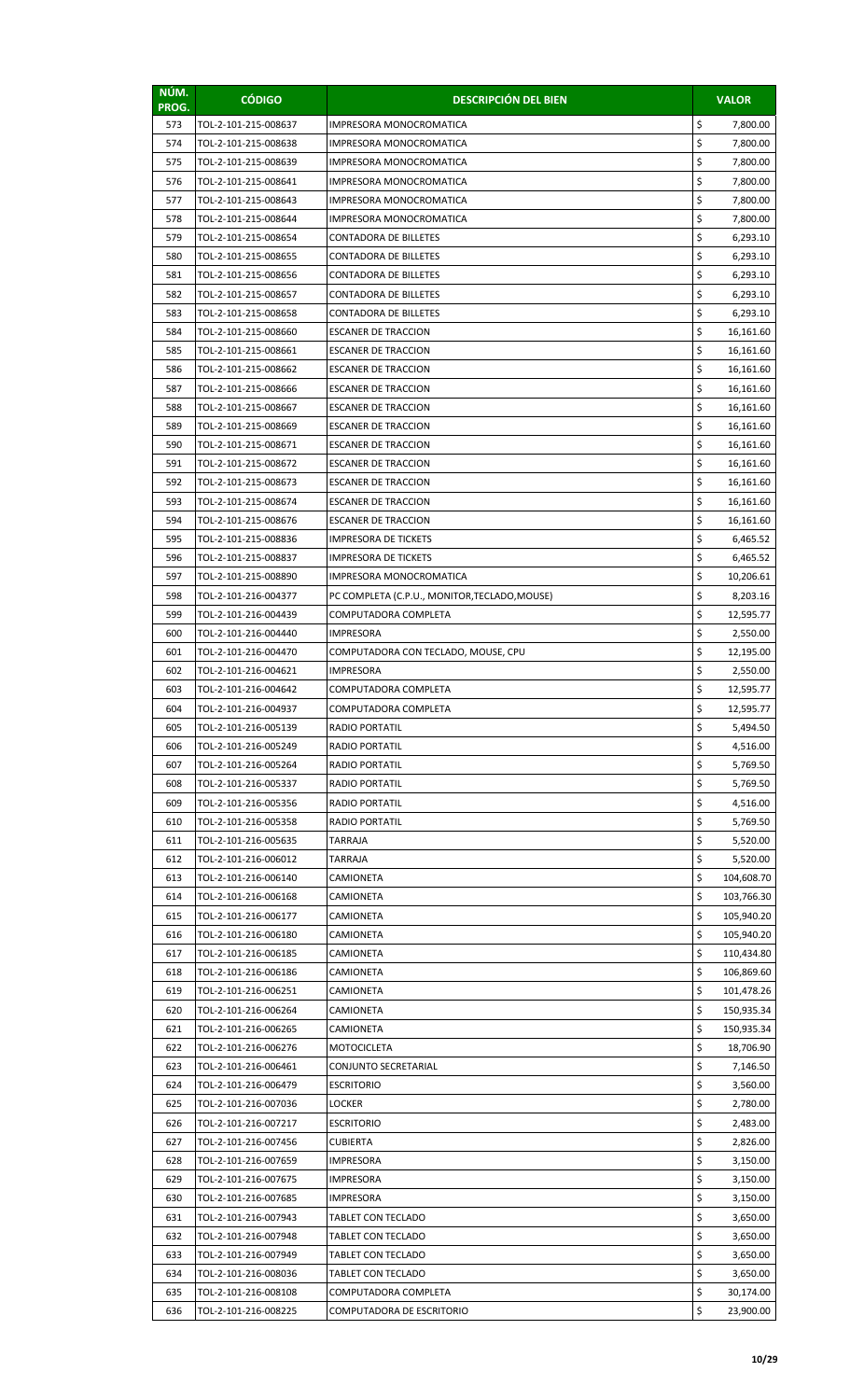| NÚM.<br>PROG. | <b>CÓDIGO</b>                                | <b>DESCRIPCIÓN DEL BIEN</b>                        |          | <b>VALOR</b>           |
|---------------|----------------------------------------------|----------------------------------------------------|----------|------------------------|
| 637           | TOL-2-101-216-008227                         | COMPUTADORA DE ESCRITORIO                          | \$       | 23,900.00              |
| 638           | TOL-2-101-216-008231                         | COMPUTADORA DE ESCRITORIO                          | \$       | 23,900.00              |
| 639           | TOL-2-101-216-008236                         | COMPUTADORA DE ESCRITORIO                          | \$       | 23,900.00              |
| 640           | TOL-2-101-216-008256                         | COMPUTADORA DE ESCRITORIO                          | \$       | 23,900.00              |
| 641           | TOL-2-101-216-008259                         | COMPUTADORA DE ESCRITORIO                          | \$       | 23,900.00              |
| 642           | TOL-2-101-216-008262                         | COMPUTADORA DE ESCRITORIO                          | \$       | 23,900.00              |
| 643           | TOL-2-101-216-008272                         | COMPUTADORA DE ESCRITORIO                          | \$       | 23,900.00              |
| 644           | TOL-2-101-216-008279                         | COMPUTADORA DE ESCRITORIO                          | \$       | 23,900.00              |
| 645           | TOL-2-101-216-008280                         | COMPUTADORA DE ESCRITORIO                          | \$       | 23,900.00              |
| 646           | TOL-2-101-216-008281                         | COMPUTADORA DE ESCRITORIO                          | \$       | 23,900.00              |
| 647           | TOL-2-101-216-008282                         | COMPUTADORA DE ESCRITORIO                          | \$       | 23,900.00              |
| 648           | TOL-2-101-216-008288                         | COMPUTADORA DE ESCRITORIO                          | \$       | 23,900.00              |
| 649           | TOL-2-101-216-008292                         | COMPUTADORA DE ESCRITORIO                          | \$       | 23,900.00              |
| 650           | TOL-2-101-216-008298                         | <b>COMPUTADORA DE ESCRITORIO</b>                   | \$       | 23,900.00              |
| 651           | TOL-2-101-216-008309                         | CAMARA DIGITAL CYBERSHOT                           | \$       | 6,900.00               |
| 652           | TOL-2-101-216-008311                         | CAMARA DIGITAL CYBERSHOT                           | \$       | 6,900.00               |
| 653           | TOL-2-101-216-008348                         | <b>MOTOCICLETA</b>                                 | \$       | 21,981.90              |
| 654           | TOL-2-101-216-008446                         | <b>ESCANER DE ESCRITORIO</b>                       | \$       | 9,587.62               |
| 655           | TOL-2-101-216-008491                         | EQUIPO DIGITALIZADOR (SCANNER)                     | \$       | 77,355.35              |
| 656           | TOL-2-101-216-008546                         | PC COMPLETA                                        | \$       | 13,846.00              |
| 657           | TOL-2-101-216-008584                         | PC COMPLETA                                        | \$       | 13,846.00              |
| 658           | TOL-2-101-216-008623                         | IMPRESORA MONOCROMATICA                            | \$<br>\$ | 7,800.00               |
| 659<br>660    | TOL-2-101-218-004400<br>TOL-2-101-218-004446 | COMPUTADORA CON TECLADO, MOUSE, CPU<br>PC COMPLETA | \$       | 12,195.00              |
| 661           | TOL-2-101-218-004513                         | COMPUTADORA CON TECLADO, MOUSE, CPU                | \$       | 12,133.20<br>9,500.00  |
| 662           | TOL-2-101-218-004517                         | PC COMPLETA                                        | \$       | 12,133.20              |
| 663           | TOL-2-101-218-004531                         | COMPUTADORA CON TECLADO, MOUSE, CPU                | \$       | 12,195.00              |
| 664           | TOL-2-101-218-004532                         | PC COMPLETA (C.P.U., MONITOR, TECLADO, MOUSE)      | \$       | 11,736.00              |
| 665           | TOL-2-101-218-004603                         | COMPUTADORA DE ESCRITORIO COMPLETA                 | \$       | 13,769.94              |
| 666           | TOL-2-101-218-004626                         | COMPUTADORA COMPLETA                               | \$       | 12,595.77              |
| 667           | TOL-2-101-218-004838                         | COMPUTADORA CON TECLADO, MOUSE, CPU                | \$       | 9,500.00               |
| 668           | TOL-2-101-218-004889                         | PC COMPLETA (C.P.U., MONITOR, TECLADO, MOUSE)      | Ş        | 11,736.00              |
| 669           | TOL-2-101-218-005008                         | COMPUTADORA COMPLETA                               | \$       | 12,595.77              |
| 670           | TOL-2-101-218-005046                         | COMPUTADORA COMPLETA                               | \$       | 12,595.77              |
| 671           | TOL-2-101-218-005408                         | TARRAJA                                            | \$       | 5,520.00               |
| 672           | TOL-2-101-218-005560                         | COMPACTADORA                                       | \$       | 41,950.00              |
| 673           | TOL-2-101-218-005594                         | RETROEXCAVADORA                                    | \$       | 661,000.00             |
| 674           | TOL-2-101-218-005791                         | RETROEXCAVADORA                                    | \$       | 580,000.00             |
| 675           | TOL-2-101-218-006032                         | NIVEL AUTOMATICO                                   | \$       | 9,000.00               |
| 676           | TOL-2-101-218-006039                         | NIVEL AUTOMATICO                                   | \$       | 2,497.00               |
| 677           | TOL-2-101-218-006110                         | CAMION                                             | \$       | 436,800.00             |
| 678           | TOL-2-101-218-006117                         | CAMION                                             | \$       | 432,173.90             |
| 679           | TOL-2-101-218-006124                         | CAMIONETA                                          | \$       | 130,170.44             |
| 680           | TOL-2-101-218-006127                         | CAMIONETA                                          | \$       | 216,308.37             |
| 681           | TOL-2-101-218-006128                         | CAMIONETA                                          | \$       | 213,653.91             |
| 682           | TOL-2-101-218-006129                         | CAMIONETA                                          | \$       | 213,653.91             |
| 683           | TOL-2-101-218-006130                         | CAMIONETA                                          | \$       | 213,653.91             |
| 684           | TOL-2-101-218-006139                         | CAMIONETA                                          | \$       | 104,608.70             |
| 685           | TOL-2-101-218-006152                         | CAMIONETA                                          | \$       | 176,000.00             |
| 686           | TOL-2-101-218-006153                         | CAMIONETA                                          | \$       | 176,000.00             |
| 687           | TOL-2-101-218-006154                         | CAMIONETA                                          | \$       | 129,800.00             |
| 688           | TOL-2-101-218-006163                         | CAMIONETA                                          | \$       | 104,114.10             |
| 689           | TOL-2-101-218-006169                         | CAMIONETA                                          | \$       | 155,217.40             |
| 690           | TOL-2-101-218-006172                         | CAMIONETA                                          | \$<br>\$ | 103,391.30             |
| 691<br>692    | TOL-2-101-218-006198<br>TOL-2-101-218-006202 | <b>VEHICULO</b><br><b>VEHICULO</b>                 | \$       | 89,337.00<br>75,000.00 |
| 693           | TOL-2-101-218-006231                         | <b>VEHICULO</b>                                    | \$       | 89,337.00              |
| 694           | TOL-2-101-218-006232                         | <b>VEHICULO</b>                                    | \$       | 73,837.40              |
| 695           | TOL-2-101-218-006246                         | <b>MOTOCICLETA</b>                                 | \$       | 18,609.78              |
| 696           | TOL-2-101-218-006277                         | RETROEXCAVADORA                                    | \$       | 734,900.00             |
| 697           | TOL-2-101-218-006278                         | RETROEXCAVADORA                                    | \$       | 1,003,817.50           |
| 698           | TOL-2-101-218-006978                         | <b>ESCRITORIO</b>                                  | \$       | 2,762.50               |
| 699           | TOL-2-101-218-006980                         | <b>ESCRITORIO</b>                                  | \$       | 4,798.66               |
| 700           | TOL-2-101-218-007010                         | <b>GABINETE</b>                                    | \$       | 3,328.00               |
|               |                                              |                                                    |          |                        |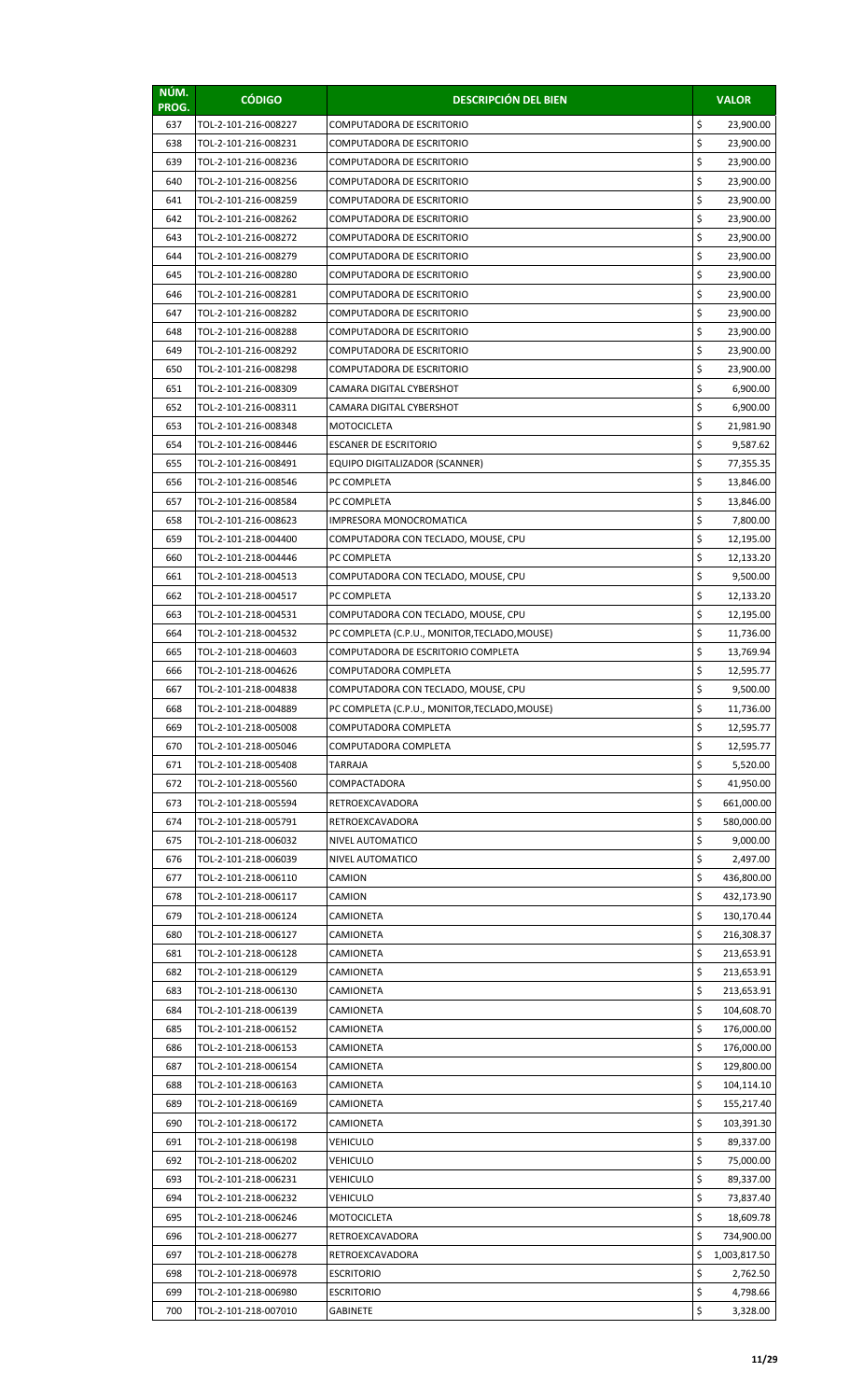| NÚM.<br>PROG. | <b>CÓDIGO</b>                                | <b>DESCRIPCIÓN DEL BIEN</b>                        |          | <b>VALOR</b>             |
|---------------|----------------------------------------------|----------------------------------------------------|----------|--------------------------|
| 701           | TOL-2-101-218-007011                         | <b>GABINETE</b>                                    | \$       | 3,328.00                 |
| 702           | TOL-2-101-218-007012                         | <b>GABINETE</b>                                    | \$       | 3,328.00                 |
| 703           | TOL-2-101-218-007046                         | MAQUINA DE ESCRIBIR                                | \$       | 4,290.00                 |
| 704           | TOL-2-101-218-007141                         | SOFA                                               | \$       | 4,438.59                 |
| 705           | TOL-2-101-218-007387                         | GABINETE                                           | \$       | 3,600.00                 |
| 706           | TOL-2-101-218-007446                         | ARCHIVERO                                          | \$       | 5,043.20                 |
| 707           | TOL-2-101-218-007599                         | <b>TARRAJA</b>                                     | \$       | 5,520.00                 |
| 708           | TOL-2-101-218-007642                         | COMPUTADORA COMPLETA                               | \$       | 12,900.00                |
| 709           | TOL-2-101-218-007681                         | COMPUTADORA COMPLETA                               | \$       | 12,900.00                |
| 710           | TOL-2-101-218-008317                         | CAMIONETA RANGER                                   | \$       | 340,516.99               |
| 711           | TOL-2-101-218-008355                         | MOTOCICLETA                                        | \$       | 21,981.90                |
| 712           | TOL-2-101-218-008443                         | <b>BOMBA DE ACHIQUE</b>                            | \$       | 10,603.44                |
| 713           | TOL-2-101-218-008474                         | NIVEL AUTOMATICO                                   | \$       | 15,869.00                |
| 714           | TOL-2-101-218-008572                         | PC COMPLETA                                        | \$       | 13,846.00                |
| 715           | TOL-2-101-218-008962                         | COMPACTADORA (APISONADORA)                         | \$       | 29,800.00                |
| 716           | TOL-2-101-219-004456                         | LAP TOP                                            | \$       | 13,777.83                |
| 717           | TOL-2-101-219-004944                         | <b>P.C PORTATIL</b>                                | \$       | 11,049.50                |
| 718           | TOL-2-101-219-004984                         | PC COMPLETA                                        | \$       | 12,133.20                |
| 719           | TOL-2-101-219-005029                         | PC COMPLETA                                        | \$       | 12,133.20                |
| 720           | TOL-2-101-219-005126                         | COMPUTADORA COMPLETA                               | \$       | 12,595.77                |
| 721           | TOL-2-101-219-005141                         | <b>RADIO PORTATIL</b>                              | \$       | 4,516.00                 |
| 722           | TOL-2-101-219-005409                         | COMPACTADORA                                       | \$       | 38,500.00                |
| 723           | TOL-2-101-219-005439                         | CORTADORA                                          | \$       | 32,857.93                |
| 724           | TOL-2-101-219-005483                         | CORTADORA                                          | \$       | 17,820.00                |
| 725           | TOL-2-101-219-005595                         | RETROEXCAVADORA                                    | \$       | 661,000.00               |
| 726           | TOL-2-101-219-006105                         | CAMION                                             | \$       | 631,000.00               |
| 727           | TOL-2-101-219-006109                         | CAMION                                             | \$       | 436,800.00               |
| 728           | TOL-2-101-219-006150                         | CAMIONETA                                          | \$       | 176,000.00               |
| 729           | TOL-2-101-219-006157                         | CAMIONETA                                          | \$       | 140,000.00               |
| 730           | TOL-2-101-219-006166                         | CAMIONETA                                          | \$       | 164,608.70               |
| 731           | TOL-2-101-219-006167                         | CAMIONETA                                          | \$       | 164,608.70               |
| 732           | TOL-2-101-219-006182                         | CAMIONETA                                          | Ş        | 123,391.30               |
| 733           | TOL-2-101-219-006372                         | <b>ARCHIVERO</b>                                   | \$       | 3,105.00                 |
| 734           | TOL-2-101-219-006484                         | <b>ESCRITORIO</b>                                  | \$       | 3,241.00                 |
| 735           | TOL-2-101-219-006553                         | <b>GABINETE</b>                                    | \$       | 4,108.00                 |
| 736           | TOL-2-101-219-006924                         | <b>ESCRITORIO</b>                                  | \$       | 3,241.00                 |
| 737           | TOL-2-101-219-007243                         | ARCHIVERO                                          | \$       | 3,717.00                 |
| 738           | TOL-2-101-219-007244                         | <b>ESCRITORIO</b>                                  | \$       | 3,241.00                 |
| 739           | TOL-2-101-219-007983                         | CAMIONETA                                          | \$<br>\$ | 459,275.86               |
| 740           | TOL-2-101-219-008316                         | <b>CAMIONETA RANGER</b><br><b>CAMIONETA RANGER</b> | \$       | 340,516.99               |
| 741<br>742    | TOL-2-101-219-008318                         |                                                    | \$       | 340,517.00               |
| 743           | TOL-2-101-219-008319<br>TOL-2-101-219-008320 | CAMIONETA RANGER<br><b>CAMIONETA RANGER</b>        | \$       | 340,517.00<br>340,516.99 |
| 744           | TOL-2-101-219-008388                         | <b>BAILARINA</b>                                   | \$       | 25,000.00                |
| 745           | TOL-2-101-219-008389                         | UNIDAD DE POTENCIA                                 | \$       | 61,614.00                |
| 746           | TOL-2-101-219-008390                         | MARTILLO ROMPEDOR                                  | \$       | 47,250.00                |
| 747           | TOL-2-101-219-008391                         | CORTADORA DE ASFALTO                               | \$       | 19,871.00                |
| 748           | TOL-2-101-219-008444                         | BOMBA DE ACHIQUE / TIPO SUMERGIBLE                 | \$       | 10,603.44                |
| 749           | TOL-2-101-219-008963                         | COMPACTADORA (APISONADORA)                         | \$       | 29,800.00                |
| 750           | TOL-2-101-220-004450                         | COMPUTADORA CON TECLADO, MOUSE, CPU                | \$       | 12,195.00                |
| 751           | TOL-2-101-220-004534                         | COMPUTADORA CON TECLADO, MOUSE, CPU                | \$       | 9,500.00                 |
| 752           | TOL-2-101-220-004593                         | PC PORTATIL                                        | \$       | 11,049.50                |
| 753           | TOL-2-101-220-004594                         | COMPUTADORA COMPLETA                               | \$       | 12,595.77                |
| 754           | TOL-2-101-220-004701                         | PC COMPLETA (C.P.U., MONITOR, TECLADO, MOUSE)      | \$       | 11,736.00                |
| 755           | TOL-2-101-220-004809                         | COMPUTADORA COMPLETA                               | \$       | 12,595.77                |
| 756           | TOL-2-101-220-005021                         | PC COMPLETA (C.P.U., MONITOR, TECLADO, MOUSE)      | \$       | 9,985.00                 |
| 757           | TOL-2-101-220-005329                         | <b>RADIO MOVIL</b>                                 | \$       | 5,194.83                 |
| 758           | TOL-2-101-220-005444                         | MINI EXCAVADORA                                    | \$       | 489,900.00               |
| 759           | TOL-2-101-220-005495                         | <b>BOMBA</b>                                       | \$       | 6,500.00                 |
| 760           | TOL-2-101-220-005578                         | <b>DETECTOR</b>                                    | \$       | 14,040.00                |
| 761           | TOL-2-101-220-005597                         | <b>DETECTOR</b>                                    | \$       | 54,750.00                |
| 762           | TOL-2-101-220-005598                         | EQUIPO DE DETECCION DE FUGAS                       | \$       | 45,000.00                |
| 763           | TOL-2-101-220-005600                         | <b>MAQUINA</b>                                     | \$       | 67,500.00                |
| 764           | TOL-2-101-220-005711                         | <b>BOMBA DE ACHIQUE DE 2</b>                       | \$       | 7,248.00                 |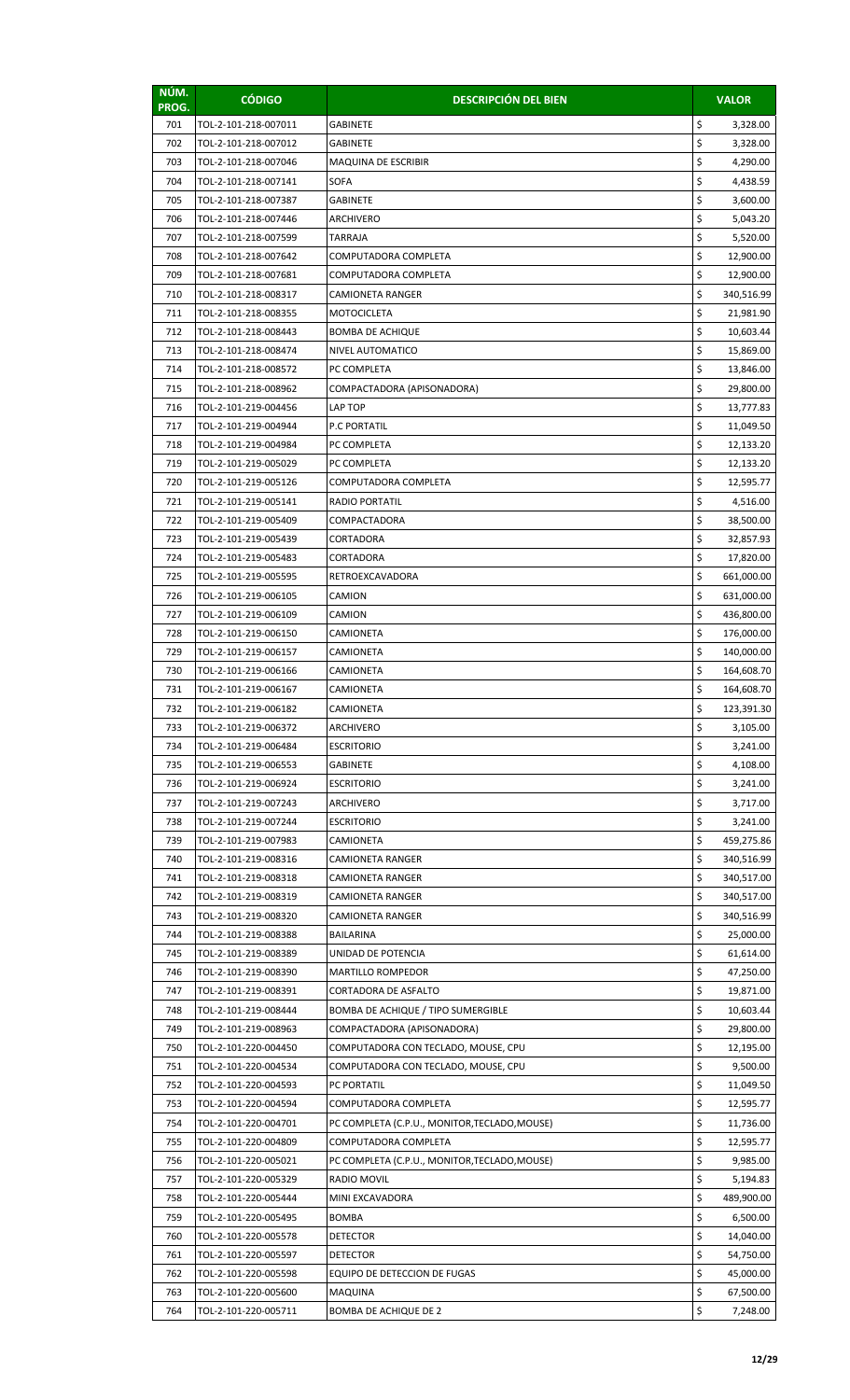| NÚM.<br>PROG. | <b>CÓDIGO</b>        | <b>DESCRIPCIÓN DEL BIEN</b>                 |    | <b>VALOR</b> |
|---------------|----------------------|---------------------------------------------|----|--------------|
| 765           | TOL-2-101-220-005712 | <b>BOMBA DE ACHIQUE DE 2</b>                | \$ | 7,248.00     |
| 766           | TOL-2-101-220-005713 | <b>BOMBA DE ACHIQUE DE 2</b>                | \$ | 7,248.00     |
| 767           | TOL-2-101-220-005803 | <b>BOMBA</b>                                | \$ | 6,500.00     |
| 768           | TOL-2-101-220-005982 | BOMBA DE PISTON PARA PRUEBAS HIDROESTATICAS | \$ | 3,500.00     |
| 769           | TOL-2-101-220-005991 | CORTADORA                                   | \$ | 36,500.00    |
| 770           | TOL-2-101-220-006080 | BOMBA PARA PRUEBAS HIDROESTATICAS           | \$ | 3,500.00     |
| 771           | TOL-2-101-220-006106 | CAMION                                      | \$ | 446,600.00   |
| 772           | TOL-2-101-220-006111 | CAMION                                      | \$ | 498,400.00   |
| 773           | TOL-2-101-220-006113 | CAMION                                      | \$ | 434,782.60   |
| 774           | TOL-2-101-220-006114 | CAMION                                      | \$ | 434,782.60   |
| 775           | TOL-2-101-220-006115 | CAMION                                      | \$ | 498,900.00   |
| 776           | TOL-2-101-220-006119 | CAMION                                      | \$ | 121,304.30   |
| 777           | TOL-2-101-220-006123 | CAMIONETA                                   | \$ | 215,652.17   |
| 778           | TOL-2-101-220-006137 | CAMIONETA                                   | \$ | 104,608.70   |
| 779           | TOL-2-101-220-006151 | <b>CAMIONETA</b>                            | \$ | 176,000.00   |
| 780           | TOL-2-101-220-006158 | CAMIONETA                                   | \$ | 133,913.10   |
| 781           | TOL-2-101-220-006165 | CAMIONETA                                   | \$ | 103,766.30   |
| 782           | TOL-2-101-220-006175 | CAMIONETA                                   | \$ | 153,652.17   |
| 783           | TOL-2-101-220-006203 | <b>VEHICULO</b>                             | \$ | 75,000.00    |
| 784           | TOL-2-101-220-006218 | VEHICULO                                    | \$ | 57,347.82    |
| 785           | TOL-2-101-220-006494 | <b>ESCRITORIO</b>                           | \$ | 2,898.00     |
| 786           | TOL-2-101-220-006712 | ARCHIVERO                                   | \$ | 2,719.00     |
| 787           | TOL-2-101-220-006729 | <b>ESCRITORIO</b>                           | \$ | 3,531.74     |
| 788           | TOL-2-101-220-006909 | CREDENZA                                    | \$ | 3,068.50     |
| 789           | TOL-2-101-220-007008 | GABINETE                                    | \$ | 4,498.50     |
| 790           | TOL-2-101-220-007490 | <b>ESCRITORIO</b>                           | \$ | 2,944.00     |
| 791           | TOL-2-101-220-007496 | <b>SOFA</b>                                 | \$ | 4,438.59     |
| 792           | TOL-2-101-220-007497 | SOFA                                        | \$ | 3,262.25     |
| 793           | TOL-2-101-220-008003 | <b>TABLET CON TECLADO</b>                   | \$ | 3,650.00     |
| 794           | TOL-2-101-220-008018 | <b>TABLET CON TECLADO</b>                   | \$ | 3,650.00     |
| 795           | TOL-2-101-220-008081 | COMPUTADORA COMPLETA                        | \$ | 30,174.00    |
| 796           | TOL-2-101-220-008110 | COMPUTADORA COMPLETA                        | Ş  | 30,174.00    |
| 797           | TOL-2-101-220-008111 | COMPUTADORA COMPLETA                        | \$ | 30,174.00    |
| 798           | TOL-2-101-220-008123 | IMPRESORA                                   | \$ | 4,021.00     |
| 799           | TOL-2-101-220-008182 | <b>TALADRO INDUSTRIAL</b>                   | \$ | 4,940.00     |
| 800           | TOL-2-101-220-008324 | CAMIONETA RANGER                            | \$ | 340,517.00   |
| 801           | TOL-2-101-220-008325 | CAMIONETA RANGER                            | \$ | 340,517.00   |
| 802           | TOL-2-101-220-008326 | CAMIONETA RANGER                            | \$ | 340,517.00   |
| 803           | TOL-2-101-220-008363 | <b>CAMION PIPA</b>                          | \$ | 1,156,368.11 |
| 804           | TOL-2-101-220-008392 | EQUIPO PARA DETECCION DE FUGAS              | \$ | 363,931.62   |
| 805           | TOL-2-101-220-008393 | <b>EQUIPO PRELOCALIZADOR</b>                | \$ | 331,637.64   |
| 806           | TOL-2-101-220-008394 | GEOFONO PARA BUSQUEDA DE FUGAS              | \$ | 160,653.16   |
| 807           | TOL-2-101-220-008841 | CAMION PIPA                                 | \$ | 1,814,000.00 |
| 808           | TOL-2-101-220-008842 | CAMION PIPA                                 | \$ | 1,461,800.00 |
| 809           | TOL-2-101-221-005283 | RADIO MOVIL                                 | \$ | 5,135.86     |
| 810           | TOL-2-101-221-005304 | RADIO PORTATIL                              | \$ | 3,339.69     |
| 811           | TOL-2-101-221-005467 | <b>GATOS HIDRAULICOS</b>                    | \$ | 2,900.00     |
| 812           | TOL-2-101-221-005556 | HERRAMIENTA MECANICA                        | \$ | 6,415.00     |
| 813           | TOL-2-101-221-005805 | CAMARA DE VIDEO PARA POZO                   | \$ | 1,045,478.26 |
| 814           | TOL-2-101-221-005917 | PERTIGA DE 3 SECC DE 12 mts                 | \$ | 9,970.00     |
| 815           | TOL-2-101-221-005958 | <b>BANCO</b>                                | \$ | 4,931.95     |
| 816           | TOL-2-101-221-006199 | VEHICULO                                    | \$ | 89,337.00    |
| 817           | TOL-2-101-221-006248 | CAMIONETA                                   | \$ | 144,521.74   |
| 818           | TOL-2-101-221-007960 | MALACATE MANUAL                             | \$ | 11,550.00    |
| 819           | TOL-2-101-221-007961 | MALACATE MANUAL                             | \$ | 11,550.00    |
| 820           | TOL-2-101-221-008059 | TRANSFORMADOR TIPO POSTE                    | \$ | 48,880.00    |
| 821           | TOL-2-101-221-008076 | TALADRO INDUSTRIAL                          | \$ | 4,600.00     |
| 822           | TOL-2-101-221-008321 | CAMIONETA RANGER                            | \$ | 340,517.00   |
| 823           | TOL-2-101-221-008328 | <b>CAMIONETA RANGER</b>                     | \$ | 340,516.99   |
| 824           | TOL-2-101-221-008400 | MEDIDOR ELECTROMAGNÉTICO 8"                 | \$ | 110,599.30   |
| 825           | TOL-2-101-221-008408 | MEDIDOR ELECTROMAGNÉTICO 6"                 | \$ | 96,819.47    |
| 826           | TOL-2-101-221-008415 | MEDIDOR ELECTROMAGNÉTICO 4"                 | \$ | 92,335.79    |
| 827           | TOL-2-101-221-008422 | <b>CAMIONETA CHASIS</b>                     | \$ | 4,976,000.00 |
| 828           | TOL-2-101-221-008436 | HIDROLAVADORA A GASOLINA                    | \$ | 14,051.72    |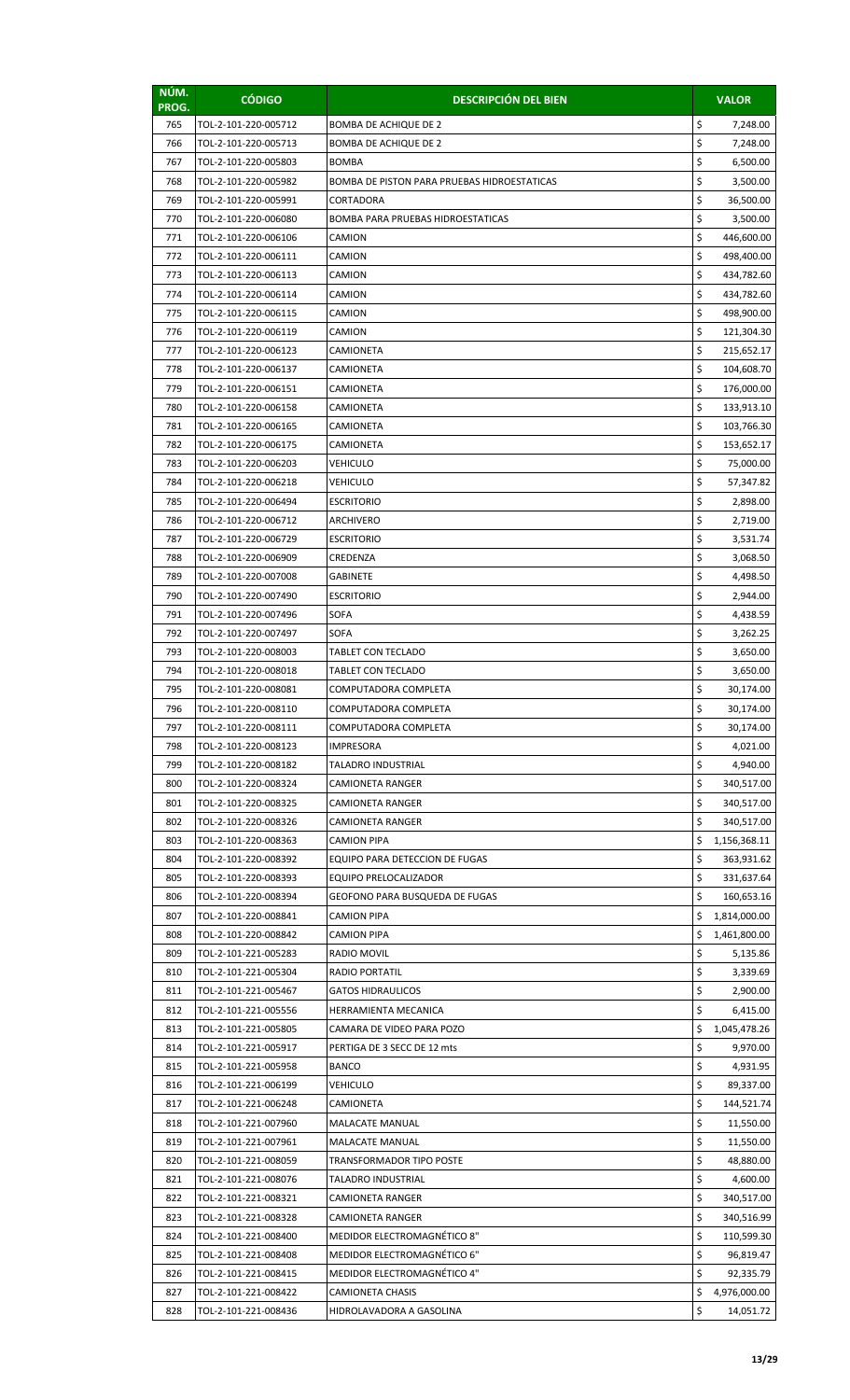| NÚM.<br>PROG. | <b>CÓDIGO</b>                                | <b>DESCRIPCIÓN DEL BIEN</b>                   |          | <b>VALOR</b>             |
|---------------|----------------------------------------------|-----------------------------------------------|----------|--------------------------|
| 829           | TOL-2-101-221-008510                         | PINZA PONCHADORA HIDRAULICA                   | \$       | 13,344.34                |
| 830           | TOL-2-101-221-008806                         | RADIO MOVIL                                   | \$       | 13,120.58                |
| 831           | TOL-2-101-221-008816                         | <b>TRANSFORMADOR</b>                          | \$       | 155,172.00               |
| 832           | TOL-2-101-221-008961                         | AMPERIMETRO DE GANCHO                         | \$       | 7,099.00                 |
| 833           | TOL-2-101-222-004598                         | COMPUTADORA COMPLETA                          | \$       | 10,624.85                |
| 834           | TOL-2-101-222-004611                         | COMPUTADORA DE ESCRITORIO COMPLETA            | \$       | 13,769.94                |
| 835           | TOL-2-101-222-004831                         | COMPUTADORA CON TECLADO, MOUSE, CPU           | \$       | 12,195.00                |
| 836           | TOL-2-101-222-004904                         | PC COMPLETA (C.P.U., MONITOR, TECLADO, MOUSE) | \$       | 8,000.00                 |
| 837           | TOL-2-101-222-005140                         | RADIO MOVIL                                   | \$       | 5,804.48                 |
| 838           | TOL-2-101-222-005146                         | <b>RADIO PORTATIL</b>                         | \$       | 4,394.10                 |
| 839           | TOL-2-101-222-005250                         | RADIO MOVIL                                   | \$       | 6,270.00                 |
| 840           | TOL-2-101-222-005416                         | COMPACTADORA                                  | \$<br>\$ | 48,189.00                |
| 841           | TOL-2-101-222-005469                         | <b>EXPLOSIMETRO</b>                           | \$       | 5,560.00                 |
| 842<br>843    | TOL-2-101-222-005470<br>TOL-2-101-222-005471 | <b>EXPLOSIMETRO</b><br>GENERADOR DE ENERGIA   | \$       | 5,560.00<br>84,455.00    |
| 844           | TOL-2-101-222-005472                         | MAQUINA DESTAPADORA                           | \$       | 54,106.28                |
| 845           | TOL-2-101-222-005481                         | CAMARA DE VIDEO PARA DRENAJE                  | \$       | 384,150.60               |
| 846           | TOL-2-101-222-005562                         | <b>RODILLO</b>                                | \$       | 68,500.00                |
| 847           | TOL-2-101-222-005584                         | <b>BOMBA AUTOCEBANTE</b>                      | \$       | 21,682.00                |
| 848           | TOL-2-101-222-005585                         | MOTOBOMBA                                     | \$       | 386,322.50               |
| 849           | TOL-2-101-222-005586                         | TORRE DE ILUMINACION                          | \$       | 43,000.00                |
| 850           | TOL-2-101-222-005589                         | CAMION                                        | Ś        | 3,760,000.00             |
| 851           | TOL-2-101-222-005614                         | CAMION                                        | \$       | 2,400,000.00             |
| 852           | TOL-2-101-222-005723                         | CAMION                                        | \$       | 799,149.00               |
| 853           | TOL-2-101-222-005774                         | PRENSA PARA INSTALAR COPLES                   | \$       | 13,909.00                |
| 854           | TOL-2-101-222-005776                         | EXCAVADORA                                    | \$       | 2,046,314.60             |
| 855           | TOL-2-101-222-005800                         | CAMION                                        | \$       | 529,521.10               |
| 856           | TOL-2-101-222-005802                         | CAMION                                        | \$       | 3,650,000.00             |
| 857           | TOL-2-101-222-005810                         | RETROEXCAVADORA                               | \$       | 298,350.00               |
| 858           | TOL-2-101-222-005813                         | RETROEXCAVADORA                               | \$       | 661,000.00               |
| 859           | TOL-2-101-222-005816                         | PLANTA PARA SOLDAR                            | \$       | 20,200.00                |
| 860           | TOL-2-101-222-005913                         | RETROEXCAVADORA                               | \$       | 581,200.00               |
| 861<br>862    | TOL-2-101-222-005923<br>TOL-2-101-222-005928 | <b>MALACATES</b><br><b>MALACATES</b>          | \$<br>\$ | 151,000.00<br>143,500.00 |
| 863           | TOL-2-101-222-005929                         | <b>MALACATES</b>                              | \$       | 143,500.00               |
| 864           | TOL-2-101-222-005936                         | RETROEXCAVADORA                               | \$       | 298,350.00               |
| 865           | TOL-2-101-222-005979                         | MINI-EXCAVADORA                               | \$       | 479,600.00               |
| 866           | TOL-2-101-222-006002                         | CAMION                                        | \$       | 2,400,000.00             |
| 867           | TOL-2-101-222-006107                         | CAMION                                        | \$       | 436,800.00               |
| 868           | TOL-2-101-222-006108                         | CAMION                                        | \$       | 436,800.00               |
| 869           | TOL-2-101-222-006112                         | CAMION                                        | \$       | 480,000.00               |
| 870           | TOL-2-101-222-006116                         | CAMION                                        | \$       | 432,173.90               |
| 871           | TOL-2-101-222-006118                         | CAMION                                        | \$       | 415,000.00               |
| 872           | TOL-2-101-222-006126                         | CAMIONETA                                     | \$       | 195,652.17               |
| 873           | TOL-2-101-222-006131                         | CAMIONETA                                     | \$       | 213,653.91               |
| 874           | TOL-2-101-222-006135                         | CAMIONETA                                     | \$       | 153,652.17               |
| 875           | TOL-2-101-222-006142                         | CAMIONETA                                     | \$       | 148,686.96               |
| 876           | TOL-2-101-222-006373                         | ARCHIVERO                                     | \$       | 3,105.00                 |
| 877           | TOL-2-101-222-006505                         | <b>ESCRITORIO</b>                             | \$       | 2,898.00                 |
| 878           | TOL-2-101-222-006575                         | <b>LOCKER</b>                                 | \$       | 2,780.00                 |
| 879           | TOL-2-101-222-006879                         | CAMARA DE VIDEO                               | \$<br>\$ | 3,260.00                 |
| 880<br>881    | TOL-2-101-222-006968<br>TOL-2-101-222-006986 | <b>ESCRITORIO</b><br><b>ESCRITORIO</b>        | \$       | 3,242.63<br>2,898.00     |
| 882           | TOL-2-101-222-007016                         | <b>GABINETE</b>                               | \$       | 2,484.00                 |
| 883           | TOL-2-101-222-007147                         | SOFA                                          | \$       | 3,262.25                 |
| 884           | TOL-2-101-222-007679                         | COMPUTADORA COMPLETA                          | \$       | 12,900.00                |
| 885           | TOL-2-101-222-007713                         | <b>GPS</b>                                    | \$       | 2,499.00                 |
| 886           | TOL-2-101-222-007714                         | GPS                                           | \$       | 2,499.00                 |
| 887           | TOL-2-101-222-007715                         | GPS                                           | \$       | 2,499.00                 |
| 888           | TOL-2-101-222-007729                         | MOTOBOMBA HORIZONTAL AUTOCEBANTE              | \$       | 386,322.50               |
| 889           | TOL-2-101-222-008104                         | COMPUTADORA COMPLETA                          | \$       | 30,174.00                |
| 890           | TOL-2-101-222-008105                         | COMPUTADORA COMPLETA                          | \$       | 30,174.00                |
| 891           | TOL-2-101-222-008180                         | TALADRO INDUSTRIAL                            | \$       | 4,940.00                 |
| 892           | TOL-2-101-222-008183                         | CORTADORA DE PISO                             | \$       | 31,860.00                |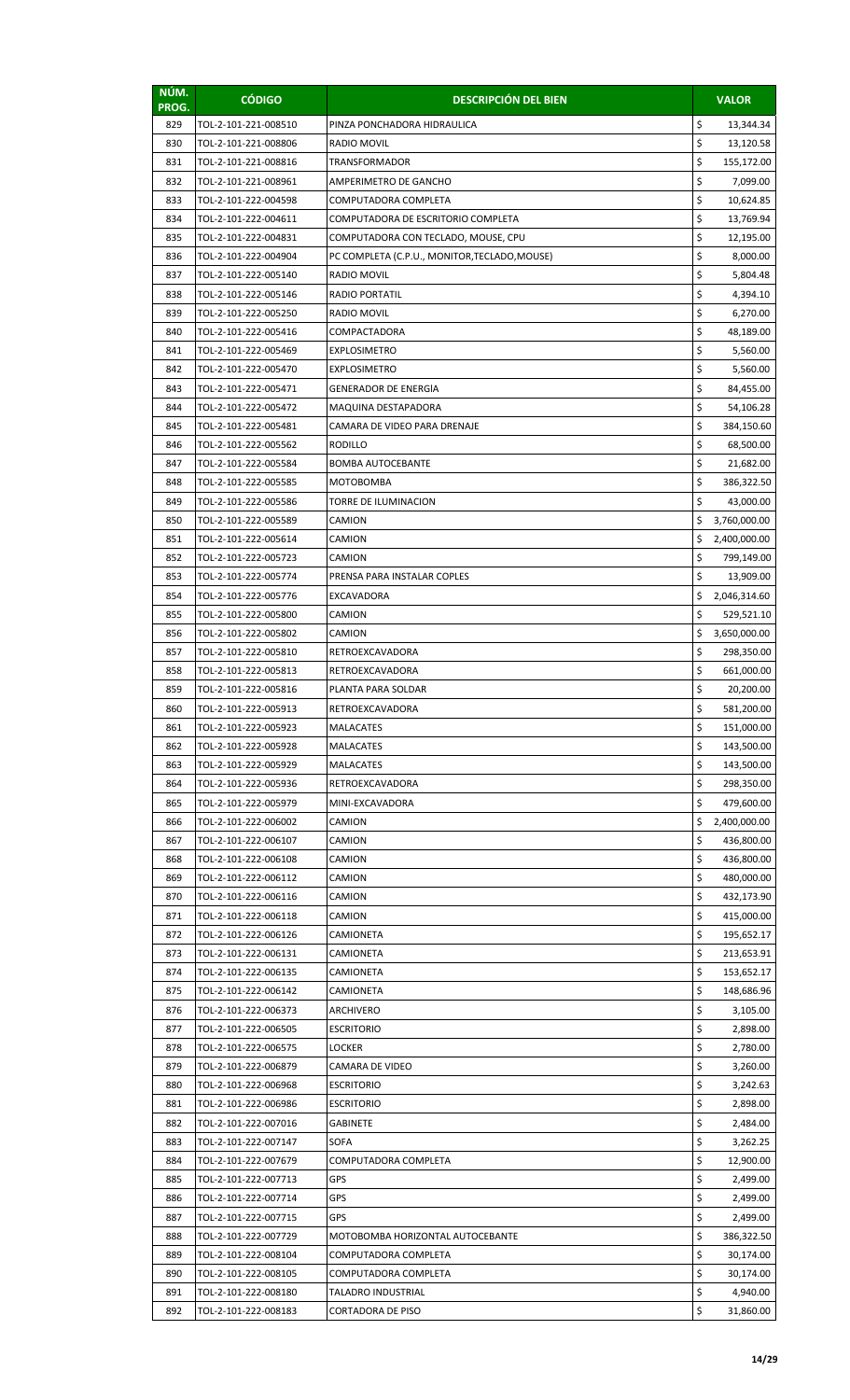| NÚM.<br>PROG. | <b>CÓDIGO</b>                                | <b>DESCRIPCIÓN DEL BIEN</b>                                |          | <b>VALOR</b>             |
|---------------|----------------------------------------------|------------------------------------------------------------|----------|--------------------------|
| 893           | TOL-2-101-222-008184                         | UNIDAD DE POTENCIA                                         | \$       | 223,020.00               |
| 894           | TOL-2-101-222-008306                         | CAMARA DIGITAL CYBERSHOT                                   | \$       | 6,900.00                 |
| 895           | TOL-2-101-222-008323                         | CAMIONETA RANGER                                           | \$       | 340,517.00               |
| 896           | TOL-2-101-222-008330                         | CAMIONETA RANGER                                           | \$       | 340,516.99               |
| 897           | TOL-2-101-222-008398                         | RODILLO                                                    | \$       | 93,500.00                |
| 898           | TOL-2-101-222-008525                         | CAMIONETA                                                  | \$       | 276,105.17               |
| 899           | TOL-2-101-222-008576                         | PC COMPLETA                                                | \$       | 13,846.00                |
| 900           | TOL-2-101-222-008872                         | CAMION                                                     | \$       | 8,468,000.00             |
| 901           | TOL-2-101-222-008893                         | IMPRESORA MONOCROMATICA                                    | \$       | 10,206.61                |
| 902           | TOL-2-101-222-008960                         | COMPACTADORA (APISONADORA)                                 | \$       | 46,000.00                |
| 903           | TOL-2-101-223-004339                         | EQUIPO DE MICROMEDICION                                    | \$<br>\$ | 36,072.30                |
| 904<br>905    | TOL-2-101-223-004340<br>TOL-2-101-223-004341 | EQUIPO DE MICROMEDICION<br>EQUIPO DE MICROMEDICION         | \$       | 36,072.30<br>112,276.03  |
| 906           | TOL-2-101-223-004343                         | TPL                                                        | \$       | 45,000.00                |
| 907           | TOL-2-101-223-004344                         | <b>TPL</b>                                                 | \$       | 45,000.00                |
| 908           | TOL-2-101-223-004460                         | IMPRESORA                                                  | \$       | 7,251.60                 |
| 909           | TOL-2-101-223-004466                         | COMPUTADORA COMPLETA                                       | \$       | 12,595.77                |
| 910           | TOL-2-101-223-004855                         | PC COMPLETA (C.P.U., MONITOR,TECLADO,MOUSE)                | \$       | 12,316.00                |
| 911           | TOL-2-101-223-004980                         | IMPRESORA                                                  | \$       | 2,550.00                 |
| 912           | TOL-2-101-223-005011                         | PC COMPLETA                                                | \$       | 12,133.20                |
| 913           | TOL-2-101-223-005134                         | RADIO PORTATIL                                             | \$       | 5,769.50                 |
| 914           | TOL-2-101-223-005377                         | <b>PROBADOR</b>                                            | \$       | 14,000.00                |
| 915           | TOL-2-101-223-005380                         | LECTORA PORTATIL                                           | \$       | 63,534.04                |
| 916           | TOL-2-101-223-005381                         | LECTORA PORTATIL                                           | \$       | 63,534.04                |
| 917           | TOL-2-101-223-005382                         | LECTORA PORTATIL                                           | \$       | 63,534.04                |
| 918           | TOL-2-101-223-005383                         | LECTORA PORTATIL                                           | \$       | 63,534.04                |
| 919           | TOL-2-101-223-005384                         | <b>LECTORA PORTATIL</b>                                    | \$       | 63,534.04                |
| 920           | TOL-2-101-223-006134                         | CAMIONETA                                                  | \$       | 127,220.00               |
| 921           | TOL-2-101-223-006138                         | CAMIONETA                                                  | \$       | 104,608.70               |
| 922<br>923    | TOL-2-101-223-006179<br>TOL-2-101-223-006184 | CAMIONETA                                                  | \$<br>\$ | 105,940.20<br>110,434.80 |
| 924           | TOL-2-101-223-006240                         | CAMIONETA<br>MOTOCICLETA                                   | \$       | 25,652.17                |
| 925           | TOL-2-101-223-006263                         | CAMIONETA                                                  | \$       | 150,935.34               |
| 926           | TOL-2-101-223-006268                         | <b>MOTOCICLETA</b>                                         | \$       | 18,706.90                |
| 927           | TOL-2-101-223-006705                         | <b>ESCRITORIO</b>                                          | \$       | 2,595.00                 |
| 928           | TOL-2-101-223-006739                         | CONJUNTO SECRETARIAL                                       | \$       | 7,146.50                 |
| 929           | TOL-2-101-223-006876                         | CAMARA                                                     | \$       | 3,531.74                 |
| 930           | TOL-2-101-223-006904                         | CONJUNTO SECRETARIAL                                       | \$       | 7,146.50                 |
| 931           | TOL-2-101-223-006905                         | CONJUNTO SECRETARIAL                                       | \$       | 7,146.50                 |
| 932           | TOL-2-101-223-006906                         | CONJUNTO SECRETARIAL                                       | \$       | 7,146.50                 |
| 933           | TOL-2-101-223-007037                         | LOCKER                                                     | \$       | 2,780.00                 |
| 934           | TOL-2-101-223-007198                         | <b>BANCA DE TRES PLAZAS</b>                                | \$       | 4,150.00                 |
| 935           | TOL-2-101-223-007199                         | <b>BANCA DE TRES PLAZAS</b>                                | \$       | 4,150.00                 |
| 936           | TOL-2-101-223-007207                         | <b>BANCA DE TRES PLAZAS</b>                                | \$       | 4,150.00                 |
| 937           | TOL-2-101-223-007208                         | <b>BANCA DE TRES PLAZAS</b>                                | \$       | 4,150.00                 |
| 938           | TOL-2-101-223-007209                         | <b>BANCA DE TRES PLAZAS</b>                                | \$<br>\$ | 4,150.00                 |
| 939<br>940    | TOL-2-101-223-007227<br>TOL-2-101-223-007228 | <b>BANCA DE TRES PLAZAS</b><br><b>BANCA DE TRES PLAZAS</b> | \$       | 4,150.00<br>4,150.00     |
| 941           | TOL-2-101-223-007235                         | PANTALLA DE PLASMA                                         | \$       | 21,000.00                |
| 942           | TOL-2-101-223-007500                         | SILLON                                                     | \$       | 2,780.00                 |
| 943           | TOL-2-101-223-007680                         | COMPUTADORA COMPLETA                                       | \$       | 12,900.00                |
| 944           | TOL-2-101-223-007716                         | VITROLERO DE 20 LTS. CON MANOMETRO                         | \$       | 6,250.00                 |
| 945           | TOL-2-101-223-007717                         | VITROLERO DE 20 LTS. CON MANOMETRO                         | \$       | 6,250.00                 |
| 946           | TOL-2-101-223-007733                         | VITROLERO METALICO DE 20 LITROS                            | \$       | 6,250.00                 |
| 947           | TOL-2-101-223-008074                         | MOTOCICLETA                                                | \$       | 15,000.00                |
| 948           | TOL-2-101-223-008075                         | <b>MOTOCICLETA</b>                                         | \$       | 15,000.00                |
| 949           | TOL-2-101-223-008224                         | COMPUTADORA DE ESCRITORIO                                  | \$       | 23,900.00                |
| 950           | TOL-2-101-223-008229                         | COMPUTADORA DE ESCRITORIO                                  | \$       | 23,900.00                |
| 951           | TOL-2-101-223-008239                         | COMPUTADORA DE ESCRITORIO                                  | \$       | 23,900.00                |
| 952           | TOL-2-101-223-008247                         | COMPUTADORA DE ESCRITORIO                                  | \$       | 23,900.00                |
| 953           | TOL-2-101-223-008248                         | COMPUTADORA DE ESCRITORIO                                  | \$       | 23,900.00                |
| 954           | TOL-2-101-223-008249                         | COMPUTADORA DE ESCRITORIO                                  | \$       | 23,900.00                |
| 955           | TOL-2-101-223-008260                         | COMPUTADORA DE ESCRITORIO                                  | \$       | 23,900.00                |
| 956           | TOL-2-101-223-008268                         | COMPUTADORA DE ESCRITORIO                                  | \$       | 23,900.00                |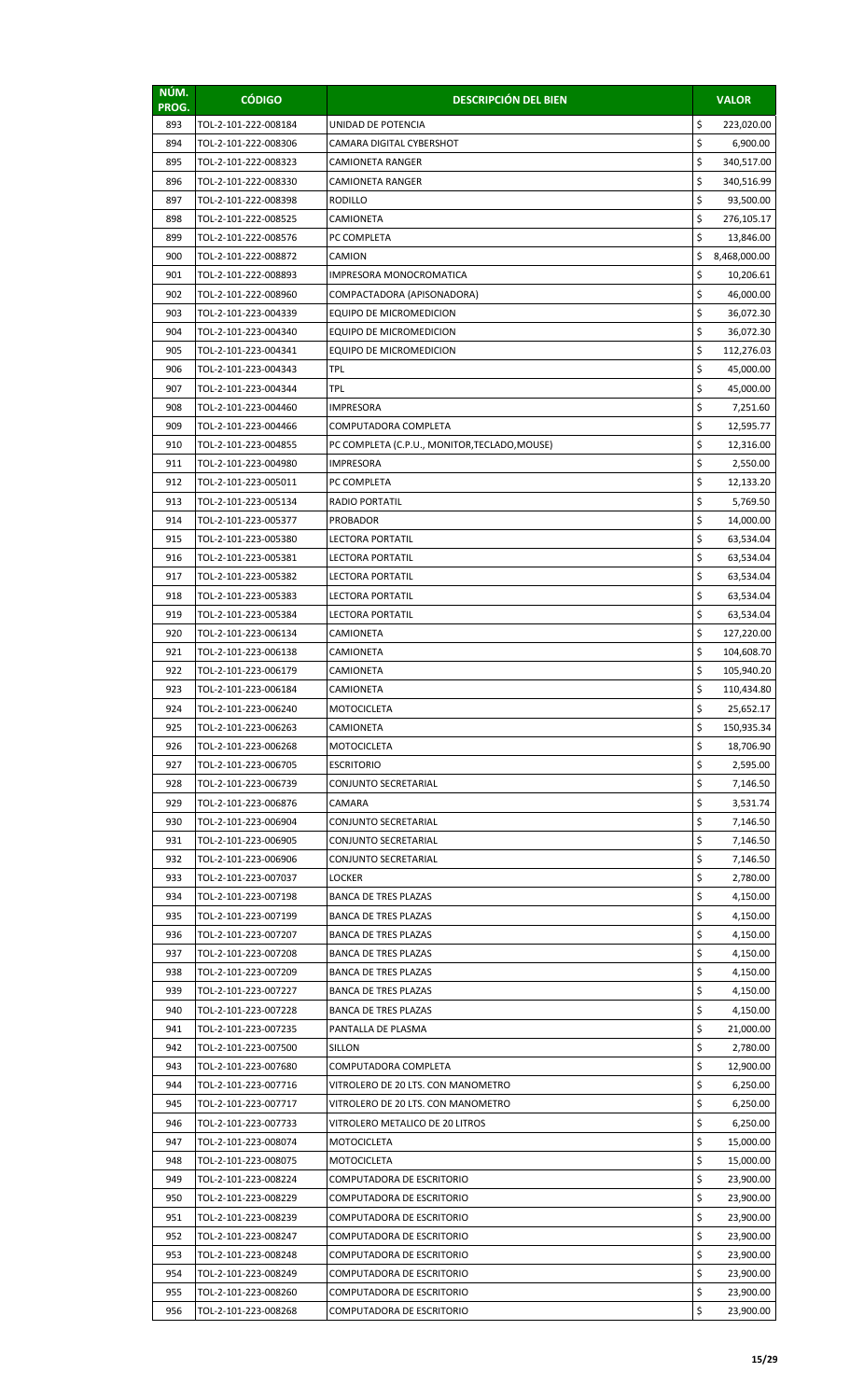| NÚM.<br>PROG. | <b>CÓDIGO</b>                                | <b>DESCRIPCIÓN DEL BIEN</b>                      |          | <b>VALOR</b>            |
|---------------|----------------------------------------------|--------------------------------------------------|----------|-------------------------|
| 957           | TOL-2-101-223-008274                         | COMPUTADORA DE ESCRITORIO                        | \$       | 23,900.00               |
| 958           | TOL-2-101-223-008283                         | COMPUTADORA DE ESCRITORIO                        | \$       | 23,900.00               |
| 959           | TOL-2-101-223-008299                         | COMPUTADORA DE ESCRITORIO                        | \$       | 23,900.00               |
| 960           | TOL-2-101-223-008332                         | CAMIONETA RANGER                                 | \$       | 340,516.99              |
| 961           | TOL-2-101-223-008340                         | MOTOCICLETA                                      | \$       | 21,981.90               |
| 962           | TOL-2-101-223-008341                         | <b>MOTOCICLETA</b>                               | \$       | 21,981.90               |
| 963           | TOL-2-101-223-008344                         | <b>MOTOCICLETA</b>                               | \$       | 21,981.90               |
| 964           | TOL-2-101-223-008345                         | <b>MOTOCICLETA</b>                               | \$       | 21,981.90               |
| 965           | TOL-2-101-223-008347                         | MOTOCICLETA                                      | \$       | 21,981.90               |
| 966           | TOL-2-101-223-008351                         | MOTOCICLETA                                      | \$       | 21,981.90               |
| 967           | TOL-2-101-223-008353                         | MOTOCICLETA                                      | \$       | 21,981.90               |
| 968           | TOL-2-101-223-008354                         | MOTOCICLETA                                      | \$<br>\$ | 21,981.90               |
| 969           | TOL-2-101-223-008454                         | ESCANER DE ESCRITORIO                            | \$       | 9,587.62                |
| 970<br>971    | TOL-2-101-223-008468<br>TOL-2-101-223-008524 | COMPUTADORA COMPLETA<br>CAMIONETA                | \$       | 15,965.61<br>276,105.17 |
| 972           | TOL-2-101-223-008548                         | PC COMPLETA                                      | \$       | 13,846.00               |
| 973           | TOL-2-101-223-008571                         | PC COMPLETA                                      | \$       | 13,846.00               |
| 974           | TOL-2-101-223-008640                         | IMPRESORA MONOCROMATICA                          | \$       | 7,800.00                |
| 975           | TOL-2-101-223-008642                         | IMPRESORA MONOCROMATICA                          | \$       | 7,800.00                |
| 976           | TOL-2-101-223-008648                         | IMPRESORA MONOCROMATICA                          | \$       | 7,800.00                |
| 977           | TOL-2-101-223-008663                         | <b>ESCANER DE TRACCION</b>                       | \$       | 16,161.60               |
| 978           | TOL-2-101-223-008835                         | <b>IMPRESORA</b>                                 | \$       | 161,379.31              |
| 979           | TOL-2-101-224-004557                         | COMPUTADORA CON TECLADO CPU Y MOUSE              | \$       | 10,624.85               |
| 980           | TOL-2-101-224-004613                         | COMPUTADORA CON TECLADO CPU Y MOUSE              | \$       | 10,624.85               |
| 981           | TOL-2-101-224-004827                         | PC COMPLETA (C.P.U., MONITOR, TECLADO, MOUSE)    | \$       | 9,565.01                |
| 982           | TOL-2-101-224-005038                         | IMPRESORA                                        | \$       | 7,742.00                |
| 983           | TOL-2-101-224-005040                         | SCANNER                                          | \$       | 4,523.00                |
| 984           | TOL-2-101-224-006272                         | CAMIONETA                                        | \$       | 139,652.17              |
| 985           | TOL-2-101-224-006381                         | ARCHIVERO                                        | \$       | 3,170.30                |
| 986           | TOL-2-101-224-006384                         | ARCHIVERO                                        | \$       | 7,740.00                |
| 987           | TOL-2-101-224-006660                         | <b>SOFA</b>                                      | \$       | 2,590.00                |
| 988           | TOL-2-101-224-007096                         | SILLON                                           | Ş        | 3,102.00                |
| 989           | TOL-2-101-224-008094                         | COMPUTADORA COMPLETA<br>CAMARA DIGITAL CYBERSHOT | \$<br>\$ | 30,174.00               |
| 990<br>991    | TOL-2-101-224-008303<br>TOL-2-101-225-004371 | PC COMPLETA (C.P.U., MONITOR, TECLADO, MOUSE)    | \$       | 6,900.00<br>9,565.01    |
| 992           | TOL-2-101-225-004397                         | COMPUTADORA DE ESCRITORIO COMPLETA               | \$       | 13,769.94               |
| 993           | TOL-2-101-225-004398                         | COMPUTADORA DE ESCRITORIO COMPLETA               | \$       | 13,769.94               |
| 994           | TOL-2-101-225-004399                         | COMPUTADORA COMPLETA                             | \$       | 12,595.77               |
| 995           | TOL-2-101-225-004451                         | PC PORTATIL                                      | \$       | 11,049.50               |
| 996           | TOL-2-101-225-004452                         | <b>IMPRESORA LASER</b>                           | \$       | 4,862.90                |
| 997           | TOL-2-101-225-004453                         | <b>IMPRESORA LASER</b>                           | \$       | 4,862.90                |
| 998           | TOL-2-101-225-004498                         | COMPUTADORA COMPLETA                             | \$       | 12,595.77               |
| 999           | TOL-2-101-225-004774                         | COMPUTADORA COMPLETA                             | \$       | 12,595.77               |
| 1000          | TOL-2-101-225-004845                         | PC COMPLETA (C.P.U., MONITOR, TECLADO, MOUSE)    | \$       | 9,565.01                |
| 1001          | TOL-2-101-225-004866                         | COMPUTADORA COMPLETA                             | \$       | 12,595.77               |
| 1002          | TOL-2-101-225-005132                         | COMPUTADORA CON TECLADO, MOUSE, CPU              | \$       | 13,549.00               |
| 1003          | TOL-2-101-225-005188                         | RADIO PORTATIL                                   | \$       | 3,339.69                |
| 1004          | TOL-2-101-225-005230                         | <b>RADIO PORTATIL</b>                            | \$       | 7,810.00                |
| 1005          | TOL-2-101-225-005237                         | <b>RADIO PORTATIL</b>                            | \$       | 7,810.00                |
| 1006          | TOL-2-101-225-005302                         | ANTENA                                           | \$       | 3,300.00                |
| 1007          | TOL-2-101-225-005345                         | ANTENA                                           | \$       | 3,300.00                |
| 1008          | TOL-2-101-225-005346                         | PARARRAYO                                        | \$       | 7,550.00                |
| 1009<br>1010  | TOL-2-101-225-005348<br>TOL-2-101-225-005378 | <b>REPETIDOR BASE</b><br><b>BANCO</b>            | \$<br>\$ | 23,033.50<br>14,700.00  |
| 1011          | TOL-2-101-225-005405                         | <b>BANCO</b>                                     | \$       | 5,038.00                |
| 1012          | TOL-2-101-225-005413                         | COLORIMETRO                                      | \$       | 6,595.00                |
| 1013          | TOL-2-101-225-005492                         | <b>BANCO</b>                                     | \$       | 4,741.68                |
| 1014          | TOL-2-101-225-005512                         | <b>FUENTE DE PODER</b>                           | \$       | 23,676.35               |
| 1015          | TOL-2-101-225-005513                         | <b>REGISTRADOR</b>                               | \$       | 23,676.35               |
| 1016          | TOL-2-101-225-005514                         | SONDA                                            | \$       | 23,676.35               |
| 1017          | TOL-2-101-225-005516                         | <b>BANCO</b>                                     | \$       | 4,922.00                |
| 1018          | TOL-2-101-225-005523                         | <b>BANCO</b>                                     | \$       | 3,570.04                |
| 1019          | TOL-2-101-225-005525                         | <b>BANCO</b>                                     | \$       | 4,390.00                |
| 1020          | TOL-2-101-225-005530                         | TERROMETRO                                       | \$       | 4,292.00                |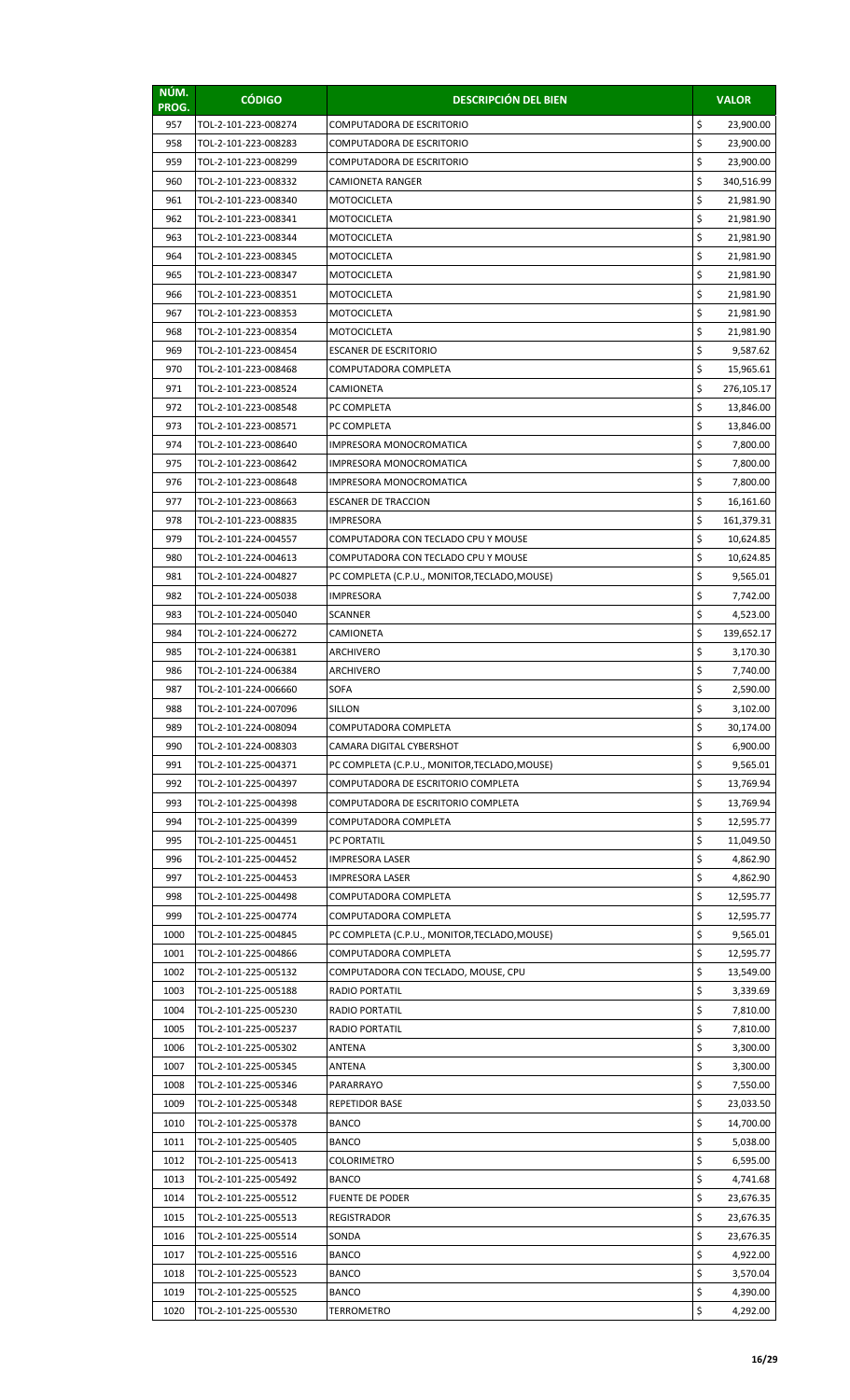| \$<br>1021<br>TOL-2-101-225-005554<br><b>BANCO</b><br>2,780.00<br>\$<br>1022<br>TOL-2-101-225-005569<br><b>BANCO</b><br>3,640.00<br>\$<br>1023<br>TOL-2-101-225-005580<br>CAMION<br>1,199,000.00<br>\$<br>1024<br>TOL-2-101-225-005581<br><b>GRUA</b><br>476,380.00<br>\$<br>1025<br>TOL-2-101-225-005590<br><b>BANCO</b><br>2,500.00<br>\$<br>1026<br>TOL-2-101-225-005606<br><b>BANCO</b><br>3,814.00<br>\$<br>1027<br>TOL-2-101-225-005631<br><b>BANCO</b><br>3,564.00<br>\$<br>1028<br>TOL-2-101-225-005737<br><b>BANCO</b><br>3,640.00<br>\$<br>1029<br>TOL-2-101-225-005743<br><b>BANCO</b><br>3,564.00<br>\$<br>1030<br>TOL-2-101-225-005757<br>CAIMAN<br>10,103.13<br>\$<br>1031<br>TOL-2-101-225-005758<br>CAIMAN<br>10,103.13<br>\$<br>1032<br>TOL-2-101-225-005760<br><b>BANCO</b><br>4,076.00<br>\$<br>1033<br>TOL-2-101-225-005765<br><b>BANCO</b><br>3,570.04<br>\$<br>1034<br>TOL-2-101-225-005771<br>PIPETEADOR<br>7,525.00<br>\$<br>1035<br>32,936.00<br>TOL-2-101-225-005772<br>BALANZA<br>\$<br>1036<br>TOL-2-101-225-005819<br><b>ESCALERA</b><br>4,400.00<br>\$<br>1037<br>4,400.00<br>TOL-2-101-225-005820<br><b>ESCALERA</b><br>\$<br>1038<br><b>CIZALLA</b><br>TOL-2-101-225-005843<br>2,860.00<br>\$<br>1039<br>TOL-2-101-225-005844<br>CIZALLA<br>2,860.00<br>\$<br>1040<br>TOL-2-101-225-005845<br>CIZALLA<br>2,860.00<br>\$<br>1041<br>TOL-2-101-225-005846<br><b>CIZALLA</b><br>2,860.00<br>\$<br>1042<br>TOL-2-101-225-005899<br>CAIMAN<br>10,103.13<br>\$<br>1043<br>TOL-2-101-225-005900<br>10,103.13<br>CAIMAN<br>\$<br>1044<br>TOL-2-101-225-005909<br><b>BANCO</b><br>4,390.00<br>\$<br>1045<br>TOL-2-101-225-005959<br><b>BANCO</b><br>2,453.46<br>\$<br>1046<br>TOL-2-101-225-005962<br><b>BANCO</b><br>3,715.24<br>\$<br>1047<br>TOL-2-101-225-005963<br><b>BANCO</b><br>3,715.24<br>\$<br>1048<br>TOL-2-101-225-005980<br><b>BANCO</b><br>3,046.00<br>\$<br>1049<br>TOL-2-101-225-006025<br><b>EQUIPO DE SEGURIDAD</b><br>2,682.00<br>\$<br>1050<br>TOL-2-101-225-006102<br>18,000.00<br><b>DESARENADOR</b><br>\$<br>1051<br>385,000.00<br>TOL-2-101-225-006121<br><b>CAMION GRUA</b><br>1052<br>TOL-2-101-225-006141<br>CAMIONETA<br>\$<br>104,608.70<br>\$<br>1053<br>TOL-2-101-225-006145<br>CAMIONETA<br>129,800.00<br>\$<br>1054<br>TOL-2-101-225-006155<br>CAMIONETA<br>129,800.00<br>\$<br>1055<br>TOL-2-101-225-006159<br>CAMIONETA<br>160,869.50<br>\$<br>1056<br>TOL-2-101-225-006162<br>CAMIONETA<br>104,114.10<br>\$<br>1057<br>TOL-2-101-225-006181<br>CAMIONETA<br>123,391.30<br>\$<br>1058<br>TOL-2-101-225-006187<br>CAMIONETA<br>106,869.60<br>\$<br>1059<br>TOL-2-101-225-006201<br><b>VEHICULO</b><br>75,000.00<br>\$<br>1060<br>TOL-2-101-225-006290<br>BALANZA<br>16,053.38<br>\$<br>1061<br>TOL-2-101-225-006291<br><b>BANO DE CIRCULACION</b><br>45,000.00<br>\$<br>1062<br>TOL-2-101-225-006292<br><b>BANO DE TEMPERATURA</b><br>8,075.00<br>\$<br>1063<br>TOL-2-101-225-006298<br><b>COLORIMETRO</b><br>11,379.00<br>\$<br>1064<br>TOL-2-101-225-006300<br><b>DESTILADOR</b><br>10,483.17<br>\$<br>1065<br>TOL-2-101-225-006301<br><b>DIGESTOR</b><br>31,416.00<br>\$<br>1066<br>TOL-2-101-225-006302<br>13,280.00<br><b>EXPECTOFOTO METRO</b><br>\$<br>1067<br>TOL-2-101-225-006303<br><b>HORNO</b><br>7,020.00<br>\$<br>1068<br>TOL-2-101-225-006305<br><b>INCUBADORA</b><br>7,228.00<br>\$<br>1069<br>TOL-2-101-225-006307<br><b>CONDUCTIVIMETRO</b><br>28,900.00<br>\$<br>1070<br>TOL-2-101-225-006308<br><b>MODULO</b><br>32,085.00<br>\$<br>1071<br>TOL-2-101-225-006309<br>MUFLA<br>2,553.30<br>\$<br>1072<br>TOL-2-101-225-006311<br>PLACA DE CALENTAMIENTO<br>3,946.48<br>\$<br>1073<br>TOL-2-101-225-006313<br>SISTEMA DE PURIFICACION<br>125,593.00<br>\$<br>1074<br>TOL-2-101-225-006314<br><b>TURBIDIMETRO</b><br>4,510.00<br>\$<br>1075<br>TOL-2-101-225-006353<br>3,280.00<br>ARCHIVERO<br>\$<br>1076<br>TOL-2-101-225-006365<br>ARCHIVERO<br>3,105.00<br>\$<br>1077<br>TOL-2-101-225-006386<br>ARCHIVERO<br>4,492.80<br>\$<br>1078<br>TOL-2-101-225-006491<br><b>ESCRITORIO</b><br>2,484.00<br>\$<br>1079<br>TOL-2-101-225-006517<br><b>ESCRITORIO</b><br>3,117.92<br>\$<br>1080<br>TOL-2-101-225-006524<br><b>ESCRITORIO</b><br>3,531.74<br>\$<br>1081<br>TOL-2-101-225-006555<br><b>GABINETE</b><br>4,326.40<br>\$<br>1082<br>TOL-2-101-225-006609<br>MESA<br>19,625.00<br>\$<br>1083<br>TOL-2-101-225-006612<br><b>MESA TIPO ISLA</b><br>21,450.00<br>\$<br>1084<br>TOL-2-101-225-006616<br>REFRIGERADOR<br>19,990.00 | NÚM.<br>PROG. | <b>CÓDIGO</b> | <b>DESCRIPCIÓN DEL BIEN</b> | <b>VALOR</b> |
|----------------------------------------------------------------------------------------------------------------------------------------------------------------------------------------------------------------------------------------------------------------------------------------------------------------------------------------------------------------------------------------------------------------------------------------------------------------------------------------------------------------------------------------------------------------------------------------------------------------------------------------------------------------------------------------------------------------------------------------------------------------------------------------------------------------------------------------------------------------------------------------------------------------------------------------------------------------------------------------------------------------------------------------------------------------------------------------------------------------------------------------------------------------------------------------------------------------------------------------------------------------------------------------------------------------------------------------------------------------------------------------------------------------------------------------------------------------------------------------------------------------------------------------------------------------------------------------------------------------------------------------------------------------------------------------------------------------------------------------------------------------------------------------------------------------------------------------------------------------------------------------------------------------------------------------------------------------------------------------------------------------------------------------------------------------------------------------------------------------------------------------------------------------------------------------------------------------------------------------------------------------------------------------------------------------------------------------------------------------------------------------------------------------------------------------------------------------------------------------------------------------------------------------------------------------------------------------------------------------------------------------------------------------------------------------------------------------------------------------------------------------------------------------------------------------------------------------------------------------------------------------------------------------------------------------------------------------------------------------------------------------------------------------------------------------------------------------------------------------------------------------------------------------------------------------------------------------------------------------------------------------------------------------------------------------------------------------------------------------------------------------------------------------------------------------------------------------------------------------------------------------------------------------------------------------------------------------------------------------------------------------------------------------------------------------------------------------------------------------------------------------------------------------------------------------------------------------------------------------------------------------------------------------------------------------------------------------------------------------------------------------------------------------------------------------------------------------------------------------------------------------------------------------------------------------------------------------------------------------------------------------------------------------------------------------------------------------------------------------------------------------------------------------------------------------------------------------------------------------------------------|---------------|---------------|-----------------------------|--------------|
|                                                                                                                                                                                                                                                                                                                                                                                                                                                                                                                                                                                                                                                                                                                                                                                                                                                                                                                                                                                                                                                                                                                                                                                                                                                                                                                                                                                                                                                                                                                                                                                                                                                                                                                                                                                                                                                                                                                                                                                                                                                                                                                                                                                                                                                                                                                                                                                                                                                                                                                                                                                                                                                                                                                                                                                                                                                                                                                                                                                                                                                                                                                                                                                                                                                                                                                                                                                                                                                                                                                                                                                                                                                                                                                                                                                                                                                                                                                                                                                                                                                                                                                                                                                                                                                                                                                                                                                                                                                                                                          |               |               |                             |              |
|                                                                                                                                                                                                                                                                                                                                                                                                                                                                                                                                                                                                                                                                                                                                                                                                                                                                                                                                                                                                                                                                                                                                                                                                                                                                                                                                                                                                                                                                                                                                                                                                                                                                                                                                                                                                                                                                                                                                                                                                                                                                                                                                                                                                                                                                                                                                                                                                                                                                                                                                                                                                                                                                                                                                                                                                                                                                                                                                                                                                                                                                                                                                                                                                                                                                                                                                                                                                                                                                                                                                                                                                                                                                                                                                                                                                                                                                                                                                                                                                                                                                                                                                                                                                                                                                                                                                                                                                                                                                                                          |               |               |                             |              |
|                                                                                                                                                                                                                                                                                                                                                                                                                                                                                                                                                                                                                                                                                                                                                                                                                                                                                                                                                                                                                                                                                                                                                                                                                                                                                                                                                                                                                                                                                                                                                                                                                                                                                                                                                                                                                                                                                                                                                                                                                                                                                                                                                                                                                                                                                                                                                                                                                                                                                                                                                                                                                                                                                                                                                                                                                                                                                                                                                                                                                                                                                                                                                                                                                                                                                                                                                                                                                                                                                                                                                                                                                                                                                                                                                                                                                                                                                                                                                                                                                                                                                                                                                                                                                                                                                                                                                                                                                                                                                                          |               |               |                             |              |
|                                                                                                                                                                                                                                                                                                                                                                                                                                                                                                                                                                                                                                                                                                                                                                                                                                                                                                                                                                                                                                                                                                                                                                                                                                                                                                                                                                                                                                                                                                                                                                                                                                                                                                                                                                                                                                                                                                                                                                                                                                                                                                                                                                                                                                                                                                                                                                                                                                                                                                                                                                                                                                                                                                                                                                                                                                                                                                                                                                                                                                                                                                                                                                                                                                                                                                                                                                                                                                                                                                                                                                                                                                                                                                                                                                                                                                                                                                                                                                                                                                                                                                                                                                                                                                                                                                                                                                                                                                                                                                          |               |               |                             |              |
|                                                                                                                                                                                                                                                                                                                                                                                                                                                                                                                                                                                                                                                                                                                                                                                                                                                                                                                                                                                                                                                                                                                                                                                                                                                                                                                                                                                                                                                                                                                                                                                                                                                                                                                                                                                                                                                                                                                                                                                                                                                                                                                                                                                                                                                                                                                                                                                                                                                                                                                                                                                                                                                                                                                                                                                                                                                                                                                                                                                                                                                                                                                                                                                                                                                                                                                                                                                                                                                                                                                                                                                                                                                                                                                                                                                                                                                                                                                                                                                                                                                                                                                                                                                                                                                                                                                                                                                                                                                                                                          |               |               |                             |              |
|                                                                                                                                                                                                                                                                                                                                                                                                                                                                                                                                                                                                                                                                                                                                                                                                                                                                                                                                                                                                                                                                                                                                                                                                                                                                                                                                                                                                                                                                                                                                                                                                                                                                                                                                                                                                                                                                                                                                                                                                                                                                                                                                                                                                                                                                                                                                                                                                                                                                                                                                                                                                                                                                                                                                                                                                                                                                                                                                                                                                                                                                                                                                                                                                                                                                                                                                                                                                                                                                                                                                                                                                                                                                                                                                                                                                                                                                                                                                                                                                                                                                                                                                                                                                                                                                                                                                                                                                                                                                                                          |               |               |                             |              |
|                                                                                                                                                                                                                                                                                                                                                                                                                                                                                                                                                                                                                                                                                                                                                                                                                                                                                                                                                                                                                                                                                                                                                                                                                                                                                                                                                                                                                                                                                                                                                                                                                                                                                                                                                                                                                                                                                                                                                                                                                                                                                                                                                                                                                                                                                                                                                                                                                                                                                                                                                                                                                                                                                                                                                                                                                                                                                                                                                                                                                                                                                                                                                                                                                                                                                                                                                                                                                                                                                                                                                                                                                                                                                                                                                                                                                                                                                                                                                                                                                                                                                                                                                                                                                                                                                                                                                                                                                                                                                                          |               |               |                             |              |
|                                                                                                                                                                                                                                                                                                                                                                                                                                                                                                                                                                                                                                                                                                                                                                                                                                                                                                                                                                                                                                                                                                                                                                                                                                                                                                                                                                                                                                                                                                                                                                                                                                                                                                                                                                                                                                                                                                                                                                                                                                                                                                                                                                                                                                                                                                                                                                                                                                                                                                                                                                                                                                                                                                                                                                                                                                                                                                                                                                                                                                                                                                                                                                                                                                                                                                                                                                                                                                                                                                                                                                                                                                                                                                                                                                                                                                                                                                                                                                                                                                                                                                                                                                                                                                                                                                                                                                                                                                                                                                          |               |               |                             |              |
|                                                                                                                                                                                                                                                                                                                                                                                                                                                                                                                                                                                                                                                                                                                                                                                                                                                                                                                                                                                                                                                                                                                                                                                                                                                                                                                                                                                                                                                                                                                                                                                                                                                                                                                                                                                                                                                                                                                                                                                                                                                                                                                                                                                                                                                                                                                                                                                                                                                                                                                                                                                                                                                                                                                                                                                                                                                                                                                                                                                                                                                                                                                                                                                                                                                                                                                                                                                                                                                                                                                                                                                                                                                                                                                                                                                                                                                                                                                                                                                                                                                                                                                                                                                                                                                                                                                                                                                                                                                                                                          |               |               |                             |              |
|                                                                                                                                                                                                                                                                                                                                                                                                                                                                                                                                                                                                                                                                                                                                                                                                                                                                                                                                                                                                                                                                                                                                                                                                                                                                                                                                                                                                                                                                                                                                                                                                                                                                                                                                                                                                                                                                                                                                                                                                                                                                                                                                                                                                                                                                                                                                                                                                                                                                                                                                                                                                                                                                                                                                                                                                                                                                                                                                                                                                                                                                                                                                                                                                                                                                                                                                                                                                                                                                                                                                                                                                                                                                                                                                                                                                                                                                                                                                                                                                                                                                                                                                                                                                                                                                                                                                                                                                                                                                                                          |               |               |                             |              |
|                                                                                                                                                                                                                                                                                                                                                                                                                                                                                                                                                                                                                                                                                                                                                                                                                                                                                                                                                                                                                                                                                                                                                                                                                                                                                                                                                                                                                                                                                                                                                                                                                                                                                                                                                                                                                                                                                                                                                                                                                                                                                                                                                                                                                                                                                                                                                                                                                                                                                                                                                                                                                                                                                                                                                                                                                                                                                                                                                                                                                                                                                                                                                                                                                                                                                                                                                                                                                                                                                                                                                                                                                                                                                                                                                                                                                                                                                                                                                                                                                                                                                                                                                                                                                                                                                                                                                                                                                                                                                                          |               |               |                             |              |
|                                                                                                                                                                                                                                                                                                                                                                                                                                                                                                                                                                                                                                                                                                                                                                                                                                                                                                                                                                                                                                                                                                                                                                                                                                                                                                                                                                                                                                                                                                                                                                                                                                                                                                                                                                                                                                                                                                                                                                                                                                                                                                                                                                                                                                                                                                                                                                                                                                                                                                                                                                                                                                                                                                                                                                                                                                                                                                                                                                                                                                                                                                                                                                                                                                                                                                                                                                                                                                                                                                                                                                                                                                                                                                                                                                                                                                                                                                                                                                                                                                                                                                                                                                                                                                                                                                                                                                                                                                                                                                          |               |               |                             |              |
|                                                                                                                                                                                                                                                                                                                                                                                                                                                                                                                                                                                                                                                                                                                                                                                                                                                                                                                                                                                                                                                                                                                                                                                                                                                                                                                                                                                                                                                                                                                                                                                                                                                                                                                                                                                                                                                                                                                                                                                                                                                                                                                                                                                                                                                                                                                                                                                                                                                                                                                                                                                                                                                                                                                                                                                                                                                                                                                                                                                                                                                                                                                                                                                                                                                                                                                                                                                                                                                                                                                                                                                                                                                                                                                                                                                                                                                                                                                                                                                                                                                                                                                                                                                                                                                                                                                                                                                                                                                                                                          |               |               |                             |              |
|                                                                                                                                                                                                                                                                                                                                                                                                                                                                                                                                                                                                                                                                                                                                                                                                                                                                                                                                                                                                                                                                                                                                                                                                                                                                                                                                                                                                                                                                                                                                                                                                                                                                                                                                                                                                                                                                                                                                                                                                                                                                                                                                                                                                                                                                                                                                                                                                                                                                                                                                                                                                                                                                                                                                                                                                                                                                                                                                                                                                                                                                                                                                                                                                                                                                                                                                                                                                                                                                                                                                                                                                                                                                                                                                                                                                                                                                                                                                                                                                                                                                                                                                                                                                                                                                                                                                                                                                                                                                                                          |               |               |                             |              |
|                                                                                                                                                                                                                                                                                                                                                                                                                                                                                                                                                                                                                                                                                                                                                                                                                                                                                                                                                                                                                                                                                                                                                                                                                                                                                                                                                                                                                                                                                                                                                                                                                                                                                                                                                                                                                                                                                                                                                                                                                                                                                                                                                                                                                                                                                                                                                                                                                                                                                                                                                                                                                                                                                                                                                                                                                                                                                                                                                                                                                                                                                                                                                                                                                                                                                                                                                                                                                                                                                                                                                                                                                                                                                                                                                                                                                                                                                                                                                                                                                                                                                                                                                                                                                                                                                                                                                                                                                                                                                                          |               |               |                             |              |
|                                                                                                                                                                                                                                                                                                                                                                                                                                                                                                                                                                                                                                                                                                                                                                                                                                                                                                                                                                                                                                                                                                                                                                                                                                                                                                                                                                                                                                                                                                                                                                                                                                                                                                                                                                                                                                                                                                                                                                                                                                                                                                                                                                                                                                                                                                                                                                                                                                                                                                                                                                                                                                                                                                                                                                                                                                                                                                                                                                                                                                                                                                                                                                                                                                                                                                                                                                                                                                                                                                                                                                                                                                                                                                                                                                                                                                                                                                                                                                                                                                                                                                                                                                                                                                                                                                                                                                                                                                                                                                          |               |               |                             |              |
|                                                                                                                                                                                                                                                                                                                                                                                                                                                                                                                                                                                                                                                                                                                                                                                                                                                                                                                                                                                                                                                                                                                                                                                                                                                                                                                                                                                                                                                                                                                                                                                                                                                                                                                                                                                                                                                                                                                                                                                                                                                                                                                                                                                                                                                                                                                                                                                                                                                                                                                                                                                                                                                                                                                                                                                                                                                                                                                                                                                                                                                                                                                                                                                                                                                                                                                                                                                                                                                                                                                                                                                                                                                                                                                                                                                                                                                                                                                                                                                                                                                                                                                                                                                                                                                                                                                                                                                                                                                                                                          |               |               |                             |              |
|                                                                                                                                                                                                                                                                                                                                                                                                                                                                                                                                                                                                                                                                                                                                                                                                                                                                                                                                                                                                                                                                                                                                                                                                                                                                                                                                                                                                                                                                                                                                                                                                                                                                                                                                                                                                                                                                                                                                                                                                                                                                                                                                                                                                                                                                                                                                                                                                                                                                                                                                                                                                                                                                                                                                                                                                                                                                                                                                                                                                                                                                                                                                                                                                                                                                                                                                                                                                                                                                                                                                                                                                                                                                                                                                                                                                                                                                                                                                                                                                                                                                                                                                                                                                                                                                                                                                                                                                                                                                                                          |               |               |                             |              |
|                                                                                                                                                                                                                                                                                                                                                                                                                                                                                                                                                                                                                                                                                                                                                                                                                                                                                                                                                                                                                                                                                                                                                                                                                                                                                                                                                                                                                                                                                                                                                                                                                                                                                                                                                                                                                                                                                                                                                                                                                                                                                                                                                                                                                                                                                                                                                                                                                                                                                                                                                                                                                                                                                                                                                                                                                                                                                                                                                                                                                                                                                                                                                                                                                                                                                                                                                                                                                                                                                                                                                                                                                                                                                                                                                                                                                                                                                                                                                                                                                                                                                                                                                                                                                                                                                                                                                                                                                                                                                                          |               |               |                             |              |
|                                                                                                                                                                                                                                                                                                                                                                                                                                                                                                                                                                                                                                                                                                                                                                                                                                                                                                                                                                                                                                                                                                                                                                                                                                                                                                                                                                                                                                                                                                                                                                                                                                                                                                                                                                                                                                                                                                                                                                                                                                                                                                                                                                                                                                                                                                                                                                                                                                                                                                                                                                                                                                                                                                                                                                                                                                                                                                                                                                                                                                                                                                                                                                                                                                                                                                                                                                                                                                                                                                                                                                                                                                                                                                                                                                                                                                                                                                                                                                                                                                                                                                                                                                                                                                                                                                                                                                                                                                                                                                          |               |               |                             |              |
|                                                                                                                                                                                                                                                                                                                                                                                                                                                                                                                                                                                                                                                                                                                                                                                                                                                                                                                                                                                                                                                                                                                                                                                                                                                                                                                                                                                                                                                                                                                                                                                                                                                                                                                                                                                                                                                                                                                                                                                                                                                                                                                                                                                                                                                                                                                                                                                                                                                                                                                                                                                                                                                                                                                                                                                                                                                                                                                                                                                                                                                                                                                                                                                                                                                                                                                                                                                                                                                                                                                                                                                                                                                                                                                                                                                                                                                                                                                                                                                                                                                                                                                                                                                                                                                                                                                                                                                                                                                                                                          |               |               |                             |              |
|                                                                                                                                                                                                                                                                                                                                                                                                                                                                                                                                                                                                                                                                                                                                                                                                                                                                                                                                                                                                                                                                                                                                                                                                                                                                                                                                                                                                                                                                                                                                                                                                                                                                                                                                                                                                                                                                                                                                                                                                                                                                                                                                                                                                                                                                                                                                                                                                                                                                                                                                                                                                                                                                                                                                                                                                                                                                                                                                                                                                                                                                                                                                                                                                                                                                                                                                                                                                                                                                                                                                                                                                                                                                                                                                                                                                                                                                                                                                                                                                                                                                                                                                                                                                                                                                                                                                                                                                                                                                                                          |               |               |                             |              |
|                                                                                                                                                                                                                                                                                                                                                                                                                                                                                                                                                                                                                                                                                                                                                                                                                                                                                                                                                                                                                                                                                                                                                                                                                                                                                                                                                                                                                                                                                                                                                                                                                                                                                                                                                                                                                                                                                                                                                                                                                                                                                                                                                                                                                                                                                                                                                                                                                                                                                                                                                                                                                                                                                                                                                                                                                                                                                                                                                                                                                                                                                                                                                                                                                                                                                                                                                                                                                                                                                                                                                                                                                                                                                                                                                                                                                                                                                                                                                                                                                                                                                                                                                                                                                                                                                                                                                                                                                                                                                                          |               |               |                             |              |
|                                                                                                                                                                                                                                                                                                                                                                                                                                                                                                                                                                                                                                                                                                                                                                                                                                                                                                                                                                                                                                                                                                                                                                                                                                                                                                                                                                                                                                                                                                                                                                                                                                                                                                                                                                                                                                                                                                                                                                                                                                                                                                                                                                                                                                                                                                                                                                                                                                                                                                                                                                                                                                                                                                                                                                                                                                                                                                                                                                                                                                                                                                                                                                                                                                                                                                                                                                                                                                                                                                                                                                                                                                                                                                                                                                                                                                                                                                                                                                                                                                                                                                                                                                                                                                                                                                                                                                                                                                                                                                          |               |               |                             |              |
|                                                                                                                                                                                                                                                                                                                                                                                                                                                                                                                                                                                                                                                                                                                                                                                                                                                                                                                                                                                                                                                                                                                                                                                                                                                                                                                                                                                                                                                                                                                                                                                                                                                                                                                                                                                                                                                                                                                                                                                                                                                                                                                                                                                                                                                                                                                                                                                                                                                                                                                                                                                                                                                                                                                                                                                                                                                                                                                                                                                                                                                                                                                                                                                                                                                                                                                                                                                                                                                                                                                                                                                                                                                                                                                                                                                                                                                                                                                                                                                                                                                                                                                                                                                                                                                                                                                                                                                                                                                                                                          |               |               |                             |              |
|                                                                                                                                                                                                                                                                                                                                                                                                                                                                                                                                                                                                                                                                                                                                                                                                                                                                                                                                                                                                                                                                                                                                                                                                                                                                                                                                                                                                                                                                                                                                                                                                                                                                                                                                                                                                                                                                                                                                                                                                                                                                                                                                                                                                                                                                                                                                                                                                                                                                                                                                                                                                                                                                                                                                                                                                                                                                                                                                                                                                                                                                                                                                                                                                                                                                                                                                                                                                                                                                                                                                                                                                                                                                                                                                                                                                                                                                                                                                                                                                                                                                                                                                                                                                                                                                                                                                                                                                                                                                                                          |               |               |                             |              |
|                                                                                                                                                                                                                                                                                                                                                                                                                                                                                                                                                                                                                                                                                                                                                                                                                                                                                                                                                                                                                                                                                                                                                                                                                                                                                                                                                                                                                                                                                                                                                                                                                                                                                                                                                                                                                                                                                                                                                                                                                                                                                                                                                                                                                                                                                                                                                                                                                                                                                                                                                                                                                                                                                                                                                                                                                                                                                                                                                                                                                                                                                                                                                                                                                                                                                                                                                                                                                                                                                                                                                                                                                                                                                                                                                                                                                                                                                                                                                                                                                                                                                                                                                                                                                                                                                                                                                                                                                                                                                                          |               |               |                             |              |
|                                                                                                                                                                                                                                                                                                                                                                                                                                                                                                                                                                                                                                                                                                                                                                                                                                                                                                                                                                                                                                                                                                                                                                                                                                                                                                                                                                                                                                                                                                                                                                                                                                                                                                                                                                                                                                                                                                                                                                                                                                                                                                                                                                                                                                                                                                                                                                                                                                                                                                                                                                                                                                                                                                                                                                                                                                                                                                                                                                                                                                                                                                                                                                                                                                                                                                                                                                                                                                                                                                                                                                                                                                                                                                                                                                                                                                                                                                                                                                                                                                                                                                                                                                                                                                                                                                                                                                                                                                                                                                          |               |               |                             |              |
|                                                                                                                                                                                                                                                                                                                                                                                                                                                                                                                                                                                                                                                                                                                                                                                                                                                                                                                                                                                                                                                                                                                                                                                                                                                                                                                                                                                                                                                                                                                                                                                                                                                                                                                                                                                                                                                                                                                                                                                                                                                                                                                                                                                                                                                                                                                                                                                                                                                                                                                                                                                                                                                                                                                                                                                                                                                                                                                                                                                                                                                                                                                                                                                                                                                                                                                                                                                                                                                                                                                                                                                                                                                                                                                                                                                                                                                                                                                                                                                                                                                                                                                                                                                                                                                                                                                                                                                                                                                                                                          |               |               |                             |              |
|                                                                                                                                                                                                                                                                                                                                                                                                                                                                                                                                                                                                                                                                                                                                                                                                                                                                                                                                                                                                                                                                                                                                                                                                                                                                                                                                                                                                                                                                                                                                                                                                                                                                                                                                                                                                                                                                                                                                                                                                                                                                                                                                                                                                                                                                                                                                                                                                                                                                                                                                                                                                                                                                                                                                                                                                                                                                                                                                                                                                                                                                                                                                                                                                                                                                                                                                                                                                                                                                                                                                                                                                                                                                                                                                                                                                                                                                                                                                                                                                                                                                                                                                                                                                                                                                                                                                                                                                                                                                                                          |               |               |                             |              |
|                                                                                                                                                                                                                                                                                                                                                                                                                                                                                                                                                                                                                                                                                                                                                                                                                                                                                                                                                                                                                                                                                                                                                                                                                                                                                                                                                                                                                                                                                                                                                                                                                                                                                                                                                                                                                                                                                                                                                                                                                                                                                                                                                                                                                                                                                                                                                                                                                                                                                                                                                                                                                                                                                                                                                                                                                                                                                                                                                                                                                                                                                                                                                                                                                                                                                                                                                                                                                                                                                                                                                                                                                                                                                                                                                                                                                                                                                                                                                                                                                                                                                                                                                                                                                                                                                                                                                                                                                                                                                                          |               |               |                             |              |
|                                                                                                                                                                                                                                                                                                                                                                                                                                                                                                                                                                                                                                                                                                                                                                                                                                                                                                                                                                                                                                                                                                                                                                                                                                                                                                                                                                                                                                                                                                                                                                                                                                                                                                                                                                                                                                                                                                                                                                                                                                                                                                                                                                                                                                                                                                                                                                                                                                                                                                                                                                                                                                                                                                                                                                                                                                                                                                                                                                                                                                                                                                                                                                                                                                                                                                                                                                                                                                                                                                                                                                                                                                                                                                                                                                                                                                                                                                                                                                                                                                                                                                                                                                                                                                                                                                                                                                                                                                                                                                          |               |               |                             |              |
|                                                                                                                                                                                                                                                                                                                                                                                                                                                                                                                                                                                                                                                                                                                                                                                                                                                                                                                                                                                                                                                                                                                                                                                                                                                                                                                                                                                                                                                                                                                                                                                                                                                                                                                                                                                                                                                                                                                                                                                                                                                                                                                                                                                                                                                                                                                                                                                                                                                                                                                                                                                                                                                                                                                                                                                                                                                                                                                                                                                                                                                                                                                                                                                                                                                                                                                                                                                                                                                                                                                                                                                                                                                                                                                                                                                                                                                                                                                                                                                                                                                                                                                                                                                                                                                                                                                                                                                                                                                                                                          |               |               |                             |              |
|                                                                                                                                                                                                                                                                                                                                                                                                                                                                                                                                                                                                                                                                                                                                                                                                                                                                                                                                                                                                                                                                                                                                                                                                                                                                                                                                                                                                                                                                                                                                                                                                                                                                                                                                                                                                                                                                                                                                                                                                                                                                                                                                                                                                                                                                                                                                                                                                                                                                                                                                                                                                                                                                                                                                                                                                                                                                                                                                                                                                                                                                                                                                                                                                                                                                                                                                                                                                                                                                                                                                                                                                                                                                                                                                                                                                                                                                                                                                                                                                                                                                                                                                                                                                                                                                                                                                                                                                                                                                                                          |               |               |                             |              |
|                                                                                                                                                                                                                                                                                                                                                                                                                                                                                                                                                                                                                                                                                                                                                                                                                                                                                                                                                                                                                                                                                                                                                                                                                                                                                                                                                                                                                                                                                                                                                                                                                                                                                                                                                                                                                                                                                                                                                                                                                                                                                                                                                                                                                                                                                                                                                                                                                                                                                                                                                                                                                                                                                                                                                                                                                                                                                                                                                                                                                                                                                                                                                                                                                                                                                                                                                                                                                                                                                                                                                                                                                                                                                                                                                                                                                                                                                                                                                                                                                                                                                                                                                                                                                                                                                                                                                                                                                                                                                                          |               |               |                             |              |
|                                                                                                                                                                                                                                                                                                                                                                                                                                                                                                                                                                                                                                                                                                                                                                                                                                                                                                                                                                                                                                                                                                                                                                                                                                                                                                                                                                                                                                                                                                                                                                                                                                                                                                                                                                                                                                                                                                                                                                                                                                                                                                                                                                                                                                                                                                                                                                                                                                                                                                                                                                                                                                                                                                                                                                                                                                                                                                                                                                                                                                                                                                                                                                                                                                                                                                                                                                                                                                                                                                                                                                                                                                                                                                                                                                                                                                                                                                                                                                                                                                                                                                                                                                                                                                                                                                                                                                                                                                                                                                          |               |               |                             |              |
|                                                                                                                                                                                                                                                                                                                                                                                                                                                                                                                                                                                                                                                                                                                                                                                                                                                                                                                                                                                                                                                                                                                                                                                                                                                                                                                                                                                                                                                                                                                                                                                                                                                                                                                                                                                                                                                                                                                                                                                                                                                                                                                                                                                                                                                                                                                                                                                                                                                                                                                                                                                                                                                                                                                                                                                                                                                                                                                                                                                                                                                                                                                                                                                                                                                                                                                                                                                                                                                                                                                                                                                                                                                                                                                                                                                                                                                                                                                                                                                                                                                                                                                                                                                                                                                                                                                                                                                                                                                                                                          |               |               |                             |              |
|                                                                                                                                                                                                                                                                                                                                                                                                                                                                                                                                                                                                                                                                                                                                                                                                                                                                                                                                                                                                                                                                                                                                                                                                                                                                                                                                                                                                                                                                                                                                                                                                                                                                                                                                                                                                                                                                                                                                                                                                                                                                                                                                                                                                                                                                                                                                                                                                                                                                                                                                                                                                                                                                                                                                                                                                                                                                                                                                                                                                                                                                                                                                                                                                                                                                                                                                                                                                                                                                                                                                                                                                                                                                                                                                                                                                                                                                                                                                                                                                                                                                                                                                                                                                                                                                                                                                                                                                                                                                                                          |               |               |                             |              |
|                                                                                                                                                                                                                                                                                                                                                                                                                                                                                                                                                                                                                                                                                                                                                                                                                                                                                                                                                                                                                                                                                                                                                                                                                                                                                                                                                                                                                                                                                                                                                                                                                                                                                                                                                                                                                                                                                                                                                                                                                                                                                                                                                                                                                                                                                                                                                                                                                                                                                                                                                                                                                                                                                                                                                                                                                                                                                                                                                                                                                                                                                                                                                                                                                                                                                                                                                                                                                                                                                                                                                                                                                                                                                                                                                                                                                                                                                                                                                                                                                                                                                                                                                                                                                                                                                                                                                                                                                                                                                                          |               |               |                             |              |
|                                                                                                                                                                                                                                                                                                                                                                                                                                                                                                                                                                                                                                                                                                                                                                                                                                                                                                                                                                                                                                                                                                                                                                                                                                                                                                                                                                                                                                                                                                                                                                                                                                                                                                                                                                                                                                                                                                                                                                                                                                                                                                                                                                                                                                                                                                                                                                                                                                                                                                                                                                                                                                                                                                                                                                                                                                                                                                                                                                                                                                                                                                                                                                                                                                                                                                                                                                                                                                                                                                                                                                                                                                                                                                                                                                                                                                                                                                                                                                                                                                                                                                                                                                                                                                                                                                                                                                                                                                                                                                          |               |               |                             |              |
|                                                                                                                                                                                                                                                                                                                                                                                                                                                                                                                                                                                                                                                                                                                                                                                                                                                                                                                                                                                                                                                                                                                                                                                                                                                                                                                                                                                                                                                                                                                                                                                                                                                                                                                                                                                                                                                                                                                                                                                                                                                                                                                                                                                                                                                                                                                                                                                                                                                                                                                                                                                                                                                                                                                                                                                                                                                                                                                                                                                                                                                                                                                                                                                                                                                                                                                                                                                                                                                                                                                                                                                                                                                                                                                                                                                                                                                                                                                                                                                                                                                                                                                                                                                                                                                                                                                                                                                                                                                                                                          |               |               |                             |              |
|                                                                                                                                                                                                                                                                                                                                                                                                                                                                                                                                                                                                                                                                                                                                                                                                                                                                                                                                                                                                                                                                                                                                                                                                                                                                                                                                                                                                                                                                                                                                                                                                                                                                                                                                                                                                                                                                                                                                                                                                                                                                                                                                                                                                                                                                                                                                                                                                                                                                                                                                                                                                                                                                                                                                                                                                                                                                                                                                                                                                                                                                                                                                                                                                                                                                                                                                                                                                                                                                                                                                                                                                                                                                                                                                                                                                                                                                                                                                                                                                                                                                                                                                                                                                                                                                                                                                                                                                                                                                                                          |               |               |                             |              |
|                                                                                                                                                                                                                                                                                                                                                                                                                                                                                                                                                                                                                                                                                                                                                                                                                                                                                                                                                                                                                                                                                                                                                                                                                                                                                                                                                                                                                                                                                                                                                                                                                                                                                                                                                                                                                                                                                                                                                                                                                                                                                                                                                                                                                                                                                                                                                                                                                                                                                                                                                                                                                                                                                                                                                                                                                                                                                                                                                                                                                                                                                                                                                                                                                                                                                                                                                                                                                                                                                                                                                                                                                                                                                                                                                                                                                                                                                                                                                                                                                                                                                                                                                                                                                                                                                                                                                                                                                                                                                                          |               |               |                             |              |
|                                                                                                                                                                                                                                                                                                                                                                                                                                                                                                                                                                                                                                                                                                                                                                                                                                                                                                                                                                                                                                                                                                                                                                                                                                                                                                                                                                                                                                                                                                                                                                                                                                                                                                                                                                                                                                                                                                                                                                                                                                                                                                                                                                                                                                                                                                                                                                                                                                                                                                                                                                                                                                                                                                                                                                                                                                                                                                                                                                                                                                                                                                                                                                                                                                                                                                                                                                                                                                                                                                                                                                                                                                                                                                                                                                                                                                                                                                                                                                                                                                                                                                                                                                                                                                                                                                                                                                                                                                                                                                          |               |               |                             |              |
|                                                                                                                                                                                                                                                                                                                                                                                                                                                                                                                                                                                                                                                                                                                                                                                                                                                                                                                                                                                                                                                                                                                                                                                                                                                                                                                                                                                                                                                                                                                                                                                                                                                                                                                                                                                                                                                                                                                                                                                                                                                                                                                                                                                                                                                                                                                                                                                                                                                                                                                                                                                                                                                                                                                                                                                                                                                                                                                                                                                                                                                                                                                                                                                                                                                                                                                                                                                                                                                                                                                                                                                                                                                                                                                                                                                                                                                                                                                                                                                                                                                                                                                                                                                                                                                                                                                                                                                                                                                                                                          |               |               |                             |              |
|                                                                                                                                                                                                                                                                                                                                                                                                                                                                                                                                                                                                                                                                                                                                                                                                                                                                                                                                                                                                                                                                                                                                                                                                                                                                                                                                                                                                                                                                                                                                                                                                                                                                                                                                                                                                                                                                                                                                                                                                                                                                                                                                                                                                                                                                                                                                                                                                                                                                                                                                                                                                                                                                                                                                                                                                                                                                                                                                                                                                                                                                                                                                                                                                                                                                                                                                                                                                                                                                                                                                                                                                                                                                                                                                                                                                                                                                                                                                                                                                                                                                                                                                                                                                                                                                                                                                                                                                                                                                                                          |               |               |                             |              |
|                                                                                                                                                                                                                                                                                                                                                                                                                                                                                                                                                                                                                                                                                                                                                                                                                                                                                                                                                                                                                                                                                                                                                                                                                                                                                                                                                                                                                                                                                                                                                                                                                                                                                                                                                                                                                                                                                                                                                                                                                                                                                                                                                                                                                                                                                                                                                                                                                                                                                                                                                                                                                                                                                                                                                                                                                                                                                                                                                                                                                                                                                                                                                                                                                                                                                                                                                                                                                                                                                                                                                                                                                                                                                                                                                                                                                                                                                                                                                                                                                                                                                                                                                                                                                                                                                                                                                                                                                                                                                                          |               |               |                             |              |
|                                                                                                                                                                                                                                                                                                                                                                                                                                                                                                                                                                                                                                                                                                                                                                                                                                                                                                                                                                                                                                                                                                                                                                                                                                                                                                                                                                                                                                                                                                                                                                                                                                                                                                                                                                                                                                                                                                                                                                                                                                                                                                                                                                                                                                                                                                                                                                                                                                                                                                                                                                                                                                                                                                                                                                                                                                                                                                                                                                                                                                                                                                                                                                                                                                                                                                                                                                                                                                                                                                                                                                                                                                                                                                                                                                                                                                                                                                                                                                                                                                                                                                                                                                                                                                                                                                                                                                                                                                                                                                          |               |               |                             |              |
|                                                                                                                                                                                                                                                                                                                                                                                                                                                                                                                                                                                                                                                                                                                                                                                                                                                                                                                                                                                                                                                                                                                                                                                                                                                                                                                                                                                                                                                                                                                                                                                                                                                                                                                                                                                                                                                                                                                                                                                                                                                                                                                                                                                                                                                                                                                                                                                                                                                                                                                                                                                                                                                                                                                                                                                                                                                                                                                                                                                                                                                                                                                                                                                                                                                                                                                                                                                                                                                                                                                                                                                                                                                                                                                                                                                                                                                                                                                                                                                                                                                                                                                                                                                                                                                                                                                                                                                                                                                                                                          |               |               |                             |              |
|                                                                                                                                                                                                                                                                                                                                                                                                                                                                                                                                                                                                                                                                                                                                                                                                                                                                                                                                                                                                                                                                                                                                                                                                                                                                                                                                                                                                                                                                                                                                                                                                                                                                                                                                                                                                                                                                                                                                                                                                                                                                                                                                                                                                                                                                                                                                                                                                                                                                                                                                                                                                                                                                                                                                                                                                                                                                                                                                                                                                                                                                                                                                                                                                                                                                                                                                                                                                                                                                                                                                                                                                                                                                                                                                                                                                                                                                                                                                                                                                                                                                                                                                                                                                                                                                                                                                                                                                                                                                                                          |               |               |                             |              |
|                                                                                                                                                                                                                                                                                                                                                                                                                                                                                                                                                                                                                                                                                                                                                                                                                                                                                                                                                                                                                                                                                                                                                                                                                                                                                                                                                                                                                                                                                                                                                                                                                                                                                                                                                                                                                                                                                                                                                                                                                                                                                                                                                                                                                                                                                                                                                                                                                                                                                                                                                                                                                                                                                                                                                                                                                                                                                                                                                                                                                                                                                                                                                                                                                                                                                                                                                                                                                                                                                                                                                                                                                                                                                                                                                                                                                                                                                                                                                                                                                                                                                                                                                                                                                                                                                                                                                                                                                                                                                                          |               |               |                             |              |
|                                                                                                                                                                                                                                                                                                                                                                                                                                                                                                                                                                                                                                                                                                                                                                                                                                                                                                                                                                                                                                                                                                                                                                                                                                                                                                                                                                                                                                                                                                                                                                                                                                                                                                                                                                                                                                                                                                                                                                                                                                                                                                                                                                                                                                                                                                                                                                                                                                                                                                                                                                                                                                                                                                                                                                                                                                                                                                                                                                                                                                                                                                                                                                                                                                                                                                                                                                                                                                                                                                                                                                                                                                                                                                                                                                                                                                                                                                                                                                                                                                                                                                                                                                                                                                                                                                                                                                                                                                                                                                          |               |               |                             |              |
|                                                                                                                                                                                                                                                                                                                                                                                                                                                                                                                                                                                                                                                                                                                                                                                                                                                                                                                                                                                                                                                                                                                                                                                                                                                                                                                                                                                                                                                                                                                                                                                                                                                                                                                                                                                                                                                                                                                                                                                                                                                                                                                                                                                                                                                                                                                                                                                                                                                                                                                                                                                                                                                                                                                                                                                                                                                                                                                                                                                                                                                                                                                                                                                                                                                                                                                                                                                                                                                                                                                                                                                                                                                                                                                                                                                                                                                                                                                                                                                                                                                                                                                                                                                                                                                                                                                                                                                                                                                                                                          |               |               |                             |              |
|                                                                                                                                                                                                                                                                                                                                                                                                                                                                                                                                                                                                                                                                                                                                                                                                                                                                                                                                                                                                                                                                                                                                                                                                                                                                                                                                                                                                                                                                                                                                                                                                                                                                                                                                                                                                                                                                                                                                                                                                                                                                                                                                                                                                                                                                                                                                                                                                                                                                                                                                                                                                                                                                                                                                                                                                                                                                                                                                                                                                                                                                                                                                                                                                                                                                                                                                                                                                                                                                                                                                                                                                                                                                                                                                                                                                                                                                                                                                                                                                                                                                                                                                                                                                                                                                                                                                                                                                                                                                                                          |               |               |                             |              |
|                                                                                                                                                                                                                                                                                                                                                                                                                                                                                                                                                                                                                                                                                                                                                                                                                                                                                                                                                                                                                                                                                                                                                                                                                                                                                                                                                                                                                                                                                                                                                                                                                                                                                                                                                                                                                                                                                                                                                                                                                                                                                                                                                                                                                                                                                                                                                                                                                                                                                                                                                                                                                                                                                                                                                                                                                                                                                                                                                                                                                                                                                                                                                                                                                                                                                                                                                                                                                                                                                                                                                                                                                                                                                                                                                                                                                                                                                                                                                                                                                                                                                                                                                                                                                                                                                                                                                                                                                                                                                                          |               |               |                             |              |
|                                                                                                                                                                                                                                                                                                                                                                                                                                                                                                                                                                                                                                                                                                                                                                                                                                                                                                                                                                                                                                                                                                                                                                                                                                                                                                                                                                                                                                                                                                                                                                                                                                                                                                                                                                                                                                                                                                                                                                                                                                                                                                                                                                                                                                                                                                                                                                                                                                                                                                                                                                                                                                                                                                                                                                                                                                                                                                                                                                                                                                                                                                                                                                                                                                                                                                                                                                                                                                                                                                                                                                                                                                                                                                                                                                                                                                                                                                                                                                                                                                                                                                                                                                                                                                                                                                                                                                                                                                                                                                          |               |               |                             |              |
|                                                                                                                                                                                                                                                                                                                                                                                                                                                                                                                                                                                                                                                                                                                                                                                                                                                                                                                                                                                                                                                                                                                                                                                                                                                                                                                                                                                                                                                                                                                                                                                                                                                                                                                                                                                                                                                                                                                                                                                                                                                                                                                                                                                                                                                                                                                                                                                                                                                                                                                                                                                                                                                                                                                                                                                                                                                                                                                                                                                                                                                                                                                                                                                                                                                                                                                                                                                                                                                                                                                                                                                                                                                                                                                                                                                                                                                                                                                                                                                                                                                                                                                                                                                                                                                                                                                                                                                                                                                                                                          |               |               |                             |              |
|                                                                                                                                                                                                                                                                                                                                                                                                                                                                                                                                                                                                                                                                                                                                                                                                                                                                                                                                                                                                                                                                                                                                                                                                                                                                                                                                                                                                                                                                                                                                                                                                                                                                                                                                                                                                                                                                                                                                                                                                                                                                                                                                                                                                                                                                                                                                                                                                                                                                                                                                                                                                                                                                                                                                                                                                                                                                                                                                                                                                                                                                                                                                                                                                                                                                                                                                                                                                                                                                                                                                                                                                                                                                                                                                                                                                                                                                                                                                                                                                                                                                                                                                                                                                                                                                                                                                                                                                                                                                                                          |               |               |                             |              |
|                                                                                                                                                                                                                                                                                                                                                                                                                                                                                                                                                                                                                                                                                                                                                                                                                                                                                                                                                                                                                                                                                                                                                                                                                                                                                                                                                                                                                                                                                                                                                                                                                                                                                                                                                                                                                                                                                                                                                                                                                                                                                                                                                                                                                                                                                                                                                                                                                                                                                                                                                                                                                                                                                                                                                                                                                                                                                                                                                                                                                                                                                                                                                                                                                                                                                                                                                                                                                                                                                                                                                                                                                                                                                                                                                                                                                                                                                                                                                                                                                                                                                                                                                                                                                                                                                                                                                                                                                                                                                                          |               |               |                             |              |
|                                                                                                                                                                                                                                                                                                                                                                                                                                                                                                                                                                                                                                                                                                                                                                                                                                                                                                                                                                                                                                                                                                                                                                                                                                                                                                                                                                                                                                                                                                                                                                                                                                                                                                                                                                                                                                                                                                                                                                                                                                                                                                                                                                                                                                                                                                                                                                                                                                                                                                                                                                                                                                                                                                                                                                                                                                                                                                                                                                                                                                                                                                                                                                                                                                                                                                                                                                                                                                                                                                                                                                                                                                                                                                                                                                                                                                                                                                                                                                                                                                                                                                                                                                                                                                                                                                                                                                                                                                                                                                          |               |               |                             |              |
|                                                                                                                                                                                                                                                                                                                                                                                                                                                                                                                                                                                                                                                                                                                                                                                                                                                                                                                                                                                                                                                                                                                                                                                                                                                                                                                                                                                                                                                                                                                                                                                                                                                                                                                                                                                                                                                                                                                                                                                                                                                                                                                                                                                                                                                                                                                                                                                                                                                                                                                                                                                                                                                                                                                                                                                                                                                                                                                                                                                                                                                                                                                                                                                                                                                                                                                                                                                                                                                                                                                                                                                                                                                                                                                                                                                                                                                                                                                                                                                                                                                                                                                                                                                                                                                                                                                                                                                                                                                                                                          |               |               |                             |              |
|                                                                                                                                                                                                                                                                                                                                                                                                                                                                                                                                                                                                                                                                                                                                                                                                                                                                                                                                                                                                                                                                                                                                                                                                                                                                                                                                                                                                                                                                                                                                                                                                                                                                                                                                                                                                                                                                                                                                                                                                                                                                                                                                                                                                                                                                                                                                                                                                                                                                                                                                                                                                                                                                                                                                                                                                                                                                                                                                                                                                                                                                                                                                                                                                                                                                                                                                                                                                                                                                                                                                                                                                                                                                                                                                                                                                                                                                                                                                                                                                                                                                                                                                                                                                                                                                                                                                                                                                                                                                                                          |               |               |                             |              |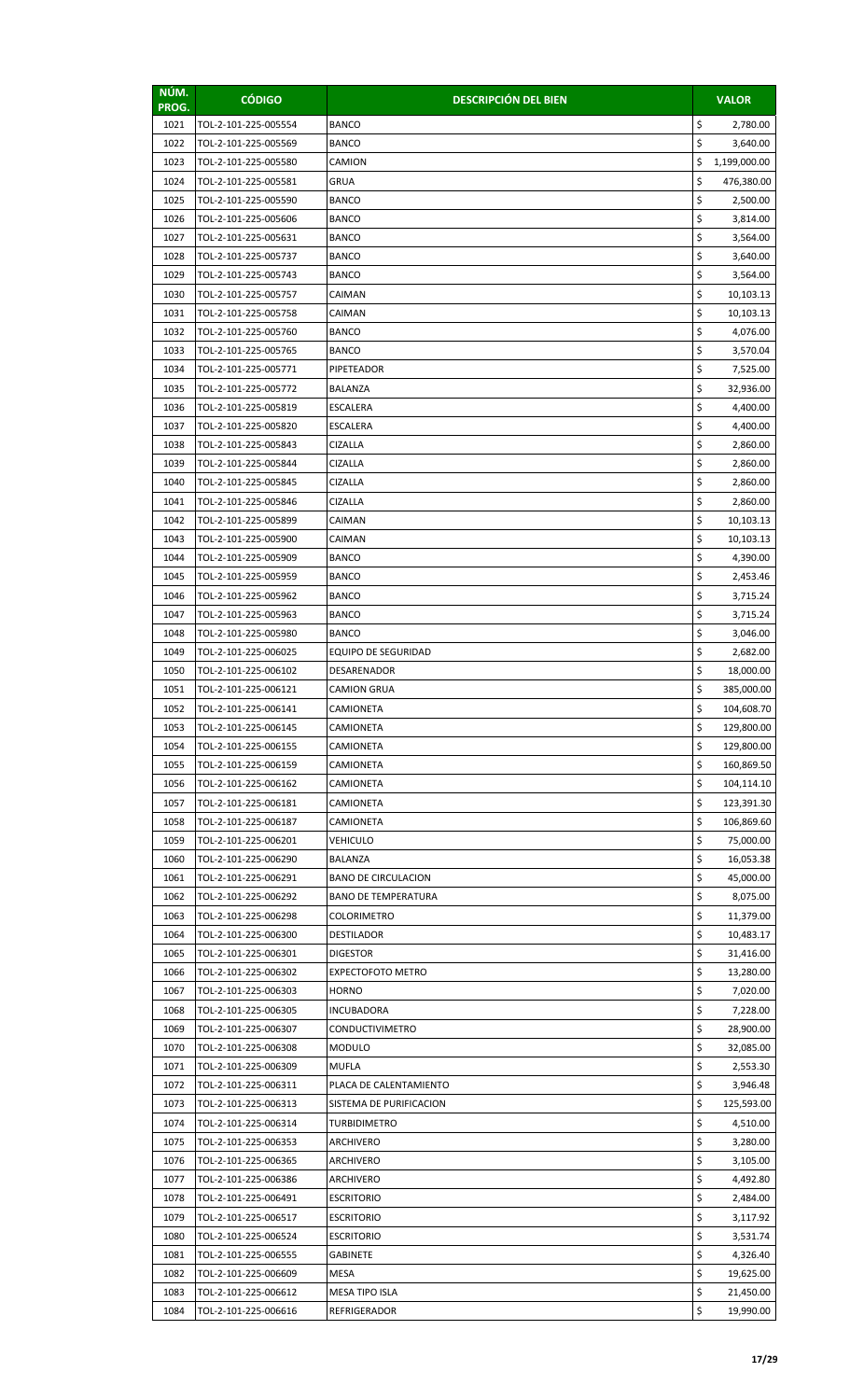| NÚM.<br>PROG. | <b>CÓDIGO</b>                                | <b>DESCRIPCIÓN DEL BIEN</b>                                |          | <b>VALOR</b>             |
|---------------|----------------------------------------------|------------------------------------------------------------|----------|--------------------------|
| 1085          | TOL-2-101-225-007072                         | <b>MESA</b>                                                | \$       | 21,616.00                |
| 1086          | TOL-2-101-225-007164                         | <b>ESCRITORIO</b>                                          | \$       | 2,583.60                 |
| 1087          | TOL-2-101-225-007526                         | ARCHIVERO                                                  | \$       | 2,597.00                 |
| 1088          | TOL-2-101-225-007559                         | <b>ESCALERA</b>                                            | \$       | 4,400.00                 |
| 1089          | TOL-2-101-225-007560                         | ESCALERA                                                   | \$       | 4,400.00                 |
| 1090          | TOL-2-101-225-007615                         | <b>TALADRO</b>                                             | \$       | 3,599.00                 |
| 1091          | TOL-2-101-225-007957                         | <b>FUENTE DE PODER</b>                                     | \$       | 24,886.50                |
| 1092          | TOL-2-101-225-007959                         | DESBROZADORA GASOLINA                                      | \$       | 3,880.35                 |
| 1093          | TOL-2-101-225-007962                         | CILINDRO PARA OXIGENO INDUSTRIAL                           | \$       | 3,751.00                 |
| 1094          | TOL-2-101-225-008065                         | ENGARGOLADORA MANUAL                                       | \$       | 2,500.00                 |
| 1095          | TOL-2-101-225-008073                         | <b>ELECTROBOMBA</b>                                        | \$       | 187,563.60               |
| 1096          | TOL-2-101-225-008112                         | COMPUTADORA COMPLETA                                       | \$<br>\$ | 30,174.00                |
| 1097<br>1098  | TOL-2-101-225-008134<br>TOL-2-101-225-008175 | COMPUTADORA COMPLETA<br>EQUIPO DE BOMBEO                   | \$       | 18,543.00<br>218,676.25  |
| 1099          | TOL-2-101-225-008177                         | EQUIPO DE BOMBEO                                           | \$       | 87,441.25                |
| 1100          | TOL-2-101-225-008185                         | DESBROZADORA DE 4 TIEMPOS                                  | \$       | 4,750.00                 |
| 1101          | TOL-2-101-225-008191                         | LLAVE DE CADENA CAIMAN                                     | \$       | 6,803.13                 |
| 1102          | TOL-2-101-225-008192                         | LLAVE DE CADENA CAIMAN                                     | \$       | 6,803.13                 |
| 1103          | TOL-2-101-225-008193                         | LLAVE DE CADENA CAIMAN                                     | \$       | 8,719.38                 |
| 1104          | TOL-2-101-225-008194                         | LLAVE DE CADENA CAIMAN                                     | \$       | 8,719.38                 |
| 1105          | TOL-2-101-225-008198                         | TRANSFORMADOR                                              | \$       | 108,843.75               |
| 1106          | TOL-2-101-225-008199                         | TRANSFORMADOR                                              | \$       | 51,570.00                |
| 1107          | TOL-2-101-225-008200                         | TRANSFORMADOR                                              | \$       | 64,800.00                |
| 1108          | TOL-2-101-225-008237                         | COMPUTADORA DE ESCRITORIO                                  | \$       | 23,900.00                |
| 1109          | TOL-2-101-225-008327                         | CAMIONETA RANGER                                           | \$       | 340,516.99               |
| 1110          | TOL-2-101-225-008357                         | DESMALEZADORA                                              | \$       | 6,200.00                 |
| 1111          | TOL-2-101-225-008358                         | DESMALEZADORA                                              | \$       | 6,200.00                 |
| 1112          | TOL-2-101-225-008359                         | PLANTA DE SOLDAR                                           | \$       | 67,900.00                |
| 1113          | TOL-2-101-225-008368                         | INTERRUPTOR AUTOMATICO                                     | \$       | 61,491.50                |
| 1114<br>1115  | TOL-2-101-225-008369<br>TOL-2-101-225-008374 | ELECTROBOMBA SUMERGIBLE                                    | \$<br>\$ | 101,272.00               |
| 1116          | TOL-2-101-225-008381                         | ELECTROBOMBA SUMERGIBLE<br>EQUIPO DE BOMBEO                |          | 113,702.00<br>277,830.59 |
| 1117          | TOL-2-101-225-008385                         | EQUIPO DE BOMBEO                                           | Ş<br>\$  | 168,765.49               |
| 1118          | TOL-2-101-225-008386                         | EQUIPO DE BOMBEO                                           | \$       | 266,803.63               |
| 1119          | TOL-2-101-225-008387                         | EQUIPO DE BOMBEO                                           | \$       | 297,666.64               |
| 1120          | TOL-2-101-225-008396                         | <b>BOMBA SUMERGIBLE</b>                                    | \$       | 142,600.00               |
| 1121          | TOL-2-101-225-008397                         | <b>BOMBA SUMERGIBLE</b>                                    | \$       | 217,506.50               |
| 1122          | TOL-2-101-225-008399                         | MEDIDOR ELECTROMAGNÉTICO 8"                                | \$       | 110,599.30               |
| 1123          | TOL-2-101-225-008401                         | MEDIDOR ELECTROMAGNÉTICO 8"                                | \$       | 110,599.30               |
| 1124          | TOL-2-101-225-008402                         | MEDIDOR ELECTROMAGNÉTICO 8"                                | \$       | 110,599.30               |
| 1125          | TOL-2-101-225-008403                         | MEDIDOR ELECTROMAGNÉTICO 8"                                | \$       | 110,599.30               |
| 1126          | TOL-2-101-225-008404                         | MEDIDOR ELECTROMAGNÉTICO 8"                                | \$       | 110,599.30               |
| 1127          | TOL-2-101-225-008405                         | MEDIDOR ELECTROMAGNÉTICO 6"                                | \$       | 96,819.47                |
| 1128          | TOL-2-101-225-008406                         | MEDIDOR ELECTROMAGNÉTICO 6"                                | \$       | 96,819.47                |
| 1129          | TOL-2-101-225-008407                         | MEDIDOR ELECTROMAGNÉTICO 6"                                | \$       | 96,819.47                |
| 1130          | TOL-2-101-225-008409                         | MEDIDOR ELECTROMAGNÉTICO 6"                                | \$<br>\$ | 96,819.47                |
| 1131<br>1132  | TOL-2-101-225-008410<br>TOL-2-101-225-008411 | MEDIDOR ELECTROMAGNÉTICO 6"<br>MEDIDOR ELECTROMAGNÉTICO 6" | \$       | 96,819.47<br>96,819.47   |
| 1133          | TOL-2-101-225-008412                         | MEDIDOR ELECTROMAGNÉTICO 6"                                | \$       | 96,819.47                |
| 1134          | TOL-2-101-225-008413                         | MEDIDOR ELECTROMAGNÉTICO 4"                                | \$       | 92,335.79                |
| 1135          | TOL-2-101-225-008414                         | MEDIDOR ELECTROMAGNÉTICO 4"                                | \$       | 92,335.79                |
| 1136          | TOL-2-101-225-008416                         | MEDIDOR ELECTROMAGNÉTICO 4                                 | \$       | 92,335.79                |
| 1137          | TOL-2-101-225-008417                         | MEDIDOR ELECTROMAGNÉTICO 4"                                | \$       | 92,335.79                |
| 1138          | TOL-2-101-225-008418                         | MEDIDOR ELECTROMAGNÉTICO 4"                                | \$       | 92,335.79                |
| 1139          | TOL-2-101-225-008419                         | MEDIDOR ELECTROMAGNÉTICO 3"                                | \$       | 86,175.26                |
| 1140          | TOL-2-101-225-008420                         | MEDIDOR ELECTROMAGNÉTICO 3"                                | \$       | 86,175.26                |
| 1141          | TOL-2-101-225-008421                         | MEDIDOR ELECTROMAGNÉTICO 2"                                | \$       | 58,705.44                |
| 1142          | TOL-2-101-225-008423                         | <b>MEDIDOR SENSOR</b>                                      | \$       | 39,450.00                |
| 1143          | TOL-2-101-225-008424                         | <b>BOMBA SUMERGIBLE</b>                                    | \$       | 222,000.00               |
| 1144          | TOL-2-101-225-008426                         | <b>BOMBA SUMERGIBLE</b>                                    | \$       | 132,315.00               |
| 1145          | TOL-2-101-225-008427                         | ELECTROBOMBA SUMERGIBLE                                    | \$       | 65,101.20                |
| 1146          | TOL-2-101-225-008429                         | ELECTROBOMBA SUMERGIBLE                                    | \$       | 65,101.20                |
| 1147          | TOL-2-101-225-008437                         | <b>BOMBA</b>                                               | \$<br>\$ | 273,250.00               |
| 1148          | TOL-2-101-225-008438                         | <b>BOMBA</b>                                               |          | 113,800.00               |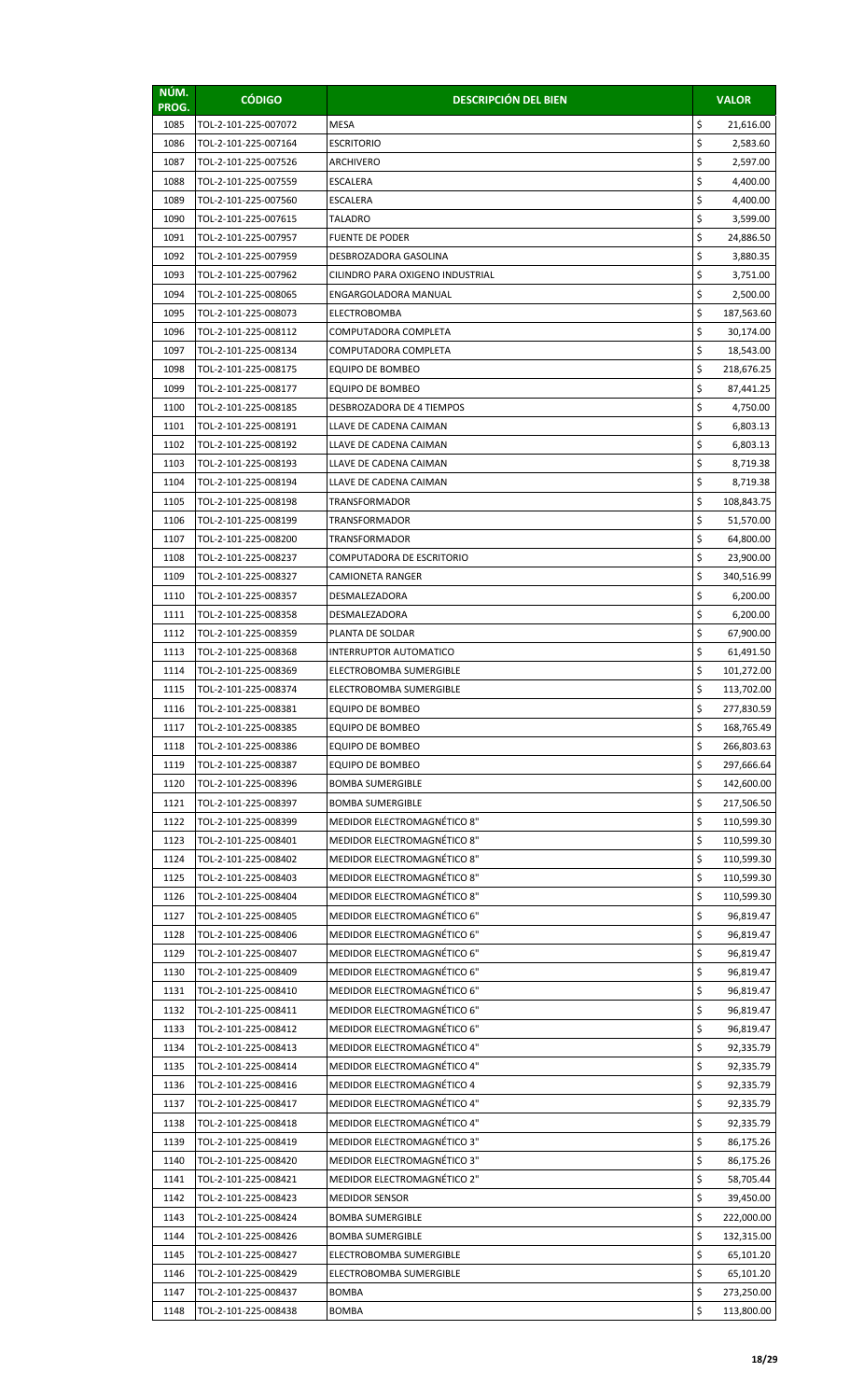| \$<br>1149<br>TOL-2-101-225-008439<br><b>BOMBA</b><br>188,550.00<br>\$<br>1150<br>TOL-2-101-225-008440<br><b>BOMBA SUMERGIBLE</b><br>21,379.31<br>\$<br>1151<br>TOL-2-101-225-008458<br><b>BOMBA DOSIFICADORA</b><br>13,600.00<br>\$<br>1152<br>TOL-2-101-225-008459<br><b>BOMBA DOSIFICADORA</b><br>13,600.00<br>\$<br>1153<br>TOL-2-101-225-008460<br><b>BOMBA DOSIFICADORA</b><br>13,600.00<br>\$<br>1154<br><b>BOMBA DOSIFICADORA</b><br>13,600.00<br>TOL-2-101-225-008461<br>\$<br>1155<br>TOL-2-101-225-008462<br>13,600.00<br><b>BOMBA DOSIFICADORA</b><br>\$<br>1156<br>TOL-2-101-225-008463<br><b>BOMBA DOSIFICADORA</b><br>13,821.00<br>\$<br>1157<br>TOL-2-101-225-008464<br><b>BOMBA DOSIFICADORA</b><br>13,821.00<br>\$<br>1158<br>TOL-2-101-225-008465<br><b>BOMBA DOSIFICADORA</b><br>13,821.00<br>\$<br>1159<br>TOL-2-101-225-008466<br><b>BOMBA DOSIFICADORA</b><br>13,821.00<br>\$<br>1160<br>TOL-2-101-225-008467<br><b>BOMBA DOSIFICADORA</b><br>13,821.00<br>\$<br>1161<br>TOL-2-101-225-008492<br><b>BOMBA SUMERGIBLE</b><br>53,650.00<br>\$<br>1162<br>96,550.00<br>TOL-2-101-225-008493<br><b>MOTOR SUMERGIBLE</b><br>\$<br>1163<br>TOL-2-101-225-008503<br><b>BOMBA SUMERGIBLE</b><br>79,500.00<br>\$<br>1164<br>TOL-2-101-225-008504<br><b>BOMBA SUMERGIBLE</b><br>119,600.00<br>\$<br>1165<br>TOL-2-101-225-008506<br><b>BOMBA SUMERGIBLE</b><br>86,500.00<br>\$<br>1166<br>TOL-2-101-225-008507<br><b>BOMBA SUMERGIBLE</b><br>122,500.00<br>\$<br>1167<br>TOL-2-101-225-008509<br><b>BOMBA SUMERGIBLE</b><br>47,700.00<br>\$<br>1168<br>TOL-2-101-225-008526<br>CAMIONETA<br>276,105.17<br>\$<br>1169<br>TOL-2-101-225-008739<br>MEDIDOR ELECTROMAGNETICO<br>138,136.00<br>\$<br>1170<br>TOL-2-101-225-008741<br>MEDIDOR ELECTROMAGNETICO<br>138,136.00<br>\$<br>1171<br>TOL-2-101-225-008743<br><b>MEDIDOR ELECTROMAGNETICO</b><br>138,136.00<br>\$<br>1172<br>TOL-2-101-225-008744<br><b>MEDIDOR ELECTROMAGNETICO</b><br>138,136.00<br>\$<br>1173<br>TOL-2-101-225-008746<br>MEDIDOR ELECTROMAGNETICO<br>138,136.00<br>\$<br>1174<br>79,297.54<br>TOL-2-101-225-008763<br><b>TURBIDIMETRO</b><br>\$<br>1175<br>TOL-2-101-225-008794<br>CAMIONETA<br>238,155.17<br>\$<br>1176<br>TOL-2-101-225-008798<br><b>BOMBA CON MOTOR SUMERGIBLE</b><br>85,000.00<br>\$<br>1177<br>TOL-2-101-225-008799<br><b>BOMBA CON MOTOR SUMERGIBLE</b><br>52,200.00<br>\$<br>1178<br>TOL-2-101-225-008801<br>43,850.00<br><b>BOMBA CON MOTOR SUMERGIBLE</b><br>\$<br>1179<br>TOL-2-101-225-008802<br><b>BOMBA CON MOTOR SUMERGIBLE</b><br>42,500.00<br>\$<br>1180<br>TOL-2-101-225-008804<br>BOMBA CON MOTOR SUMERGIBLE<br>51,500.00<br>\$<br>1181<br>TOL-2-101-225-008808<br>RADIO MOVIL<br>13,120.58<br>\$<br>1182<br>13,120.58<br>TOL-2-101-225-008809<br><b>RADIO MOVIL</b><br>\$<br>1183<br>TOL-2-101-225-008810<br><b>RADIO MOVIL</b><br>13,120.58<br>\$<br>1184<br>TOL-2-101-225-008811<br><b>BOMBA DE ACHIQUE</b><br>30,172.42<br>\$<br>1185<br>TOL-2-101-225-008813<br><b>BOMBA SUMERGIBLE</b><br>164,750.00<br>\$<br>1186<br>TOL-2-101-225-008814<br><b>BOMBA SUMERGIBLE</b><br>110,750.00<br>\$<br>1187<br>TOL-2-101-225-008815<br><b>BOMBA SUMERGIBLE</b><br>165,750.00<br>\$<br>1188<br>TOL-2-101-225-008817<br>ELECTROBOMBA<br>44,700.00<br>\$<br>1189<br>TOL-2-101-225-008833<br>EQUIPO DE BOMBEO<br>135,000.00<br>\$<br>1190<br>TOL-2-101-225-008834<br>EQUIPO DE BOMBEO<br>165,000.00<br>\$<br>1191<br>TOL-2-101-225-008843<br><b>BOMBA SUMERGIBLE CON MOTOR</b><br>113,600.00<br>\$<br>1192<br>TOL-2-101-225-008844<br>UPS MONOFASICO<br>6,876.48<br>\$<br>1193<br>TOL-2-101-225-008845<br><b>UPS MONOFASICO</b><br>6,876.48<br>\$<br>1194<br>TOL-2-101-225-008846<br><b>UPS MONOFASICO</b><br>6,876.48<br>\$<br>1195<br>TOL-2-101-225-008847<br><b>BOMBA SUMERGIBLE CON MOTOR</b><br>103,200.00<br>\$<br>1196<br>TOL-2-101-225-008850<br><b>BOMBA SUMERGIBLE</b><br>145,500.00<br>\$<br>1197<br>TOL-2-101-225-008852<br><b>BOMBA SUMERGIBLE</b><br>69,700.00<br>\$<br>1198<br>TOL-2-101-225-008855<br><b>BOMBA SUMERGIBLE</b><br>115,900.00<br>\$<br>1199<br>TOL-2-101-225-008856<br><b>BOMBA SUMERGIBLE</b><br>145,500.00<br>\$<br>1200<br>TOL-2-101-225-008857<br>115,900.00<br><b>BOMBA SUMERGIBLE</b><br>\$<br>1201<br>TOL-2-101-225-008858<br><b>BOMBA SUMERGIBLE</b><br>48,500.00<br>\$<br>1202<br>105,600.00<br>TOL-2-101-225-008860<br><b>BOMBA SUMERGIBLE</b><br>\$<br>1203<br>TOL-2-101-225-008861<br><b>BOMBA SUMERGIBLE</b><br>115,900.00<br>\$<br>1204<br>TOL-2-101-225-008862<br><b>MOTOR VERTICAL</b><br>86,309.00<br>\$<br>1205<br>TOL-2-101-225-008868<br>ARRANCADOR<br>91,914.00<br>\$<br>1206<br>45,200.00<br>TOL-2-101-225-008870<br><b>BOMBA SUMERGIBLE</b><br>\$<br>1207<br>TOL-2-101-225-008871<br><b>BOMBA SUMERGIBLE</b><br>42,150.00<br>\$<br>1208<br>TOL-2-101-225-008873<br>ARRANCADOR<br>17,365.00<br>\$<br>1209<br>TOL-2-101-225-008874<br>ARRANCADOR<br>43,470.00<br>\$<br>1210<br>TOL-2-101-225-008875<br><b>CAMION CHASIS</b><br>700,450.63<br>\$<br>1211<br>TOL-2-101-225-008876<br><b>BOMBA SUMERGIBLE</b><br>69,050.00<br>\$<br>1212<br>TOL-2-101-225-008877<br><b>BOMBA SUMERGIBLE</b><br>162,400.00 | NÚM.<br>PROG. | <b>CÓDIGO</b> | <b>DESCRIPCIÓN DEL BIEN</b> | <b>VALOR</b> |
|-----------------------------------------------------------------------------------------------------------------------------------------------------------------------------------------------------------------------------------------------------------------------------------------------------------------------------------------------------------------------------------------------------------------------------------------------------------------------------------------------------------------------------------------------------------------------------------------------------------------------------------------------------------------------------------------------------------------------------------------------------------------------------------------------------------------------------------------------------------------------------------------------------------------------------------------------------------------------------------------------------------------------------------------------------------------------------------------------------------------------------------------------------------------------------------------------------------------------------------------------------------------------------------------------------------------------------------------------------------------------------------------------------------------------------------------------------------------------------------------------------------------------------------------------------------------------------------------------------------------------------------------------------------------------------------------------------------------------------------------------------------------------------------------------------------------------------------------------------------------------------------------------------------------------------------------------------------------------------------------------------------------------------------------------------------------------------------------------------------------------------------------------------------------------------------------------------------------------------------------------------------------------------------------------------------------------------------------------------------------------------------------------------------------------------------------------------------------------------------------------------------------------------------------------------------------------------------------------------------------------------------------------------------------------------------------------------------------------------------------------------------------------------------------------------------------------------------------------------------------------------------------------------------------------------------------------------------------------------------------------------------------------------------------------------------------------------------------------------------------------------------------------------------------------------------------------------------------------------------------------------------------------------------------------------------------------------------------------------------------------------------------------------------------------------------------------------------------------------------------------------------------------------------------------------------------------------------------------------------------------------------------------------------------------------------------------------------------------------------------------------------------------------------------------------------------------------------------------------------------------------------------------------------------------------------------------------------------------------------------------------------------------------------------------------------------------------------------------------------------------------------------------------------------------------------------------------------------------------------------------------------------------------------------------------------------------------------------------------------------------------------------------------------------------------------------------------------------------------------------------------------------------------------------------------------------------------------------------------------------------------------------------------------------------------------------------------------------------------------------------------------------------------------------------------------------------------------------------------------------------------------------------------------------------------------------------------------------------------------------------------------------------------------------------------------------------------------------------------------------------------------------------------------------------|---------------|---------------|-----------------------------|--------------|
|                                                                                                                                                                                                                                                                                                                                                                                                                                                                                                                                                                                                                                                                                                                                                                                                                                                                                                                                                                                                                                                                                                                                                                                                                                                                                                                                                                                                                                                                                                                                                                                                                                                                                                                                                                                                                                                                                                                                                                                                                                                                                                                                                                                                                                                                                                                                                                                                                                                                                                                                                                                                                                                                                                                                                                                                                                                                                                                                                                                                                                                                                                                                                                                                                                                                                                                                                                                                                                                                                                                                                                                                                                                                                                                                                                                                                                                                                                                                                                                                                                                                                                                                                                                                                                                                                                                                                                                                                                                                                                                                                                                                                                                                                                                                                                                                                                                                                                                                                                                                                                                                                                                                                                       |               |               |                             |              |
|                                                                                                                                                                                                                                                                                                                                                                                                                                                                                                                                                                                                                                                                                                                                                                                                                                                                                                                                                                                                                                                                                                                                                                                                                                                                                                                                                                                                                                                                                                                                                                                                                                                                                                                                                                                                                                                                                                                                                                                                                                                                                                                                                                                                                                                                                                                                                                                                                                                                                                                                                                                                                                                                                                                                                                                                                                                                                                                                                                                                                                                                                                                                                                                                                                                                                                                                                                                                                                                                                                                                                                                                                                                                                                                                                                                                                                                                                                                                                                                                                                                                                                                                                                                                                                                                                                                                                                                                                                                                                                                                                                                                                                                                                                                                                                                                                                                                                                                                                                                                                                                                                                                                                                       |               |               |                             |              |
|                                                                                                                                                                                                                                                                                                                                                                                                                                                                                                                                                                                                                                                                                                                                                                                                                                                                                                                                                                                                                                                                                                                                                                                                                                                                                                                                                                                                                                                                                                                                                                                                                                                                                                                                                                                                                                                                                                                                                                                                                                                                                                                                                                                                                                                                                                                                                                                                                                                                                                                                                                                                                                                                                                                                                                                                                                                                                                                                                                                                                                                                                                                                                                                                                                                                                                                                                                                                                                                                                                                                                                                                                                                                                                                                                                                                                                                                                                                                                                                                                                                                                                                                                                                                                                                                                                                                                                                                                                                                                                                                                                                                                                                                                                                                                                                                                                                                                                                                                                                                                                                                                                                                                                       |               |               |                             |              |
|                                                                                                                                                                                                                                                                                                                                                                                                                                                                                                                                                                                                                                                                                                                                                                                                                                                                                                                                                                                                                                                                                                                                                                                                                                                                                                                                                                                                                                                                                                                                                                                                                                                                                                                                                                                                                                                                                                                                                                                                                                                                                                                                                                                                                                                                                                                                                                                                                                                                                                                                                                                                                                                                                                                                                                                                                                                                                                                                                                                                                                                                                                                                                                                                                                                                                                                                                                                                                                                                                                                                                                                                                                                                                                                                                                                                                                                                                                                                                                                                                                                                                                                                                                                                                                                                                                                                                                                                                                                                                                                                                                                                                                                                                                                                                                                                                                                                                                                                                                                                                                                                                                                                                                       |               |               |                             |              |
|                                                                                                                                                                                                                                                                                                                                                                                                                                                                                                                                                                                                                                                                                                                                                                                                                                                                                                                                                                                                                                                                                                                                                                                                                                                                                                                                                                                                                                                                                                                                                                                                                                                                                                                                                                                                                                                                                                                                                                                                                                                                                                                                                                                                                                                                                                                                                                                                                                                                                                                                                                                                                                                                                                                                                                                                                                                                                                                                                                                                                                                                                                                                                                                                                                                                                                                                                                                                                                                                                                                                                                                                                                                                                                                                                                                                                                                                                                                                                                                                                                                                                                                                                                                                                                                                                                                                                                                                                                                                                                                                                                                                                                                                                                                                                                                                                                                                                                                                                                                                                                                                                                                                                                       |               |               |                             |              |
|                                                                                                                                                                                                                                                                                                                                                                                                                                                                                                                                                                                                                                                                                                                                                                                                                                                                                                                                                                                                                                                                                                                                                                                                                                                                                                                                                                                                                                                                                                                                                                                                                                                                                                                                                                                                                                                                                                                                                                                                                                                                                                                                                                                                                                                                                                                                                                                                                                                                                                                                                                                                                                                                                                                                                                                                                                                                                                                                                                                                                                                                                                                                                                                                                                                                                                                                                                                                                                                                                                                                                                                                                                                                                                                                                                                                                                                                                                                                                                                                                                                                                                                                                                                                                                                                                                                                                                                                                                                                                                                                                                                                                                                                                                                                                                                                                                                                                                                                                                                                                                                                                                                                                                       |               |               |                             |              |
|                                                                                                                                                                                                                                                                                                                                                                                                                                                                                                                                                                                                                                                                                                                                                                                                                                                                                                                                                                                                                                                                                                                                                                                                                                                                                                                                                                                                                                                                                                                                                                                                                                                                                                                                                                                                                                                                                                                                                                                                                                                                                                                                                                                                                                                                                                                                                                                                                                                                                                                                                                                                                                                                                                                                                                                                                                                                                                                                                                                                                                                                                                                                                                                                                                                                                                                                                                                                                                                                                                                                                                                                                                                                                                                                                                                                                                                                                                                                                                                                                                                                                                                                                                                                                                                                                                                                                                                                                                                                                                                                                                                                                                                                                                                                                                                                                                                                                                                                                                                                                                                                                                                                                                       |               |               |                             |              |
|                                                                                                                                                                                                                                                                                                                                                                                                                                                                                                                                                                                                                                                                                                                                                                                                                                                                                                                                                                                                                                                                                                                                                                                                                                                                                                                                                                                                                                                                                                                                                                                                                                                                                                                                                                                                                                                                                                                                                                                                                                                                                                                                                                                                                                                                                                                                                                                                                                                                                                                                                                                                                                                                                                                                                                                                                                                                                                                                                                                                                                                                                                                                                                                                                                                                                                                                                                                                                                                                                                                                                                                                                                                                                                                                                                                                                                                                                                                                                                                                                                                                                                                                                                                                                                                                                                                                                                                                                                                                                                                                                                                                                                                                                                                                                                                                                                                                                                                                                                                                                                                                                                                                                                       |               |               |                             |              |
|                                                                                                                                                                                                                                                                                                                                                                                                                                                                                                                                                                                                                                                                                                                                                                                                                                                                                                                                                                                                                                                                                                                                                                                                                                                                                                                                                                                                                                                                                                                                                                                                                                                                                                                                                                                                                                                                                                                                                                                                                                                                                                                                                                                                                                                                                                                                                                                                                                                                                                                                                                                                                                                                                                                                                                                                                                                                                                                                                                                                                                                                                                                                                                                                                                                                                                                                                                                                                                                                                                                                                                                                                                                                                                                                                                                                                                                                                                                                                                                                                                                                                                                                                                                                                                                                                                                                                                                                                                                                                                                                                                                                                                                                                                                                                                                                                                                                                                                                                                                                                                                                                                                                                                       |               |               |                             |              |
|                                                                                                                                                                                                                                                                                                                                                                                                                                                                                                                                                                                                                                                                                                                                                                                                                                                                                                                                                                                                                                                                                                                                                                                                                                                                                                                                                                                                                                                                                                                                                                                                                                                                                                                                                                                                                                                                                                                                                                                                                                                                                                                                                                                                                                                                                                                                                                                                                                                                                                                                                                                                                                                                                                                                                                                                                                                                                                                                                                                                                                                                                                                                                                                                                                                                                                                                                                                                                                                                                                                                                                                                                                                                                                                                                                                                                                                                                                                                                                                                                                                                                                                                                                                                                                                                                                                                                                                                                                                                                                                                                                                                                                                                                                                                                                                                                                                                                                                                                                                                                                                                                                                                                                       |               |               |                             |              |
|                                                                                                                                                                                                                                                                                                                                                                                                                                                                                                                                                                                                                                                                                                                                                                                                                                                                                                                                                                                                                                                                                                                                                                                                                                                                                                                                                                                                                                                                                                                                                                                                                                                                                                                                                                                                                                                                                                                                                                                                                                                                                                                                                                                                                                                                                                                                                                                                                                                                                                                                                                                                                                                                                                                                                                                                                                                                                                                                                                                                                                                                                                                                                                                                                                                                                                                                                                                                                                                                                                                                                                                                                                                                                                                                                                                                                                                                                                                                                                                                                                                                                                                                                                                                                                                                                                                                                                                                                                                                                                                                                                                                                                                                                                                                                                                                                                                                                                                                                                                                                                                                                                                                                                       |               |               |                             |              |
|                                                                                                                                                                                                                                                                                                                                                                                                                                                                                                                                                                                                                                                                                                                                                                                                                                                                                                                                                                                                                                                                                                                                                                                                                                                                                                                                                                                                                                                                                                                                                                                                                                                                                                                                                                                                                                                                                                                                                                                                                                                                                                                                                                                                                                                                                                                                                                                                                                                                                                                                                                                                                                                                                                                                                                                                                                                                                                                                                                                                                                                                                                                                                                                                                                                                                                                                                                                                                                                                                                                                                                                                                                                                                                                                                                                                                                                                                                                                                                                                                                                                                                                                                                                                                                                                                                                                                                                                                                                                                                                                                                                                                                                                                                                                                                                                                                                                                                                                                                                                                                                                                                                                                                       |               |               |                             |              |
|                                                                                                                                                                                                                                                                                                                                                                                                                                                                                                                                                                                                                                                                                                                                                                                                                                                                                                                                                                                                                                                                                                                                                                                                                                                                                                                                                                                                                                                                                                                                                                                                                                                                                                                                                                                                                                                                                                                                                                                                                                                                                                                                                                                                                                                                                                                                                                                                                                                                                                                                                                                                                                                                                                                                                                                                                                                                                                                                                                                                                                                                                                                                                                                                                                                                                                                                                                                                                                                                                                                                                                                                                                                                                                                                                                                                                                                                                                                                                                                                                                                                                                                                                                                                                                                                                                                                                                                                                                                                                                                                                                                                                                                                                                                                                                                                                                                                                                                                                                                                                                                                                                                                                                       |               |               |                             |              |
|                                                                                                                                                                                                                                                                                                                                                                                                                                                                                                                                                                                                                                                                                                                                                                                                                                                                                                                                                                                                                                                                                                                                                                                                                                                                                                                                                                                                                                                                                                                                                                                                                                                                                                                                                                                                                                                                                                                                                                                                                                                                                                                                                                                                                                                                                                                                                                                                                                                                                                                                                                                                                                                                                                                                                                                                                                                                                                                                                                                                                                                                                                                                                                                                                                                                                                                                                                                                                                                                                                                                                                                                                                                                                                                                                                                                                                                                                                                                                                                                                                                                                                                                                                                                                                                                                                                                                                                                                                                                                                                                                                                                                                                                                                                                                                                                                                                                                                                                                                                                                                                                                                                                                                       |               |               |                             |              |
|                                                                                                                                                                                                                                                                                                                                                                                                                                                                                                                                                                                                                                                                                                                                                                                                                                                                                                                                                                                                                                                                                                                                                                                                                                                                                                                                                                                                                                                                                                                                                                                                                                                                                                                                                                                                                                                                                                                                                                                                                                                                                                                                                                                                                                                                                                                                                                                                                                                                                                                                                                                                                                                                                                                                                                                                                                                                                                                                                                                                                                                                                                                                                                                                                                                                                                                                                                                                                                                                                                                                                                                                                                                                                                                                                                                                                                                                                                                                                                                                                                                                                                                                                                                                                                                                                                                                                                                                                                                                                                                                                                                                                                                                                                                                                                                                                                                                                                                                                                                                                                                                                                                                                                       |               |               |                             |              |
|                                                                                                                                                                                                                                                                                                                                                                                                                                                                                                                                                                                                                                                                                                                                                                                                                                                                                                                                                                                                                                                                                                                                                                                                                                                                                                                                                                                                                                                                                                                                                                                                                                                                                                                                                                                                                                                                                                                                                                                                                                                                                                                                                                                                                                                                                                                                                                                                                                                                                                                                                                                                                                                                                                                                                                                                                                                                                                                                                                                                                                                                                                                                                                                                                                                                                                                                                                                                                                                                                                                                                                                                                                                                                                                                                                                                                                                                                                                                                                                                                                                                                                                                                                                                                                                                                                                                                                                                                                                                                                                                                                                                                                                                                                                                                                                                                                                                                                                                                                                                                                                                                                                                                                       |               |               |                             |              |
|                                                                                                                                                                                                                                                                                                                                                                                                                                                                                                                                                                                                                                                                                                                                                                                                                                                                                                                                                                                                                                                                                                                                                                                                                                                                                                                                                                                                                                                                                                                                                                                                                                                                                                                                                                                                                                                                                                                                                                                                                                                                                                                                                                                                                                                                                                                                                                                                                                                                                                                                                                                                                                                                                                                                                                                                                                                                                                                                                                                                                                                                                                                                                                                                                                                                                                                                                                                                                                                                                                                                                                                                                                                                                                                                                                                                                                                                                                                                                                                                                                                                                                                                                                                                                                                                                                                                                                                                                                                                                                                                                                                                                                                                                                                                                                                                                                                                                                                                                                                                                                                                                                                                                                       |               |               |                             |              |
|                                                                                                                                                                                                                                                                                                                                                                                                                                                                                                                                                                                                                                                                                                                                                                                                                                                                                                                                                                                                                                                                                                                                                                                                                                                                                                                                                                                                                                                                                                                                                                                                                                                                                                                                                                                                                                                                                                                                                                                                                                                                                                                                                                                                                                                                                                                                                                                                                                                                                                                                                                                                                                                                                                                                                                                                                                                                                                                                                                                                                                                                                                                                                                                                                                                                                                                                                                                                                                                                                                                                                                                                                                                                                                                                                                                                                                                                                                                                                                                                                                                                                                                                                                                                                                                                                                                                                                                                                                                                                                                                                                                                                                                                                                                                                                                                                                                                                                                                                                                                                                                                                                                                                                       |               |               |                             |              |
|                                                                                                                                                                                                                                                                                                                                                                                                                                                                                                                                                                                                                                                                                                                                                                                                                                                                                                                                                                                                                                                                                                                                                                                                                                                                                                                                                                                                                                                                                                                                                                                                                                                                                                                                                                                                                                                                                                                                                                                                                                                                                                                                                                                                                                                                                                                                                                                                                                                                                                                                                                                                                                                                                                                                                                                                                                                                                                                                                                                                                                                                                                                                                                                                                                                                                                                                                                                                                                                                                                                                                                                                                                                                                                                                                                                                                                                                                                                                                                                                                                                                                                                                                                                                                                                                                                                                                                                                                                                                                                                                                                                                                                                                                                                                                                                                                                                                                                                                                                                                                                                                                                                                                                       |               |               |                             |              |
|                                                                                                                                                                                                                                                                                                                                                                                                                                                                                                                                                                                                                                                                                                                                                                                                                                                                                                                                                                                                                                                                                                                                                                                                                                                                                                                                                                                                                                                                                                                                                                                                                                                                                                                                                                                                                                                                                                                                                                                                                                                                                                                                                                                                                                                                                                                                                                                                                                                                                                                                                                                                                                                                                                                                                                                                                                                                                                                                                                                                                                                                                                                                                                                                                                                                                                                                                                                                                                                                                                                                                                                                                                                                                                                                                                                                                                                                                                                                                                                                                                                                                                                                                                                                                                                                                                                                                                                                                                                                                                                                                                                                                                                                                                                                                                                                                                                                                                                                                                                                                                                                                                                                                                       |               |               |                             |              |
|                                                                                                                                                                                                                                                                                                                                                                                                                                                                                                                                                                                                                                                                                                                                                                                                                                                                                                                                                                                                                                                                                                                                                                                                                                                                                                                                                                                                                                                                                                                                                                                                                                                                                                                                                                                                                                                                                                                                                                                                                                                                                                                                                                                                                                                                                                                                                                                                                                                                                                                                                                                                                                                                                                                                                                                                                                                                                                                                                                                                                                                                                                                                                                                                                                                                                                                                                                                                                                                                                                                                                                                                                                                                                                                                                                                                                                                                                                                                                                                                                                                                                                                                                                                                                                                                                                                                                                                                                                                                                                                                                                                                                                                                                                                                                                                                                                                                                                                                                                                                                                                                                                                                                                       |               |               |                             |              |
|                                                                                                                                                                                                                                                                                                                                                                                                                                                                                                                                                                                                                                                                                                                                                                                                                                                                                                                                                                                                                                                                                                                                                                                                                                                                                                                                                                                                                                                                                                                                                                                                                                                                                                                                                                                                                                                                                                                                                                                                                                                                                                                                                                                                                                                                                                                                                                                                                                                                                                                                                                                                                                                                                                                                                                                                                                                                                                                                                                                                                                                                                                                                                                                                                                                                                                                                                                                                                                                                                                                                                                                                                                                                                                                                                                                                                                                                                                                                                                                                                                                                                                                                                                                                                                                                                                                                                                                                                                                                                                                                                                                                                                                                                                                                                                                                                                                                                                                                                                                                                                                                                                                                                                       |               |               |                             |              |
|                                                                                                                                                                                                                                                                                                                                                                                                                                                                                                                                                                                                                                                                                                                                                                                                                                                                                                                                                                                                                                                                                                                                                                                                                                                                                                                                                                                                                                                                                                                                                                                                                                                                                                                                                                                                                                                                                                                                                                                                                                                                                                                                                                                                                                                                                                                                                                                                                                                                                                                                                                                                                                                                                                                                                                                                                                                                                                                                                                                                                                                                                                                                                                                                                                                                                                                                                                                                                                                                                                                                                                                                                                                                                                                                                                                                                                                                                                                                                                                                                                                                                                                                                                                                                                                                                                                                                                                                                                                                                                                                                                                                                                                                                                                                                                                                                                                                                                                                                                                                                                                                                                                                                                       |               |               |                             |              |
|                                                                                                                                                                                                                                                                                                                                                                                                                                                                                                                                                                                                                                                                                                                                                                                                                                                                                                                                                                                                                                                                                                                                                                                                                                                                                                                                                                                                                                                                                                                                                                                                                                                                                                                                                                                                                                                                                                                                                                                                                                                                                                                                                                                                                                                                                                                                                                                                                                                                                                                                                                                                                                                                                                                                                                                                                                                                                                                                                                                                                                                                                                                                                                                                                                                                                                                                                                                                                                                                                                                                                                                                                                                                                                                                                                                                                                                                                                                                                                                                                                                                                                                                                                                                                                                                                                                                                                                                                                                                                                                                                                                                                                                                                                                                                                                                                                                                                                                                                                                                                                                                                                                                                                       |               |               |                             |              |
|                                                                                                                                                                                                                                                                                                                                                                                                                                                                                                                                                                                                                                                                                                                                                                                                                                                                                                                                                                                                                                                                                                                                                                                                                                                                                                                                                                                                                                                                                                                                                                                                                                                                                                                                                                                                                                                                                                                                                                                                                                                                                                                                                                                                                                                                                                                                                                                                                                                                                                                                                                                                                                                                                                                                                                                                                                                                                                                                                                                                                                                                                                                                                                                                                                                                                                                                                                                                                                                                                                                                                                                                                                                                                                                                                                                                                                                                                                                                                                                                                                                                                                                                                                                                                                                                                                                                                                                                                                                                                                                                                                                                                                                                                                                                                                                                                                                                                                                                                                                                                                                                                                                                                                       |               |               |                             |              |
|                                                                                                                                                                                                                                                                                                                                                                                                                                                                                                                                                                                                                                                                                                                                                                                                                                                                                                                                                                                                                                                                                                                                                                                                                                                                                                                                                                                                                                                                                                                                                                                                                                                                                                                                                                                                                                                                                                                                                                                                                                                                                                                                                                                                                                                                                                                                                                                                                                                                                                                                                                                                                                                                                                                                                                                                                                                                                                                                                                                                                                                                                                                                                                                                                                                                                                                                                                                                                                                                                                                                                                                                                                                                                                                                                                                                                                                                                                                                                                                                                                                                                                                                                                                                                                                                                                                                                                                                                                                                                                                                                                                                                                                                                                                                                                                                                                                                                                                                                                                                                                                                                                                                                                       |               |               |                             |              |
|                                                                                                                                                                                                                                                                                                                                                                                                                                                                                                                                                                                                                                                                                                                                                                                                                                                                                                                                                                                                                                                                                                                                                                                                                                                                                                                                                                                                                                                                                                                                                                                                                                                                                                                                                                                                                                                                                                                                                                                                                                                                                                                                                                                                                                                                                                                                                                                                                                                                                                                                                                                                                                                                                                                                                                                                                                                                                                                                                                                                                                                                                                                                                                                                                                                                                                                                                                                                                                                                                                                                                                                                                                                                                                                                                                                                                                                                                                                                                                                                                                                                                                                                                                                                                                                                                                                                                                                                                                                                                                                                                                                                                                                                                                                                                                                                                                                                                                                                                                                                                                                                                                                                                                       |               |               |                             |              |
|                                                                                                                                                                                                                                                                                                                                                                                                                                                                                                                                                                                                                                                                                                                                                                                                                                                                                                                                                                                                                                                                                                                                                                                                                                                                                                                                                                                                                                                                                                                                                                                                                                                                                                                                                                                                                                                                                                                                                                                                                                                                                                                                                                                                                                                                                                                                                                                                                                                                                                                                                                                                                                                                                                                                                                                                                                                                                                                                                                                                                                                                                                                                                                                                                                                                                                                                                                                                                                                                                                                                                                                                                                                                                                                                                                                                                                                                                                                                                                                                                                                                                                                                                                                                                                                                                                                                                                                                                                                                                                                                                                                                                                                                                                                                                                                                                                                                                                                                                                                                                                                                                                                                                                       |               |               |                             |              |
|                                                                                                                                                                                                                                                                                                                                                                                                                                                                                                                                                                                                                                                                                                                                                                                                                                                                                                                                                                                                                                                                                                                                                                                                                                                                                                                                                                                                                                                                                                                                                                                                                                                                                                                                                                                                                                                                                                                                                                                                                                                                                                                                                                                                                                                                                                                                                                                                                                                                                                                                                                                                                                                                                                                                                                                                                                                                                                                                                                                                                                                                                                                                                                                                                                                                                                                                                                                                                                                                                                                                                                                                                                                                                                                                                                                                                                                                                                                                                                                                                                                                                                                                                                                                                                                                                                                                                                                                                                                                                                                                                                                                                                                                                                                                                                                                                                                                                                                                                                                                                                                                                                                                                                       |               |               |                             |              |
|                                                                                                                                                                                                                                                                                                                                                                                                                                                                                                                                                                                                                                                                                                                                                                                                                                                                                                                                                                                                                                                                                                                                                                                                                                                                                                                                                                                                                                                                                                                                                                                                                                                                                                                                                                                                                                                                                                                                                                                                                                                                                                                                                                                                                                                                                                                                                                                                                                                                                                                                                                                                                                                                                                                                                                                                                                                                                                                                                                                                                                                                                                                                                                                                                                                                                                                                                                                                                                                                                                                                                                                                                                                                                                                                                                                                                                                                                                                                                                                                                                                                                                                                                                                                                                                                                                                                                                                                                                                                                                                                                                                                                                                                                                                                                                                                                                                                                                                                                                                                                                                                                                                                                                       |               |               |                             |              |
|                                                                                                                                                                                                                                                                                                                                                                                                                                                                                                                                                                                                                                                                                                                                                                                                                                                                                                                                                                                                                                                                                                                                                                                                                                                                                                                                                                                                                                                                                                                                                                                                                                                                                                                                                                                                                                                                                                                                                                                                                                                                                                                                                                                                                                                                                                                                                                                                                                                                                                                                                                                                                                                                                                                                                                                                                                                                                                                                                                                                                                                                                                                                                                                                                                                                                                                                                                                                                                                                                                                                                                                                                                                                                                                                                                                                                                                                                                                                                                                                                                                                                                                                                                                                                                                                                                                                                                                                                                                                                                                                                                                                                                                                                                                                                                                                                                                                                                                                                                                                                                                                                                                                                                       |               |               |                             |              |
|                                                                                                                                                                                                                                                                                                                                                                                                                                                                                                                                                                                                                                                                                                                                                                                                                                                                                                                                                                                                                                                                                                                                                                                                                                                                                                                                                                                                                                                                                                                                                                                                                                                                                                                                                                                                                                                                                                                                                                                                                                                                                                                                                                                                                                                                                                                                                                                                                                                                                                                                                                                                                                                                                                                                                                                                                                                                                                                                                                                                                                                                                                                                                                                                                                                                                                                                                                                                                                                                                                                                                                                                                                                                                                                                                                                                                                                                                                                                                                                                                                                                                                                                                                                                                                                                                                                                                                                                                                                                                                                                                                                                                                                                                                                                                                                                                                                                                                                                                                                                                                                                                                                                                                       |               |               |                             |              |
|                                                                                                                                                                                                                                                                                                                                                                                                                                                                                                                                                                                                                                                                                                                                                                                                                                                                                                                                                                                                                                                                                                                                                                                                                                                                                                                                                                                                                                                                                                                                                                                                                                                                                                                                                                                                                                                                                                                                                                                                                                                                                                                                                                                                                                                                                                                                                                                                                                                                                                                                                                                                                                                                                                                                                                                                                                                                                                                                                                                                                                                                                                                                                                                                                                                                                                                                                                                                                                                                                                                                                                                                                                                                                                                                                                                                                                                                                                                                                                                                                                                                                                                                                                                                                                                                                                                                                                                                                                                                                                                                                                                                                                                                                                                                                                                                                                                                                                                                                                                                                                                                                                                                                                       |               |               |                             |              |
|                                                                                                                                                                                                                                                                                                                                                                                                                                                                                                                                                                                                                                                                                                                                                                                                                                                                                                                                                                                                                                                                                                                                                                                                                                                                                                                                                                                                                                                                                                                                                                                                                                                                                                                                                                                                                                                                                                                                                                                                                                                                                                                                                                                                                                                                                                                                                                                                                                                                                                                                                                                                                                                                                                                                                                                                                                                                                                                                                                                                                                                                                                                                                                                                                                                                                                                                                                                                                                                                                                                                                                                                                                                                                                                                                                                                                                                                                                                                                                                                                                                                                                                                                                                                                                                                                                                                                                                                                                                                                                                                                                                                                                                                                                                                                                                                                                                                                                                                                                                                                                                                                                                                                                       |               |               |                             |              |
|                                                                                                                                                                                                                                                                                                                                                                                                                                                                                                                                                                                                                                                                                                                                                                                                                                                                                                                                                                                                                                                                                                                                                                                                                                                                                                                                                                                                                                                                                                                                                                                                                                                                                                                                                                                                                                                                                                                                                                                                                                                                                                                                                                                                                                                                                                                                                                                                                                                                                                                                                                                                                                                                                                                                                                                                                                                                                                                                                                                                                                                                                                                                                                                                                                                                                                                                                                                                                                                                                                                                                                                                                                                                                                                                                                                                                                                                                                                                                                                                                                                                                                                                                                                                                                                                                                                                                                                                                                                                                                                                                                                                                                                                                                                                                                                                                                                                                                                                                                                                                                                                                                                                                                       |               |               |                             |              |
|                                                                                                                                                                                                                                                                                                                                                                                                                                                                                                                                                                                                                                                                                                                                                                                                                                                                                                                                                                                                                                                                                                                                                                                                                                                                                                                                                                                                                                                                                                                                                                                                                                                                                                                                                                                                                                                                                                                                                                                                                                                                                                                                                                                                                                                                                                                                                                                                                                                                                                                                                                                                                                                                                                                                                                                                                                                                                                                                                                                                                                                                                                                                                                                                                                                                                                                                                                                                                                                                                                                                                                                                                                                                                                                                                                                                                                                                                                                                                                                                                                                                                                                                                                                                                                                                                                                                                                                                                                                                                                                                                                                                                                                                                                                                                                                                                                                                                                                                                                                                                                                                                                                                                                       |               |               |                             |              |
|                                                                                                                                                                                                                                                                                                                                                                                                                                                                                                                                                                                                                                                                                                                                                                                                                                                                                                                                                                                                                                                                                                                                                                                                                                                                                                                                                                                                                                                                                                                                                                                                                                                                                                                                                                                                                                                                                                                                                                                                                                                                                                                                                                                                                                                                                                                                                                                                                                                                                                                                                                                                                                                                                                                                                                                                                                                                                                                                                                                                                                                                                                                                                                                                                                                                                                                                                                                                                                                                                                                                                                                                                                                                                                                                                                                                                                                                                                                                                                                                                                                                                                                                                                                                                                                                                                                                                                                                                                                                                                                                                                                                                                                                                                                                                                                                                                                                                                                                                                                                                                                                                                                                                                       |               |               |                             |              |
|                                                                                                                                                                                                                                                                                                                                                                                                                                                                                                                                                                                                                                                                                                                                                                                                                                                                                                                                                                                                                                                                                                                                                                                                                                                                                                                                                                                                                                                                                                                                                                                                                                                                                                                                                                                                                                                                                                                                                                                                                                                                                                                                                                                                                                                                                                                                                                                                                                                                                                                                                                                                                                                                                                                                                                                                                                                                                                                                                                                                                                                                                                                                                                                                                                                                                                                                                                                                                                                                                                                                                                                                                                                                                                                                                                                                                                                                                                                                                                                                                                                                                                                                                                                                                                                                                                                                                                                                                                                                                                                                                                                                                                                                                                                                                                                                                                                                                                                                                                                                                                                                                                                                                                       |               |               |                             |              |
|                                                                                                                                                                                                                                                                                                                                                                                                                                                                                                                                                                                                                                                                                                                                                                                                                                                                                                                                                                                                                                                                                                                                                                                                                                                                                                                                                                                                                                                                                                                                                                                                                                                                                                                                                                                                                                                                                                                                                                                                                                                                                                                                                                                                                                                                                                                                                                                                                                                                                                                                                                                                                                                                                                                                                                                                                                                                                                                                                                                                                                                                                                                                                                                                                                                                                                                                                                                                                                                                                                                                                                                                                                                                                                                                                                                                                                                                                                                                                                                                                                                                                                                                                                                                                                                                                                                                                                                                                                                                                                                                                                                                                                                                                                                                                                                                                                                                                                                                                                                                                                                                                                                                                                       |               |               |                             |              |
|                                                                                                                                                                                                                                                                                                                                                                                                                                                                                                                                                                                                                                                                                                                                                                                                                                                                                                                                                                                                                                                                                                                                                                                                                                                                                                                                                                                                                                                                                                                                                                                                                                                                                                                                                                                                                                                                                                                                                                                                                                                                                                                                                                                                                                                                                                                                                                                                                                                                                                                                                                                                                                                                                                                                                                                                                                                                                                                                                                                                                                                                                                                                                                                                                                                                                                                                                                                                                                                                                                                                                                                                                                                                                                                                                                                                                                                                                                                                                                                                                                                                                                                                                                                                                                                                                                                                                                                                                                                                                                                                                                                                                                                                                                                                                                                                                                                                                                                                                                                                                                                                                                                                                                       |               |               |                             |              |
|                                                                                                                                                                                                                                                                                                                                                                                                                                                                                                                                                                                                                                                                                                                                                                                                                                                                                                                                                                                                                                                                                                                                                                                                                                                                                                                                                                                                                                                                                                                                                                                                                                                                                                                                                                                                                                                                                                                                                                                                                                                                                                                                                                                                                                                                                                                                                                                                                                                                                                                                                                                                                                                                                                                                                                                                                                                                                                                                                                                                                                                                                                                                                                                                                                                                                                                                                                                                                                                                                                                                                                                                                                                                                                                                                                                                                                                                                                                                                                                                                                                                                                                                                                                                                                                                                                                                                                                                                                                                                                                                                                                                                                                                                                                                                                                                                                                                                                                                                                                                                                                                                                                                                                       |               |               |                             |              |
|                                                                                                                                                                                                                                                                                                                                                                                                                                                                                                                                                                                                                                                                                                                                                                                                                                                                                                                                                                                                                                                                                                                                                                                                                                                                                                                                                                                                                                                                                                                                                                                                                                                                                                                                                                                                                                                                                                                                                                                                                                                                                                                                                                                                                                                                                                                                                                                                                                                                                                                                                                                                                                                                                                                                                                                                                                                                                                                                                                                                                                                                                                                                                                                                                                                                                                                                                                                                                                                                                                                                                                                                                                                                                                                                                                                                                                                                                                                                                                                                                                                                                                                                                                                                                                                                                                                                                                                                                                                                                                                                                                                                                                                                                                                                                                                                                                                                                                                                                                                                                                                                                                                                                                       |               |               |                             |              |
|                                                                                                                                                                                                                                                                                                                                                                                                                                                                                                                                                                                                                                                                                                                                                                                                                                                                                                                                                                                                                                                                                                                                                                                                                                                                                                                                                                                                                                                                                                                                                                                                                                                                                                                                                                                                                                                                                                                                                                                                                                                                                                                                                                                                                                                                                                                                                                                                                                                                                                                                                                                                                                                                                                                                                                                                                                                                                                                                                                                                                                                                                                                                                                                                                                                                                                                                                                                                                                                                                                                                                                                                                                                                                                                                                                                                                                                                                                                                                                                                                                                                                                                                                                                                                                                                                                                                                                                                                                                                                                                                                                                                                                                                                                                                                                                                                                                                                                                                                                                                                                                                                                                                                                       |               |               |                             |              |
|                                                                                                                                                                                                                                                                                                                                                                                                                                                                                                                                                                                                                                                                                                                                                                                                                                                                                                                                                                                                                                                                                                                                                                                                                                                                                                                                                                                                                                                                                                                                                                                                                                                                                                                                                                                                                                                                                                                                                                                                                                                                                                                                                                                                                                                                                                                                                                                                                                                                                                                                                                                                                                                                                                                                                                                                                                                                                                                                                                                                                                                                                                                                                                                                                                                                                                                                                                                                                                                                                                                                                                                                                                                                                                                                                                                                                                                                                                                                                                                                                                                                                                                                                                                                                                                                                                                                                                                                                                                                                                                                                                                                                                                                                                                                                                                                                                                                                                                                                                                                                                                                                                                                                                       |               |               |                             |              |
|                                                                                                                                                                                                                                                                                                                                                                                                                                                                                                                                                                                                                                                                                                                                                                                                                                                                                                                                                                                                                                                                                                                                                                                                                                                                                                                                                                                                                                                                                                                                                                                                                                                                                                                                                                                                                                                                                                                                                                                                                                                                                                                                                                                                                                                                                                                                                                                                                                                                                                                                                                                                                                                                                                                                                                                                                                                                                                                                                                                                                                                                                                                                                                                                                                                                                                                                                                                                                                                                                                                                                                                                                                                                                                                                                                                                                                                                                                                                                                                                                                                                                                                                                                                                                                                                                                                                                                                                                                                                                                                                                                                                                                                                                                                                                                                                                                                                                                                                                                                                                                                                                                                                                                       |               |               |                             |              |
|                                                                                                                                                                                                                                                                                                                                                                                                                                                                                                                                                                                                                                                                                                                                                                                                                                                                                                                                                                                                                                                                                                                                                                                                                                                                                                                                                                                                                                                                                                                                                                                                                                                                                                                                                                                                                                                                                                                                                                                                                                                                                                                                                                                                                                                                                                                                                                                                                                                                                                                                                                                                                                                                                                                                                                                                                                                                                                                                                                                                                                                                                                                                                                                                                                                                                                                                                                                                                                                                                                                                                                                                                                                                                                                                                                                                                                                                                                                                                                                                                                                                                                                                                                                                                                                                                                                                                                                                                                                                                                                                                                                                                                                                                                                                                                                                                                                                                                                                                                                                                                                                                                                                                                       |               |               |                             |              |
|                                                                                                                                                                                                                                                                                                                                                                                                                                                                                                                                                                                                                                                                                                                                                                                                                                                                                                                                                                                                                                                                                                                                                                                                                                                                                                                                                                                                                                                                                                                                                                                                                                                                                                                                                                                                                                                                                                                                                                                                                                                                                                                                                                                                                                                                                                                                                                                                                                                                                                                                                                                                                                                                                                                                                                                                                                                                                                                                                                                                                                                                                                                                                                                                                                                                                                                                                                                                                                                                                                                                                                                                                                                                                                                                                                                                                                                                                                                                                                                                                                                                                                                                                                                                                                                                                                                                                                                                                                                                                                                                                                                                                                                                                                                                                                                                                                                                                                                                                                                                                                                                                                                                                                       |               |               |                             |              |
|                                                                                                                                                                                                                                                                                                                                                                                                                                                                                                                                                                                                                                                                                                                                                                                                                                                                                                                                                                                                                                                                                                                                                                                                                                                                                                                                                                                                                                                                                                                                                                                                                                                                                                                                                                                                                                                                                                                                                                                                                                                                                                                                                                                                                                                                                                                                                                                                                                                                                                                                                                                                                                                                                                                                                                                                                                                                                                                                                                                                                                                                                                                                                                                                                                                                                                                                                                                                                                                                                                                                                                                                                                                                                                                                                                                                                                                                                                                                                                                                                                                                                                                                                                                                                                                                                                                                                                                                                                                                                                                                                                                                                                                                                                                                                                                                                                                                                                                                                                                                                                                                                                                                                                       |               |               |                             |              |
|                                                                                                                                                                                                                                                                                                                                                                                                                                                                                                                                                                                                                                                                                                                                                                                                                                                                                                                                                                                                                                                                                                                                                                                                                                                                                                                                                                                                                                                                                                                                                                                                                                                                                                                                                                                                                                                                                                                                                                                                                                                                                                                                                                                                                                                                                                                                                                                                                                                                                                                                                                                                                                                                                                                                                                                                                                                                                                                                                                                                                                                                                                                                                                                                                                                                                                                                                                                                                                                                                                                                                                                                                                                                                                                                                                                                                                                                                                                                                                                                                                                                                                                                                                                                                                                                                                                                                                                                                                                                                                                                                                                                                                                                                                                                                                                                                                                                                                                                                                                                                                                                                                                                                                       |               |               |                             |              |
|                                                                                                                                                                                                                                                                                                                                                                                                                                                                                                                                                                                                                                                                                                                                                                                                                                                                                                                                                                                                                                                                                                                                                                                                                                                                                                                                                                                                                                                                                                                                                                                                                                                                                                                                                                                                                                                                                                                                                                                                                                                                                                                                                                                                                                                                                                                                                                                                                                                                                                                                                                                                                                                                                                                                                                                                                                                                                                                                                                                                                                                                                                                                                                                                                                                                                                                                                                                                                                                                                                                                                                                                                                                                                                                                                                                                                                                                                                                                                                                                                                                                                                                                                                                                                                                                                                                                                                                                                                                                                                                                                                                                                                                                                                                                                                                                                                                                                                                                                                                                                                                                                                                                                                       |               |               |                             |              |
|                                                                                                                                                                                                                                                                                                                                                                                                                                                                                                                                                                                                                                                                                                                                                                                                                                                                                                                                                                                                                                                                                                                                                                                                                                                                                                                                                                                                                                                                                                                                                                                                                                                                                                                                                                                                                                                                                                                                                                                                                                                                                                                                                                                                                                                                                                                                                                                                                                                                                                                                                                                                                                                                                                                                                                                                                                                                                                                                                                                                                                                                                                                                                                                                                                                                                                                                                                                                                                                                                                                                                                                                                                                                                                                                                                                                                                                                                                                                                                                                                                                                                                                                                                                                                                                                                                                                                                                                                                                                                                                                                                                                                                                                                                                                                                                                                                                                                                                                                                                                                                                                                                                                                                       |               |               |                             |              |
|                                                                                                                                                                                                                                                                                                                                                                                                                                                                                                                                                                                                                                                                                                                                                                                                                                                                                                                                                                                                                                                                                                                                                                                                                                                                                                                                                                                                                                                                                                                                                                                                                                                                                                                                                                                                                                                                                                                                                                                                                                                                                                                                                                                                                                                                                                                                                                                                                                                                                                                                                                                                                                                                                                                                                                                                                                                                                                                                                                                                                                                                                                                                                                                                                                                                                                                                                                                                                                                                                                                                                                                                                                                                                                                                                                                                                                                                                                                                                                                                                                                                                                                                                                                                                                                                                                                                                                                                                                                                                                                                                                                                                                                                                                                                                                                                                                                                                                                                                                                                                                                                                                                                                                       |               |               |                             |              |
|                                                                                                                                                                                                                                                                                                                                                                                                                                                                                                                                                                                                                                                                                                                                                                                                                                                                                                                                                                                                                                                                                                                                                                                                                                                                                                                                                                                                                                                                                                                                                                                                                                                                                                                                                                                                                                                                                                                                                                                                                                                                                                                                                                                                                                                                                                                                                                                                                                                                                                                                                                                                                                                                                                                                                                                                                                                                                                                                                                                                                                                                                                                                                                                                                                                                                                                                                                                                                                                                                                                                                                                                                                                                                                                                                                                                                                                                                                                                                                                                                                                                                                                                                                                                                                                                                                                                                                                                                                                                                                                                                                                                                                                                                                                                                                                                                                                                                                                                                                                                                                                                                                                                                                       |               |               |                             |              |
|                                                                                                                                                                                                                                                                                                                                                                                                                                                                                                                                                                                                                                                                                                                                                                                                                                                                                                                                                                                                                                                                                                                                                                                                                                                                                                                                                                                                                                                                                                                                                                                                                                                                                                                                                                                                                                                                                                                                                                                                                                                                                                                                                                                                                                                                                                                                                                                                                                                                                                                                                                                                                                                                                                                                                                                                                                                                                                                                                                                                                                                                                                                                                                                                                                                                                                                                                                                                                                                                                                                                                                                                                                                                                                                                                                                                                                                                                                                                                                                                                                                                                                                                                                                                                                                                                                                                                                                                                                                                                                                                                                                                                                                                                                                                                                                                                                                                                                                                                                                                                                                                                                                                                                       |               |               |                             |              |
|                                                                                                                                                                                                                                                                                                                                                                                                                                                                                                                                                                                                                                                                                                                                                                                                                                                                                                                                                                                                                                                                                                                                                                                                                                                                                                                                                                                                                                                                                                                                                                                                                                                                                                                                                                                                                                                                                                                                                                                                                                                                                                                                                                                                                                                                                                                                                                                                                                                                                                                                                                                                                                                                                                                                                                                                                                                                                                                                                                                                                                                                                                                                                                                                                                                                                                                                                                                                                                                                                                                                                                                                                                                                                                                                                                                                                                                                                                                                                                                                                                                                                                                                                                                                                                                                                                                                                                                                                                                                                                                                                                                                                                                                                                                                                                                                                                                                                                                                                                                                                                                                                                                                                                       |               |               |                             |              |
|                                                                                                                                                                                                                                                                                                                                                                                                                                                                                                                                                                                                                                                                                                                                                                                                                                                                                                                                                                                                                                                                                                                                                                                                                                                                                                                                                                                                                                                                                                                                                                                                                                                                                                                                                                                                                                                                                                                                                                                                                                                                                                                                                                                                                                                                                                                                                                                                                                                                                                                                                                                                                                                                                                                                                                                                                                                                                                                                                                                                                                                                                                                                                                                                                                                                                                                                                                                                                                                                                                                                                                                                                                                                                                                                                                                                                                                                                                                                                                                                                                                                                                                                                                                                                                                                                                                                                                                                                                                                                                                                                                                                                                                                                                                                                                                                                                                                                                                                                                                                                                                                                                                                                                       |               |               |                             |              |
|                                                                                                                                                                                                                                                                                                                                                                                                                                                                                                                                                                                                                                                                                                                                                                                                                                                                                                                                                                                                                                                                                                                                                                                                                                                                                                                                                                                                                                                                                                                                                                                                                                                                                                                                                                                                                                                                                                                                                                                                                                                                                                                                                                                                                                                                                                                                                                                                                                                                                                                                                                                                                                                                                                                                                                                                                                                                                                                                                                                                                                                                                                                                                                                                                                                                                                                                                                                                                                                                                                                                                                                                                                                                                                                                                                                                                                                                                                                                                                                                                                                                                                                                                                                                                                                                                                                                                                                                                                                                                                                                                                                                                                                                                                                                                                                                                                                                                                                                                                                                                                                                                                                                                                       |               |               |                             |              |
|                                                                                                                                                                                                                                                                                                                                                                                                                                                                                                                                                                                                                                                                                                                                                                                                                                                                                                                                                                                                                                                                                                                                                                                                                                                                                                                                                                                                                                                                                                                                                                                                                                                                                                                                                                                                                                                                                                                                                                                                                                                                                                                                                                                                                                                                                                                                                                                                                                                                                                                                                                                                                                                                                                                                                                                                                                                                                                                                                                                                                                                                                                                                                                                                                                                                                                                                                                                                                                                                                                                                                                                                                                                                                                                                                                                                                                                                                                                                                                                                                                                                                                                                                                                                                                                                                                                                                                                                                                                                                                                                                                                                                                                                                                                                                                                                                                                                                                                                                                                                                                                                                                                                                                       |               |               |                             |              |
|                                                                                                                                                                                                                                                                                                                                                                                                                                                                                                                                                                                                                                                                                                                                                                                                                                                                                                                                                                                                                                                                                                                                                                                                                                                                                                                                                                                                                                                                                                                                                                                                                                                                                                                                                                                                                                                                                                                                                                                                                                                                                                                                                                                                                                                                                                                                                                                                                                                                                                                                                                                                                                                                                                                                                                                                                                                                                                                                                                                                                                                                                                                                                                                                                                                                                                                                                                                                                                                                                                                                                                                                                                                                                                                                                                                                                                                                                                                                                                                                                                                                                                                                                                                                                                                                                                                                                                                                                                                                                                                                                                                                                                                                                                                                                                                                                                                                                                                                                                                                                                                                                                                                                                       |               |               |                             |              |
|                                                                                                                                                                                                                                                                                                                                                                                                                                                                                                                                                                                                                                                                                                                                                                                                                                                                                                                                                                                                                                                                                                                                                                                                                                                                                                                                                                                                                                                                                                                                                                                                                                                                                                                                                                                                                                                                                                                                                                                                                                                                                                                                                                                                                                                                                                                                                                                                                                                                                                                                                                                                                                                                                                                                                                                                                                                                                                                                                                                                                                                                                                                                                                                                                                                                                                                                                                                                                                                                                                                                                                                                                                                                                                                                                                                                                                                                                                                                                                                                                                                                                                                                                                                                                                                                                                                                                                                                                                                                                                                                                                                                                                                                                                                                                                                                                                                                                                                                                                                                                                                                                                                                                                       |               |               |                             |              |
|                                                                                                                                                                                                                                                                                                                                                                                                                                                                                                                                                                                                                                                                                                                                                                                                                                                                                                                                                                                                                                                                                                                                                                                                                                                                                                                                                                                                                                                                                                                                                                                                                                                                                                                                                                                                                                                                                                                                                                                                                                                                                                                                                                                                                                                                                                                                                                                                                                                                                                                                                                                                                                                                                                                                                                                                                                                                                                                                                                                                                                                                                                                                                                                                                                                                                                                                                                                                                                                                                                                                                                                                                                                                                                                                                                                                                                                                                                                                                                                                                                                                                                                                                                                                                                                                                                                                                                                                                                                                                                                                                                                                                                                                                                                                                                                                                                                                                                                                                                                                                                                                                                                                                                       |               |               |                             |              |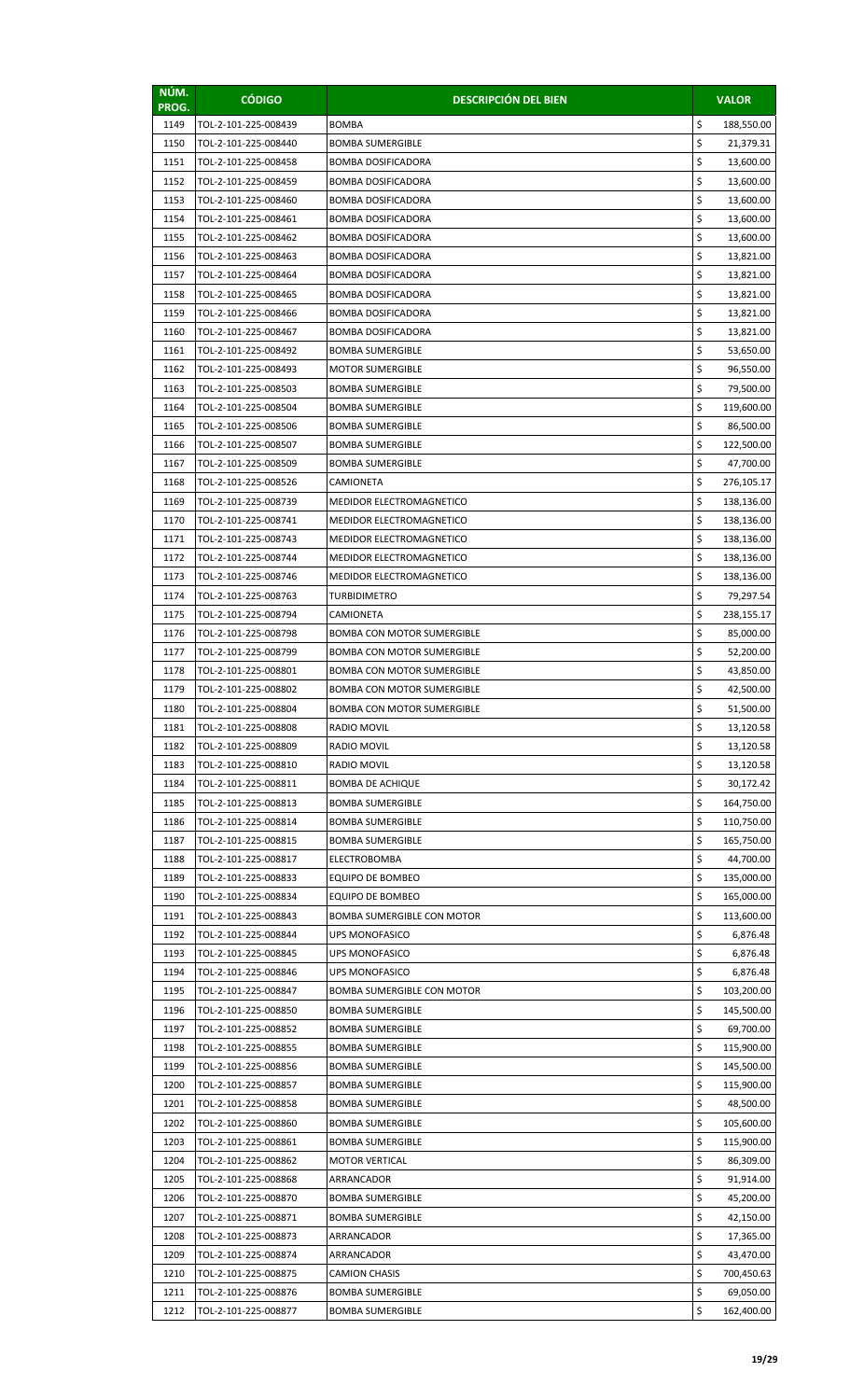| NÚM.<br>PROG. | <b>CÓDIGO</b>                                | <b>DESCRIPCIÓN DEL BIEN</b>                            |          | <b>VALOR</b>           |
|---------------|----------------------------------------------|--------------------------------------------------------|----------|------------------------|
| 1213          | TOL-2-101-225-008878                         | <b>BOMBA TIPO TURBINA</b>                              | \$       | 109,100.00             |
| 1214          | TOL-2-101-225-008879                         | <b>MOTOR SUMERGIBLE</b>                                | \$       | 88,300.00              |
| 1215          | TOL-2-101-225-008880                         | <b>BOMBA SUMERGIBLE CON MOTOR</b>                      | \$       | 132,200.00             |
| 1216          | TOL-2-101-225-008881                         | <b>BOMBA SUMERGIBLE CON MOTOR</b>                      | \$       | 102,100.00             |
| 1217          | TOL-2-101-225-008882                         | ARRANCADOR A TENSION REDUCIDA                          | \$       | 172,413.79             |
| 1218          | TOL-2-101-225-008885                         | CARROCERIA                                             | \$       | 13,362.07              |
| 1219          | TOL-2-101-225-008886                         | <b>BOMBA SUMERGIBLE CON MOTOR</b>                      | \$       | 206,820.00             |
| 1220          | TOL-2-101-225-008902                         | <b>BOMBA DOSIFICADORA</b>                              | \$       | 14,262.00              |
| 1221          | TOL-2-101-225-008903                         | <b>BOMBA DOSIFICADORA</b>                              | \$       | 14,262.00              |
| 1222          | TOL-2-101-225-008904                         | <b>BOMBA DOSIFICADORA</b>                              | \$       | 14,262.00              |
| 1223          | TOL-2-101-225-008905                         | <b>BOMBA DOSIFICADORA</b>                              | \$       | 14,262.00              |
| 1224          | TOL-2-101-225-008906                         | <b>BOMBA DOSIFICADORA</b>                              | \$       | 14,262.00              |
| 1225          | TOL-2-101-225-008907                         | <b>BOMBA DOSIFICADORA</b>                              | \$       | 14,262.00              |
| 1226          | TOL-2-101-225-008908                         | <b>BOMBA DOSIFICADORA</b>                              | \$       | 14,262.00              |
| 1227          | TOL-2-101-225-008909                         | <b>BOMBA DOSIFICADORA</b>                              | \$       | 14,262.00              |
| 1228          | TOL-2-101-225-008910                         | <b>BOMBA DOSIFICADORA</b>                              | \$       | 14,262.00              |
| 1229          | TOL-2-101-225-008911                         | <b>BOMBA DOSIFICADORA</b>                              | \$<br>\$ | 14,262.00              |
| 1230<br>1231  | TOL-2-101-225-008912<br>TOL-2-101-225-008913 | <b>BOMBA DOSIFICADORA</b>                              | \$       | 14,262.00              |
| 1232          | TOL-2-101-225-008914                         | <b>BOMBA DOSIFICADORA</b><br><b>BOMBA DOSIFICADORA</b> | \$       | 14,262.00              |
| 1233          | TOL-2-101-225-008915                         | <b>BOMBA DOSIFICADORA</b>                              | \$       | 14,262.00<br>14,262.00 |
| 1234          | TOL-2-101-225-008916                         | <b>BOMBA DOSIFICADORA</b>                              | \$       | 14,262.00              |
| 1235          | TOL-2-101-225-008917                         | <b>BOMBA DOSIFICADORA</b>                              | \$       | 14,262.00              |
| 1236          | TOL-2-101-225-008918                         | <b>BOMBA DOSIFICADORA</b>                              | \$       | 14,262.00              |
| 1237          | TOL-2-101-225-008919                         | <b>BOMBA DOSIFICADORA</b>                              | \$       | 14,262.00              |
| 1238          | TOL-2-101-225-008920                         | <b>BOMBA DOSIFICADORA</b>                              | \$       | 14,262.00              |
| 1239          | TOL-2-101-225-008921                         | <b>BOMBA DOSIFICADORA</b>                              | \$       | 14,262.00              |
| 1240          | TOL-2-101-225-008922                         | <b>BOMBA DOSIFICADORA</b>                              | \$       | 14,262.00              |
| 1241          | TOL-2-101-225-008923                         | <b>BOMBA DOSIFICADORA</b>                              | \$       | 14,262.00              |
| 1242          | TOL-2-101-225-008924                         | <b>BOMBA DOSIFICADORA</b>                              | \$       | 14,262.00              |
| 1243          | TOL-2-101-225-008925                         | BOMBA DOSIFICADORA                                     | \$       | 14,262.00              |
| 1244          | TOL-2-101-225-008926                         | BOMBA DOSIFICADORA                                     | \$       | 14,262.00              |
| 1245          | TOL-2-101-225-008927                         | <b>BOMBA DOSIFICADORA</b>                              | \$       | 14,262.00              |
| 1246          | TOL-2-101-225-008928                         | <b>BOMBA DOSIFICADORA</b>                              | \$       | 14,262.00              |
| 1247          | TOL-2-101-225-008929                         | <b>BOMBA DOSIFICADORA</b>                              | \$       | 14,262.00              |
| 1248          | TOL-2-101-225-008930                         | <b>BOMBA DOSIFICADORA</b>                              | \$       | 14,262.00              |
| 1249          | TOL-2-101-225-008931                         | <b>BOMBA DOSIFICADORA</b>                              | \$       | 14,262.00              |
| 1250          | TOL-2-101-225-008932                         | <b>BOMBA DOSIFICADORA</b>                              | \$       | 14,262.00              |
| 1251          | TOL-2-101-225-008933                         | <b>BOMBA DOSIFICADORA</b>                              | \$       | 14,262.00              |
| 1252          | TOL-2-101-225-008934                         | <b>BOMBA DOSIFICADORA</b>                              | \$       | 14,262.00              |
| 1253          | TOL-2-101-225-008935                         | <b>BOMBA DOSIFICADORA</b>                              | \$       | 14,262.00              |
| 1254          | TOL-2-101-225-008936                         | <b>BOMBA DOSIFICADORA</b>                              | \$       | 14,262.00              |
| 1255          | TOL-2-101-225-008937                         | <b>BOMBA DOSIFICADORA</b>                              | \$       | 14,262.00              |
| 1256          | TOL-2-101-225-008938                         | <b>BOMBA DOSIFICADORA</b>                              | \$       | 14,262.00              |
| 1257          | TOL-2-101-225-008939                         | <b>BOMBA DOSIFICADORA</b>                              | \$       | 14,262.00              |
| 1258          | TOL-2-101-225-008940                         | <b>BOMBA DOSIFICADORA</b>                              | \$<br>\$ | 14,262.00              |
| 1259          | TOL-2-101-225-008941                         | <b>BOMBA DOSIFICADORA</b>                              | \$       | 14,262.00              |
| 1260<br>1261  | TOL-2-101-225-008942<br>TOL-2-101-225-008943 | <b>BOMBA DOSIFICADORA</b><br>BOMBA DOSIFICADORA        | \$       | 14,262.00<br>14,262.00 |
| 1262          | TOL-2-101-225-008944                         | <b>BOMBA DOSIFICADORA</b>                              | \$       | 14,262.00              |
| 1263          | TOL-2-101-225-008945                         | <b>BOMBA DOSIFICADORA</b>                              | \$       | 14,262.00              |
| 1264          | TOL-2-101-225-008946                         | <b>BOMBA DOSIFICADORA</b>                              | \$       | 14,262.00              |
| 1265          | TOL-2-101-225-008947                         | <b>BOMBA SUMERGIBLE CON MOTOR</b>                      | \$       | 154,200.00             |
| 1266          | TOL-2-101-225-008948                         | <b>BOMBA SUMERGIBLE CON MOTOR</b>                      | \$       | 197,285.00             |
| 1267          | TOL-2-101-225-008949                         | <b>BOMBA SUMERGIBLE CON MOTOR</b>                      | \$       | 257,235.00             |
| 1268          | TOL-2-101-225-008950                         | BOMBA SUMERGIBLE CON MOTOR                             | \$       | 142,780.00             |
| 1269          | TOL-2-101-225-008951                         | <b>BOMBA SUMERGIBLE CON MOTOR</b>                      | \$       | 118,760.00             |
| 1270          | TOL-2-101-225-008952                         | <b>BOMBA SUMERGIBLE CON MOTOR</b>                      | \$       | 118,760.00             |
| 1271          | TOL-2-101-225-008953                         | <b>BOMBA SUMERGIBLE CON MOTOR</b>                      | \$       | 83,820.00              |
| 1272          | TOL-2-101-225-008954                         | <b>BOMBA SUMERGIBLE CON MOTOR</b>                      | \$       | 115,170.00             |
| 1273          | TOL-2-101-225-008955                         | BOMBA SUMERGIBLE CON MOTOR                             | \$       | 142,780.00             |
| 1274          | TOL-2-101-225-008959                         | <b>MOTOR FLECHA HUECA</b>                              | \$       | 279,384.83             |
| 1275          | TOL-2-101-229-004345                         | COMPUTADORA DE ESCRITORIO COMPLETA                     | \$       | 13,769.94              |
| 1276          | TOL-2-101-229-004407                         | IMPRESORA                                              | \$       | 9,963.00               |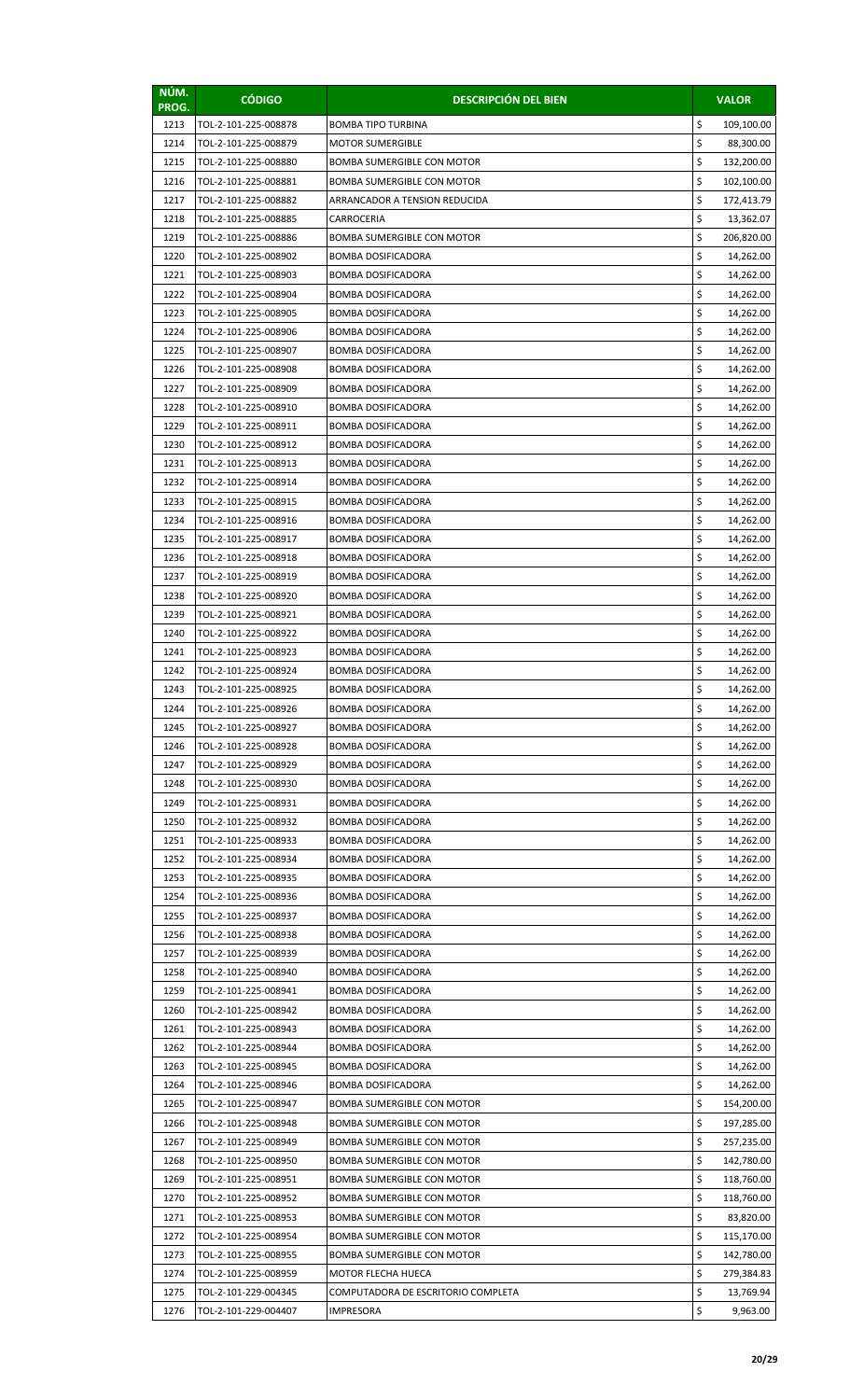| NÚM.<br>PROG. | <b>CÓDIGO</b>                                | <b>DESCRIPCIÓN DEL BIEN</b>                                 |          | <b>VALOR</b>            |
|---------------|----------------------------------------------|-------------------------------------------------------------|----------|-------------------------|
| 1277          | TOL-2-101-229-004847                         | COMPUTADORA COMPLETA                                        | \$       | 13,769.94               |
| 1278          | TOL-2-101-229-007656                         | COMPUTADORA COMPLETA                                        | \$       | 12,900.00               |
| 1279          | TOL-2-101-229-008087                         | COMPUTADORA COMPLETA                                        | \$       | 30,174.00               |
| 1280          | TOL-2-101-229-008088                         | COMPUTADORA COMPLETA                                        | \$       | 30,174.00               |
| 1281          | TOL-2-101-229-008124                         | IMPRESORA                                                   | \$       | 4,021.00                |
| 1282          | TOL-2-101-229-008258                         | COMPUTADORA DE ESCRITORIO                                   | \$       | 23,900.00               |
| 1283          | TOL-2-101-229-008346                         | <b>MOTOCICLETA</b>                                          | \$       | 21,981.90               |
| 1284          | TOL-2-101-229-008677                         | <b>ESCANER DE TRACCION</b>                                  | \$       | 16,161.60               |
| 1285          | TOL-2-101-230-004462                         | COMPUTADORA DE ESCRITORIO COMPLETA                          | \$       | 13,769.94               |
| 1286          | TOL-2-101-230-004487                         | COMPUTADORA CON TECLADO CPU Y MOUSE                         | \$       | 9,500.00                |
| 1287          | TOL-2-101-230-004551                         | COMPUTADORA COMPLETA                                        | \$       | 12,595.77               |
| 1288          | TOL-2-101-230-004647                         | <b>IMPRESORA</b>                                            | \$       | 15,170.00               |
| 1289          | TOL-2-101-230-004762                         | COMPUTADORA COMPLETA                                        | \$       | 12,595.77               |
| 1290<br>1291  | TOL-2-101-230-004763                         | COMPUTADORA COMPLETA<br>COMPUTADORA CON TECLADO CPU Y MOUSE | \$<br>\$ | 12,595.77<br>13,769.94  |
| 1292          | TOL-2-101-230-004782<br>TOL-2-101-230-004783 | IMPRESORA LASER JET ENTERPRISE P3015DN                      | \$       | 6,756.75                |
| 1293          | TOL-2-101-230-004817                         | COMPUTADORA CON TECLADO CPU Y MOUSE                         | \$       | 13,769.94               |
| 1294          | TOL-2-101-230-004819                         | IMPRESORA LASER JET ENTERPRISE P3015DN                      | \$       | 6,756.75                |
| 1295          | TOL-2-101-230-004824                         | COMPUTADORA CON TECLADO CPU Y MOUSE                         | \$       | 13,769.94               |
| 1296          | TOL-2-101-230-004854                         | COMPUTADORA DE ESCRITORIO COMPLETA                          | \$       | 13,769.94               |
| 1297          | TOL-2-101-230-004975                         | COMPUTADORA COMPLETA                                        | \$       | 12,595.77               |
| 1298          | TOL-2-101-230-004995                         | <b>SCANNER</b>                                              | \$       | 22,770.00               |
| 1299          | TOL-2-101-230-005034                         | COMPUTADORA COMPLETA                                        | \$       | 12,595.77               |
| 1300          | TOL-2-101-230-005041                         | COMPUTADORA COMPLETA                                        | \$       | 12,595.77               |
| 1301          | TOL-2-101-230-005042                         | <b>IMPRESORA LASER</b>                                      | \$       | 4,112.21                |
| 1302          | TOL-2-101-230-005049                         | COMPUTADORA CON TECLADO CPU Y MOUSE                         | \$       | 10,033.49               |
| 1303          | TOL-2-101-230-005552                         | ODOMETRO                                                    | \$       | 6,297.00                |
| 1304          | TOL-2-101-230-006125                         | CAMIONETA                                                   | \$       | 130,170.44              |
| 1305          | TOL-2-101-230-006220                         | VEHICULO                                                    | \$       | 66,580.50               |
| 1306          | TOL-2-101-230-006227                         | <b>VEHICULO</b>                                             | \$       | 58,652.24               |
| 1307          | TOL-2-101-230-006356                         | ARCHIVERO                                                   | \$       | 2,900.00                |
| 1308          | TOL-2-101-230-006469                         | CREDENZA                                                    | Ş        | 4,938.30                |
| 1309          | TOL-2-101-230-006528                         | <b>ESCRITORIO</b>                                           | \$       | 3,531.74                |
| 1310          | TOL-2-101-230-006529                         | <b>ESCRITORIO</b>                                           | \$       | 3,531.74                |
| 1311          | TOL-2-101-230-006561                         | <b>GAVETERO</b>                                             | \$       | 6,550.00                |
| 1312          | TOL-2-101-230-006806                         | ARCHIVERO                                                   | \$       | 3,105.00                |
| 1313          | TOL-2-101-230-006845<br>TOL-2-101-230-006851 | ARCHIVERO                                                   | \$<br>\$ | 6,281.61                |
| 1314<br>1315  | TOL-2-101-230-006901                         | ARCHIVERO<br>CONJUNTO                                       | \$       | 2,852.33<br>6,281.62    |
| 1316          | TOL-2-101-230-006907                         | CREDENZA                                                    | \$       | 3,631.50                |
| 1317          | TOL-2-101-230-006908                         | CREDENZA                                                    | \$       | 3,068.50                |
| 1318          | TOL-2-101-230-006950                         | <b>ESCRITORIO</b>                                           | \$       | 3,242.63                |
| 1319          | TOL-2-101-230-006967                         | <b>ESCRITORIO</b>                                           | \$       | 3,242.63                |
| 1320          | TOL-2-101-230-006985                         | <b>ESCRITORIO</b>                                           | \$       | 4,795.66                |
| 1321          | TOL-2-101-230-007022                         | <b>GABINETE CLOSET</b>                                      | \$       | 6,281.62                |
| 1322          | TOL-2-101-230-007033                         | LIBRERO                                                     | \$       | 6,281.62                |
| 1323          | TOL-2-101-230-007121                         | SILLON                                                      | \$       | 2,899.15                |
| 1324          | TOL-2-101-230-007131                         | <b>SOFA</b>                                                 | \$       | 3,262.25                |
| 1325          | TOL-2-101-230-007144                         | SOFA                                                        | \$       | 3,262.25                |
| 1326          | TOL-2-101-230-007375                         | CREDENZA                                                    | \$       | 3,068.50                |
| 1327          | TOL-2-101-230-007376                         | ENGARGOLADORA                                               | \$       | 3,076.15                |
| 1328          | TOL-2-101-230-007400                         | <b>ESCRITORIO</b>                                           | \$       | 3,082.64                |
| 1329          | TOL-2-101-230-007412                         | SILLON                                                      | \$       | 4,027.20                |
| 1330          | TOL-2-101-230-007422                         | SILLON                                                      | \$       | 3,402.00                |
| 1331          | TOL-2-101-230-007932                         | TABLET CON TECLADO                                          | \$       | 3,650.00                |
| 1332          | TOL-2-101-230-008013                         | <b>TABLET CON TECLADO</b>                                   | \$       | 3,650.00                |
| 1333          | TOL-2-101-230-008017                         | <b>TABLET CON TECLADO</b>                                   | \$       | 3,650.00                |
| 1334          | TOL-2-101-230-008106<br>TOL-2-101-230-008107 | COMPUTADORA COMPLETA                                        | \$<br>\$ | 30,174.00               |
| 1335<br>1336  | TOL-2-101-230-008791                         | COMPUTADORA COMPLETA<br>VEHICULO                            | \$       | 30,174.00<br>152,925.00 |
| 1337          | TOL-2-101-230-008792                         | CAMIONETA                                                   | \$       | 238,155.17              |
| 1338          | TOL-2-101-230-008796                         | <b>VEHICULO</b>                                             | \$       | 152,925.00              |
| 1339          | TOL-2-101-230-008884                         | CARROCERIA                                                  | \$       | 13,362.07               |
| 1340          | TOL-2-101-232-004358                         | PC COMPLETA                                                 | \$       | 12,133.20               |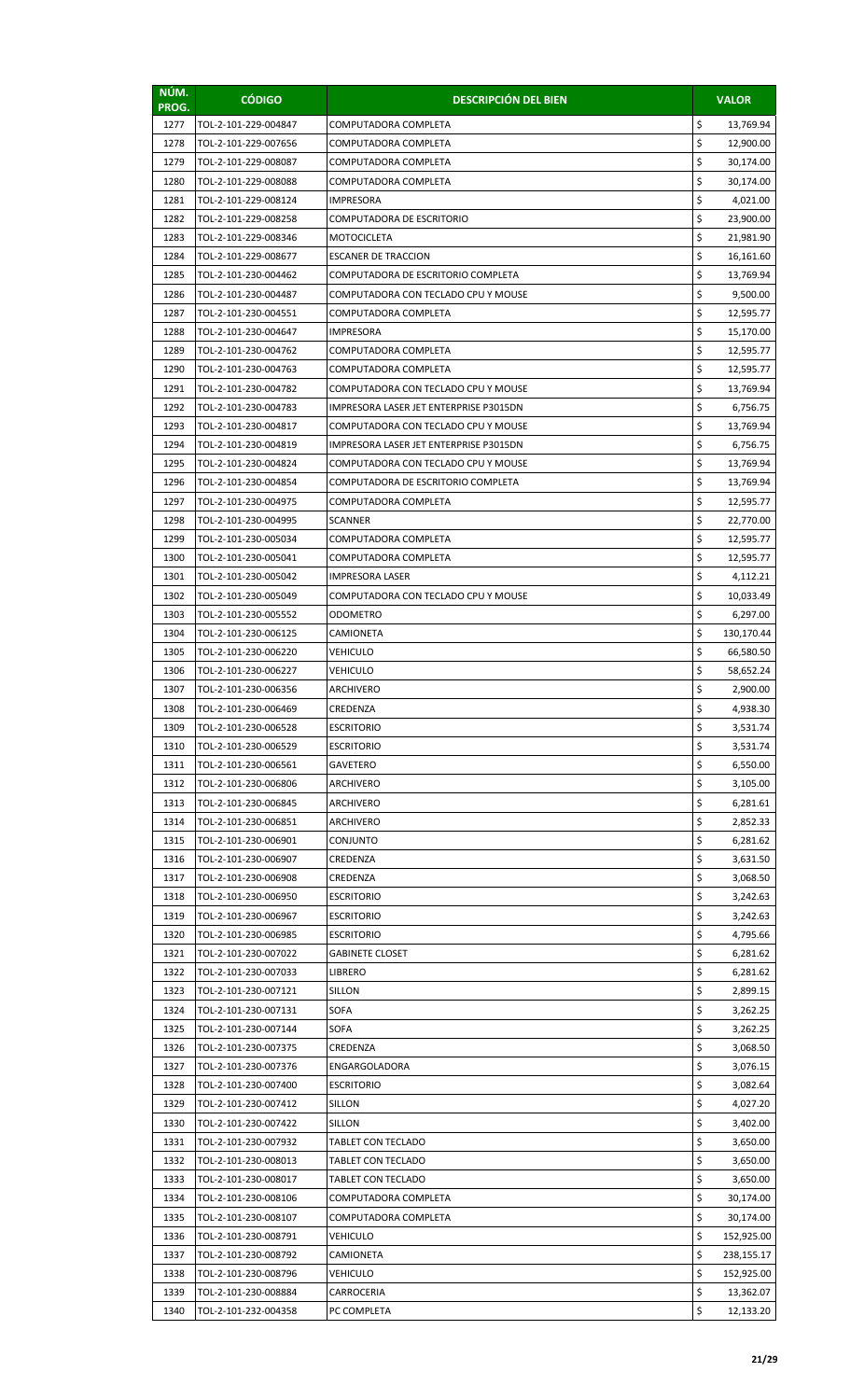| \$<br>1341<br>TOL-2-101-232-004635<br>COMPUTADORA CON TECLADO, MOUSE, CPU<br>12,195.00<br>\$<br>1342<br>12,195.00<br>TOL-2-101-232-005027<br>COMPUTADORA CON TECLADO, MOUSE, CPU<br>\$<br>1343<br>TOL-2-101-232-005268<br>4,955.65<br>PANTALLA LCD 27<br>\$<br>1344<br>TOL-2-101-232-006196<br><b>VEHICULO</b><br>94,926.95<br>\$<br>1345<br>TOL-2-101-232-006447<br>CAMARA DE VIDEO<br>7,800.00<br>\$<br>1346<br>TOL-2-101-232-006468<br>CREDENZA<br>3,068.50<br>\$<br>1347<br>TOL-2-101-232-006480<br><b>ESCRITORIO</b><br>3,190.00<br>\$<br>1348<br>TOL-2-101-232-006554<br><b>GABINETE</b><br>3,633.50<br>\$<br>1349<br>PANTALLA LCD DE 23<br>TOL-2-101-232-007078<br>4,339.13<br>\$<br>1350<br>12,900.00<br>TOL-2-101-232-007682<br>COMPUTADORA COMPLETA<br>\$<br>1351<br>TOL-2-101-232-007736<br>COMPUTADORA LAP TOP<br>6,682.00<br>\$<br>1352<br>TOL-2-101-232-007737<br><b>VIDEO PROYECTOR</b><br>7,567.00<br>\$<br>1353<br>TOL-2-101-232-007739<br>PANTALLA DE TELEVISION<br>9,188.00<br>\$<br>1354<br>TOL-2-101-232-007740<br>5,735.00<br>SISTEMA DE AUDIO PORTATIL<br>\$<br>1355<br>6,382.00<br>TOL-2-101-232-007743<br>MURO PLEGABLE FLEXOSTAND<br>\$<br>1356<br>TOL-2-101-232-007994<br>TABLET CON TECLADO<br>3,650.00<br>\$<br>1357<br>TOL-2-101-232-008007<br>TABLET CON TECLADO<br>3,650.00<br>\$<br>1358<br>TOL-2-101-232-008132<br>COMPUTADORA COMPLETA<br>26,504.00<br>\$<br>1359<br>TOL-2-101-232-008302<br><b>CAMARA DE VIDEO</b><br>105,000.00<br>\$<br>1360<br>TOL-2-101-232-008887<br>IMPRESORA MONOCROMATICA<br>10,206.61<br>\$<br>1361<br>TOL-2-101-233-004426<br>COMPUTADORA DE ESCRITORIO COMPLETA<br>13,769.94<br>\$<br>1362<br>TOL-2-101-233-004496<br><b>IMPRESORA DIGITAL</b><br>11,600.00<br>\$<br>1363<br><b>PLOTTER</b><br>TOL-2-101-233-004578<br>62,929.57<br>\$<br>1364<br>TOL-2-101-233-004902<br>COMPUTADORA DE ESCRITORIO COMPLETA<br>13,769.94<br>\$<br>1365<br>TOL-2-101-233-004945<br>COMPUTADORA CON TECLADO, MOUSE, CPU<br>9,500.00<br>\$<br>1366<br>TOL-2-101-233-004997<br>COMPUTADORA DE ESCRITORIO COMPLETA<br>13,769.94<br>\$<br>1367<br>TOL-2-101-233-005015<br>COMPUTADORA CON TECLADO CPU Y MOUSE<br>9,500.00<br>\$<br>1368<br>TOL-2-101-233-005022<br>PC COMPLETA (C.P.U., MONITOR, TECLADO, MOUSE)<br>8,203.16<br>\$<br>1369<br>12,595.77<br>TOL-2-101-233-005051<br>COMPUTADORA COMPLETA<br>\$<br>1370<br>6,967.00<br>TOL-2-101-233-006027<br><b>DISTANCIOMETRO</b><br>\$<br>1371<br>TOL-2-101-233-006028<br><b>ESTACION TOTAL</b><br>62,097.39<br>1372<br>TOL-2-101-233-006041<br>NIVEL AUTOMATICO Y ESTADAL<br>Ş<br>10,229.04<br>\$<br>TOL-2-101-233-006042<br>2,890.00<br>1373<br>ODOMETRO<br>\$<br>1374<br>TOL-2-101-233-006147<br>129,130.44<br>CAMIONETA<br>\$<br>1375<br><b>VEHICULO</b><br>TOL-2-101-233-006252<br>135,043.48<br>\$<br>1376<br>TOL-2-101-233-006267<br><b>MOTOCICLETA</b><br>18,706.90<br>\$<br>1377<br>TOL-2-101-233-006269<br><b>MOTOCICLETA</b><br>18,706.90<br>\$<br>1378<br>TOL-2-101-233-006407<br>ARCHIVERO<br>6,281.61<br>\$<br>1379<br>TOL-2-101-233-006459<br><b>CONJUNTO</b><br>6,281.62<br>\$<br>1380<br>TOL-2-101-233-006559<br><b>GABINETE CLOSET</b><br>6,281.62<br>\$<br>1381<br>TOL-2-101-233-006565<br><b>LIBRERO</b><br>6,281.62<br>\$<br>1382<br>TOL-2-101-233-006647<br>2,899.15<br>SILLON<br>\$<br>1383<br><b>SOFA</b><br>TOL-2-101-233-006661<br>3,262.25<br>\$<br>1384<br>TOL-2-101-233-006960<br><b>ESCRITORIO</b><br>2,483.00<br>\$<br>1385<br>TOL-2-101-233-007005<br><b>ESTANTE</b><br>3,500.00<br>\$<br>1386<br>TOL-2-101-233-007040<br>MAQUINA DE ESCRIBIR<br>3,680.00<br>\$<br>1387<br>TOL-2-101-233-007101<br><b>SILLON</b><br>3,414.00<br>\$<br>1388<br><b>SOFA</b><br>TOL-2-101-233-007143<br>4,438.59<br>\$<br>1389<br>TOL-2-101-233-007432<br><b>SILLON FIJO</b><br>4,224.14<br>\$<br>1390<br>TOL-2-101-233-007646<br>12,900.00<br>COMPUTADORA COMPLETA<br>\$<br>1391<br>TOL-2-101-233-007722<br>COMPUTADORA DE ESCRITORIO<br>14,500.00<br>\$<br>1392<br>TOL-2-101-233-007995<br>TABLET CON TECLADO<br>3,650.00<br>\$<br>1393<br>TOL-2-101-233-008242<br>COMPUTADORA DE ESCRITORIO<br>23,900.00<br>\$<br>1394<br>TOL-2-101-233-008360<br><b>DRON</b><br>24,999.00<br>\$<br>1395<br>TOL-2-101-A00-004455<br><b>PROYECTOR</b><br>4,334.00<br>\$<br>1396<br>TOL-2-101-A00-004525<br>LAP TOP<br>21,295.00<br>\$<br>1397<br>TOL-2-101-A00-004607<br>COMPUTADORA COMPLETA<br>12,595.77<br>\$<br>1398<br>TOL-2-101-A00-006753<br>ARCHIVERO<br>3,440.00<br>\$<br>1399<br>TOL-2-101-A00-006757<br>CREDENZA<br>7,424.80<br>\$<br>1400<br>TOL-2-101-A00-006758<br>ENGARGOLADORA<br>3,986.05<br>\$<br>1401<br>TOL-2-101-A00-006759<br>3,242.63<br><b>ESCRITORIO</b><br>\$<br>1402<br>TOL-2-101-A00-006760<br><b>GABINETE</b><br>7,721.60<br>\$<br>1403<br>TOL-2-101-A00-006761<br>LIBRERO<br>5,252.80<br>\$<br>1404<br>TOL-2-101-A00-006763<br><b>MUEBLE</b><br>2,500.00 | NÚM.<br>PROG. | <b>CÓDIGO</b> | <b>DESCRIPCIÓN DEL BIEN</b> | <b>VALOR</b> |
|-----------------------------------------------------------------------------------------------------------------------------------------------------------------------------------------------------------------------------------------------------------------------------------------------------------------------------------------------------------------------------------------------------------------------------------------------------------------------------------------------------------------------------------------------------------------------------------------------------------------------------------------------------------------------------------------------------------------------------------------------------------------------------------------------------------------------------------------------------------------------------------------------------------------------------------------------------------------------------------------------------------------------------------------------------------------------------------------------------------------------------------------------------------------------------------------------------------------------------------------------------------------------------------------------------------------------------------------------------------------------------------------------------------------------------------------------------------------------------------------------------------------------------------------------------------------------------------------------------------------------------------------------------------------------------------------------------------------------------------------------------------------------------------------------------------------------------------------------------------------------------------------------------------------------------------------------------------------------------------------------------------------------------------------------------------------------------------------------------------------------------------------------------------------------------------------------------------------------------------------------------------------------------------------------------------------------------------------------------------------------------------------------------------------------------------------------------------------------------------------------------------------------------------------------------------------------------------------------------------------------------------------------------------------------------------------------------------------------------------------------------------------------------------------------------------------------------------------------------------------------------------------------------------------------------------------------------------------------------------------------------------------------------------------------------------------------------------------------------------------------------------------------------------------------------------------------------------------------------------------------------------------------------------------------------------------------------------------------------------------------------------------------------------------------------------------------------------------------------------------------------------------------------------------------------------------------------------------------------------------------------------------------------------------------------------------------------------------------------------------------------------------------------------------------------------------------------------------------------------------------------------------------------------------------------------------------------------------------------------------------------------------------------------------------------------------------------------------------------------------------------------------------------------------------------------------------------------------------------------------------------------------------------------------------------------------------------------------------------------------------------------------------------------------------------------------------------------------------------------------------------------------------------------------------------------------------------------------------------------------------------------------------------------------------------------------------------------------------------------------------------------------------------------------------------------------------------------------------------------------------------------|---------------|---------------|-----------------------------|--------------|
|                                                                                                                                                                                                                                                                                                                                                                                                                                                                                                                                                                                                                                                                                                                                                                                                                                                                                                                                                                                                                                                                                                                                                                                                                                                                                                                                                                                                                                                                                                                                                                                                                                                                                                                                                                                                                                                                                                                                                                                                                                                                                                                                                                                                                                                                                                                                                                                                                                                                                                                                                                                                                                                                                                                                                                                                                                                                                                                                                                                                                                                                                                                                                                                                                                                                                                                                                                                                                                                                                                                                                                                                                                                                                                                                                                                                                                                                                                                                                                                                                                                                                                                                                                                                                                                                                                                                                                                                                                                                                                                                                                                                                                                                                                                                                                                                                                                                                   |               |               |                             |              |
|                                                                                                                                                                                                                                                                                                                                                                                                                                                                                                                                                                                                                                                                                                                                                                                                                                                                                                                                                                                                                                                                                                                                                                                                                                                                                                                                                                                                                                                                                                                                                                                                                                                                                                                                                                                                                                                                                                                                                                                                                                                                                                                                                                                                                                                                                                                                                                                                                                                                                                                                                                                                                                                                                                                                                                                                                                                                                                                                                                                                                                                                                                                                                                                                                                                                                                                                                                                                                                                                                                                                                                                                                                                                                                                                                                                                                                                                                                                                                                                                                                                                                                                                                                                                                                                                                                                                                                                                                                                                                                                                                                                                                                                                                                                                                                                                                                                                                   |               |               |                             |              |
|                                                                                                                                                                                                                                                                                                                                                                                                                                                                                                                                                                                                                                                                                                                                                                                                                                                                                                                                                                                                                                                                                                                                                                                                                                                                                                                                                                                                                                                                                                                                                                                                                                                                                                                                                                                                                                                                                                                                                                                                                                                                                                                                                                                                                                                                                                                                                                                                                                                                                                                                                                                                                                                                                                                                                                                                                                                                                                                                                                                                                                                                                                                                                                                                                                                                                                                                                                                                                                                                                                                                                                                                                                                                                                                                                                                                                                                                                                                                                                                                                                                                                                                                                                                                                                                                                                                                                                                                                                                                                                                                                                                                                                                                                                                                                                                                                                                                                   |               |               |                             |              |
|                                                                                                                                                                                                                                                                                                                                                                                                                                                                                                                                                                                                                                                                                                                                                                                                                                                                                                                                                                                                                                                                                                                                                                                                                                                                                                                                                                                                                                                                                                                                                                                                                                                                                                                                                                                                                                                                                                                                                                                                                                                                                                                                                                                                                                                                                                                                                                                                                                                                                                                                                                                                                                                                                                                                                                                                                                                                                                                                                                                                                                                                                                                                                                                                                                                                                                                                                                                                                                                                                                                                                                                                                                                                                                                                                                                                                                                                                                                                                                                                                                                                                                                                                                                                                                                                                                                                                                                                                                                                                                                                                                                                                                                                                                                                                                                                                                                                                   |               |               |                             |              |
|                                                                                                                                                                                                                                                                                                                                                                                                                                                                                                                                                                                                                                                                                                                                                                                                                                                                                                                                                                                                                                                                                                                                                                                                                                                                                                                                                                                                                                                                                                                                                                                                                                                                                                                                                                                                                                                                                                                                                                                                                                                                                                                                                                                                                                                                                                                                                                                                                                                                                                                                                                                                                                                                                                                                                                                                                                                                                                                                                                                                                                                                                                                                                                                                                                                                                                                                                                                                                                                                                                                                                                                                                                                                                                                                                                                                                                                                                                                                                                                                                                                                                                                                                                                                                                                                                                                                                                                                                                                                                                                                                                                                                                                                                                                                                                                                                                                                                   |               |               |                             |              |
|                                                                                                                                                                                                                                                                                                                                                                                                                                                                                                                                                                                                                                                                                                                                                                                                                                                                                                                                                                                                                                                                                                                                                                                                                                                                                                                                                                                                                                                                                                                                                                                                                                                                                                                                                                                                                                                                                                                                                                                                                                                                                                                                                                                                                                                                                                                                                                                                                                                                                                                                                                                                                                                                                                                                                                                                                                                                                                                                                                                                                                                                                                                                                                                                                                                                                                                                                                                                                                                                                                                                                                                                                                                                                                                                                                                                                                                                                                                                                                                                                                                                                                                                                                                                                                                                                                                                                                                                                                                                                                                                                                                                                                                                                                                                                                                                                                                                                   |               |               |                             |              |
|                                                                                                                                                                                                                                                                                                                                                                                                                                                                                                                                                                                                                                                                                                                                                                                                                                                                                                                                                                                                                                                                                                                                                                                                                                                                                                                                                                                                                                                                                                                                                                                                                                                                                                                                                                                                                                                                                                                                                                                                                                                                                                                                                                                                                                                                                                                                                                                                                                                                                                                                                                                                                                                                                                                                                                                                                                                                                                                                                                                                                                                                                                                                                                                                                                                                                                                                                                                                                                                                                                                                                                                                                                                                                                                                                                                                                                                                                                                                                                                                                                                                                                                                                                                                                                                                                                                                                                                                                                                                                                                                                                                                                                                                                                                                                                                                                                                                                   |               |               |                             |              |
|                                                                                                                                                                                                                                                                                                                                                                                                                                                                                                                                                                                                                                                                                                                                                                                                                                                                                                                                                                                                                                                                                                                                                                                                                                                                                                                                                                                                                                                                                                                                                                                                                                                                                                                                                                                                                                                                                                                                                                                                                                                                                                                                                                                                                                                                                                                                                                                                                                                                                                                                                                                                                                                                                                                                                                                                                                                                                                                                                                                                                                                                                                                                                                                                                                                                                                                                                                                                                                                                                                                                                                                                                                                                                                                                                                                                                                                                                                                                                                                                                                                                                                                                                                                                                                                                                                                                                                                                                                                                                                                                                                                                                                                                                                                                                                                                                                                                                   |               |               |                             |              |
|                                                                                                                                                                                                                                                                                                                                                                                                                                                                                                                                                                                                                                                                                                                                                                                                                                                                                                                                                                                                                                                                                                                                                                                                                                                                                                                                                                                                                                                                                                                                                                                                                                                                                                                                                                                                                                                                                                                                                                                                                                                                                                                                                                                                                                                                                                                                                                                                                                                                                                                                                                                                                                                                                                                                                                                                                                                                                                                                                                                                                                                                                                                                                                                                                                                                                                                                                                                                                                                                                                                                                                                                                                                                                                                                                                                                                                                                                                                                                                                                                                                                                                                                                                                                                                                                                                                                                                                                                                                                                                                                                                                                                                                                                                                                                                                                                                                                                   |               |               |                             |              |
|                                                                                                                                                                                                                                                                                                                                                                                                                                                                                                                                                                                                                                                                                                                                                                                                                                                                                                                                                                                                                                                                                                                                                                                                                                                                                                                                                                                                                                                                                                                                                                                                                                                                                                                                                                                                                                                                                                                                                                                                                                                                                                                                                                                                                                                                                                                                                                                                                                                                                                                                                                                                                                                                                                                                                                                                                                                                                                                                                                                                                                                                                                                                                                                                                                                                                                                                                                                                                                                                                                                                                                                                                                                                                                                                                                                                                                                                                                                                                                                                                                                                                                                                                                                                                                                                                                                                                                                                                                                                                                                                                                                                                                                                                                                                                                                                                                                                                   |               |               |                             |              |
|                                                                                                                                                                                                                                                                                                                                                                                                                                                                                                                                                                                                                                                                                                                                                                                                                                                                                                                                                                                                                                                                                                                                                                                                                                                                                                                                                                                                                                                                                                                                                                                                                                                                                                                                                                                                                                                                                                                                                                                                                                                                                                                                                                                                                                                                                                                                                                                                                                                                                                                                                                                                                                                                                                                                                                                                                                                                                                                                                                                                                                                                                                                                                                                                                                                                                                                                                                                                                                                                                                                                                                                                                                                                                                                                                                                                                                                                                                                                                                                                                                                                                                                                                                                                                                                                                                                                                                                                                                                                                                                                                                                                                                                                                                                                                                                                                                                                                   |               |               |                             |              |
|                                                                                                                                                                                                                                                                                                                                                                                                                                                                                                                                                                                                                                                                                                                                                                                                                                                                                                                                                                                                                                                                                                                                                                                                                                                                                                                                                                                                                                                                                                                                                                                                                                                                                                                                                                                                                                                                                                                                                                                                                                                                                                                                                                                                                                                                                                                                                                                                                                                                                                                                                                                                                                                                                                                                                                                                                                                                                                                                                                                                                                                                                                                                                                                                                                                                                                                                                                                                                                                                                                                                                                                                                                                                                                                                                                                                                                                                                                                                                                                                                                                                                                                                                                                                                                                                                                                                                                                                                                                                                                                                                                                                                                                                                                                                                                                                                                                                                   |               |               |                             |              |
|                                                                                                                                                                                                                                                                                                                                                                                                                                                                                                                                                                                                                                                                                                                                                                                                                                                                                                                                                                                                                                                                                                                                                                                                                                                                                                                                                                                                                                                                                                                                                                                                                                                                                                                                                                                                                                                                                                                                                                                                                                                                                                                                                                                                                                                                                                                                                                                                                                                                                                                                                                                                                                                                                                                                                                                                                                                                                                                                                                                                                                                                                                                                                                                                                                                                                                                                                                                                                                                                                                                                                                                                                                                                                                                                                                                                                                                                                                                                                                                                                                                                                                                                                                                                                                                                                                                                                                                                                                                                                                                                                                                                                                                                                                                                                                                                                                                                                   |               |               |                             |              |
|                                                                                                                                                                                                                                                                                                                                                                                                                                                                                                                                                                                                                                                                                                                                                                                                                                                                                                                                                                                                                                                                                                                                                                                                                                                                                                                                                                                                                                                                                                                                                                                                                                                                                                                                                                                                                                                                                                                                                                                                                                                                                                                                                                                                                                                                                                                                                                                                                                                                                                                                                                                                                                                                                                                                                                                                                                                                                                                                                                                                                                                                                                                                                                                                                                                                                                                                                                                                                                                                                                                                                                                                                                                                                                                                                                                                                                                                                                                                                                                                                                                                                                                                                                                                                                                                                                                                                                                                                                                                                                                                                                                                                                                                                                                                                                                                                                                                                   |               |               |                             |              |
|                                                                                                                                                                                                                                                                                                                                                                                                                                                                                                                                                                                                                                                                                                                                                                                                                                                                                                                                                                                                                                                                                                                                                                                                                                                                                                                                                                                                                                                                                                                                                                                                                                                                                                                                                                                                                                                                                                                                                                                                                                                                                                                                                                                                                                                                                                                                                                                                                                                                                                                                                                                                                                                                                                                                                                                                                                                                                                                                                                                                                                                                                                                                                                                                                                                                                                                                                                                                                                                                                                                                                                                                                                                                                                                                                                                                                                                                                                                                                                                                                                                                                                                                                                                                                                                                                                                                                                                                                                                                                                                                                                                                                                                                                                                                                                                                                                                                                   |               |               |                             |              |
|                                                                                                                                                                                                                                                                                                                                                                                                                                                                                                                                                                                                                                                                                                                                                                                                                                                                                                                                                                                                                                                                                                                                                                                                                                                                                                                                                                                                                                                                                                                                                                                                                                                                                                                                                                                                                                                                                                                                                                                                                                                                                                                                                                                                                                                                                                                                                                                                                                                                                                                                                                                                                                                                                                                                                                                                                                                                                                                                                                                                                                                                                                                                                                                                                                                                                                                                                                                                                                                                                                                                                                                                                                                                                                                                                                                                                                                                                                                                                                                                                                                                                                                                                                                                                                                                                                                                                                                                                                                                                                                                                                                                                                                                                                                                                                                                                                                                                   |               |               |                             |              |
|                                                                                                                                                                                                                                                                                                                                                                                                                                                                                                                                                                                                                                                                                                                                                                                                                                                                                                                                                                                                                                                                                                                                                                                                                                                                                                                                                                                                                                                                                                                                                                                                                                                                                                                                                                                                                                                                                                                                                                                                                                                                                                                                                                                                                                                                                                                                                                                                                                                                                                                                                                                                                                                                                                                                                                                                                                                                                                                                                                                                                                                                                                                                                                                                                                                                                                                                                                                                                                                                                                                                                                                                                                                                                                                                                                                                                                                                                                                                                                                                                                                                                                                                                                                                                                                                                                                                                                                                                                                                                                                                                                                                                                                                                                                                                                                                                                                                                   |               |               |                             |              |
|                                                                                                                                                                                                                                                                                                                                                                                                                                                                                                                                                                                                                                                                                                                                                                                                                                                                                                                                                                                                                                                                                                                                                                                                                                                                                                                                                                                                                                                                                                                                                                                                                                                                                                                                                                                                                                                                                                                                                                                                                                                                                                                                                                                                                                                                                                                                                                                                                                                                                                                                                                                                                                                                                                                                                                                                                                                                                                                                                                                                                                                                                                                                                                                                                                                                                                                                                                                                                                                                                                                                                                                                                                                                                                                                                                                                                                                                                                                                                                                                                                                                                                                                                                                                                                                                                                                                                                                                                                                                                                                                                                                                                                                                                                                                                                                                                                                                                   |               |               |                             |              |
|                                                                                                                                                                                                                                                                                                                                                                                                                                                                                                                                                                                                                                                                                                                                                                                                                                                                                                                                                                                                                                                                                                                                                                                                                                                                                                                                                                                                                                                                                                                                                                                                                                                                                                                                                                                                                                                                                                                                                                                                                                                                                                                                                                                                                                                                                                                                                                                                                                                                                                                                                                                                                                                                                                                                                                                                                                                                                                                                                                                                                                                                                                                                                                                                                                                                                                                                                                                                                                                                                                                                                                                                                                                                                                                                                                                                                                                                                                                                                                                                                                                                                                                                                                                                                                                                                                                                                                                                                                                                                                                                                                                                                                                                                                                                                                                                                                                                                   |               |               |                             |              |
|                                                                                                                                                                                                                                                                                                                                                                                                                                                                                                                                                                                                                                                                                                                                                                                                                                                                                                                                                                                                                                                                                                                                                                                                                                                                                                                                                                                                                                                                                                                                                                                                                                                                                                                                                                                                                                                                                                                                                                                                                                                                                                                                                                                                                                                                                                                                                                                                                                                                                                                                                                                                                                                                                                                                                                                                                                                                                                                                                                                                                                                                                                                                                                                                                                                                                                                                                                                                                                                                                                                                                                                                                                                                                                                                                                                                                                                                                                                                                                                                                                                                                                                                                                                                                                                                                                                                                                                                                                                                                                                                                                                                                                                                                                                                                                                                                                                                                   |               |               |                             |              |
|                                                                                                                                                                                                                                                                                                                                                                                                                                                                                                                                                                                                                                                                                                                                                                                                                                                                                                                                                                                                                                                                                                                                                                                                                                                                                                                                                                                                                                                                                                                                                                                                                                                                                                                                                                                                                                                                                                                                                                                                                                                                                                                                                                                                                                                                                                                                                                                                                                                                                                                                                                                                                                                                                                                                                                                                                                                                                                                                                                                                                                                                                                                                                                                                                                                                                                                                                                                                                                                                                                                                                                                                                                                                                                                                                                                                                                                                                                                                                                                                                                                                                                                                                                                                                                                                                                                                                                                                                                                                                                                                                                                                                                                                                                                                                                                                                                                                                   |               |               |                             |              |
|                                                                                                                                                                                                                                                                                                                                                                                                                                                                                                                                                                                                                                                                                                                                                                                                                                                                                                                                                                                                                                                                                                                                                                                                                                                                                                                                                                                                                                                                                                                                                                                                                                                                                                                                                                                                                                                                                                                                                                                                                                                                                                                                                                                                                                                                                                                                                                                                                                                                                                                                                                                                                                                                                                                                                                                                                                                                                                                                                                                                                                                                                                                                                                                                                                                                                                                                                                                                                                                                                                                                                                                                                                                                                                                                                                                                                                                                                                                                                                                                                                                                                                                                                                                                                                                                                                                                                                                                                                                                                                                                                                                                                                                                                                                                                                                                                                                                                   |               |               |                             |              |
|                                                                                                                                                                                                                                                                                                                                                                                                                                                                                                                                                                                                                                                                                                                                                                                                                                                                                                                                                                                                                                                                                                                                                                                                                                                                                                                                                                                                                                                                                                                                                                                                                                                                                                                                                                                                                                                                                                                                                                                                                                                                                                                                                                                                                                                                                                                                                                                                                                                                                                                                                                                                                                                                                                                                                                                                                                                                                                                                                                                                                                                                                                                                                                                                                                                                                                                                                                                                                                                                                                                                                                                                                                                                                                                                                                                                                                                                                                                                                                                                                                                                                                                                                                                                                                                                                                                                                                                                                                                                                                                                                                                                                                                                                                                                                                                                                                                                                   |               |               |                             |              |
|                                                                                                                                                                                                                                                                                                                                                                                                                                                                                                                                                                                                                                                                                                                                                                                                                                                                                                                                                                                                                                                                                                                                                                                                                                                                                                                                                                                                                                                                                                                                                                                                                                                                                                                                                                                                                                                                                                                                                                                                                                                                                                                                                                                                                                                                                                                                                                                                                                                                                                                                                                                                                                                                                                                                                                                                                                                                                                                                                                                                                                                                                                                                                                                                                                                                                                                                                                                                                                                                                                                                                                                                                                                                                                                                                                                                                                                                                                                                                                                                                                                                                                                                                                                                                                                                                                                                                                                                                                                                                                                                                                                                                                                                                                                                                                                                                                                                                   |               |               |                             |              |
|                                                                                                                                                                                                                                                                                                                                                                                                                                                                                                                                                                                                                                                                                                                                                                                                                                                                                                                                                                                                                                                                                                                                                                                                                                                                                                                                                                                                                                                                                                                                                                                                                                                                                                                                                                                                                                                                                                                                                                                                                                                                                                                                                                                                                                                                                                                                                                                                                                                                                                                                                                                                                                                                                                                                                                                                                                                                                                                                                                                                                                                                                                                                                                                                                                                                                                                                                                                                                                                                                                                                                                                                                                                                                                                                                                                                                                                                                                                                                                                                                                                                                                                                                                                                                                                                                                                                                                                                                                                                                                                                                                                                                                                                                                                                                                                                                                                                                   |               |               |                             |              |
|                                                                                                                                                                                                                                                                                                                                                                                                                                                                                                                                                                                                                                                                                                                                                                                                                                                                                                                                                                                                                                                                                                                                                                                                                                                                                                                                                                                                                                                                                                                                                                                                                                                                                                                                                                                                                                                                                                                                                                                                                                                                                                                                                                                                                                                                                                                                                                                                                                                                                                                                                                                                                                                                                                                                                                                                                                                                                                                                                                                                                                                                                                                                                                                                                                                                                                                                                                                                                                                                                                                                                                                                                                                                                                                                                                                                                                                                                                                                                                                                                                                                                                                                                                                                                                                                                                                                                                                                                                                                                                                                                                                                                                                                                                                                                                                                                                                                                   |               |               |                             |              |
|                                                                                                                                                                                                                                                                                                                                                                                                                                                                                                                                                                                                                                                                                                                                                                                                                                                                                                                                                                                                                                                                                                                                                                                                                                                                                                                                                                                                                                                                                                                                                                                                                                                                                                                                                                                                                                                                                                                                                                                                                                                                                                                                                                                                                                                                                                                                                                                                                                                                                                                                                                                                                                                                                                                                                                                                                                                                                                                                                                                                                                                                                                                                                                                                                                                                                                                                                                                                                                                                                                                                                                                                                                                                                                                                                                                                                                                                                                                                                                                                                                                                                                                                                                                                                                                                                                                                                                                                                                                                                                                                                                                                                                                                                                                                                                                                                                                                                   |               |               |                             |              |
|                                                                                                                                                                                                                                                                                                                                                                                                                                                                                                                                                                                                                                                                                                                                                                                                                                                                                                                                                                                                                                                                                                                                                                                                                                                                                                                                                                                                                                                                                                                                                                                                                                                                                                                                                                                                                                                                                                                                                                                                                                                                                                                                                                                                                                                                                                                                                                                                                                                                                                                                                                                                                                                                                                                                                                                                                                                                                                                                                                                                                                                                                                                                                                                                                                                                                                                                                                                                                                                                                                                                                                                                                                                                                                                                                                                                                                                                                                                                                                                                                                                                                                                                                                                                                                                                                                                                                                                                                                                                                                                                                                                                                                                                                                                                                                                                                                                                                   |               |               |                             |              |
|                                                                                                                                                                                                                                                                                                                                                                                                                                                                                                                                                                                                                                                                                                                                                                                                                                                                                                                                                                                                                                                                                                                                                                                                                                                                                                                                                                                                                                                                                                                                                                                                                                                                                                                                                                                                                                                                                                                                                                                                                                                                                                                                                                                                                                                                                                                                                                                                                                                                                                                                                                                                                                                                                                                                                                                                                                                                                                                                                                                                                                                                                                                                                                                                                                                                                                                                                                                                                                                                                                                                                                                                                                                                                                                                                                                                                                                                                                                                                                                                                                                                                                                                                                                                                                                                                                                                                                                                                                                                                                                                                                                                                                                                                                                                                                                                                                                                                   |               |               |                             |              |
|                                                                                                                                                                                                                                                                                                                                                                                                                                                                                                                                                                                                                                                                                                                                                                                                                                                                                                                                                                                                                                                                                                                                                                                                                                                                                                                                                                                                                                                                                                                                                                                                                                                                                                                                                                                                                                                                                                                                                                                                                                                                                                                                                                                                                                                                                                                                                                                                                                                                                                                                                                                                                                                                                                                                                                                                                                                                                                                                                                                                                                                                                                                                                                                                                                                                                                                                                                                                                                                                                                                                                                                                                                                                                                                                                                                                                                                                                                                                                                                                                                                                                                                                                                                                                                                                                                                                                                                                                                                                                                                                                                                                                                                                                                                                                                                                                                                                                   |               |               |                             |              |
|                                                                                                                                                                                                                                                                                                                                                                                                                                                                                                                                                                                                                                                                                                                                                                                                                                                                                                                                                                                                                                                                                                                                                                                                                                                                                                                                                                                                                                                                                                                                                                                                                                                                                                                                                                                                                                                                                                                                                                                                                                                                                                                                                                                                                                                                                                                                                                                                                                                                                                                                                                                                                                                                                                                                                                                                                                                                                                                                                                                                                                                                                                                                                                                                                                                                                                                                                                                                                                                                                                                                                                                                                                                                                                                                                                                                                                                                                                                                                                                                                                                                                                                                                                                                                                                                                                                                                                                                                                                                                                                                                                                                                                                                                                                                                                                                                                                                                   |               |               |                             |              |
|                                                                                                                                                                                                                                                                                                                                                                                                                                                                                                                                                                                                                                                                                                                                                                                                                                                                                                                                                                                                                                                                                                                                                                                                                                                                                                                                                                                                                                                                                                                                                                                                                                                                                                                                                                                                                                                                                                                                                                                                                                                                                                                                                                                                                                                                                                                                                                                                                                                                                                                                                                                                                                                                                                                                                                                                                                                                                                                                                                                                                                                                                                                                                                                                                                                                                                                                                                                                                                                                                                                                                                                                                                                                                                                                                                                                                                                                                                                                                                                                                                                                                                                                                                                                                                                                                                                                                                                                                                                                                                                                                                                                                                                                                                                                                                                                                                                                                   |               |               |                             |              |
|                                                                                                                                                                                                                                                                                                                                                                                                                                                                                                                                                                                                                                                                                                                                                                                                                                                                                                                                                                                                                                                                                                                                                                                                                                                                                                                                                                                                                                                                                                                                                                                                                                                                                                                                                                                                                                                                                                                                                                                                                                                                                                                                                                                                                                                                                                                                                                                                                                                                                                                                                                                                                                                                                                                                                                                                                                                                                                                                                                                                                                                                                                                                                                                                                                                                                                                                                                                                                                                                                                                                                                                                                                                                                                                                                                                                                                                                                                                                                                                                                                                                                                                                                                                                                                                                                                                                                                                                                                                                                                                                                                                                                                                                                                                                                                                                                                                                                   |               |               |                             |              |
|                                                                                                                                                                                                                                                                                                                                                                                                                                                                                                                                                                                                                                                                                                                                                                                                                                                                                                                                                                                                                                                                                                                                                                                                                                                                                                                                                                                                                                                                                                                                                                                                                                                                                                                                                                                                                                                                                                                                                                                                                                                                                                                                                                                                                                                                                                                                                                                                                                                                                                                                                                                                                                                                                                                                                                                                                                                                                                                                                                                                                                                                                                                                                                                                                                                                                                                                                                                                                                                                                                                                                                                                                                                                                                                                                                                                                                                                                                                                                                                                                                                                                                                                                                                                                                                                                                                                                                                                                                                                                                                                                                                                                                                                                                                                                                                                                                                                                   |               |               |                             |              |
|                                                                                                                                                                                                                                                                                                                                                                                                                                                                                                                                                                                                                                                                                                                                                                                                                                                                                                                                                                                                                                                                                                                                                                                                                                                                                                                                                                                                                                                                                                                                                                                                                                                                                                                                                                                                                                                                                                                                                                                                                                                                                                                                                                                                                                                                                                                                                                                                                                                                                                                                                                                                                                                                                                                                                                                                                                                                                                                                                                                                                                                                                                                                                                                                                                                                                                                                                                                                                                                                                                                                                                                                                                                                                                                                                                                                                                                                                                                                                                                                                                                                                                                                                                                                                                                                                                                                                                                                                                                                                                                                                                                                                                                                                                                                                                                                                                                                                   |               |               |                             |              |
|                                                                                                                                                                                                                                                                                                                                                                                                                                                                                                                                                                                                                                                                                                                                                                                                                                                                                                                                                                                                                                                                                                                                                                                                                                                                                                                                                                                                                                                                                                                                                                                                                                                                                                                                                                                                                                                                                                                                                                                                                                                                                                                                                                                                                                                                                                                                                                                                                                                                                                                                                                                                                                                                                                                                                                                                                                                                                                                                                                                                                                                                                                                                                                                                                                                                                                                                                                                                                                                                                                                                                                                                                                                                                                                                                                                                                                                                                                                                                                                                                                                                                                                                                                                                                                                                                                                                                                                                                                                                                                                                                                                                                                                                                                                                                                                                                                                                                   |               |               |                             |              |
|                                                                                                                                                                                                                                                                                                                                                                                                                                                                                                                                                                                                                                                                                                                                                                                                                                                                                                                                                                                                                                                                                                                                                                                                                                                                                                                                                                                                                                                                                                                                                                                                                                                                                                                                                                                                                                                                                                                                                                                                                                                                                                                                                                                                                                                                                                                                                                                                                                                                                                                                                                                                                                                                                                                                                                                                                                                                                                                                                                                                                                                                                                                                                                                                                                                                                                                                                                                                                                                                                                                                                                                                                                                                                                                                                                                                                                                                                                                                                                                                                                                                                                                                                                                                                                                                                                                                                                                                                                                                                                                                                                                                                                                                                                                                                                                                                                                                                   |               |               |                             |              |
|                                                                                                                                                                                                                                                                                                                                                                                                                                                                                                                                                                                                                                                                                                                                                                                                                                                                                                                                                                                                                                                                                                                                                                                                                                                                                                                                                                                                                                                                                                                                                                                                                                                                                                                                                                                                                                                                                                                                                                                                                                                                                                                                                                                                                                                                                                                                                                                                                                                                                                                                                                                                                                                                                                                                                                                                                                                                                                                                                                                                                                                                                                                                                                                                                                                                                                                                                                                                                                                                                                                                                                                                                                                                                                                                                                                                                                                                                                                                                                                                                                                                                                                                                                                                                                                                                                                                                                                                                                                                                                                                                                                                                                                                                                                                                                                                                                                                                   |               |               |                             |              |
|                                                                                                                                                                                                                                                                                                                                                                                                                                                                                                                                                                                                                                                                                                                                                                                                                                                                                                                                                                                                                                                                                                                                                                                                                                                                                                                                                                                                                                                                                                                                                                                                                                                                                                                                                                                                                                                                                                                                                                                                                                                                                                                                                                                                                                                                                                                                                                                                                                                                                                                                                                                                                                                                                                                                                                                                                                                                                                                                                                                                                                                                                                                                                                                                                                                                                                                                                                                                                                                                                                                                                                                                                                                                                                                                                                                                                                                                                                                                                                                                                                                                                                                                                                                                                                                                                                                                                                                                                                                                                                                                                                                                                                                                                                                                                                                                                                                                                   |               |               |                             |              |
|                                                                                                                                                                                                                                                                                                                                                                                                                                                                                                                                                                                                                                                                                                                                                                                                                                                                                                                                                                                                                                                                                                                                                                                                                                                                                                                                                                                                                                                                                                                                                                                                                                                                                                                                                                                                                                                                                                                                                                                                                                                                                                                                                                                                                                                                                                                                                                                                                                                                                                                                                                                                                                                                                                                                                                                                                                                                                                                                                                                                                                                                                                                                                                                                                                                                                                                                                                                                                                                                                                                                                                                                                                                                                                                                                                                                                                                                                                                                                                                                                                                                                                                                                                                                                                                                                                                                                                                                                                                                                                                                                                                                                                                                                                                                                                                                                                                                                   |               |               |                             |              |
|                                                                                                                                                                                                                                                                                                                                                                                                                                                                                                                                                                                                                                                                                                                                                                                                                                                                                                                                                                                                                                                                                                                                                                                                                                                                                                                                                                                                                                                                                                                                                                                                                                                                                                                                                                                                                                                                                                                                                                                                                                                                                                                                                                                                                                                                                                                                                                                                                                                                                                                                                                                                                                                                                                                                                                                                                                                                                                                                                                                                                                                                                                                                                                                                                                                                                                                                                                                                                                                                                                                                                                                                                                                                                                                                                                                                                                                                                                                                                                                                                                                                                                                                                                                                                                                                                                                                                                                                                                                                                                                                                                                                                                                                                                                                                                                                                                                                                   |               |               |                             |              |
|                                                                                                                                                                                                                                                                                                                                                                                                                                                                                                                                                                                                                                                                                                                                                                                                                                                                                                                                                                                                                                                                                                                                                                                                                                                                                                                                                                                                                                                                                                                                                                                                                                                                                                                                                                                                                                                                                                                                                                                                                                                                                                                                                                                                                                                                                                                                                                                                                                                                                                                                                                                                                                                                                                                                                                                                                                                                                                                                                                                                                                                                                                                                                                                                                                                                                                                                                                                                                                                                                                                                                                                                                                                                                                                                                                                                                                                                                                                                                                                                                                                                                                                                                                                                                                                                                                                                                                                                                                                                                                                                                                                                                                                                                                                                                                                                                                                                                   |               |               |                             |              |
|                                                                                                                                                                                                                                                                                                                                                                                                                                                                                                                                                                                                                                                                                                                                                                                                                                                                                                                                                                                                                                                                                                                                                                                                                                                                                                                                                                                                                                                                                                                                                                                                                                                                                                                                                                                                                                                                                                                                                                                                                                                                                                                                                                                                                                                                                                                                                                                                                                                                                                                                                                                                                                                                                                                                                                                                                                                                                                                                                                                                                                                                                                                                                                                                                                                                                                                                                                                                                                                                                                                                                                                                                                                                                                                                                                                                                                                                                                                                                                                                                                                                                                                                                                                                                                                                                                                                                                                                                                                                                                                                                                                                                                                                                                                                                                                                                                                                                   |               |               |                             |              |
|                                                                                                                                                                                                                                                                                                                                                                                                                                                                                                                                                                                                                                                                                                                                                                                                                                                                                                                                                                                                                                                                                                                                                                                                                                                                                                                                                                                                                                                                                                                                                                                                                                                                                                                                                                                                                                                                                                                                                                                                                                                                                                                                                                                                                                                                                                                                                                                                                                                                                                                                                                                                                                                                                                                                                                                                                                                                                                                                                                                                                                                                                                                                                                                                                                                                                                                                                                                                                                                                                                                                                                                                                                                                                                                                                                                                                                                                                                                                                                                                                                                                                                                                                                                                                                                                                                                                                                                                                                                                                                                                                                                                                                                                                                                                                                                                                                                                                   |               |               |                             |              |
|                                                                                                                                                                                                                                                                                                                                                                                                                                                                                                                                                                                                                                                                                                                                                                                                                                                                                                                                                                                                                                                                                                                                                                                                                                                                                                                                                                                                                                                                                                                                                                                                                                                                                                                                                                                                                                                                                                                                                                                                                                                                                                                                                                                                                                                                                                                                                                                                                                                                                                                                                                                                                                                                                                                                                                                                                                                                                                                                                                                                                                                                                                                                                                                                                                                                                                                                                                                                                                                                                                                                                                                                                                                                                                                                                                                                                                                                                                                                                                                                                                                                                                                                                                                                                                                                                                                                                                                                                                                                                                                                                                                                                                                                                                                                                                                                                                                                                   |               |               |                             |              |
|                                                                                                                                                                                                                                                                                                                                                                                                                                                                                                                                                                                                                                                                                                                                                                                                                                                                                                                                                                                                                                                                                                                                                                                                                                                                                                                                                                                                                                                                                                                                                                                                                                                                                                                                                                                                                                                                                                                                                                                                                                                                                                                                                                                                                                                                                                                                                                                                                                                                                                                                                                                                                                                                                                                                                                                                                                                                                                                                                                                                                                                                                                                                                                                                                                                                                                                                                                                                                                                                                                                                                                                                                                                                                                                                                                                                                                                                                                                                                                                                                                                                                                                                                                                                                                                                                                                                                                                                                                                                                                                                                                                                                                                                                                                                                                                                                                                                                   |               |               |                             |              |
|                                                                                                                                                                                                                                                                                                                                                                                                                                                                                                                                                                                                                                                                                                                                                                                                                                                                                                                                                                                                                                                                                                                                                                                                                                                                                                                                                                                                                                                                                                                                                                                                                                                                                                                                                                                                                                                                                                                                                                                                                                                                                                                                                                                                                                                                                                                                                                                                                                                                                                                                                                                                                                                                                                                                                                                                                                                                                                                                                                                                                                                                                                                                                                                                                                                                                                                                                                                                                                                                                                                                                                                                                                                                                                                                                                                                                                                                                                                                                                                                                                                                                                                                                                                                                                                                                                                                                                                                                                                                                                                                                                                                                                                                                                                                                                                                                                                                                   |               |               |                             |              |
|                                                                                                                                                                                                                                                                                                                                                                                                                                                                                                                                                                                                                                                                                                                                                                                                                                                                                                                                                                                                                                                                                                                                                                                                                                                                                                                                                                                                                                                                                                                                                                                                                                                                                                                                                                                                                                                                                                                                                                                                                                                                                                                                                                                                                                                                                                                                                                                                                                                                                                                                                                                                                                                                                                                                                                                                                                                                                                                                                                                                                                                                                                                                                                                                                                                                                                                                                                                                                                                                                                                                                                                                                                                                                                                                                                                                                                                                                                                                                                                                                                                                                                                                                                                                                                                                                                                                                                                                                                                                                                                                                                                                                                                                                                                                                                                                                                                                                   |               |               |                             |              |
|                                                                                                                                                                                                                                                                                                                                                                                                                                                                                                                                                                                                                                                                                                                                                                                                                                                                                                                                                                                                                                                                                                                                                                                                                                                                                                                                                                                                                                                                                                                                                                                                                                                                                                                                                                                                                                                                                                                                                                                                                                                                                                                                                                                                                                                                                                                                                                                                                                                                                                                                                                                                                                                                                                                                                                                                                                                                                                                                                                                                                                                                                                                                                                                                                                                                                                                                                                                                                                                                                                                                                                                                                                                                                                                                                                                                                                                                                                                                                                                                                                                                                                                                                                                                                                                                                                                                                                                                                                                                                                                                                                                                                                                                                                                                                                                                                                                                                   |               |               |                             |              |
|                                                                                                                                                                                                                                                                                                                                                                                                                                                                                                                                                                                                                                                                                                                                                                                                                                                                                                                                                                                                                                                                                                                                                                                                                                                                                                                                                                                                                                                                                                                                                                                                                                                                                                                                                                                                                                                                                                                                                                                                                                                                                                                                                                                                                                                                                                                                                                                                                                                                                                                                                                                                                                                                                                                                                                                                                                                                                                                                                                                                                                                                                                                                                                                                                                                                                                                                                                                                                                                                                                                                                                                                                                                                                                                                                                                                                                                                                                                                                                                                                                                                                                                                                                                                                                                                                                                                                                                                                                                                                                                                                                                                                                                                                                                                                                                                                                                                                   |               |               |                             |              |
|                                                                                                                                                                                                                                                                                                                                                                                                                                                                                                                                                                                                                                                                                                                                                                                                                                                                                                                                                                                                                                                                                                                                                                                                                                                                                                                                                                                                                                                                                                                                                                                                                                                                                                                                                                                                                                                                                                                                                                                                                                                                                                                                                                                                                                                                                                                                                                                                                                                                                                                                                                                                                                                                                                                                                                                                                                                                                                                                                                                                                                                                                                                                                                                                                                                                                                                                                                                                                                                                                                                                                                                                                                                                                                                                                                                                                                                                                                                                                                                                                                                                                                                                                                                                                                                                                                                                                                                                                                                                                                                                                                                                                                                                                                                                                                                                                                                                                   |               |               |                             |              |
|                                                                                                                                                                                                                                                                                                                                                                                                                                                                                                                                                                                                                                                                                                                                                                                                                                                                                                                                                                                                                                                                                                                                                                                                                                                                                                                                                                                                                                                                                                                                                                                                                                                                                                                                                                                                                                                                                                                                                                                                                                                                                                                                                                                                                                                                                                                                                                                                                                                                                                                                                                                                                                                                                                                                                                                                                                                                                                                                                                                                                                                                                                                                                                                                                                                                                                                                                                                                                                                                                                                                                                                                                                                                                                                                                                                                                                                                                                                                                                                                                                                                                                                                                                                                                                                                                                                                                                                                                                                                                                                                                                                                                                                                                                                                                                                                                                                                                   |               |               |                             |              |
|                                                                                                                                                                                                                                                                                                                                                                                                                                                                                                                                                                                                                                                                                                                                                                                                                                                                                                                                                                                                                                                                                                                                                                                                                                                                                                                                                                                                                                                                                                                                                                                                                                                                                                                                                                                                                                                                                                                                                                                                                                                                                                                                                                                                                                                                                                                                                                                                                                                                                                                                                                                                                                                                                                                                                                                                                                                                                                                                                                                                                                                                                                                                                                                                                                                                                                                                                                                                                                                                                                                                                                                                                                                                                                                                                                                                                                                                                                                                                                                                                                                                                                                                                                                                                                                                                                                                                                                                                                                                                                                                                                                                                                                                                                                                                                                                                                                                                   |               |               |                             |              |
|                                                                                                                                                                                                                                                                                                                                                                                                                                                                                                                                                                                                                                                                                                                                                                                                                                                                                                                                                                                                                                                                                                                                                                                                                                                                                                                                                                                                                                                                                                                                                                                                                                                                                                                                                                                                                                                                                                                                                                                                                                                                                                                                                                                                                                                                                                                                                                                                                                                                                                                                                                                                                                                                                                                                                                                                                                                                                                                                                                                                                                                                                                                                                                                                                                                                                                                                                                                                                                                                                                                                                                                                                                                                                                                                                                                                                                                                                                                                                                                                                                                                                                                                                                                                                                                                                                                                                                                                                                                                                                                                                                                                                                                                                                                                                                                                                                                                                   |               |               |                             |              |
|                                                                                                                                                                                                                                                                                                                                                                                                                                                                                                                                                                                                                                                                                                                                                                                                                                                                                                                                                                                                                                                                                                                                                                                                                                                                                                                                                                                                                                                                                                                                                                                                                                                                                                                                                                                                                                                                                                                                                                                                                                                                                                                                                                                                                                                                                                                                                                                                                                                                                                                                                                                                                                                                                                                                                                                                                                                                                                                                                                                                                                                                                                                                                                                                                                                                                                                                                                                                                                                                                                                                                                                                                                                                                                                                                                                                                                                                                                                                                                                                                                                                                                                                                                                                                                                                                                                                                                                                                                                                                                                                                                                                                                                                                                                                                                                                                                                                                   |               |               |                             |              |
|                                                                                                                                                                                                                                                                                                                                                                                                                                                                                                                                                                                                                                                                                                                                                                                                                                                                                                                                                                                                                                                                                                                                                                                                                                                                                                                                                                                                                                                                                                                                                                                                                                                                                                                                                                                                                                                                                                                                                                                                                                                                                                                                                                                                                                                                                                                                                                                                                                                                                                                                                                                                                                                                                                                                                                                                                                                                                                                                                                                                                                                                                                                                                                                                                                                                                                                                                                                                                                                                                                                                                                                                                                                                                                                                                                                                                                                                                                                                                                                                                                                                                                                                                                                                                                                                                                                                                                                                                                                                                                                                                                                                                                                                                                                                                                                                                                                                                   |               |               |                             |              |
|                                                                                                                                                                                                                                                                                                                                                                                                                                                                                                                                                                                                                                                                                                                                                                                                                                                                                                                                                                                                                                                                                                                                                                                                                                                                                                                                                                                                                                                                                                                                                                                                                                                                                                                                                                                                                                                                                                                                                                                                                                                                                                                                                                                                                                                                                                                                                                                                                                                                                                                                                                                                                                                                                                                                                                                                                                                                                                                                                                                                                                                                                                                                                                                                                                                                                                                                                                                                                                                                                                                                                                                                                                                                                                                                                                                                                                                                                                                                                                                                                                                                                                                                                                                                                                                                                                                                                                                                                                                                                                                                                                                                                                                                                                                                                                                                                                                                                   |               |               |                             |              |
|                                                                                                                                                                                                                                                                                                                                                                                                                                                                                                                                                                                                                                                                                                                                                                                                                                                                                                                                                                                                                                                                                                                                                                                                                                                                                                                                                                                                                                                                                                                                                                                                                                                                                                                                                                                                                                                                                                                                                                                                                                                                                                                                                                                                                                                                                                                                                                                                                                                                                                                                                                                                                                                                                                                                                                                                                                                                                                                                                                                                                                                                                                                                                                                                                                                                                                                                                                                                                                                                                                                                                                                                                                                                                                                                                                                                                                                                                                                                                                                                                                                                                                                                                                                                                                                                                                                                                                                                                                                                                                                                                                                                                                                                                                                                                                                                                                                                                   |               |               |                             |              |
|                                                                                                                                                                                                                                                                                                                                                                                                                                                                                                                                                                                                                                                                                                                                                                                                                                                                                                                                                                                                                                                                                                                                                                                                                                                                                                                                                                                                                                                                                                                                                                                                                                                                                                                                                                                                                                                                                                                                                                                                                                                                                                                                                                                                                                                                                                                                                                                                                                                                                                                                                                                                                                                                                                                                                                                                                                                                                                                                                                                                                                                                                                                                                                                                                                                                                                                                                                                                                                                                                                                                                                                                                                                                                                                                                                                                                                                                                                                                                                                                                                                                                                                                                                                                                                                                                                                                                                                                                                                                                                                                                                                                                                                                                                                                                                                                                                                                                   |               |               |                             |              |
|                                                                                                                                                                                                                                                                                                                                                                                                                                                                                                                                                                                                                                                                                                                                                                                                                                                                                                                                                                                                                                                                                                                                                                                                                                                                                                                                                                                                                                                                                                                                                                                                                                                                                                                                                                                                                                                                                                                                                                                                                                                                                                                                                                                                                                                                                                                                                                                                                                                                                                                                                                                                                                                                                                                                                                                                                                                                                                                                                                                                                                                                                                                                                                                                                                                                                                                                                                                                                                                                                                                                                                                                                                                                                                                                                                                                                                                                                                                                                                                                                                                                                                                                                                                                                                                                                                                                                                                                                                                                                                                                                                                                                                                                                                                                                                                                                                                                                   |               |               |                             |              |
|                                                                                                                                                                                                                                                                                                                                                                                                                                                                                                                                                                                                                                                                                                                                                                                                                                                                                                                                                                                                                                                                                                                                                                                                                                                                                                                                                                                                                                                                                                                                                                                                                                                                                                                                                                                                                                                                                                                                                                                                                                                                                                                                                                                                                                                                                                                                                                                                                                                                                                                                                                                                                                                                                                                                                                                                                                                                                                                                                                                                                                                                                                                                                                                                                                                                                                                                                                                                                                                                                                                                                                                                                                                                                                                                                                                                                                                                                                                                                                                                                                                                                                                                                                                                                                                                                                                                                                                                                                                                                                                                                                                                                                                                                                                                                                                                                                                                                   |               |               |                             |              |
|                                                                                                                                                                                                                                                                                                                                                                                                                                                                                                                                                                                                                                                                                                                                                                                                                                                                                                                                                                                                                                                                                                                                                                                                                                                                                                                                                                                                                                                                                                                                                                                                                                                                                                                                                                                                                                                                                                                                                                                                                                                                                                                                                                                                                                                                                                                                                                                                                                                                                                                                                                                                                                                                                                                                                                                                                                                                                                                                                                                                                                                                                                                                                                                                                                                                                                                                                                                                                                                                                                                                                                                                                                                                                                                                                                                                                                                                                                                                                                                                                                                                                                                                                                                                                                                                                                                                                                                                                                                                                                                                                                                                                                                                                                                                                                                                                                                                                   |               |               |                             |              |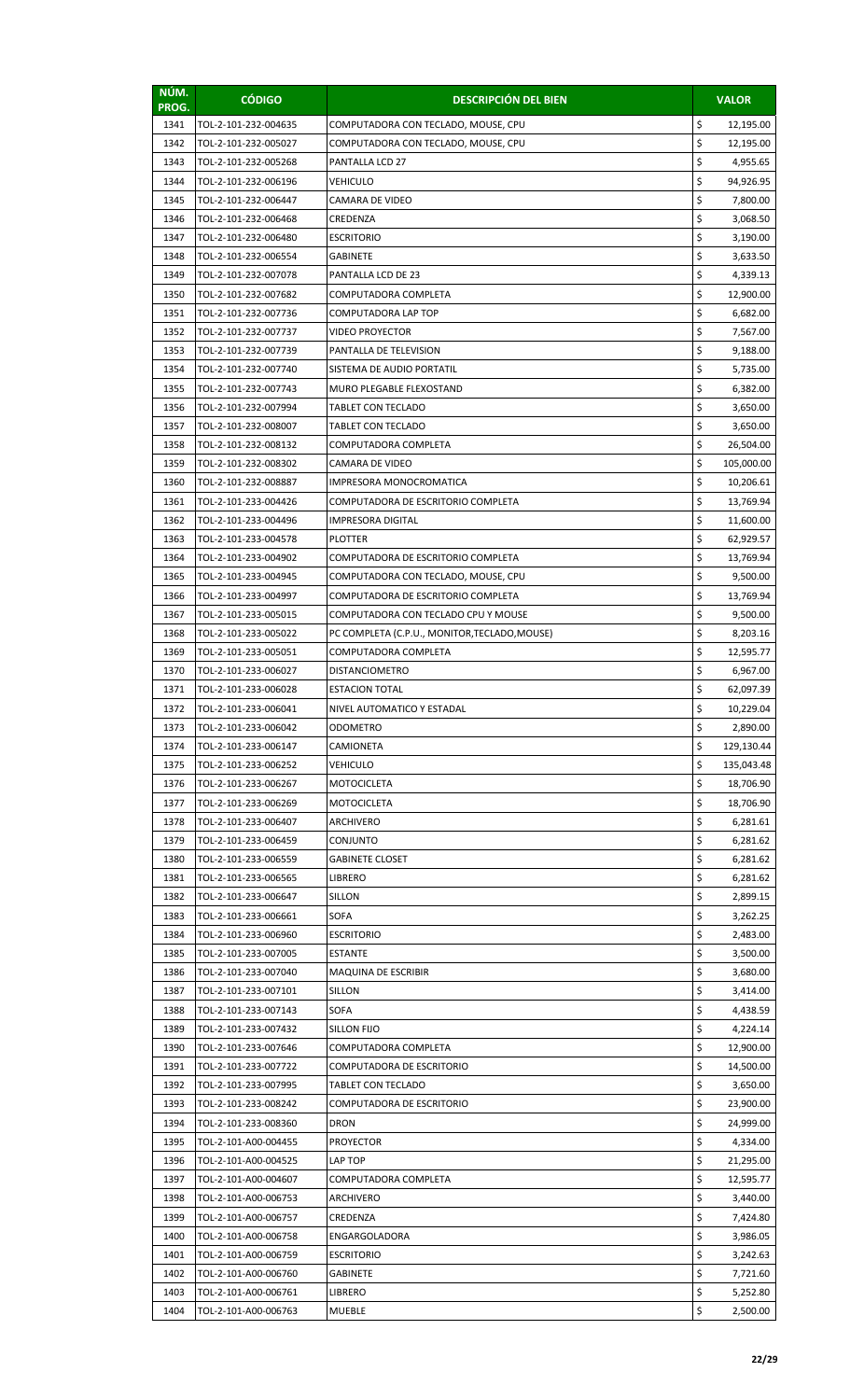| NÚM.<br>PROG. | <b>CÓDIGO</b>                                  | <b>DESCRIPCIÓN DEL BIEN</b>                                      |          | <b>VALOR</b>          |
|---------------|------------------------------------------------|------------------------------------------------------------------|----------|-----------------------|
| 1405          | TOL-2-101-A00-006765                           | <b>SOFA</b>                                                      | \$       | 3,262.25              |
| 1406          | TOL-2-101-A00-006766                           | <b>SOFA</b>                                                      | \$       | 4,438.59              |
| 1407          | TOL-2-101-A00-006767                           | <b>SOFA</b>                                                      | \$       | 4,438.59              |
| 1408          | TOL-2-101-A00-007090                           | SILLA EJECUTIVA PARA SALA DE JUNTAS                              | \$       | 4,224.14              |
| 1409          | TOL-2-101-A00-007264                           | ARCHIVERO                                                        | \$       | 3,813.33              |
| 1410          | TOL-2-101-A00-007265                           | ARCHIVERO                                                        | \$       | 6,435.20              |
| 1411          | TOL-2-101-A00-007268                           | CONJUNTO                                                         | \$       | 6,435.20              |
| 1412          | TOL-2-101-A00-007270                           | <b>GABINETE</b>                                                  | \$       | 6,435.20              |
| 1413          | TOL-2-101-A00-007271                           | <b>GABINETE CLOSET</b>                                           | \$       | 6,435.20              |
| 1414          | TOL-2-101-A00-007273                           | LIBRERO                                                          | \$       | 6,435.20              |
| 1415          | TOL-2-101-A00-007276                           | <b>MESA</b>                                                      | \$       | 7,790.00              |
| 1416          | TOL-2-101-A00-007277                           | <b>MESA</b>                                                      | \$       | 5,890.00              |
| 1417          | TOL-2-101-A00-007278                           | MESA                                                             | \$       | 19,290.00             |
| 1418          | TOL-2-101-A00-007307                           | <b>SILLON</b>                                                    | \$       | 6,950.00              |
| 1419          | TOL-2-101-A00-007308                           | <b>SILLON</b>                                                    | \$       | 6,950.00              |
| 1420          | TOL-2-101-A00-007309                           | <b>SILLON</b>                                                    | \$       | 6,950.00              |
| 1421          | TOL-2-101-A00-007310                           | SILLON                                                           | \$       | 6,950.00              |
| 1422          | TOL-2-101-A00-007311                           | <b>SILLON</b>                                                    | \$       | 6,950.00              |
| 1423          | TOL-2-101-A00-007312                           | <b>SILLON</b>                                                    | \$       | 6,950.00              |
| 1424          | TOL-2-101-A00-007313                           | <b>SILLON</b>                                                    | \$       | 6,950.00              |
| 1425          | TOL-2-101-A00-007314                           | SILLON                                                           | \$       | 6,950.00              |
| 1426          | TOL-2-101-A00-007316                           | <b>SILLON</b>                                                    | \$<br>\$ | 6,950.00              |
| 1427          | TOL-2-101-A00-007317                           | <b>SILLON</b>                                                    | \$       | 6,950.00              |
| 1428<br>1429  | TOL-2-101-A00-007318<br>TOL-2-101-A00-007319   | <b>SILLON</b><br>SILLON                                          | \$       | 6,950.00              |
| 1430          | TOL-2-101-A00-007320                           | <b>SILLON</b>                                                    | \$       | 6,950.00<br>6,950.00  |
| 1431          | TOL-2-101-A00-007321                           | <b>SOFA</b>                                                      | \$       | 3,262.25              |
| 1432          | TOL-2-101-A00-007328                           | <b>ESCRITORIO</b>                                                | \$       | 2,762.50              |
| 1433          | TOL-2-101-A00-007331                           | <b>MUEBLE</b>                                                    | \$       | 4,260.00              |
| 1434          | TOL-2-101-A00-007398                           | <b>MESA</b>                                                      | \$       | 4,991.21              |
| 1435          | TOL-2-101-A00-007430                           | <b>SILLON FIJO</b>                                               | \$       | 4,224.14              |
| 1436          | TOL-2-101-A00-007460                           | CREDENZA                                                         | \$       | 20,590.00             |
| 1437          | TOL-2-101-A00-007461                           | <b>DESTRUCTORA</b>                                               | \$       | 5,800.00              |
| 1438          | TOL-2-101-A00-007462                           | <b>ESCRITORIO</b>                                                | \$       | 31,450.00             |
| 1439          | TOL-2-101-A00-007463                           | <b>LIBRERO</b>                                                   | \$       | 19,690.00             |
| 1440          | TOL-2-101-A00-007464                           | LIBRERO                                                          | \$       | 11,190.00             |
| 1441          | TOL-2-101-A00-007465                           | <b>MESA</b>                                                      | \$       | 7,790.00              |
| 1442          | TOL-2-101-A00-007468                           | <b>MESA</b>                                                      | \$       | 3,850.00              |
| 1443          | TOL-2-101-A00-007469                           | MESA                                                             | \$       | 5,890.00              |
| 1444          | TOL-2-101-A00-007470                           | PANTALLA DE PLASMA                                               | \$       | 22,250.42             |
| 1445          | TOL-2-101-A00-007472                           | <b>SOFA</b>                                                      | \$       | 12,590.00             |
| 1446          | TOL-2-101-A00-007473                           | <b>SILLON</b>                                                    | \$       | 5,450.00              |
| 1447          | TOL-2-101-A00-007474                           | SILLON                                                           | \$       | 5,450.00              |
| 1448          | TOL-2-101-A00-007476                           | SOFA                                                             | \$       | 4,438.59              |
| 1449          | TOL-2-101-A00-007477                           | <b>SOFA</b>                                                      | \$       | 22,350.00             |
| 1450          | TOL-2-101-A00-007478                           | <b>SOFA</b>                                                      | \$       | 19,850.00             |
| 1451          | TOL-2-101-A00-007480                           | MESA                                                             | \$       | 6,177.00              |
| 1452          | TOL-2-101-A00-007481                           | PANTALLA                                                         | \$       | 6,650.91              |
| 1453          | TOL-2-101-A00-007482                           | <b>SILLON</b>                                                    | \$       | 5,450.00              |
| 1454          | TOL-2-101-A00-007971                           | <b>TELEFONO</b>                                                  | \$       | 3,172.89              |
| 1455          | TOL-2-101-A00-007972                           | <b>TELEFONO</b>                                                  | \$       | 3,172.89              |
| 1456          | TOL-2-101-A00-007973                           | TELEFONO                                                         | \$       | 3,172.89              |
| 1457          | TOL-2-101-A00-008098                           | COMPUTADORA COMPLETA                                             | \$       | 30,174.00             |
| 1458          | TOL-2-101-A00-008273                           | COMPUTADORA DE ESCRITORIO                                        | \$       | 23,900.00             |
| 1459          | TOL-2-101-A00-008294                           | COMPUTADORA DE ESCRITORIO                                        | \$       | 23,900.00             |
| 1460          | TOL-2-101-A00-008329                           | CAMIONETA RANGER                                                 | \$       | 340,516.99            |
| 1461          | TOL-2-101-A04 -004499                          | COMPUTADORA COMPLETA                                             | \$       | 12,595.77             |
| 1462          | TOL-2-101-A04 -004582                          | COMPUTADORA CON TECLADO, MOUSE, CPU                              | \$       | 9,500.00              |
| 1463<br>1464  | TOL-2-101-A04 -004619<br>TOL-2-101-A04 -004645 | PC COMPLETA DE ESCRITORIO<br>COMPUTADORA CON TECLADO CPU Y MOUSE | \$<br>\$ | 10,624.85<br>9,500.00 |
| 1465          | TOL-2-101-A04 -004756                          | <b>IMPRESORA</b>                                                 | \$       | 9,963.00              |
| 1466          | TOL-2-101-A04 -006532                          | <b>ESCRITORIO</b>                                                | \$       | 3,324.94              |
| 1467          | TOL-2-101-A04 -006664                          | SOFA                                                             | \$       | 4,438.59              |
| 1468          | TOL-2-101-A04 -006706                          | LIBRERO                                                          | \$       | 9,000.00              |
|               |                                                |                                                                  |          |                       |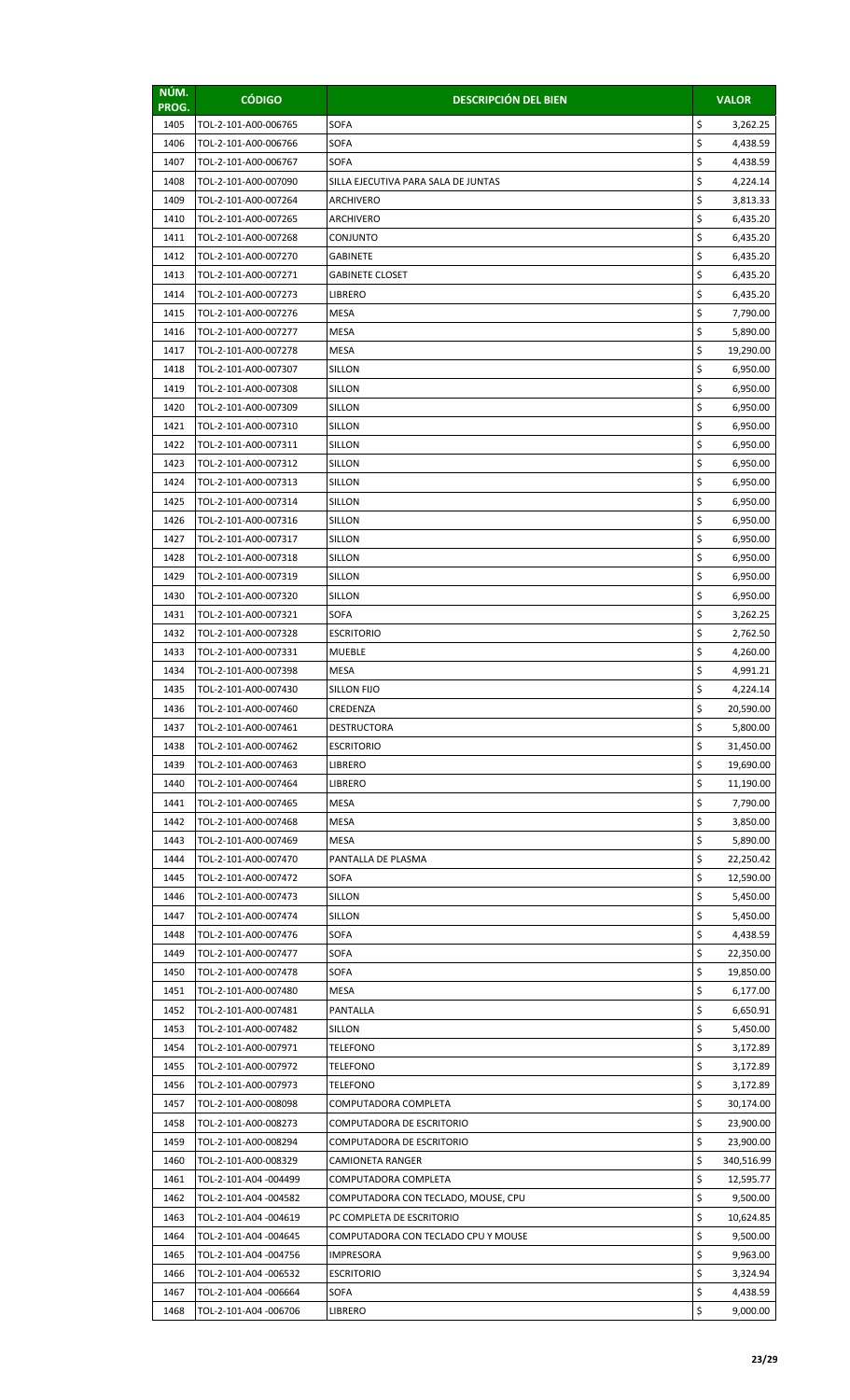| NÚM.<br>PROG. | <b>CÓDIGO</b>                                 | <b>DESCRIPCIÓN DEL BIEN</b>                   |          | <b>VALOR</b>           |
|---------------|-----------------------------------------------|-----------------------------------------------|----------|------------------------|
| 1469          | TOL-2-101-A04 -006847                         | ARCHIVERO                                     | \$       | 6,281.61               |
| 1470          | TOL-2-101-A04 -006848                         | GABINETE                                      | \$       | 6,281.62               |
| 1471          | TOL-2-101-A04 -006902                         | CONJUNTO                                      | \$       | 6,281.62               |
| 1472          | TOL-2-101-A04 -007034                         | <b>LIBRERO</b>                                | \$       | 6,281.62               |
| 1473          | TOL-2-101-A04 -007122                         | <b>SILLON</b>                                 | \$       | 2,899.15               |
| 1474          | TOL-2-101-A04 -007145                         | <b>SOFA</b>                                   | \$       | 3,262.25               |
| 1475          | TOL-2-101-A04 -007678                         | COMPUTADORA COMPLETA                          | \$       | 12,900.00              |
| 1476          | TOL-2-101-A04-007977                          | <b>TABLET CON TECLADO</b>                     | \$       | 3,650.00               |
| 1477          | TOL-2-101-A04 -008113                         | COMPUTADORA COMPLETA                          | \$       | 30,174.00              |
| 1478          | TOL-2-101-A04 -008125                         | IMPRESORA                                     | \$       | 4,021.00               |
| 1479<br>1480  | TOL-2-101-A04 -008133                         | COMPUTADORA COMPLETA                          | \$<br>\$ | 18,543.00              |
| 1481          | TOL-2-101-A04 -008217<br>TOL-2-101-A04-004804 | COMPUTADORA DE ESCRITORIO<br>SCANNER          | \$       | 23,805.00<br>7,869.35  |
| 1482          | TOL-2-101-A04-006516                          | <b>ESCRITORIO</b>                             | \$       | 3,117.92               |
| 1483          | TOL-2-101-A04-006578                          | MAQUINA DE ESCRIBIR                           | \$       | 3,025.00               |
| 1484          | TOL-2-101-A05-004359                          | COMPUTADORA COMPLETA                          | \$       | 12,595.77              |
| 1485          | TOL-2-101-A05-004436                          | <b>PROYECTOR</b>                              | \$       | 4,334.00               |
| 1486          | TOL-2-101-A05-004516                          | COMPUTADORA DE ESCRITORIO COMPLETA            | \$       | 13,679.94              |
| 1487          | TOL-2-101-A05-004533                          | COMPUTADORA COMPLETA                          | \$       | 12,595.77              |
| 1488          | TOL-2-101-A05-004666                          | CHAROLA                                       | \$       | 23,540.25              |
| 1489          | TOL-2-101-A05-004672                          | GABINETE                                      | \$       | 17,354.34              |
| 1490          | TOL-2-101-A05-004709                          | <b>RACK</b>                                   | \$       | 637,000.00             |
| 1491          | TOL-2-101-A05-004712                          | <b>SERVIDOR</b>                               | \$       | 40,723.91              |
| 1492          | TOL-2-101-A05-004721                          | SISTEMA DE AIRE ACONDICIONADO                 | \$       | 28,354.36              |
| 1493          | TOL-2-101-A05-004732                          | UNIDAD DE RESPALDO                            | \$       | 490,000.00             |
| 1494          | TOL-2-101-A05-004738                          | SERVIDOR                                      | \$       | 639,000.00             |
| 1495          | TOL-2-101-A05-004739                          | <b>SERVIDOR</b>                               | \$       | 34,000.00              |
| 1496          | TOL-2-101-A05-004740                          | LAP TOP                                       | \$       | 13,777.83              |
| 1497          | TOL-2-101-A05-004748                          | <b>SWITCH</b>                                 | \$       | 21,362.00              |
| 1498<br>1499  | TOL-2-101-A05-004749                          | <b>SWITCH</b>                                 | \$<br>\$ | 21,362.00              |
| 1500          | TOL-2-101-A05-004750<br>TOL-2-101-A05-004753  | SISTEMA DE ENERGIA ININTERRUMPIBLE<br>SWITCH  | \$       | 41,268.96<br>19,748.00 |
| 1501          | TOL-2-101-A05-004754                          | SWITCH                                        | \$       | 19,748.00              |
| 1502          | TOL-2-101-A05-004755                          | <b>SWITCH</b>                                 | \$       | 19,748.00              |
| 1503          | TOL-2-101-A05-004792                          | PC PORTATIL                                   | \$       | 13,999.00              |
| 1504          | TOL-2-101-A05-004803                          | PC PORTATIL                                   | \$       | 11,049.50              |
| 1505          | TOL-2-101-A05-004887                          | IMPRESORA                                     | \$       | 9,837.08               |
| 1506          | TOL-2-101-A05-004893                          | <b>PLOTTER</b>                                | \$       | 140,000.00             |
| 1507          | TOL-2-101-A05-004931                          | PC COMPLETA (C.P.U., MONITOR, TECLADO, MOUSE) | \$       | 9,565.01               |
| 1508          | TOL-2-101-A05-004970                          | PC PORTATIL                                   | \$       | 11,549.00              |
| 1509          | TOL-2-101-A05-004985                          | IMPRESORA DIGITAL                             | \$       | 13,088.34              |
| 1510          | TOL-2-101-A05-005124                          | COMPUTADORA COMPLETA                          | \$       | 12,595.77              |
| 1511          | TOL-2-101-A05-005785                          | PLANTA ELECTRICA                              | \$       | 93,971.00              |
| 1512          | TOL-2-101-A05-006366                          | ARCHIVERO                                     | \$       | 5,567.25               |
| 1513          | TOL-2-101-A05-006370                          | ARCHIVERO                                     | \$       | 3,105.00               |
| 1514          | TOL-2-101-A05-006410                          | ARCHIVERO                                     | \$<br>\$ | 6,281.61               |
| 1515<br>1516  | TOL-2-101-A05-006460<br>TOL-2-101-A05-006560  | CONJUNTO<br><b>GABINETE CLOSET</b>            | \$       | 6,281.62<br>6,281.62   |
| 1517          | TOL-2-101-A05-006566                          | LIBRERO                                       | \$       | 6,281.62               |
| 1518          | TOL-2-101-A05-006654                          | SILLON                                        | \$       | 2,899.15               |
| 1519          | TOL-2-101-A05-006665                          | SOFA                                          | \$       | 3,262.25               |
| 1520          | TOL-2-101-A05-006800                          | ARCHIVERO                                     | \$       | 3,105.00               |
| 1521          | TOL-2-101-A05-007452                          | ARCHIVERO                                     | \$       | 3,105.00               |
| 1522          | TOL-2-101-A05-007653                          | COMPUTADORA COMPLETA                          | \$       | 12,900.00              |
| 1523          | TOL-2-101-A05-007702                          | CAMARA IP 1.3 MEGAPIXELES PARA EXTERIOR       | \$       | 2,750.00               |
| 1524          | TOL-2-101-A05-007704                          | CAMARA IP 1.3 MEGAPIXELES PARA EXTERIOR       | \$       | 2,750.00               |
| 1525          | TOL-2-101-A05-007922                          | TABLET CON TECLADO                            | \$       | 3,650.00               |
| 1526          | TOL-2-101-A05-007923                          | <b>SERVIDOR</b>                               | \$       | 88,484.75              |
| 1527          | TOL-2-101-A05-007925                          | TABLET CON TECLADO                            | \$       | 3,650.00               |
| 1528          | TOL-2-101-A05-007942                          | TABLET CON TECLADO                            | \$       | 3,650.00               |
| 1529          | TOL-2-101-A05-007944                          | TABLET CON TECLADO                            | \$       | 3,650.00               |
| 1530          | TOL-2-101-A05-007985                          | <b>SERVIDOR</b>                               | \$       | 130,000.00             |
| 1531          | TOL-2-101-A05-007993                          | ACONDICIONADOR AUTOMATICO                     | \$       | 14,824.00              |
| 1532          | TOL-2-101-A05-008001                          | TABLET CON TECLADO                            | \$       | 3,650.00               |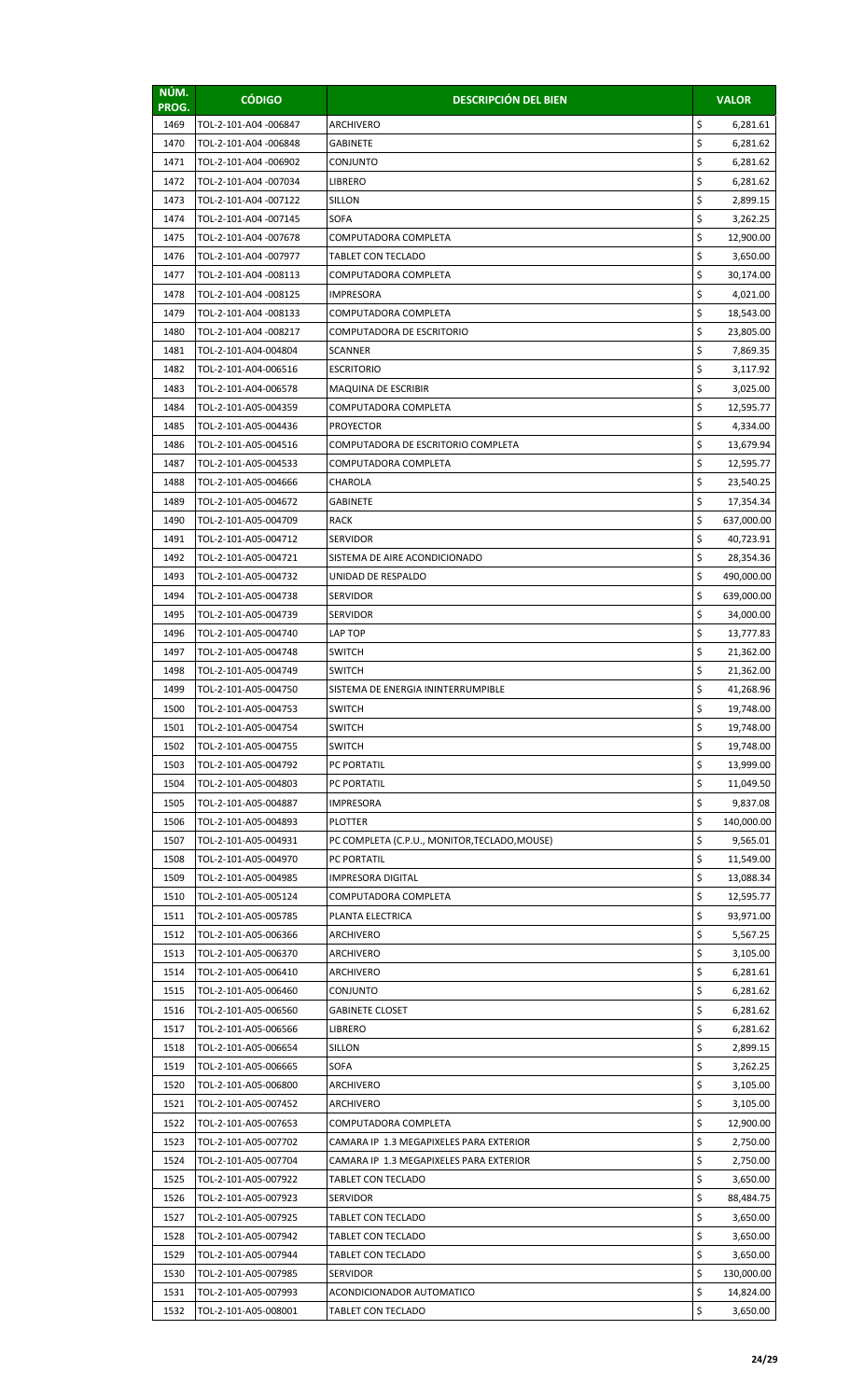| NÚM.<br>PROG. | <b>CÓDIGO</b>                                | <b>DESCRIPCIÓN DEL BIEN</b>         |          | <b>VALOR</b>             |
|---------------|----------------------------------------------|-------------------------------------|----------|--------------------------|
| 1533          | TOL-2-101-A05-008097                         | COMPUTADORA COMPLETA                | \$       | 30,174.00                |
| 1534          | TOL-2-101-A05-008109                         | COMPUTADORA COMPLETA                | \$       | 30,174.00                |
| 1535          | TOL-2-101-A05-008118                         | COMPUTADORA COMPLETA                | \$       | 30,174.00                |
| 1536          | TOL-2-101-A05-008121                         | COMPUTADORA COMPLETA                | \$       | 30,174.00                |
| 1537          | TOL-2-101-A05-008122                         | COMPUTADORA COMPLETA                | \$       | 30,174.00                |
| 1538          | TOL-2-101-A05-008135                         | <b>PROYECTOR</b>                    | \$       | 8,695.00                 |
| 1539          | TOL-2-101-A05-008172                         | COMPUTADORA PORTATIL                | \$       | 7,241.00                 |
| 1540          | TOL-2-101-A05-008189                         | <b>UPS</b>                          | \$       | 132,602.00               |
| 1541          | TOL-2-101-A05-008190                         | UPS                                 | \$       | 132,602.00               |
| 1542          | TOL-2-101-A05-008201                         | SERVIDOR                            | \$       | 352,747.43               |
| 1543          | TOL-2-101-A05-008202                         | SERVIDOR                            | \$<br>\$ | 352,747.43               |
| 1544<br>1545  | TOL-2-101-A05-008203<br>TOL-2-101-A05-008204 | STORAGE<br>STORAGE                  | \$       | 352,747.43<br>352,747.43 |
| 1546          | TOL-2-101-A05-008206                         | <b>SWITCH</b>                       | \$       | 376,263.90               |
| 1547          | TOL-2-101-A05-008223                         | COMPUTADORA DE ESCRITORIO           | \$       | 23,900.00                |
| 1548          | TOL-2-101-A05-008238                         | COMPUTADORA DE ESCRITORIO           | \$       | 23,900.00                |
| 1549          | TOL-2-101-A05-008250                         | COMPUTADORA DE ESCRITORIO           | \$       | 23,900.00                |
| 1550          | TOL-2-101-A05-008269                         | COMPUTADORA DE ESCRITORIO           | \$       | 23,900.00                |
| 1551          | TOL-2-101-A05-008343                         | MOTOCICLETA                         | \$       | 21,981.90                |
| 1552          | TOL-2-101-A05-008431                         | <b>SERVIDOR</b>                     | \$       | 249,521.55               |
| 1553          | TOL-2-101-A05-008432                         | SERVIDOR                            | \$       | 249,521.55               |
| 1554          | TOL-2-101-A05-008793                         | CAMIONETA                           | \$       | 238,155.17               |
| 1555          | TOL-2-101-A05-008807                         | COMPUTADORA COMPLETA                | \$       | 18,920.00                |
| 1556          | TOL-2-101-A05-008864                         | PROYECTOR DLP                       | \$       | 21,897.20                |
| 1557          | TOL-2-101-A05-008883                         | CARROCERIA                          | \$       | 13,362.07                |
| 1558          | TOL-2-101-B00-004465                         | COMPUTADORA CON TECLADO, MOUSE, CPU | \$       | 9,500.00                 |
| 1559          | TOL-2-101-B00-004589                         | PC COMPLETA                         | \$       | 12,133.20                |
| 1560          | TOL-2-101-B00-006463                         | CONJUNTO SECRETARIAL                | \$       | 7,146.50                 |
| 1561          | TOL-2-101-B00-006526                         | <b>ESCRITORIO</b>                   | \$       | 3,531.74                 |
| 1562          | TOL-2-101-B00-006783                         | ARCHIVERO                           | \$<br>\$ | 3,717.00                 |
| 1563<br>1564  | TOL-2-101-B00-006799<br>TOL-2-101-B00-006813 | ARCHIVERO<br>ARCHIVERO              | \$       | 6,460.00<br>3,170.30     |
| 1565          | TOL-2-101-B00-006989                         | <b>ESCRITORIO</b>                   | \$       | 3,324.94                 |
| 1566          | TOL-2-101-B00-007149                         | <b>SOFA</b>                         | \$       | 3,262.25                 |
| 1567          | TOL-2-101-B00-007266                         | ARCHIVERO                           | \$       | 6,281.61                 |
| 1568          | TOL-2-101-B00-007269                         | CONJUNTO                            | \$       | 6,281.62                 |
| 1569          | TOL-2-101-B00-007274                         | LIBRERO                             | \$       | 6,281.62                 |
| 1570          | TOL-2-101-B00-007326                         | ARCHIVERO                           | \$       | 2,847.00                 |
| 1571          | TOL-2-101-B00-007327                         | ARCHIVERO                           | \$       | 2,847.00                 |
| 1572          | TOL-2-101-B00-007361                         | ARCHIVERO                           | \$       | 6,435.20                 |
| 1573          | TOL-2-101-B00-007372                         | CONJUNTO                            | \$       | 6,435.20                 |
| 1574          | TOL-2-101-B00-007389                         | <b>GABINETE CLOSET</b>              | \$       | 6,435.20                 |
| 1575          | TOL-2-101-B00-007394                         | LIBRERO                             | \$       | 6,435.20                 |
| 1576          | TOL-2-101-B00-007408                         | SILLA EJECUTIVA PARA SALA DE JUNTAS | \$       | 4,224.14                 |
| 1577          | TOL-2-101-B00-007427                         | <b>SILLON</b>                       | \$       | 2,889.15                 |
| 1578          | TOL-2-101-B00-007433                         | <b>SOFA</b>                         | \$<br>\$ | 3,876.80                 |
| 1579<br>1580  | TOL-2-101-B00-007434<br>TOL-2-101-B00-007436 | SOFA<br>TRITURADORA                 | \$       | 3,262.25<br>2,934.78     |
| 1581          | TOL-2-101-B00-007438                         | <b>GABINETE</b>                     | \$       | 6,435.20                 |
| 1582          | TOL-2-101-B00-007654                         | COMPUTADORA COMPLETA                | \$       | 12,900.00                |
| 1583          | TOL-2-101-B00-008006                         | TABLET CON TECLADO                  | \$       | 3,650.00                 |
| 1584          | TOL-2-101-B00-008008                         | TABLET CON TECLADO                  | \$       | 3,650.00                 |
| 1585          | TOL-2-101-B00-008015                         | TABLET CON TECLADO                  | \$       | 3,650.00                 |
| 1586          | TOL-2-101-B00-008066                         | PERFORADORA Y CERRADORA MINIWIRE    | \$       | 2,990.00                 |
| 1587          | TOL-2-101-B00-008086                         | COMPUTADORA COMPLETA                | \$       | 30,174.00                |
| 1588          | TOL-2-101-B00-008096                         | COMPUTADORA COMPLETA                | \$       | 30,174.00                |
| 1589          | TOL-2-101-B00-008100                         | COMPUTADORA COMPLETA                | \$       | 30,174.00                |
| 1590          | TOL-2-101-B00-008117                         | COMPUTADORA COMPLETA                | \$       | 30,174.00                |
| 1591          | TOL-2-101-B00-008214                         | COMPUTADORA DE ESCRITORIO           | \$       | 23,805.00                |
| 1592          | TOL-2-101-B00-008218                         | COMPUTADORA DE ESCRITORIO           | \$       | 23,805.00                |
| 1593          | TOL-2-101-B00-008645                         | IMPRESORA MONOCROMATICA             | \$       | 7,800.00                 |
| 1594          | TOL-2-101-B00-008790                         | <b>VEHICULO</b>                     | \$       | 152,925.00               |
| 1595          | TOL-2-101-B00-008894                         | IMPRESORA MONOCROMATICA             | \$       | 10,206.61                |
| 1596          | TOL-2-101-B01-007178                         | ARCHIVERO                           | \$       | 6,281.61                 |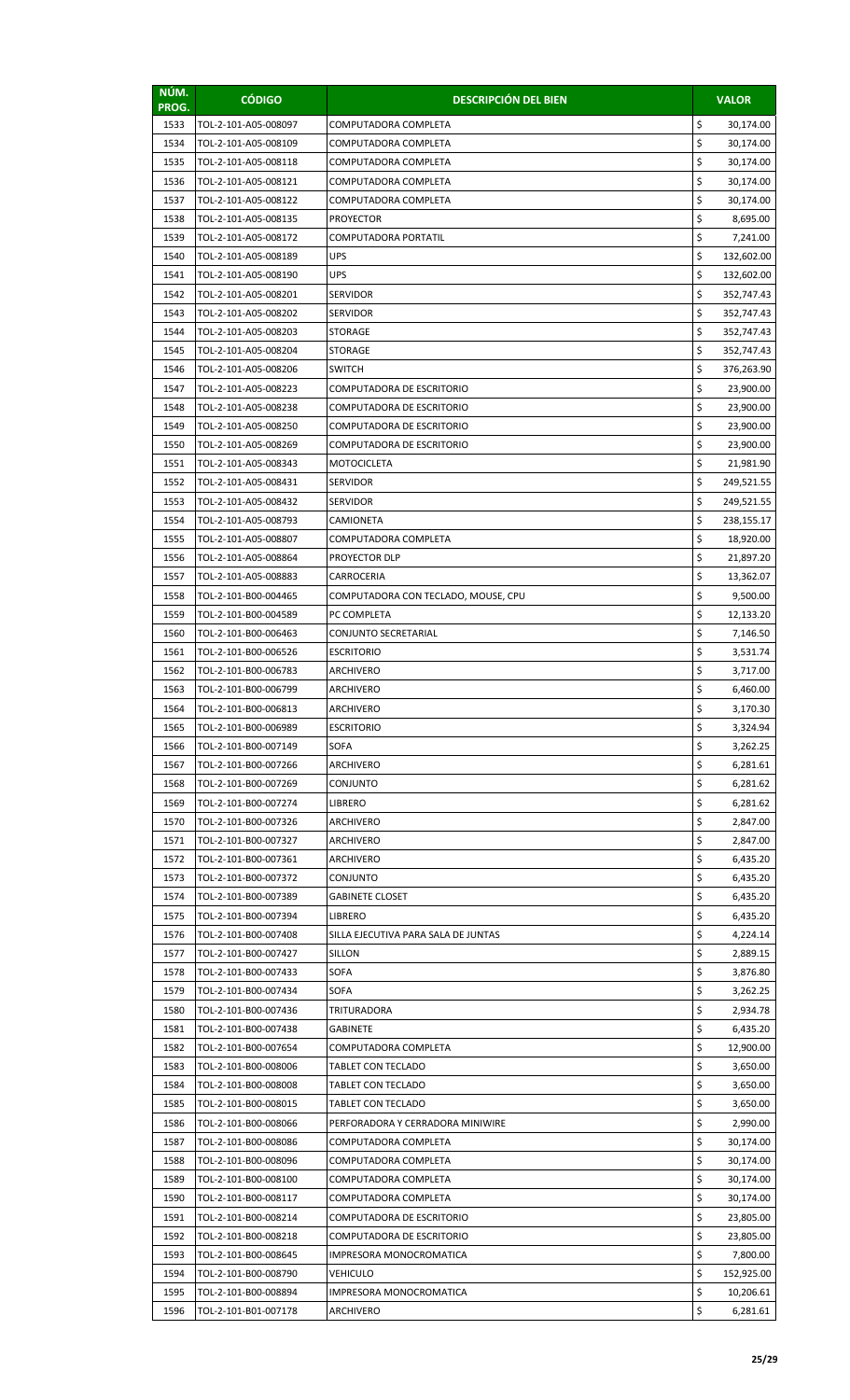| NÚM.<br>PROG. | <b>CÓDIGO</b>        | <b>DESCRIPCIÓN DEL BIEN</b>                   | <b>VALOR</b>     |
|---------------|----------------------|-----------------------------------------------|------------------|
| 1597          | TOL-2-101-B01-007179 | CONJUNTO                                      | \$<br>6,281.62   |
| 1598          | TOL-2-101-B01-007180 | GABINETE CLOSET                               | \$<br>6,281.62   |
| 1599          | TOL-2-101-B01-007181 | LIBRERO                                       | \$<br>6,281.62   |
| 1600          | TOL-2-101-B01-007306 | <b>SILLON</b>                                 | \$<br>2,899.15   |
| 1601          | TOL-2-101-B01-008120 | COMPUTADORA COMPLETA                          | \$<br>30,174.00  |
| 1602          | TOL-2-101-B02-004365 | PC COMPLETA (C.P.U., MONITOR, TECLADO, MOUSE) | \$<br>11,736.00  |
| 1603          | TOL-2-101-B02-006275 | VEHICULO                                      | \$<br>75,000.00  |
| 1604          | TOL-2-101-B02-006285 | <b>CALENTADOR SOLAR</b>                       | \$<br>8,550.86   |
| 1605          | TOL-2-101-B02-006286 | CALENTADOR SOLAR                              | \$<br>12,550.86  |
| 1606          | TOL-2-101-B02-006662 | SOFA                                          | \$<br>3,262.25   |
| 1607          | TOL-2-101-B02-006791 | ARCHIVERO                                     | \$<br>3,820.00   |
| 1608          | TOL-2-101-B02-006801 | ARCHIVERO                                     | \$<br>2,484.00   |
| 1609          | TOL-2-101-B02-006802 | ARCHIVERO                                     | \$<br>3,105.00   |
| 1610          | TOL-2-101-B02-006803 | ARCHIVERO                                     | \$<br>3,105.00   |
| 1611          | TOL-2-101-B02-006896 | CONJUNTO                                      | \$<br>24,112.80  |
| 1612          | TOL-2-101-B02-006929 | <b>ESCRITORIO</b>                             | \$<br>2,766.60   |
| 1613          | TOL-2-101-B02-007137 | SOFA                                          | \$<br>3,262.25   |
| 1614          | TOL-2-101-B02-007183 | SOFA                                          | \$<br>3,262.25   |
| 1615          | TOL-2-101-B02-007280 | PENINSULA                                     | \$<br>3,631.96   |
| 1616          | TOL-2-101-B02-007527 | CREDENZA                                      | \$<br>4,125.00   |
| 1617          | TOL-2-101-B02-008561 | PC COMPLETA                                   | \$<br>13,846.00  |
| 1618          | TOL-2-101-B02-008567 | PC COMPLETA                                   | \$<br>13,846.00  |
| 1619          | TOL-2-101-B02-008812 | <b>SERVIDOR</b>                               | \$<br>191,680.37 |
| 1620          | TOL-2-101-B03-004393 | COMPUTADORA COMPLETA                          | \$<br>12,595.77  |
| 1621          | TOL-2-101-B03-004560 | COMPUTADORA COMPLETA                          | \$<br>12,595.77  |
| 1622          | TOL-2-101-B03-004573 | COMPUTADORA COMPLETA                          | \$<br>12,595.77  |
| 1623          | TOL-2-101-B03-004766 | COMPUTADORA CON TECLADO, MOUSE, CPU           | \$<br>9,500.00   |
| 1624          | TOL-2-101-B03-005012 | IMPRESORA                                     | \$<br>2,550.00   |
| 1625          | TOL-2-101-B03-006382 | ARCHIVERO                                     | \$<br>3,170.30   |
| 1626          | TOL-2-101-B03-006533 | <b>ESCRITORIO</b>                             | \$<br>3,324.94   |
| 1627          | TOL-2-101-B03-006704 | ARCHIVERO                                     | \$<br>4,380.00   |
| 1628          | TOL-2-101-B03-007004 | ESCRITORIO SEMI EJECUTIVO                     | \$<br>16,086.96  |
| 1629          | TOL-2-101-B03-007136 | SOFA                                          | \$<br>4,438.59   |
| 1630          | TOL-2-101-B03-007190 | <b>ESCRITORIO</b>                             | \$<br>2,610.00   |
| 1631          | TOL-2-101-B03-007330 | <b>ESCRITORIO</b>                             | \$<br>2,583.60   |
| 1632          | TOL-2-101-B03-007645 | COMPUTADORA COMPLETA                          | \$<br>12,900.00  |
| 1633          | TOL-2-101-B03-007686 | IMPRESORA                                     | \$<br>3,150.00   |
| 1634          | TOL-2-101-B03-007997 | <b>TABLET CON TECLADO</b>                     | \$<br>3,650.00   |
| 1635          | TOL-2-101-B03-008004 | TABLET CON TECLADO                            | \$<br>3,650.00   |
| 1636          | TOL-2-101-B03-008005 | TABLET CON TECLADO                            | \$<br>3,650.00   |
| 1637          | TOL-2-101-B03-008029 | <b>TABLET CON TECLADO</b>                     | \$<br>3,650.00   |
| 1638          | TOL-2-101-B03-008211 | COMPUTADORA DE ESCRITORIO                     | \$<br>23,900.00  |
| 1639          | TOL-2-101-B03-008270 | COMPUTADORA DE ESCRITORIO                     | \$<br>23,900.00  |
| 1640          | TOL-2-101-B03-008284 | COMPUTADORA DE ESCRITORIO                     | \$<br>23,900.00  |
| 1641          | TOL-2-101-B03-008285 | COMPUTADORA DE ESCRITORIO                     | \$<br>23,900.00  |
| 1642          | TOL-2-101-B03-008451 | <b>ESCANER DE ESCRITORIO</b>                  | \$<br>9,587.62   |
| 1643          | TOL-2-101-B03-008456 | <b>ESCANER DE ESCRITORIO</b>                  | \$<br>9,587.62   |
| 1644          | TOL-2-101-B03-008646 | IMPRESORA MONOCROMATICA                       | \$<br>7,800.00   |
| 1645          | TOL-2-101-B03-008647 | IMPRESORA MONOCROMATICA                       | \$<br>7,800.00   |
| 1646          | TOL-2-101-B03-008651 | IMPRESORA MONOCROMATICA                       | \$<br>7,800.00   |
| 1647          | TOL-2-101-B03-008652 | CONTADORA DE BILLETES                         | \$<br>6,293.10   |
| 1648          | TOL-2-101-B03-008653 | CONTADORA DE BILLETES                         | \$<br>6,293.10   |
| 1649          | TOL-2-101-B03-008659 | CONTADORA DE BILLETES                         | \$<br>6,293.10   |
| 1650          | TOL-2-101-B03-008684 | TERMINAL BANCARIA                             | \$<br>8,189.66   |
| 1651          | TOL-2-101-B03-008686 | TERMINAL BANCARIA                             | \$<br>8,189.66   |
| 1652          | TOL-2-101-B03-008687 | <b>TERMINAL BANCARIA</b>                      | \$<br>8,189.66   |
| 1653          | TOL-2-101-B03-008689 | TERMINAL BANCARIA                             | \$<br>8,189.66   |
| 1654          | TOL-2-101-B03-008690 | <b>TERMINAL BANCARIA</b>                      | \$<br>8,189.66   |
| 1655          | TOL-2-101-B03-008692 | TERMINAL BANCARIA                             | \$<br>8,189.66   |
| 1656          | TOL-2-101-B03-008693 | TERMINAL BANCARIA                             | \$<br>8,189.66   |
| 1657          | TOL-2-101-B03-008694 | TERMINAL BANCARIA                             | \$<br>8,189.66   |
| 1658          | TOL-2-101-B03-008696 | TERMINAL BANCARIA                             | \$<br>8,189.66   |
| 1659          | TOL-2-101-B03-008697 | TERMINAL BANCARIA                             | \$<br>8,189.66   |
| 1660          | TOL-2-101-B03-008699 | TERMINAL BANCARIA                             | \$<br>8,189.66   |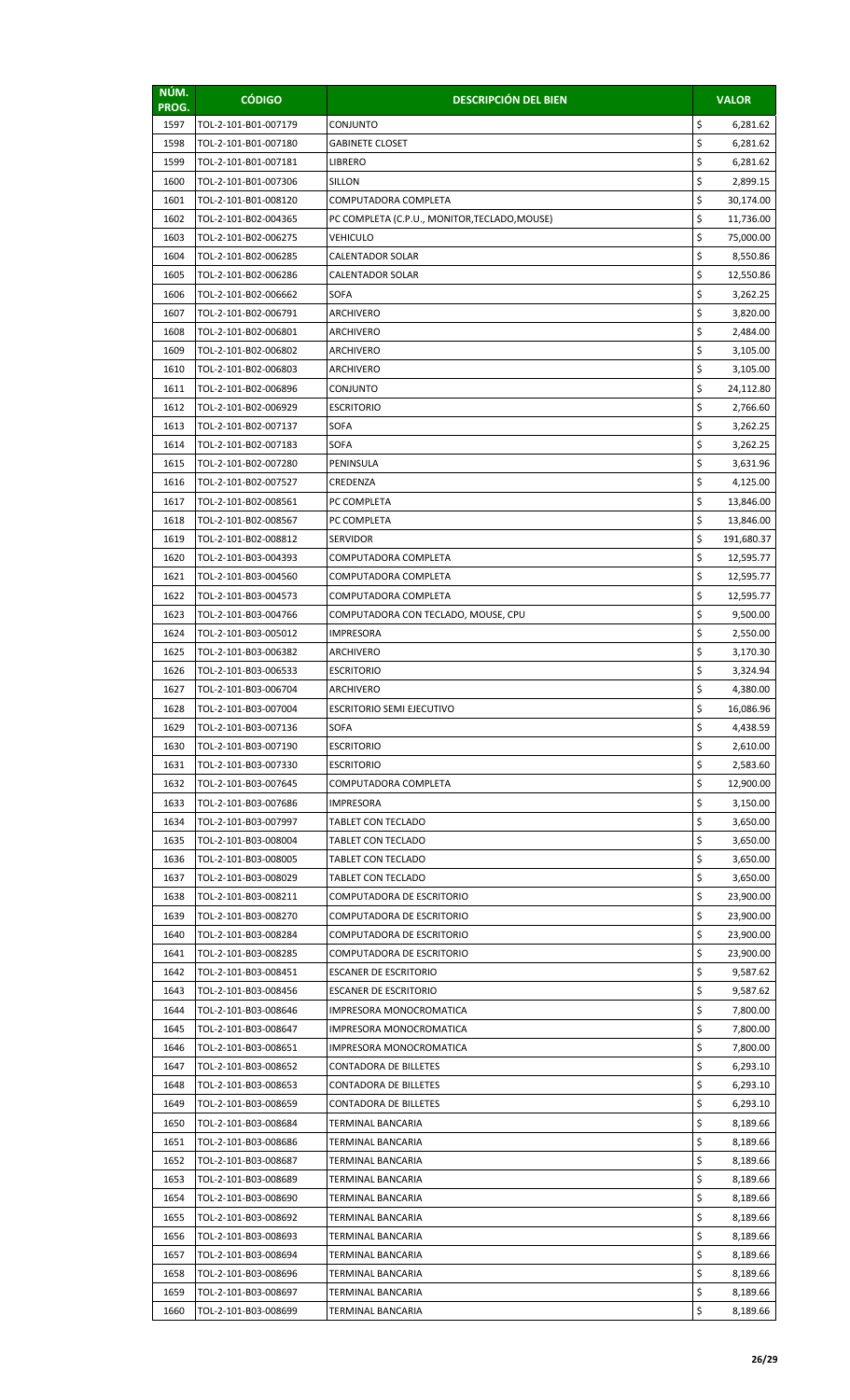| NÚM.<br>PROG. | <b>CÓDIGO</b>        | <b>DESCRIPCIÓN DEL BIEN</b>         |    | <b>VALOR</b> |
|---------------|----------------------|-------------------------------------|----|--------------|
| 1661          | TOL-2-101-B03-008700 | TERMINAL BANCARIA                   | \$ | 8,189.66     |
| 1662          | TOL-2-101-B03-008702 | TERMINAL BANCARIA                   | \$ | 8,189.66     |
| 1663          | TOL-2-101-B03-008703 | TERMINAL BANCARIA                   | \$ | 8,189.66     |
| 1664          | TOL-2-101-B03-008704 | TERMINAL BANCARIA                   | \$ | 8,189.66     |
| 1665          | TOL-2-101-B03-008706 | TERMINAL BANCARIA                   | \$ | 8,189.66     |
| 1666          | TOL-2-101-B03-008707 | TERMINAL BANCARIA                   | \$ | 8,189.66     |
| 1667          | TOL-2-101-B03-008709 | TERMINAL BANCARIA                   | \$ | 8,189.66     |
| 1668          | TOL-2-101-B03-008710 | TERMINAL BANCARIA                   | \$ | 8,189.66     |
| 1669          | TOL-2-101-B03-008712 | TERMINAL BANCARIA                   | \$ | 8,189.66     |
| 1670          | TOL-2-101-B03-008713 | TERMINAL BANCARIA                   | \$ | 8,189.66     |
| 1671          | TOL-2-101-B03-008715 | TERMINAL BANCARIA                   | \$ | 8,189.66     |
| 1672          | TOL-2-101-B03-008716 | TERMINAL BANCARIA                   | \$ | 8,189.66     |
| 1673          | TOL-2-101-B03-008717 | TERMINAL BANCARIA                   | \$ | 8,189.66     |
| 1674          | TOL-2-101-B03-008719 | TERMINAL BANCARIA                   | \$ | 8,189.66     |
| 1675          | TOL-2-101-B03-008720 | TERMINAL BANCARIA                   | \$ | 8,189.66     |
| 1676          | TOL-2-101-B03-008722 | TERMINAL BANCARIA                   | \$ | 8,189.66     |
| 1677          | TOL-2-101-C00-004529 | COMPUTADORA DE ESCRITORIO COMPLETA  | \$ | 13,769.94    |
| 1678          | TOL-2-101-C00-005010 | COMPUTADORA DE ESCRITORIO COMPLETA  | \$ | 13,769.94    |
| 1679          | TOL-2-101-C00-005125 | COMPUTADORA COMPLETA                | \$ | 12,595.77    |
| 1680          | TOL-2-101-C00-006406 | ARCHIVERO HORIZONTAL                | \$ | 6,281.61     |
| 1681          | TOL-2-101-C00-006421 | ARCHIVERO                           | \$ | 3,205.00     |
| 1682          | TOL-2-101-C00-006458 | CONJUNTO EJECUTIVO DERECHO          | \$ | 6,281.62     |
| 1683          | TOL-2-101-C00-006546 | <b>ESCRITORIO</b>                   | \$ | 3,531.74     |
| 1684          | TOL-2-101-C00-006558 | <b>GABINETE CLOSET DE 2 PUERTAS</b> | \$ | 6,281.62     |
| 1685          | TOL-2-101-C00-006564 | LIBRERO DE SUPERPONER               | \$ | 6,281.62     |
| 1686          | TOL-2-101-C00-006644 | SILLON EJECUTIVO                    | \$ | 2,899.15     |
| 1687          | TOL-2-101-C00-006714 | CAMARA DIGITAL                      | \$ | 3,864.35     |
| 1688          | TOL-2-101-C00-006774 | ALACENA                             | \$ | 2,960.00     |
| 1689          | TOL-2-101-C00-006782 | <b>ARCHIVERO</b>                    | \$ | 3,717.00     |
| 1690          | TOL-2-101-C00-006811 | <b>ARCHIVERO</b>                    | \$ | 3,170.30     |
| 1691          | TOL-2-101-C00-006843 | ARCHIVERO                           | \$ | 6,435.20     |
| 1692          | TOL-2-101-C00-006900 | CONJUNTO                            | Ş  | 6,435.20     |
| 1693          | TOL-2-101-C00-006984 | <b>ESCRITORIO</b>                   | \$ | 3,531.74     |
| 1694          | TOL-2-101-C00-007015 | <b>GABINETE</b>                     | \$ | 6,435.20     |
| 1695          | TOL-2-101-C00-007021 | <b>GABINETE CLOSET</b>              | \$ | 6,435.20     |
| 1696          | TOL-2-101-C00-007032 | LIBRERO                             | \$ | 6,435.20     |
| 1697          | TOL-2-101-C00-007120 | <b>SILLON</b>                       | \$ | 2,899.15     |
| 1698          | TOL-2-101-C00-007140 | <b>SOFA</b>                         | \$ | 3,262.25     |
| 1699          | TOL-2-101-C00-007148 | SOFA                                | \$ | 4,438.59     |
| 1700          | TOL-2-101-C00-007720 | IMPRESORA                           | \$ | 8,800.00     |
| 1701          | TOL-2-101-C00-008115 | COMPUTADORA COMPLETA                | \$ | 30,174.00    |
| 1702          | TOL-2-101-C00-008314 | <b>CAMIONETA RANGER</b>             | \$ | 340,516.99   |
| 1703          | TOL-2-101-C00-008430 | PAQUETE RECEPTOR GNSS               | \$ | 73,027.21    |
| 1704          | TOL-2-101-C00-008900 | IMPRESORA MONOCROMATICA             | \$ | 10,206.61    |
| 1705          | TOL-2-101-C01-007106 | SILLON                              | \$ | 3,102.00     |
| 1706          | TOL-2-101-C01-007421 | <b>SILLON</b>                       | \$ | 3,102.00     |
| 1707          | TOL-2-101-C01-008334 | CAMIONETA RANGER                    | \$ | 340,517.00   |
| 1708          | TOL-2-101-C01-008501 | <b>ESTACION TOTAL</b>               | \$ | 116,381.25   |
| 1709          | TOL-2-101-C01-008559 | PC COMPLETA                         | \$ | 13,846.00    |
| 1710          | TOL-2-101-C03-004360 | COMPUTADORA COMPLETA                | \$ | 13,769.94    |
| 1711          | TOL-2-101-C03-006812 | ARCHIVERO                           | \$ | 2,524.80     |
| 1712          | TOL-2-101-C03-006842 | ARCHIVERO HORIZONTAL                | \$ | 6,281.61     |
| 1713          | TOL-2-101-C03-006899 | CONJUNTO EJECUTIVO DERECHO          | \$ | 6,281.62     |
| 1714          | TOL-2-101-C03-006982 | <b>ESCRITORIO</b>                   | \$ | 3,531.74     |
| 1715          | TOL-2-101-C03-007020 | <b>GABINETE CLOSET DE 2 PUERTAS</b> | \$ | 6,281.62     |
| 1716          | TOL-2-101-C03-007031 | LIBRERO DE SUPERPONER               | \$ | 6,281.62     |
| 1717          | TOL-2-101-C03-007119 | SILLON EJECUTIVO                    | \$ | 2,899.15     |
| 1718          | TOL-2-101-C03-007133 | <b>SOFA</b>                         | \$ | 3,262.25     |
| 1719          | TOL-2-101-C03-007135 | SOFA                                | \$ | 4,438.59     |
| 1720          | TOL-2-101-C03-008322 | <b>CAMIONETA RANGER</b>             | \$ | 340,517.00   |
| 1721          | TOL-2-101-C03-008891 | IMPRESORA MONOCROMATICA             | \$ | 10,206.61    |
| 1722          | TOL-2-101-D00-004368 | COMPUTADORA COMPLETA                | \$ | 12,595.77    |
| 1723          | TOL-2-101-D00-004419 | COMPUTADORA DE ESCRITORIO COMPLETA  | \$ | 13,764.96    |
| 1724          | TOL-2-101-D00-004464 | COMPUTADORA COMPLETA                | \$ | 12,595.77    |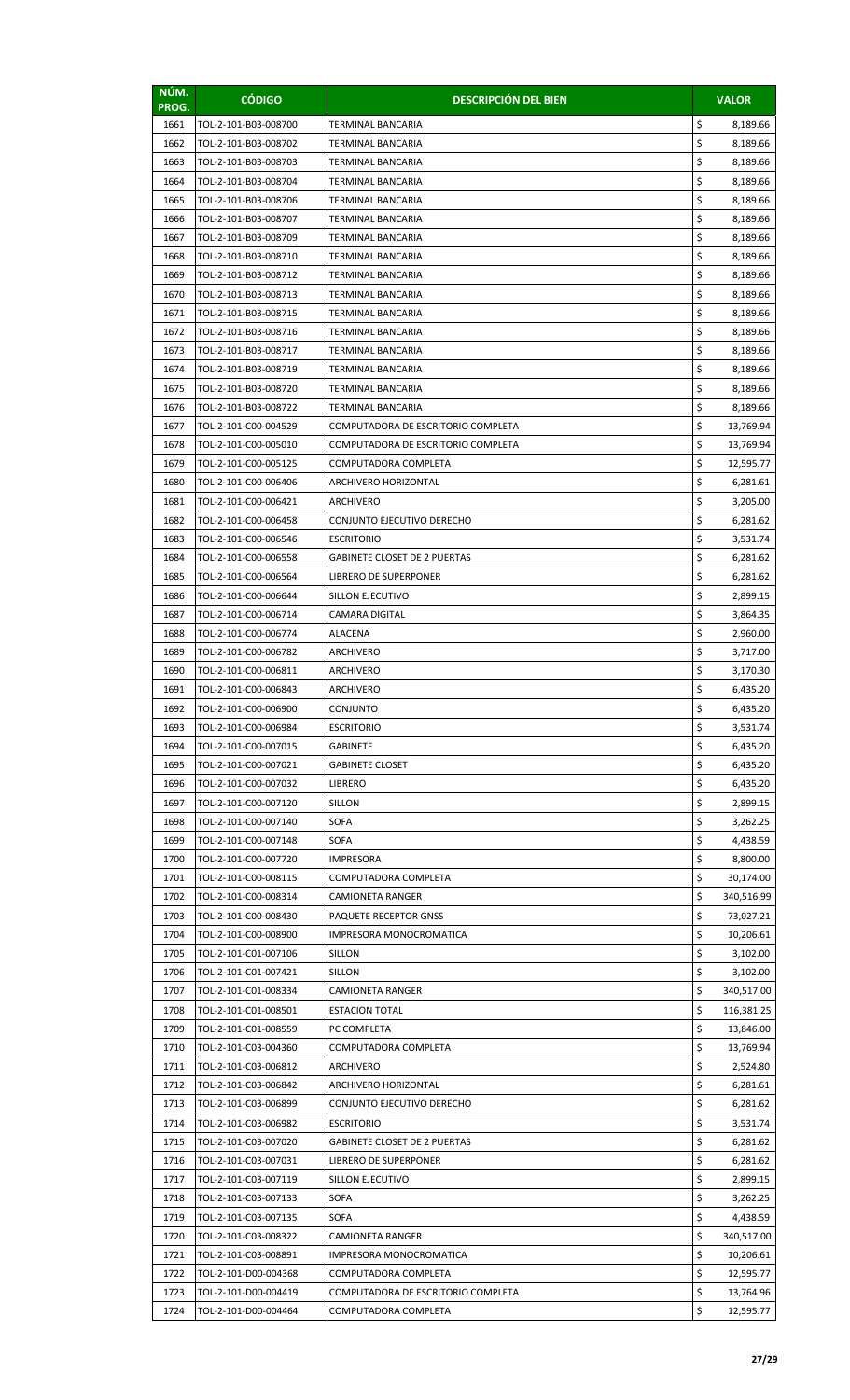| NÚM.<br>PROG. | <b>CÓDIGO</b>        | <b>DESCRIPCIÓN DEL BIEN</b>                    |    | <b>VALOR</b> |
|---------------|----------------------|------------------------------------------------|----|--------------|
| 1725          | TOL-2-101-D00-004488 | COMPUTADORA CON TECLADO CPU Y MOUSE            | \$ | 12,195.00    |
| 1726          | TOL-2-101-D00-004520 | COMPUTADORA CON TECLADO, MOUSE, CPU            | \$ | 12,195.00    |
| 1727          | TOL-2-101-D00-004554 | COMPUTADORA CON TECLADO CPU Y MOUSE            | \$ | 12,195.00    |
| 1728          | TOL-2-101-D00-004829 | COMPUTADORA CON TECLADO CPU Y MOUSE            | \$ | 12,195.00    |
| 1729          | TOL-2-101-D00-004877 | PC COMPLETA (C.P.U., MONITOR, TECLADO, MOUSE)  | \$ | 11,736.00    |
| 1730          | TOL-2-101-D00-004880 | COMPUTADORA CON TECLADO, MOUSE, CPU            | \$ | 9,500.00     |
| 1731          | TOL-2-101-D00-004910 | COMPUTADORA CON TECLADO CPU Y MOUSE            | \$ | 9,500.00     |
| 1732          | TOL-2-101-D00-005017 | COMPUTADORA COMPLETA                           | \$ | 13,769.94    |
| 1733          | TOL-2-101-D00-005031 | COMPUTADORA COMPLETA                           | \$ | 12,595.77    |
| 1734          | TOL-2-101-D00-005088 | COMPUTADORA DE ESCRITORIO                      | \$ | 12,133.20    |
| 1735          | TOL-2-101-D00-006200 | VEHICULO                                       | \$ | 89,337.00    |
| 1736          | TOL-2-101-D00-006204 | VEHICULO                                       | \$ | 71,797.40    |
| 1737          | TOL-2-101-D00-006358 | ARCHIVERO                                      | \$ | 3,717.00     |
| 1738          | TOL-2-101-D00-006795 | <b>ARCHIVERO</b>                               | \$ | 3,820.00     |
| 1739          | TOL-2-101-D00-006817 | ARCHIVERO                                      | \$ | 3,812.25     |
| 1740          | TOL-2-101-D00-007495 | <b>SILLON</b>                                  | \$ | 2,899.15     |
| 1741          | TOL-2-101-D00-007507 | <b>ESCRITORIO</b>                              | \$ | 4,798.66     |
| 1742          | TOL-2-101-D00-007935 | TABLET CON TECLADO                             | \$ | 3,650.00     |
| 1743          | TOL-2-101-D00-007955 | <b>ESCRITORIO</b>                              | \$ | 2,749.00     |
| 1744          | TOL-2-101-D00-007956 | <b>ESCRITORIO</b>                              | \$ | 2,749.00     |
| 1745          | TOL-2-101-D00-008092 | COMPUTADORA COMPLETA                           | \$ | 30,174.00    |
| 1746          | TOL-2-101-D00-008095 | COMPUTADORA COMPLETA                           | \$ | 30,174.00    |
| 1747          | TOL-2-101-D00-008099 | COMPUTADORA COMPLETA                           | \$ | 30,174.00    |
| 1748          | TOL-2-101-D00-008222 | COMPUTADORA DE ESCRITORIO                      | \$ | 23,900.00    |
| 1749          | TOL-2-101-D00-008255 | COMPUTADORA DE ESCRITORIO                      | \$ | 23,900.00    |
| 1750          | TOL-2-101-D00-008434 | <b>VEHICULO</b>                                | \$ | 128,659.48   |
| 1751          | TOL-2-101-D00-008435 | <b>VEHICULO</b>                                | \$ | 128,659.48   |
| 1752          | TOL-2-101-D00-008511 | CONJUNTO EJECUTIVO                             | \$ | 14,700.00    |
| 1753          | TOL-2-101-D00-008628 | <b>IMPRESORA MONOCROMATICA</b>                 | \$ | 7,800.00     |
| 1754          | TOL-2-101-D00-008649 | IMPRESORA MONOCROMATICA                        | \$ | 7,800.00     |
| 1755          | TOL-2-101-D00-008650 | IMPRESORA MONOCROMATICA                        | \$ | 7,800.00     |
| 1756          | TOL-2-101-D00-008679 | <b>ESCANER DE TRACCION</b>                     | Ş  | 16,161.60    |
| 1757          | TOL-2-101-D00-008680 | <b>ESCANER DE TRACCION</b>                     | \$ | 16,161.60    |
| 1758          | TOL-2-101-E00-004494 | COMPUTADORA                                    | \$ | 12,133.20    |
| 1759          | TOL-2-101-E00-005014 | LAP TOP                                        | \$ | 13,999.00    |
| 1760          | TOL-2-101-E00-006527 | <b>ESCRITORIO</b>                              | \$ | 3,660.80     |
| 1761          | TOL-2-101-E00-006663 | SOFA                                           | \$ | 3,262.25     |
| 1762          | TOL-2-101-E00-007322 | <b>SOFA</b>                                    | \$ | 4,438.59     |
| 1763          | TOL-2-101-E00-007323 | <b>SOFA</b>                                    | \$ | 3,262.25     |
| 1764          | TOL-2-101-E00-007362 | ARCHIVERO                                      | \$ | 6,435.20     |
| 1765          | TOL-2-101-E00-007373 | CONJUNTO                                       | \$ | 6,435.20     |
| 1766          | TOL-2-101-E00-007388 | GABINETE                                       | \$ | 6,435.20     |
| 1767          | TOL-2-101-E00-007390 | <b>GABINETE CLOSET</b>                         | \$ | 6,435.20     |
| 1768          | TOL-2-101-E00-007395 | LIBRERO                                        | \$ | 6,435.20     |
| 1769          | TOL-2-101-E00-007399 | <b>MESA REDONDA</b>                            | \$ | 6,896.55     |
| 1770          | TOL-2-101-E00-007428 | <b>SILLON</b>                                  | \$ | 2,899.15     |
| 1771          | TOL-2-101-E00-007435 | <b>SOFA</b>                                    | \$ | 4,438.59     |
| 1772          | TOL-2-101-E00-008009 | <b>TABLET CON TECLADO</b>                      | \$ | 3,650.00     |
| 1773          | TOL-2-101-E00-008215 | COMPUTADORA DE ESCRITORIO                      | \$ | 23,805.00    |
| 1774          | TOL-2-101-E00-008528 | SILLON FIJO                                    | \$ | 4,224.14     |
| 1775          | TOL-2-101-E00-008797 | VEHICULO                                       | \$ | 152,925.00   |
| 1776          | TOL-2-101-G00-004424 | PC COMPLETA (C.P.U., MONITOR, TECLADO, MOUSE)  | \$ | 9,985.00     |
| 1777          | TOL-2-101-G00-004514 | COMPUTADORA COMPLETA                           | \$ | 12,595.77    |
| 1778          | TOL-2-101-G00-004563 | COMPUTADORA COMPLETA                           | \$ | 12,595.77    |
| 1779          | TOL-2-101-G00-004616 | COMPUTADORA COMPLETA                           | \$ | 12,595.77    |
| 1780          | TOL-2-101-G00-004833 | PC COMPLETA (C.P.U., MONITOR, TECL ADO, MOUSE) | \$ | 11,820.00    |
| 1781          | TOL-2-101-G00-006034 | NIVEL AUTOMATICO                               | \$ | 3,000.00     |
| 1782          | TOL-2-101-G00-006195 | VEHICULO                                       | \$ | 94,926.95    |
| 1783          | TOL-2-101-G00-006236 | VEHICULO                                       | \$ | 186,768.10   |
| 1784          | TOL-2-101-G00-006271 | VEHICULO                                       | \$ | 119,565.22   |
| 1785          | TOL-2-101-G00-006368 | <b>ARCHIVERO</b>                               | \$ | 3,820.00     |
| 1786          | TOL-2-101-G00-006456 | CONJUNTO (3 PIEZAS)                            | \$ | 12,204.75    |
| 1787          | TOL-2-101-G00-006481 | <b>ESCRITORIO</b>                              | \$ | 4,798.66     |
| 1788          | TOL-2-101-G00-006512 | <b>ESCRITORIO</b>                              | \$ | 3,242.63     |